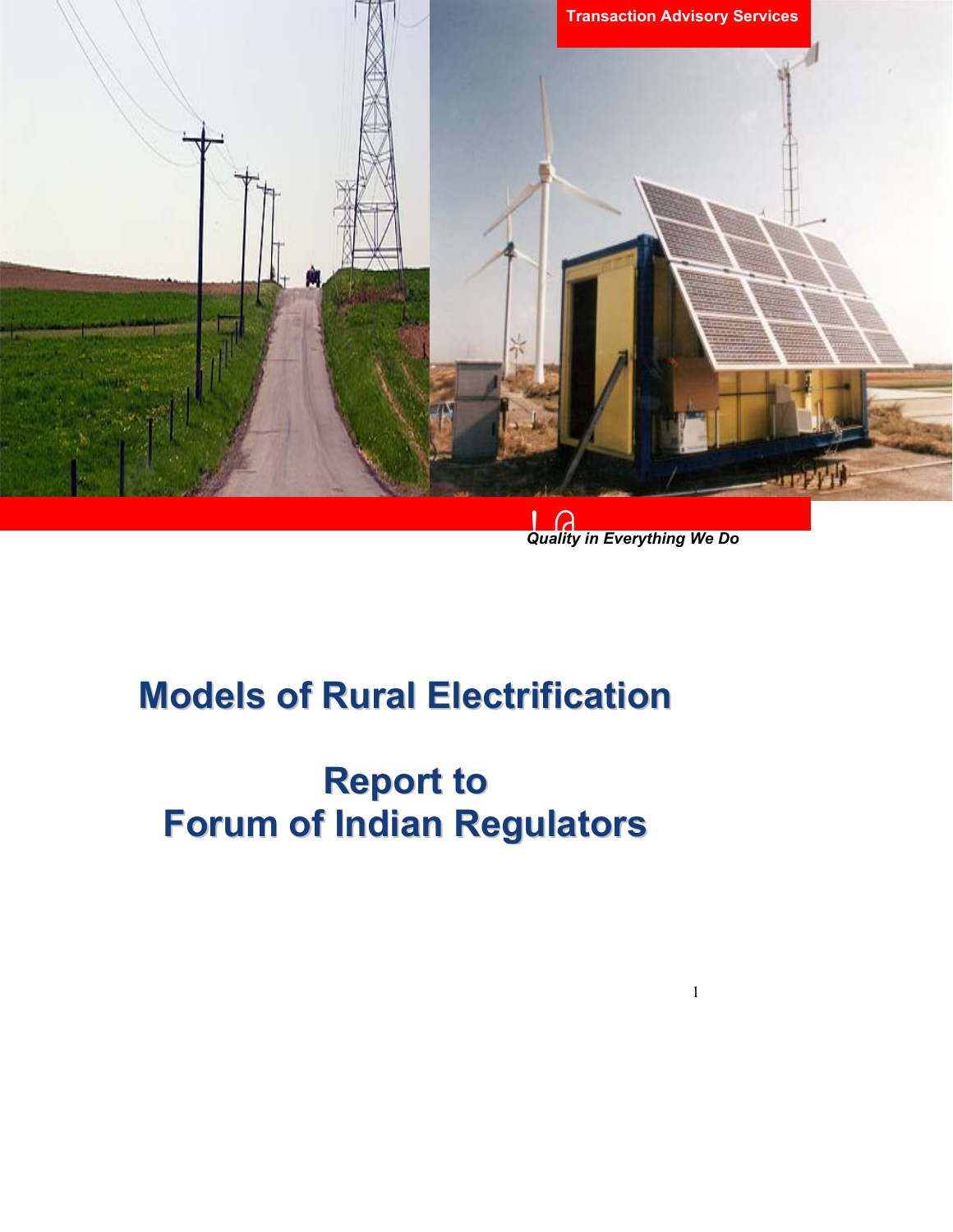$\equiv$  **ERNST & YOUNG**<br>Quality In Everything We Do

**- Final Report** 

# **Table of Contents**

| 1            |       |                                                                              |  |  |
|--------------|-------|------------------------------------------------------------------------------|--|--|
|              | 1.1   | Overall Status of Rural Electricity Services in India 14                     |  |  |
|              | 1.2   | Review of the Past Rural Electrification Programs  17                        |  |  |
|              | 1.2.1 |                                                                              |  |  |
|              | 1.2.2 |                                                                              |  |  |
|              | 1.2.3 |                                                                              |  |  |
|              | 1.2.4 |                                                                              |  |  |
|              | 1.2.5 | Accelerated Electrification of One lakh villages and One Crore households 20 |  |  |
|              | 1.2.6 |                                                                              |  |  |
|              | 1.2.7 |                                                                              |  |  |
|              | 1.3   | Analysis of the Present Status of Rural Electrification in the States 25     |  |  |
|              | 1.4   |                                                                              |  |  |
| $\mathbf{2}$ |       |                                                                              |  |  |
|              | 2.1   |                                                                              |  |  |
|              | 2.2   |                                                                              |  |  |
| 3            |       |                                                                              |  |  |
| 4            |       |                                                                              |  |  |
|              | 4.1   | Separation of the rural operations from urban utility services  55           |  |  |
|              | 4.2   |                                                                              |  |  |
|              | 4.3   |                                                                              |  |  |
| 5            |       |                                                                              |  |  |
| 6            |       |                                                                              |  |  |
| 7            |       |                                                                              |  |  |
|              | 7.1   |                                                                              |  |  |
|              | 7.2   |                                                                              |  |  |
|              | 7.3   |                                                                              |  |  |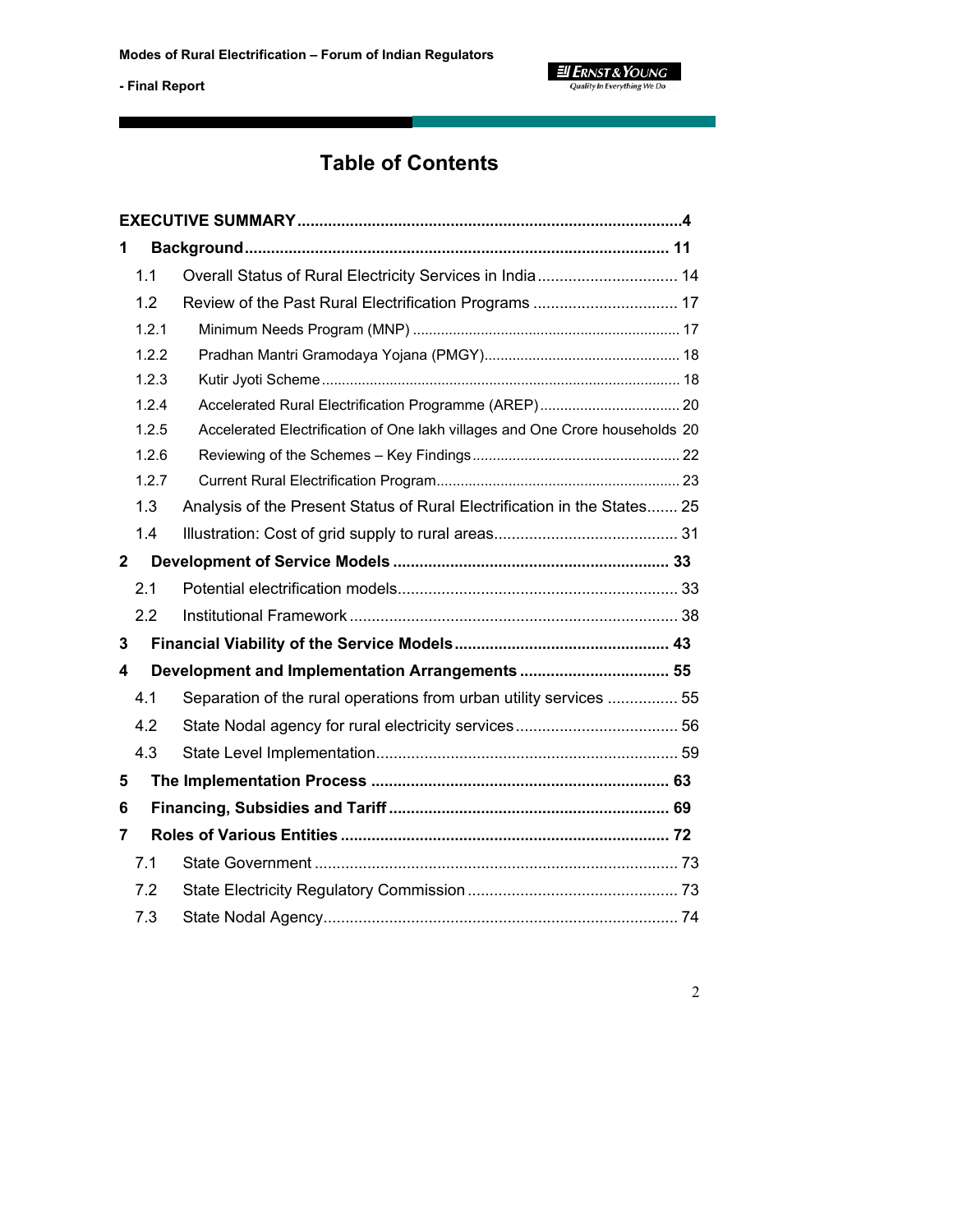| 7.4                 |                                                                           |
|---------------------|---------------------------------------------------------------------------|
| 7.5                 |                                                                           |
| 7.6                 | Local Bodies (Zilla, Taluka and Village Level) / Self Help Groups/NGO. 76 |
| 7.7                 |                                                                           |
| 8                   | Key Takeaways from National and International Experience 78               |
| <b>Annexure I</b>   |                                                                           |
| <b>Annexure II</b>  |                                                                           |
| <b>Annexure III</b> |                                                                           |
| <b>Annexure IV</b>  |                                                                           |
| <b>Annexure V</b>   | Functions of the State Nodal Agency  124                                  |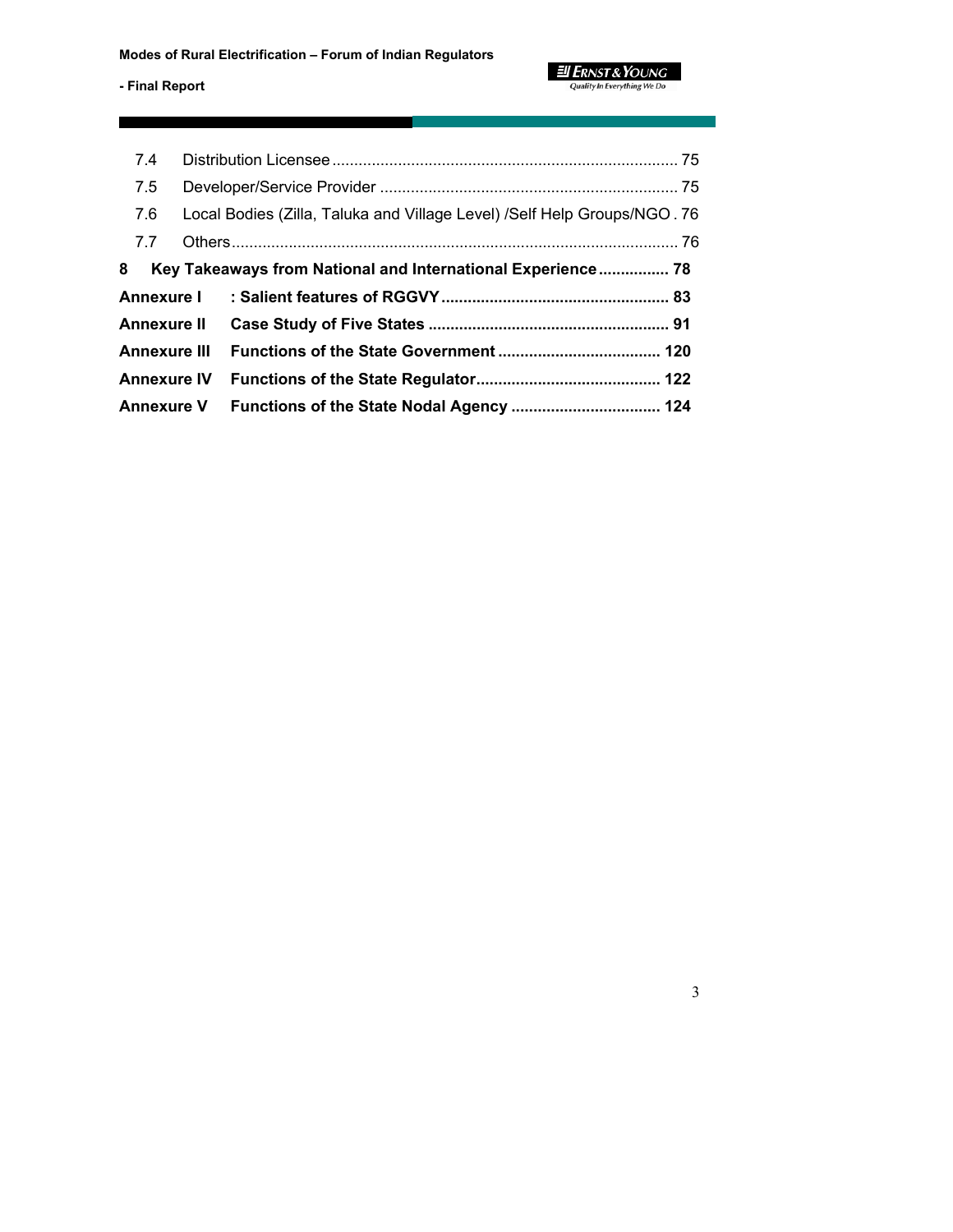

# **EXECUTIVE SUMMARY**

The Electricity Act, 2003 has accorded renewed priority to rural electrification and provision of electricity services in order to bring about a change in the overall grim picture of the state of rural electrification in the country. While several policy initiatives have been taken in the past, they have failed to successfully address the requirement on account of various impediments, including poor revenue realisation by the State utilities in the rural areas, high technical and commercial losses, low paying capacity of the rural populace etc.

Considering the prevailing conditions in the rural electricity services, it has thus become imperative to come up with alternative supply models for extending electricity services to the rural areas, based on the prevailing conditions in a particular area. The requirement at this juncture is to have a holistic approach to the entire program and suggest models that are sustainable in the long run. For this purpose it is important to incorporate the national and international best practices from successful models of rural electrification and dovetail them with the prevailing rural conditions and existing supply modes in a particular region.

The Forum of Indian Regulators (FOIR) has commissioned this study to evaluate such alternative models. This report has benefited from the guidance and advice of the sub-Committee set up by FOIR for the study. The key recommendations from the study are summarised below:

1. The specific approach to be adopted in a particular area must take into consideration a host of conditions in terms of characteristic load, indicative demand, capability of local governance systems, and feasibility of local participation, renewable energy potential, extent of grid penetration, distance from the main grid substations and current status of availability of grid power.

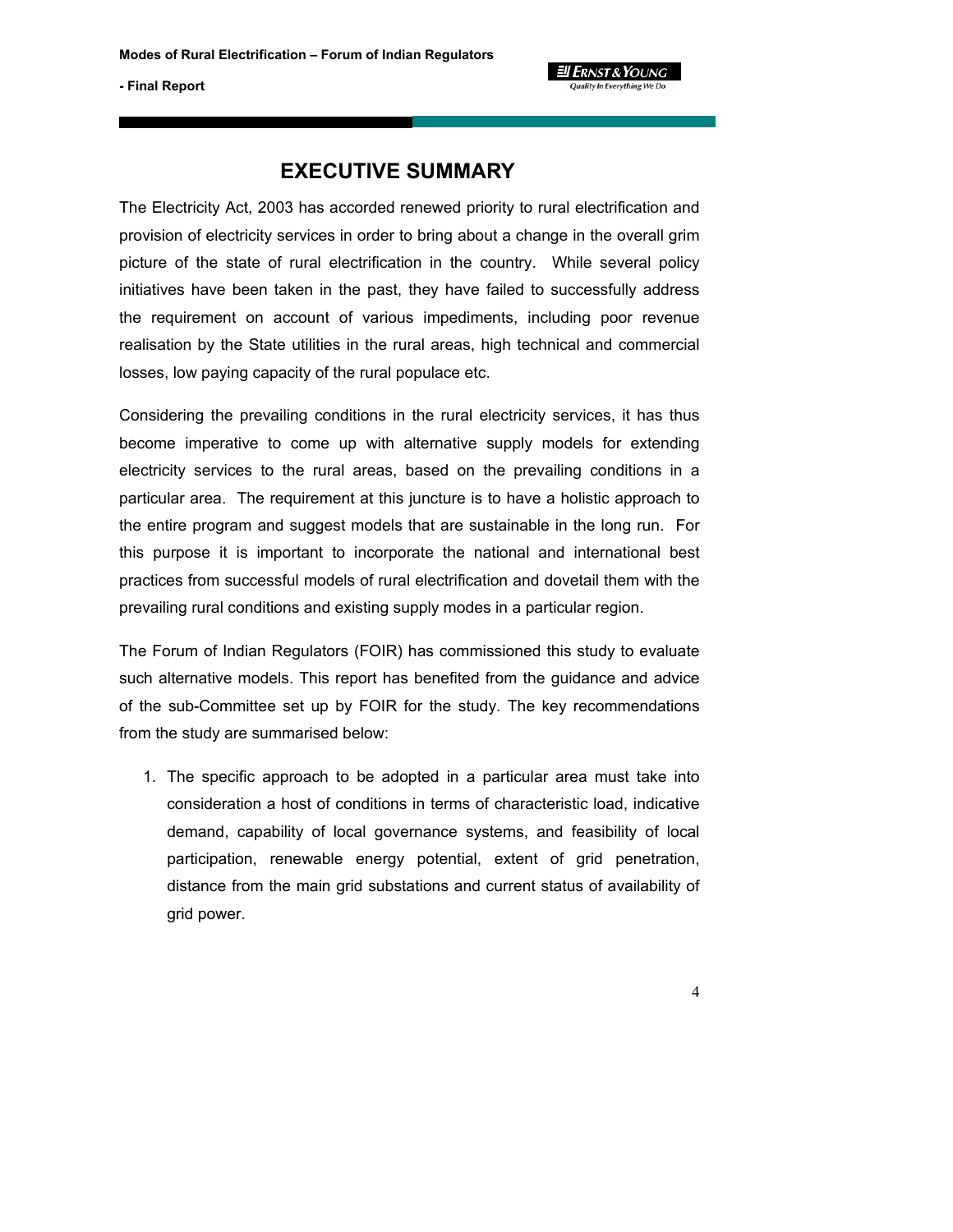**g Ernst & Young** Quality In Everything We De

- 2. While there would be inevitable variations in the solutions implemented in various areas depending on local circumstances, this study envisages four broad categories of solutions for rural electrification needs:
	- (i) **Grid Supply with Distribution Strengthening** The key objective under this option would be to strengthen distribution and supply by extending grid connection and local community participation models in metering, billing and collection activities. The nature of demand addressed would be industrial, commercial and rural livelihood.
	- (ii) **Distributed Generation with Grid Back up** The objective would be to augment grid power availability to the rural areas, using local resources, where available. In particular, in areas with low grid penetration and availability of grid power, standalone home systems or a standalone distributed generation facility (mini- hydro biomass, other technologies), could provide workable and economically viable solutions.
	- (iii) **Independent Micro Grids with Local Generation** The objective would be to provide village or a cluster of villages (or hamlets) with electricity to create an independent self sufficient generation mini distribution network. Such standalone generation and distribution systems would be particularly viable in remote rural areas where providing grid access as well as management of grid based systems is technically infeasible, or is expensive. Local resource availability (biomass, micro-hydro, etc) is a pre-requisite for this service option.
	- (iv) **Individual home systems** Providing household electrification solution to remote isolated villages where there is no aggregated demand through solar home systems (or any alternate energy source) would be the objective under this service option.

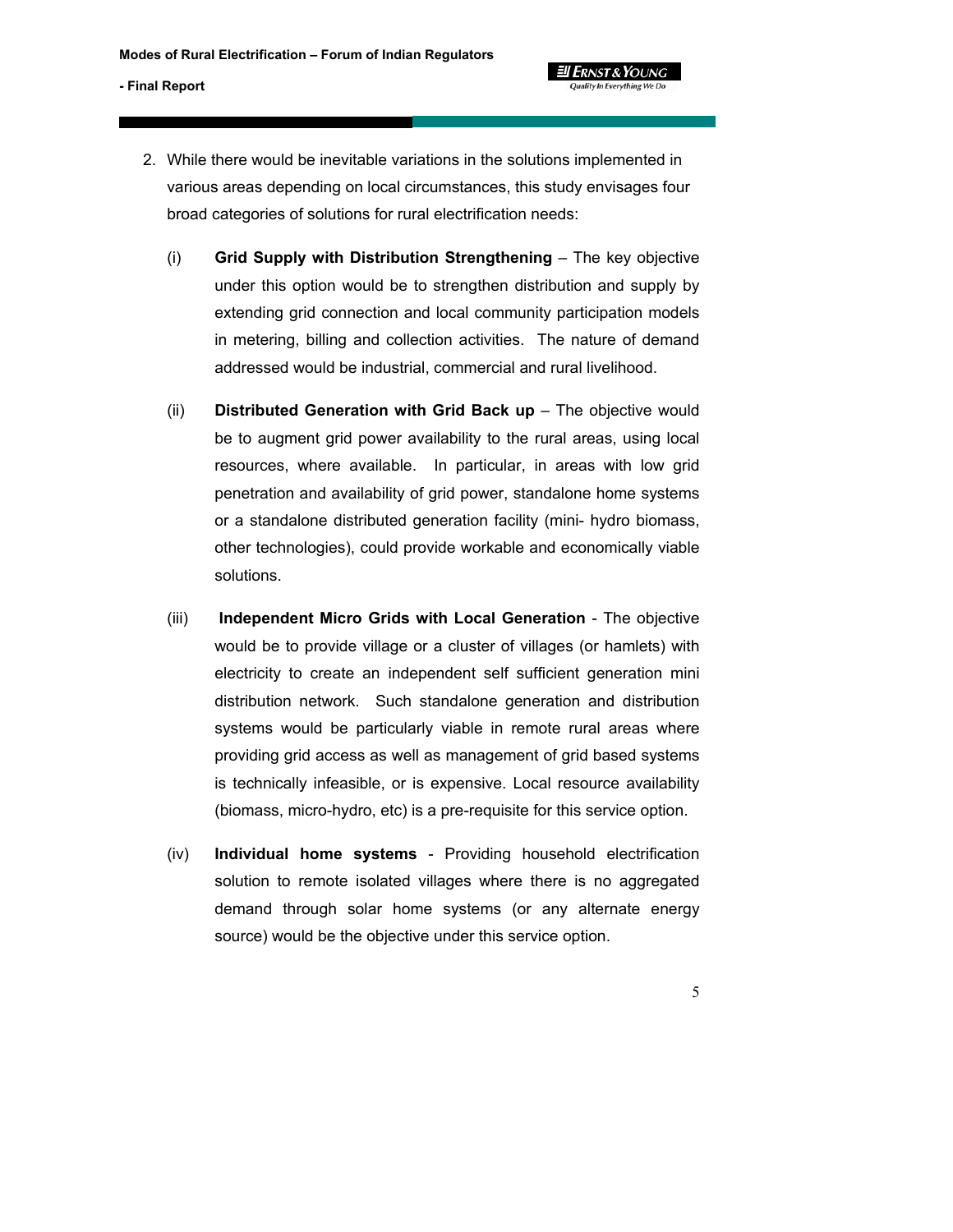**g Ernst & Young** 

- 3. This study has categorised the states based on certain objective criteria. In particular, two key criteria identified include:
	- i. Current availability of grid power;
	- ii. Penetration of the existing electricity grid
- 4. In areas where there is fairly good grid penetration and availability of grid power, the key problem is of high cost of service, which in turn is caused by high commercial losses. The commercial losses can be reduced by refocusing on the metering, billing and collection.
- 5. In states where there is availability of grid power but penetration of grid is low, the focus should be on grid extension only, whereas in areas with high grid penetration and low reliability of supply, there should be Distributed Generation facility with grid back –up to augment the grid supply. In such states small power through distributed generation could effectively complement grid based additions.
- 6. In other states, with poor network connectivity as well as inadequate sources of grid power the immediate focus has to be on off-grid systems, which could include standalone generation and distribution systems, as well as home systems. As the study identifies, application of a particular model is not in exclusion of others, and states could select more than one model based on what suits various parts of the geography of the particular state the best. However the predominant mode of service provision can be identified based on the categorisation provided.
- 7. Implementation of the models relies heavily on the institutional framework that is concurrently implemented, which in turn in dependent on local culture and strength (or practices) of local governance. In areas with strong local governance, there is a potential of formation of cooperatives or the
	- 6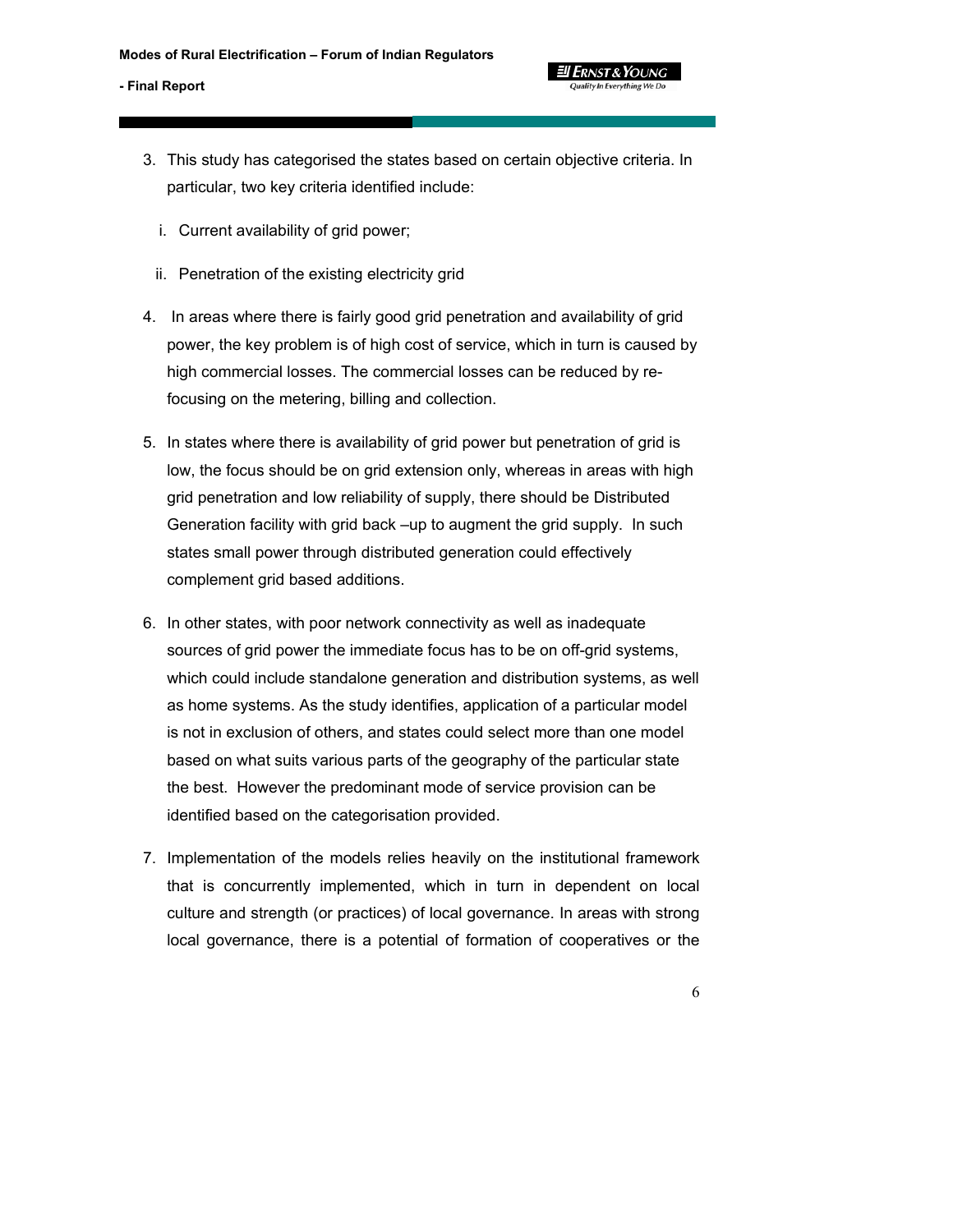involvement of the village Panchayat in acting as a franchisee for metering, billing and collection. In fact, such local institutions can be the mainstay for local distributed generation by means identified in this report. In areas, where the strength of local governance is relatively lower, a facilitating agency (NGO/ Self Help Group/ Village Nodal Person) to organize the rural populace into a village society who could undertake the activities of a village level franchisee. In areas where the strength or potential of local governance systems is low, standalone generation by entrepreneurs or home systems could provide the default service option till the governance systems develop as a part of wider social development.

**g Ernst & Young** 

- 8. An aspect of great significance is the financial viability of the proposed arrangements in a particular area. This study demonstrates that under various efficiency and financing assumptions, the alternatives proposed can provide services at lower costs and higher efficiency levels. The key issue that arises is that of sustainability. A key finding of the study was that rural electricity services pose much greater challenges than urban services. Hence, for sustainability of rural services, the issues must be addressed in a deliberate and distinct fashion. After extensive consultation (including with the FOIR sub-committee), a common view that has emerged is that the entire institutional mechanism for rural areas should be separate from that for urban areas. This would necessitate separation of main operations from the rural operations, adopting specific policies and plans for rural operations and creation of a state nodal agency that would facilitate the implementation of the entire rural electrification program.
- 9. While it was initially envisaged that a Nodal Agency would be created for policy, planning, monitoring, and regulation, the expert consultation process revealed the need for including operations within the ambit of the Nodal Agency. The view was that (at least at this stage of development), unless
	- 7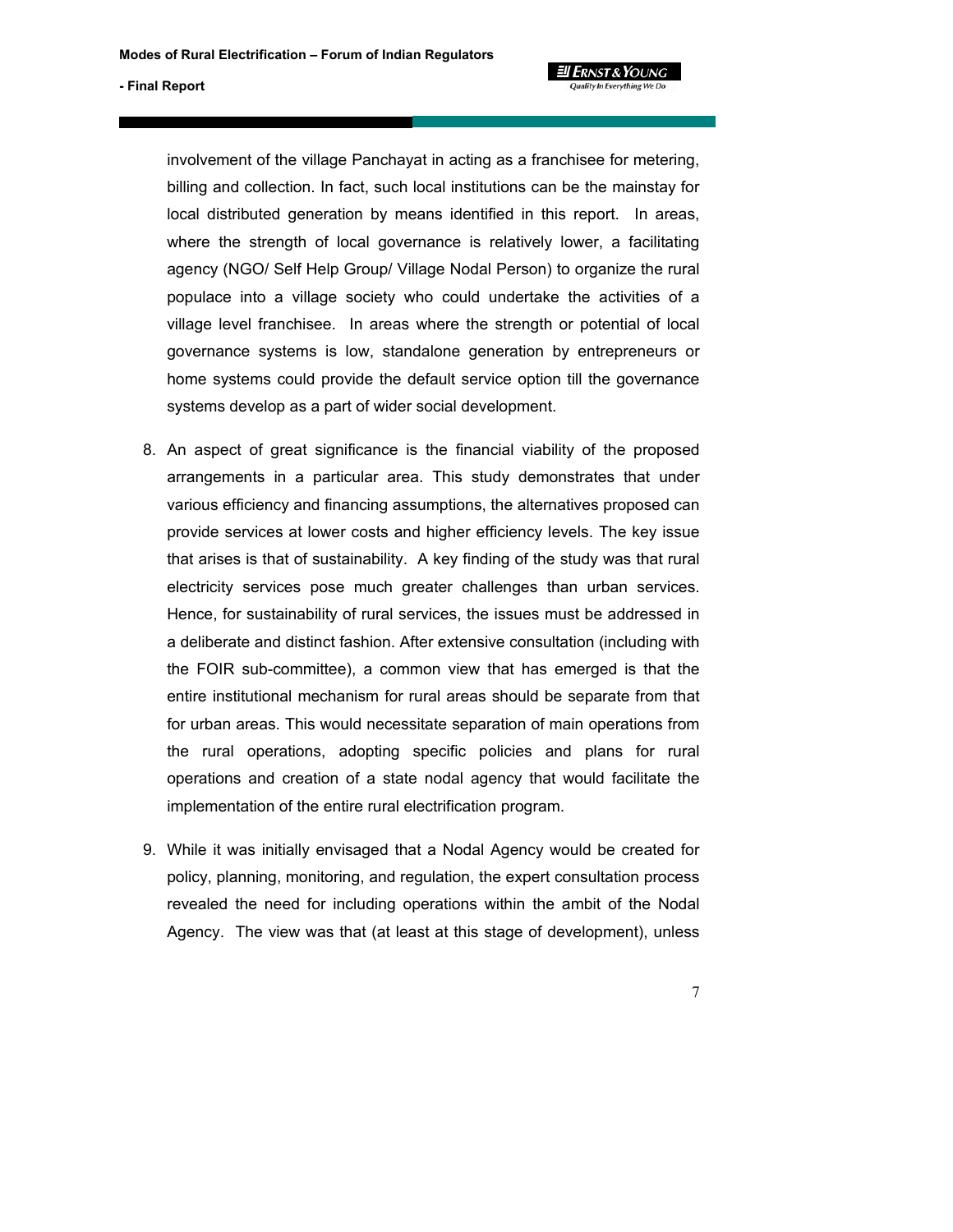the Nodal Agency has implementation powers, the effectiveness of the Nodal Agency could be compromised. The separation of operations responsibilities from the others can be revisited at a later stage. Based on the above, the key roles of the Nodal Agency (hereon referred to as **RuralCo**) would include:

**g** Ernst & Young Quality In Everything We Do

- Appraise and prioritize projects for funding based in accordance with master plans created;
- **•** Development of project schemes for funding;
- Channelize the capital and operating subsidies;
- Facilitate the necessary institutional capacity building and training;
- Development of standard contractual structures;
- **Bid out projects for PPP/PSP**
- Regulatory support; and
- Operations of rural electricity systems transferred to it from the parent utility.

In effect the RuralCo would operate as the licensee in the rural areas, but with a greatly enhanced set of roles and responsibilities for successful implementation of the rural electrification program.

10. Going forward, we envisage private sector participation to be a necessity for successful rural electricity service provision. As rural electrification progresses, private entrepreneurship and public private partnerships (PPP) must be encouraged. The policy framework and its implementation through the RuralCo would have a critical bearing of success of private entrepreneurship and PPP approaches. This report envisages the following development stages facilitated by the RuralCo for rapid advancement of rural electrification.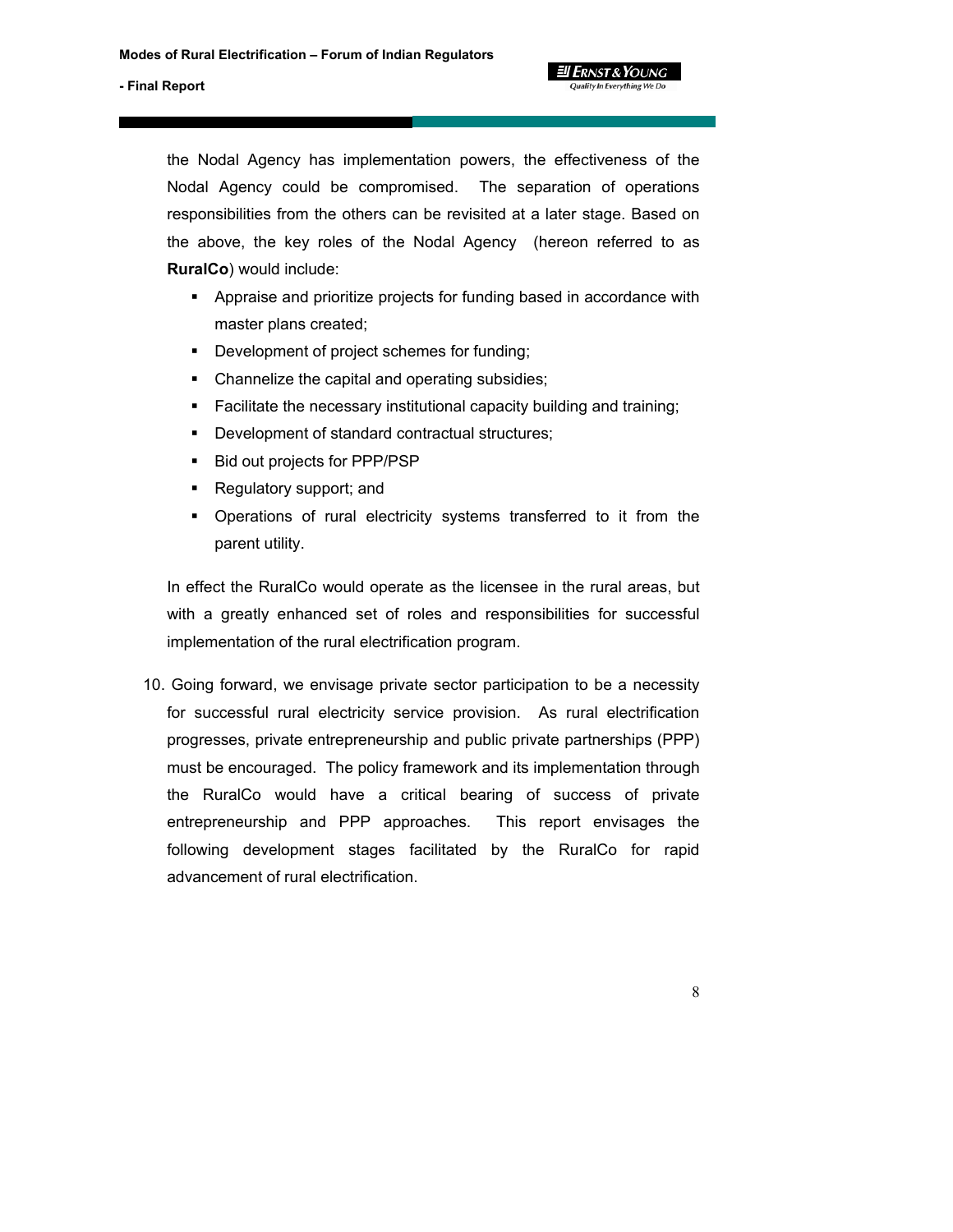a. **Stage 1: Policy and Planning** - The main activities in this stage are to establish an *Overall Electrification Strategy* for the State and develop a *Service Master Plan*.

**g Ernst & Young** Quality In Everything We Do

- b. **Stage 2: Preparatory and Selection phase** *Development of Standard Structures and Instruments* for each service option followed by the *Bid Process* for award of the projects to interested parties.
- c. **Stage 3: Development Stage -** *Contracting and Financing* and *Project Implementation*.
- d. **Stage 4: Project Operation** *Review and monitoring of Projects* and future *Expansion and Up- gradation*.
- 11. Subsidies have always been an integral part of rural electricity service provision. The key challenge is to make the subsidies more transparent and efficient. This study concludes that subsidies should ideally be restricted to capital cost financing while operating costs should be paid for by users. Projects that desire subsidies should be qualified based on their ability to pay for operating costs and a part of their operating costs. However in the initial period, a few years of viability gap funding may be necessary for certain projects where long term viability is otherwise not in question.
- 12. The report identifies in detail the roles of the various agencies involved in the process, highlights of which are provided below:
	- a. **State Government** The State government would have part to play in facilitation of network transfer to the rural local bodies from the state utilities. Creation of State nodal agency as a counter-part body

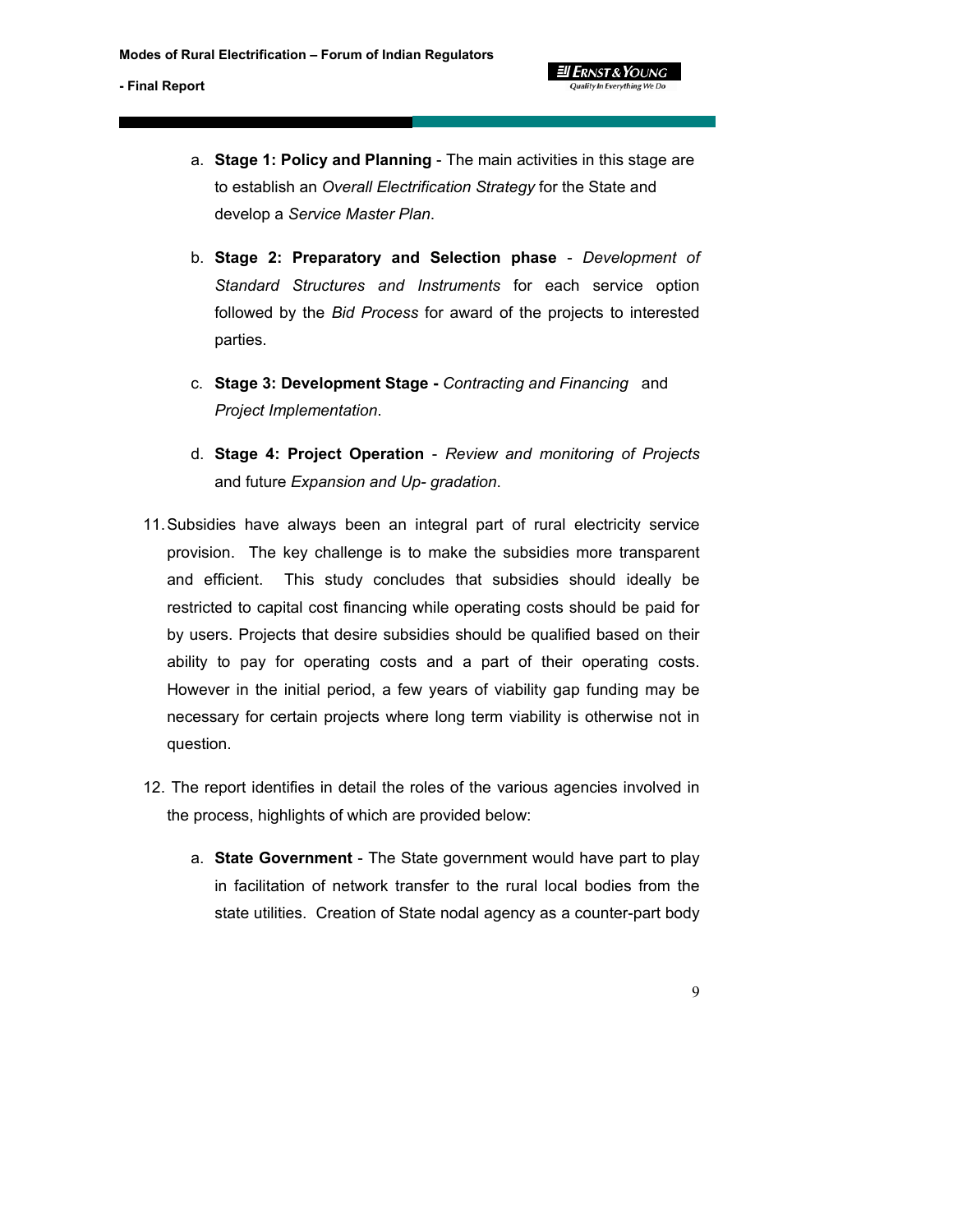for facilitation of RE projects is also an essential role that the State Government would have to undertake.

**g Ernst & Young** Quality In Everything We Do

- b. **State Electricity Regulatory Commission** The Commission will have a role in the following:
	- Providing policy inputs on rural electrification policy as required by the Act;
	- Approving licenses and license exemptions;
	- Approving retail and bulk tariffs, where applicable;
	- Promoting co-generation and non-conventional energy;
	- Waiving the additional surcharge under Section 42(2) of the Electricity Act, 2003 on open access for transactions involving generators undertaking distributed generation in rural areas (where applicable)
- c. **Nodal Agency or RuralCo -** Main facilitator of the implementation program with the roles as identified earlier.
- d. **Developer/Service Provider** Identify Opportunity, participate in bid process or in negotiations with Nodal Agency, develop Detailed Project Reports, enter into contracts for fuel, arrange financing and undertake financial close, construct ,operate and maintain projects.
- e. **Local Bodies (Zilla, Taluka and Village Level) /Self Help Groups/NGO** - Provide inputs for Master Plan creation and updation, provide fuel supplies from local plantations/fallow land (where applicable), enter into Fuel Supply Agreements ,manage local distribution services as franchisee.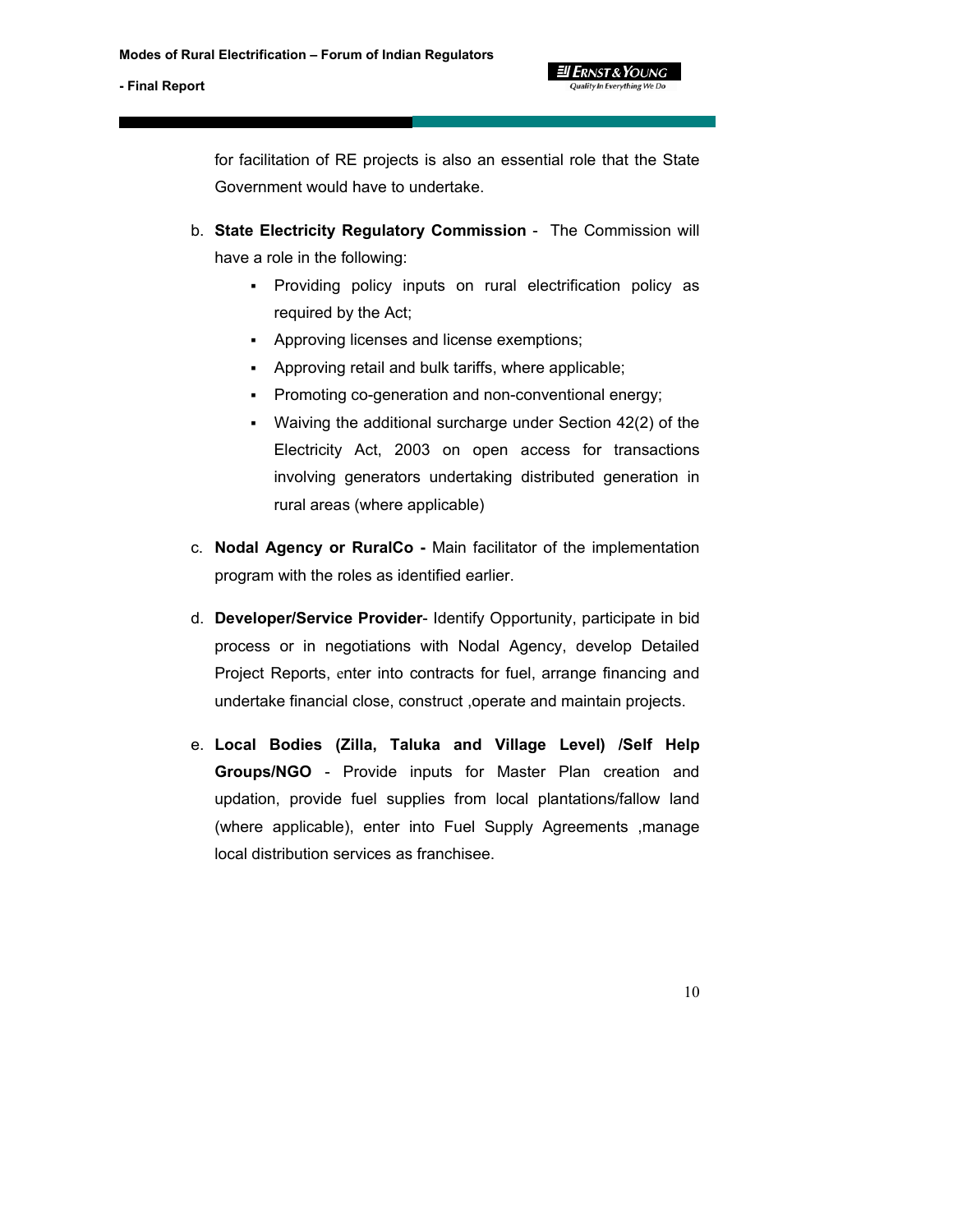# **1 Background**

Rural Electrification (RE) has been in the focus of policy makers for the past several decades. However this policy priority has rarely translated into effective schemes on the ground. A combination of factors ranging from low tariffs, high cost to serve, poor efficiency levels and inappropriate organizational frameworks have led to continued neglect of rural India insofar as electricity services are concerned. Even within the overall levels of electrification in the country, the widespread regional disparities are a matter of genuine concern for policy makers and for the regulators.

The Electricity Act, 2003 (hereinafter referred as the "Act") seeks to bring about a change in this picture. Through the law, rural electrification and provision of electricity services has been accorded renewed priority. Section 6 of the Act mandates that the Government shall endeavour to supply electricity to all areas including villages and hamlets. Section 5 directs the Government to formulate a national policy (in consultation with the state Governments and states Commissions) for rural electrification and for the management of local distribution through Panchayats and other local institutions. Further Section 4 says that for setting up power generating plants in local area on a stand alone basis no permission is required.

As a part of the efforts of Govt. of India to achieve the goal "Electricity for All", rural electrification has been identified as a major thrust area. For this purpose an "Accelerated Rural Electrification Project" for electrification of One Lakh Villages and One Crore Households was launched in February 2004 as a national programme with an overall outlay of Rs. 6,000 Crores in which 40% was grant and 60% loan. The Central Government, in the last Finance Bill has enhanced the grant component to 90%. A plan for rural electrification – "The Rajiv Gandhi Grameen Vidyutikaran Yojana – has been launched to extend rural electricity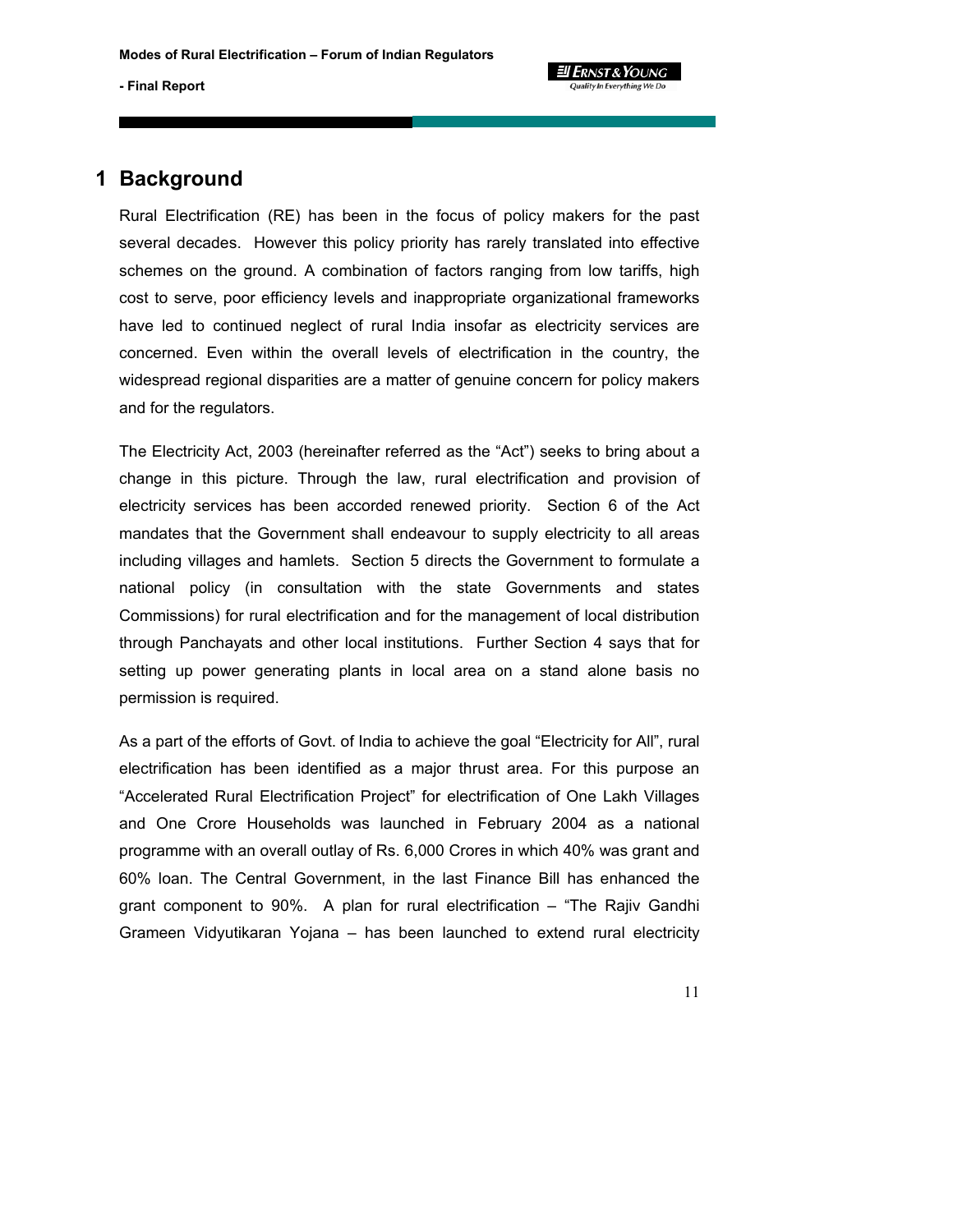

services to hitherto unelectrified areas, with requisite additional funds provided for in the Union Budget.

## **Objectives of this study**

The objective of this study, commissioned by FOIR, is to overcome this stalemate and suggest alternative approaches on rural electrification in India. The suggested models of rural electrification would be as per the provisions of the Act and based on the prevailing conditions in a particular area. Key learnings and best practices from International RE experiences would also be incorporated, so that the emerging solutions are of practical relevance with wide applicability. To summarise, the objectives of the study are as follows:

- Carry out a detailed study of the existing rural supply in the country
- Dovetailing the current rural electricity supply modes in the light of various policy pronouncements made by the Government
- Document Case Studies if Rural Electrification of five specific states Karnataka, West Bengal, Uttar Pradesh, Jharkhand, Madhya Pradesh
- Undertake review of financing and subsidy related issues
- Analysis of institutional arrangement for sustaining the RE efforts
- Recommend various modes of rural electrification

# *Why the need for alternative approaches to rural electrification?*

In India, the State Electricity Boards (SEB) are at the heart of the Power System. The system, however, has been supplying power it in an ever worsening manner and even if the absolute level of generation rises, it is not able to keep up with the social and economic demands of a large population and growing economy. There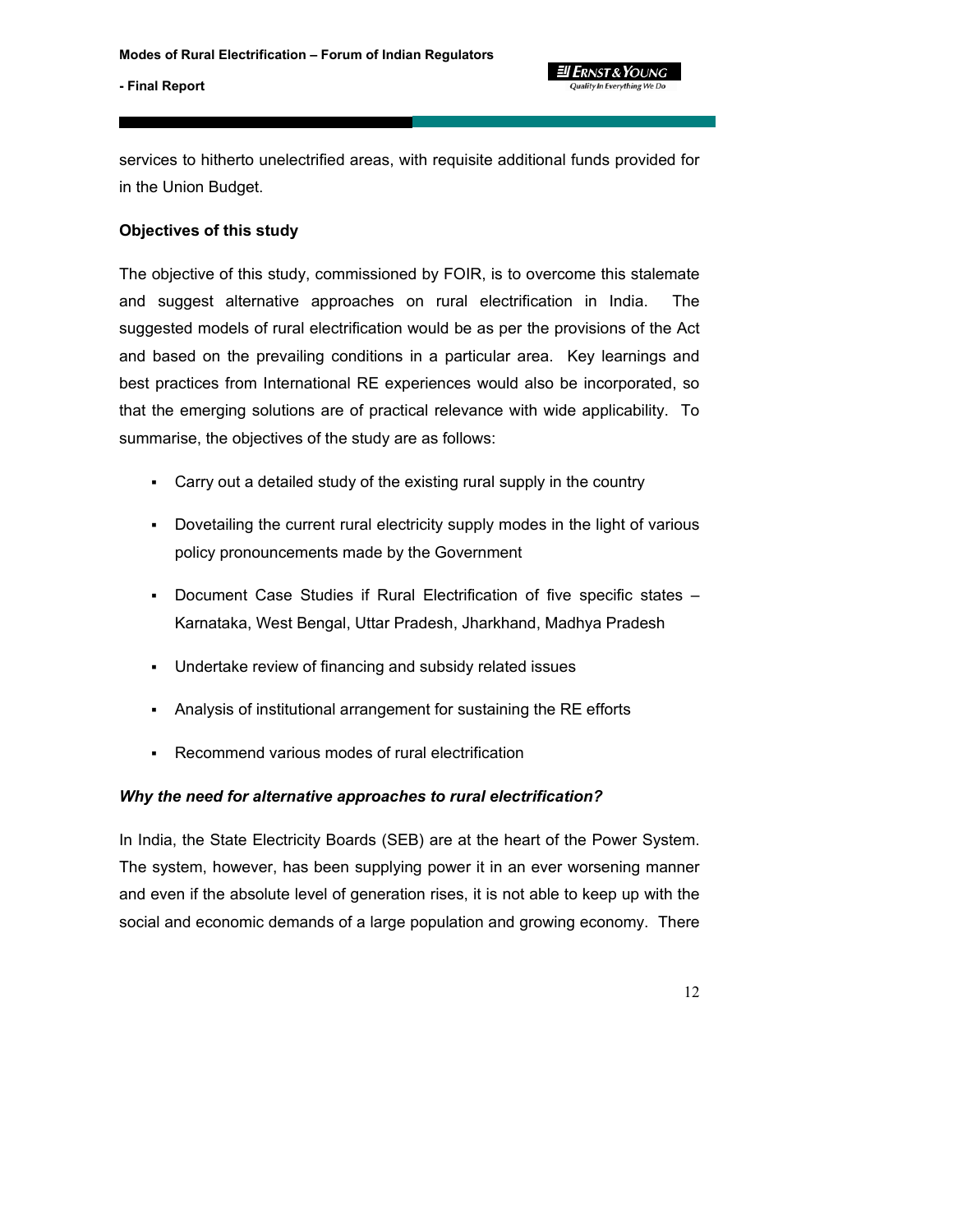Quality In Everything We Do

#### **- Final Report**

is a crisis of production as the gap between demand and supply increases and a crisis of maintenance and functioning as power cuts generalize to become endemic. There is a financial crisis faced by the SEBs, burdened by huge arrears of payments.

The supply of electricity to rural areas has been attempted almost exclusively through conventional grid supply by the State utility. There is a significant disincentive from the part of the State utilities to extend either better service to the rural consumer or provide extended hours of supply. This in turn results in low collection efficiency and high distribution losses. The tariffs in rural areas have also been very low compared to the urban areas. The average rural tariff in the country as on October 2005 is 109 paise compared to the urban domestic tariff level of the lowest slab which is 190 paise. The delivered cost of per unit for which dues are collected by the utility rises sharply with deterioration in supply and collection parameters. The low levels of rural demand consequent to poor supply conditions also amplifies the per-unit cost of supply as shown below in the diagram:



#### **Figure2: Barriers to Accessing Rural Electricity Services**

*Source: Subsidizing Rural Electrification in South Asia: An Introductory Guide prepared by Nexant for USAID SARI/ Energy Program*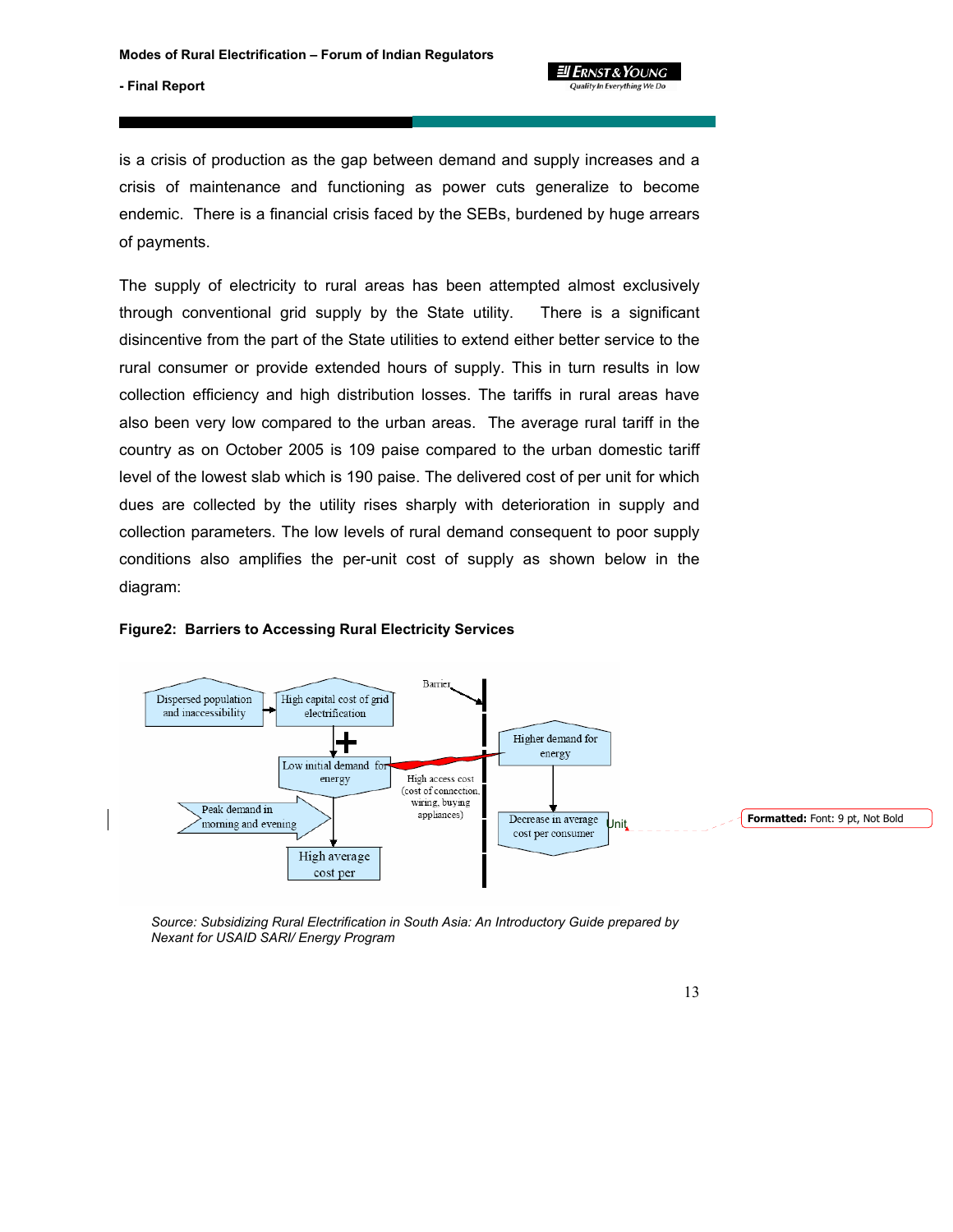

In view of the poor quality of service, attempts in various states to rationalise user tariffs and reduce cross-subsidies have faced significant hurdles. Increasing level of tariffs along with the poor supply and service conditions have led to discord between the rural consumers and the utilities, which have been facing considerable problems in collecting the dues payable by these consumers. The poor collection efficiency of dues coupled with the high technical and distribution losses leads to a situation where the cost to recovery ratio becomes unacceptably high. This is almost a universal phenomenon in all states in the country.

# *1.1 Overall Status of Rural Electricity Services in India*

In-spite of several policy interventions across the years, actual performance on rural electricity services continues to be dismal. One out of six Indian villages still do not have access in electricity. The following sections provide the details of the current rural electrification status across States and an analysis of the causal factors behind the success/failure of rural electrification efforts in the States.



**Fig: Indian States with more than 10% of un-electrified villages** 

*Source: Ministry of Power Data on village electrification*

The above figure shows the levels of rural electrification as per the new definition of rural electrification. It shows that there is wide disparity in the levels of rural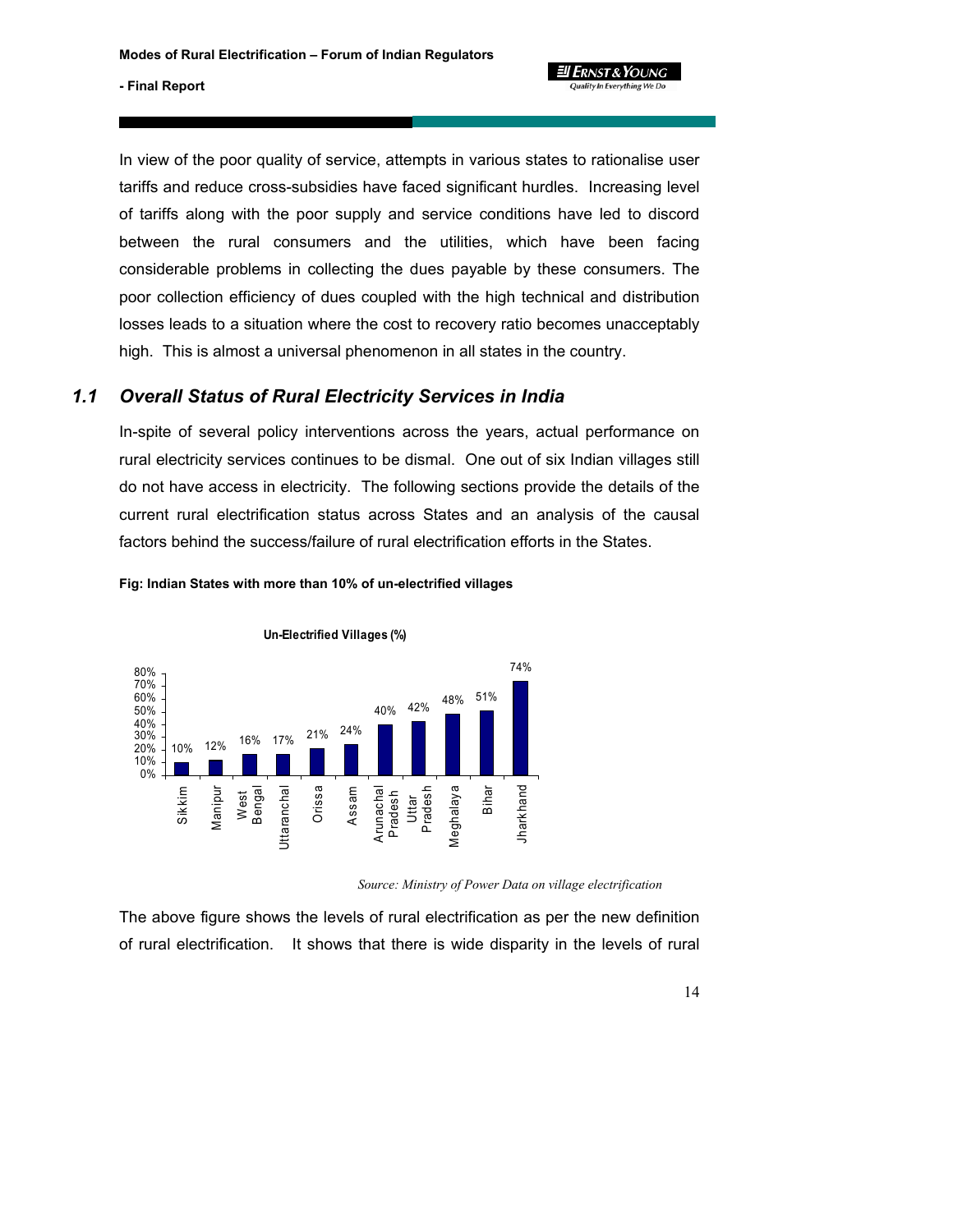

electrification between states. Over the last two decades, the pace of rural electrification has slowed down as shown in the following figure:



In terms of household access to electrification, there hasn't been much progress so far. As per the 2001 Census, the national average of access to electricity by rural households stands at a mere 43.5%.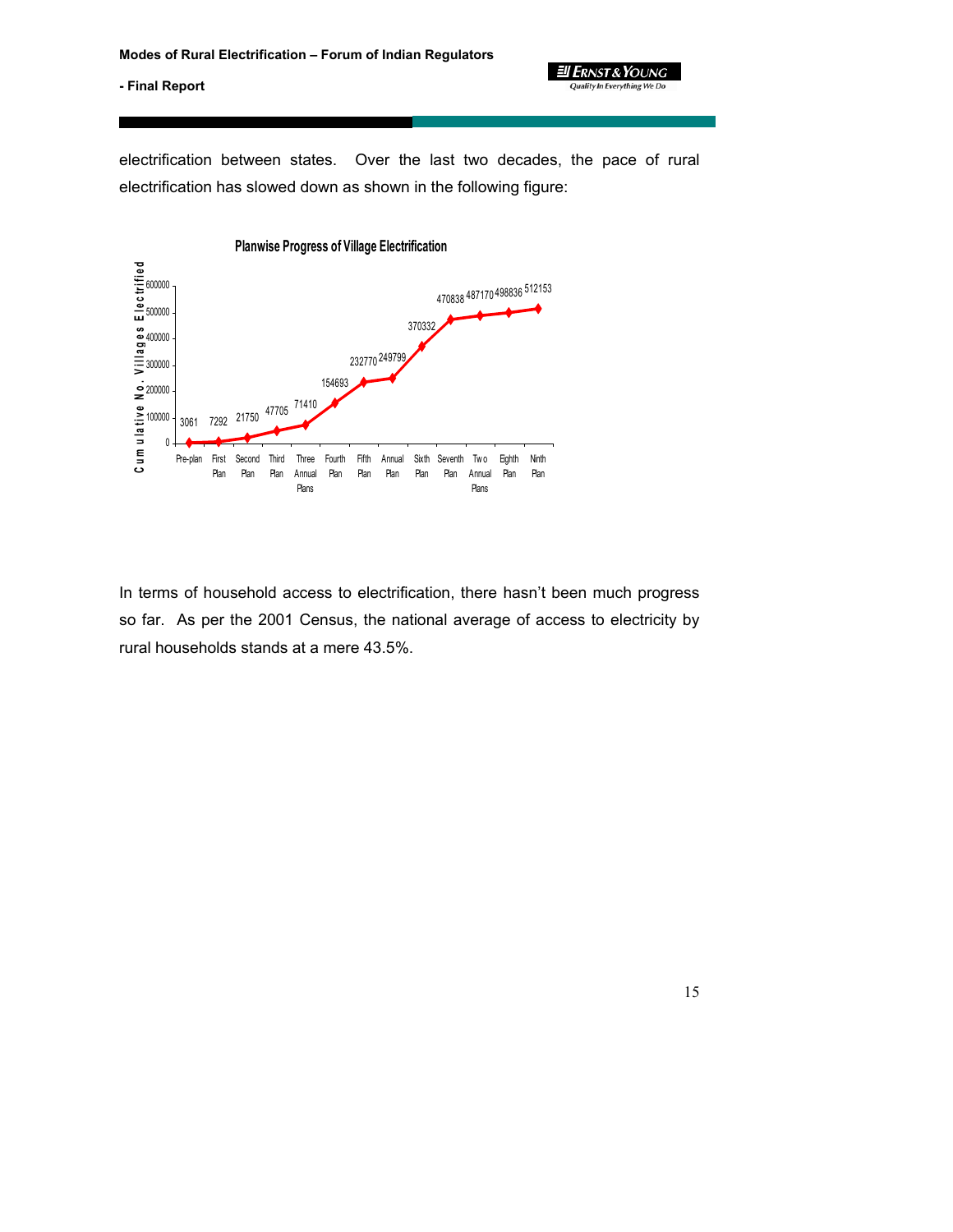**gi Ernst & Young** Quality In Everything We Do

**- Final Report** 



India being primarily an agricultural economy, the Government of India (GoI) viewed Rural Electrification as a prime mover for rural development. It is also considered the basic pre-requisite for all industrial activity and contributes significantly to increasing agricultural productivity, jobs and income generation activities. GOI from has launched a number of schemes for electrification of rural areas in the country from time to time. These include:

- Minimum Needs Programme (MNP)
- **Prime Minister Gramodaya Yojana (PMGY)**
- **Kutir Jyoti**
- Accelerated Electrification of One lakh villages and One Crore households
- Rajiv Gandhi Grameen Vidyutikaran Yojana (RGGVY)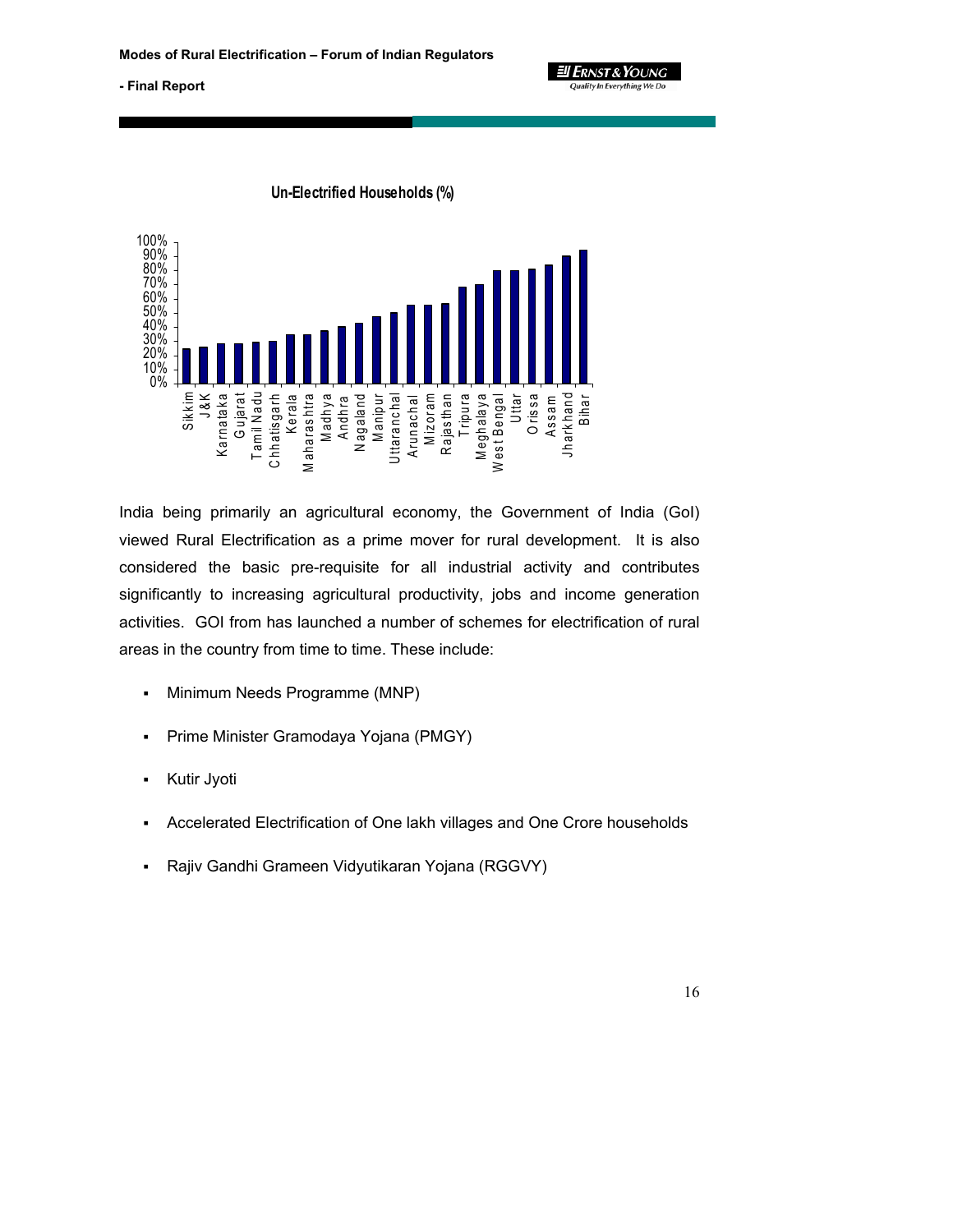# *1.2 Review of the Past Rural Electrification Programs*

This section reviews the various programmes that have been undertaken in the past for rural electrification in the country, with varies levels of success. Through an interview and analysis process the Project Team has analysed the relative successes and failures of the schemes.

Quality In Everything We Do

### **1.2.1 Minimum Needs Program (MNP)**

*Initiation -* The MNP was started in the Fifth Five Year Plan (1974-79) and rural electrification was one of the components of the program.

## *Implementing Agency-* State Electricity Boards

*Scope of the program -* Funds were provided as Central assistance to the States in the form of grants and loans. The areas covered under MNP for the purposes of rural electrification were remote, far flung and difficult villages with low load potential. For identifying the beneficiaries and beneficiary areas, certain all India norms were taken as benchmarks at various points of time and the MNP assistance was directed to the population/area with low level of achievement below respective benchmark level.

*Reason for limited impact -* In the beginning, loans were made available at interest rates lower than the funds provided under the budgetary support for rural electrification by Government of India. However, over a period of time rate of interest charged under the MNP and the normal budgetary support became equal with the result that State Electricity Boards had to bear the burden of higher rate of interest for these uneconomical programmes.

No funds were released under the scheme from 2004-05 onwards in view of it being merged with the new scheme Rajiv Gandhi Grameen Vidyutikaran Yojana (RGGVY).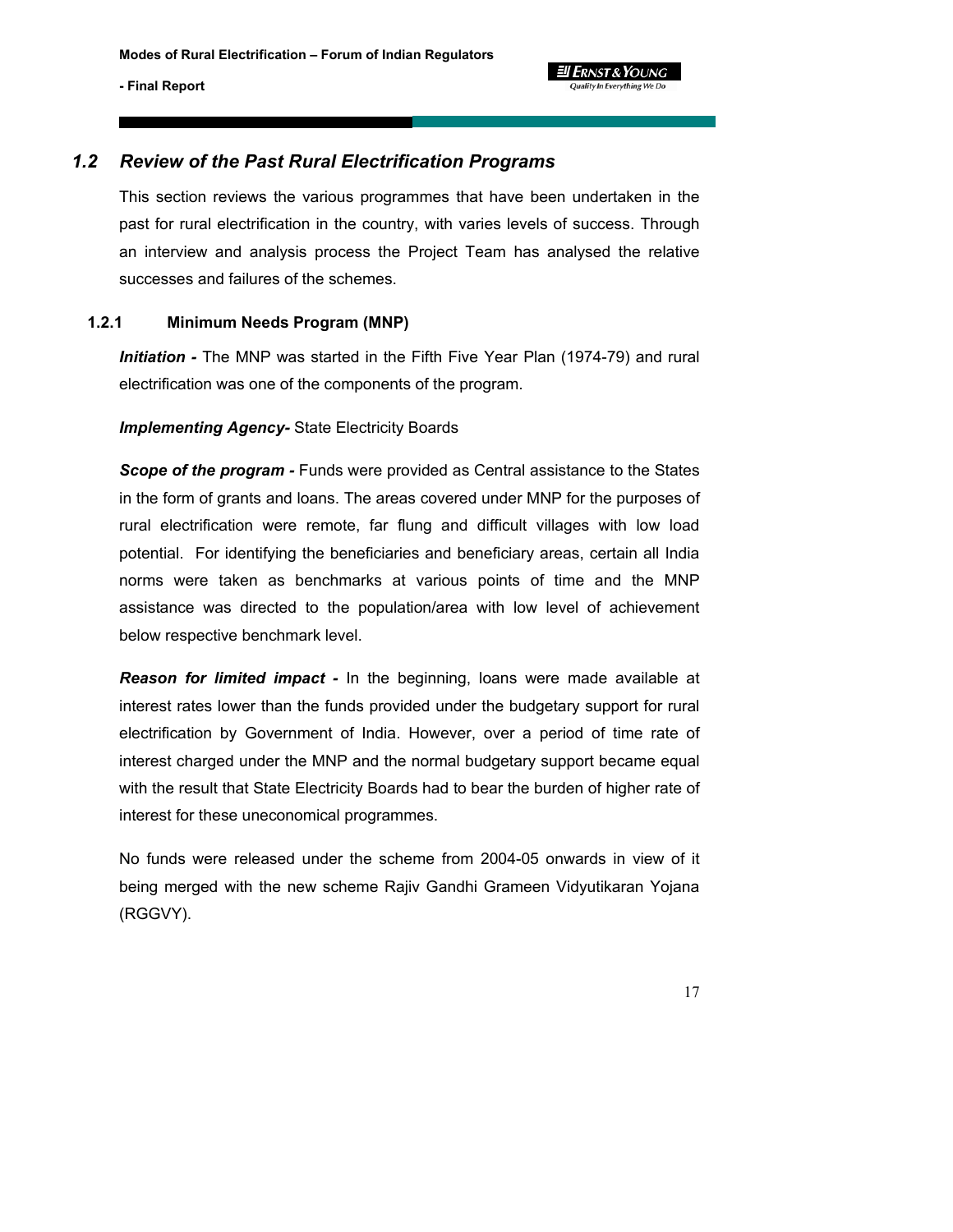#### **g Ernst & Young** Quality In Everything We De

# **1.2.2 Pradhan Mantri Gramodaya Yojana (PMGY)**

*Initiation -* This scheme was launched in 2000-01 but rural electrification component was added only in the next year i.e. 2001-02.

*Implementing Agency* – State Electricity Boards / Electricity Departments/ Power **Utilities** 

*Scope of the program -* Funds were released by State Governments to the implementing agencies and funds under the programme were provided to the States as additional Central assistance which followed the normal pattern of central assistance i.e. 90% grant & 10% loans for special category states, 30% grant & 70% loan for other states.

The states had discretion of utilizing the funds for different components as per their own priorities. At least one dalit/tribal basti was to be included in each unelectrified village being taken up for electrification. This condition was relaxed if there were no dalit/tribal basti left to be electrified in that village. In the states where 100% villages were already electrified, the implementation agencies could take up dalit/tribal bastis and if all the dalit/tribal bastis had also been electrified, they could take up electrification of hamlets or load intensification.

*Reason for limited impact -* Difficulties were faced under this scheme on account of no clear cut earmarking of percentage of funds for rural electrification. Many States directed the funds to other areas and Rural Electrification was neglected in the process.

# **1.2.3 Kutir Jyoti Scheme**

*Initiation* - This program was launched in 1988-89.

*Implementing Agency* – State Electricity Boards

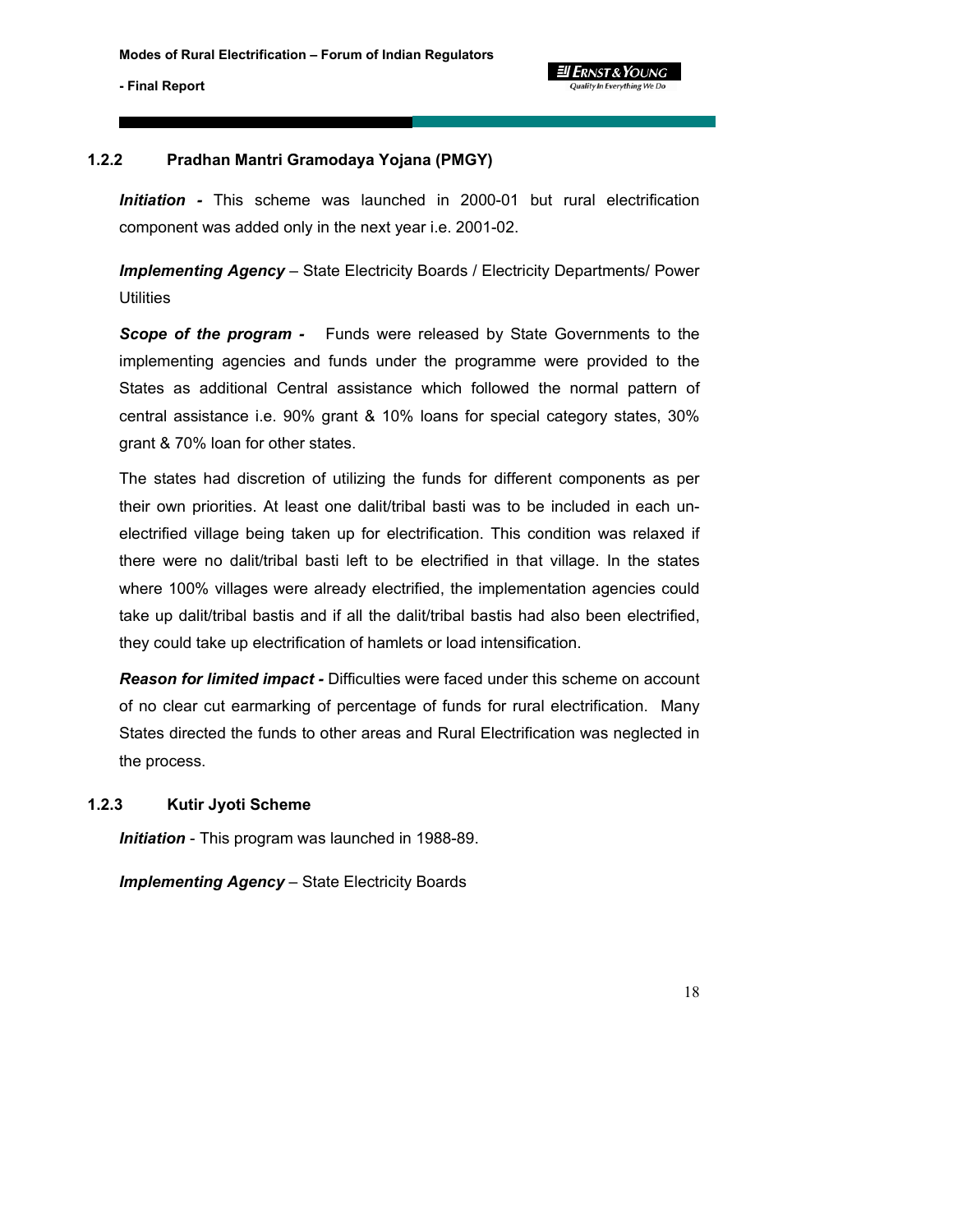

*Scope of the program –* The objective of the program was extending single point light connections to households of rural poor families below the poverty line including *Harijans* and *Adivasi* families. In the Kutir Jyoti Yojana, the outlay used to be allocated amongst the states based on two indicators i.e. size of rural population below the poverty line and level of village electrification obtained in the state in a manner that higher weightage is given to states with larger population of rural poor and with low electrification level. Under this programme, one time cost of internal wiring and service connection charges was provided by way of 100% grant to the states. The norm for grant per connection was changed from time to time as follows:

| 1988-90    | <b>Rs 180</b>                            |
|------------|------------------------------------------|
| 1992-94    | Rs400                                    |
| 1996-98    | Rs 800 for un-metered connections<br>and |
|            | Rs 1000 for metered connections          |
| March 2002 | Rs 1500                                  |
|            | Rs 1800 for special category<br>states*  |

[\*Special category states include Jammu & Kashmir, Himachal Pradesh, Uttaranchal, Sikkim and North-Eastern States]

*Reason for limited impact –* According to an evaluation study set up by Ministry of Power, one of the reasons for low willingness on the part of beneficiaries to go for this programme was un-reliable and poor quality of supply in states like Uttar Pradesh and Bihar. It was found that because of these reasons beneficiary did not pay the bills as there was no use of the connection.

In May 2004, it was merged into programme for *"Accelerated Electrification of One Lakh villages and One Crore households".*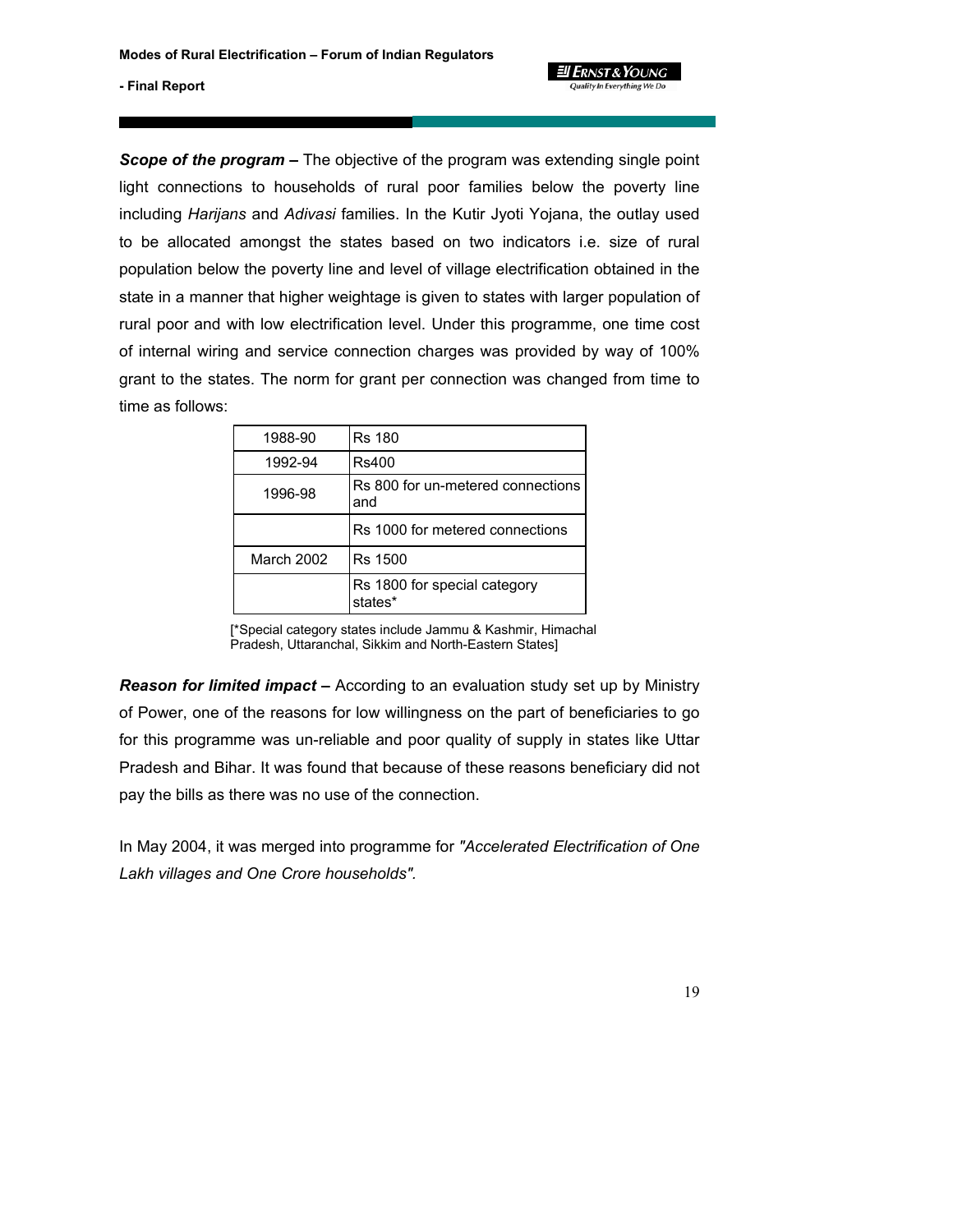

## **1.2.4 Accelerated Rural Electrification Programme (AREP)**

*Initiation* - The scheme was introduced in the year 2003-04

*Implementing Agency* – State Governments through State Electricity Boards / Power Utilities

*Scope of the program –* Interest subsidy of 4% was provided on loans availed by state governments/power utilities from financial institutions like Rural Electrification Corporation (REC), Power Finance Corporation (PFC), Rural Infrastructure Development Fund (RIDF), National Agricultural Bank and Rural Development (NABARD) etc. for carrying out rural electrification programme.

The assistance was limited to electrification of un-electrified villages, electrification of hamlets/dalit bastis/tribal villages and electrification of households in villages through both conventional and non-conventional sources of energy. Funds were provided on the basis of Net Present Value (NPV) of the interest subsidies applicable on disbursement.

# **1.2.5 Accelerated Electrification of One lakh villages and One Crore households**

*Initiation* - The scheme was introduced in the year 2004-05 by merging interest subsidy scheme AREP (Accelerated Rural Electrification Programme) and Kutir Jyoti Programme.

*Implementing Agency* – District Electricity Committees were to be constituted under section 166 (5) of the Electricity Act 2003 by the State government to facilitate proactive role for expeditious rural electrification in the district and monitor the functioning of projects. Scheme was implemented under overall supervision and control of REC as lead agency for the scheme.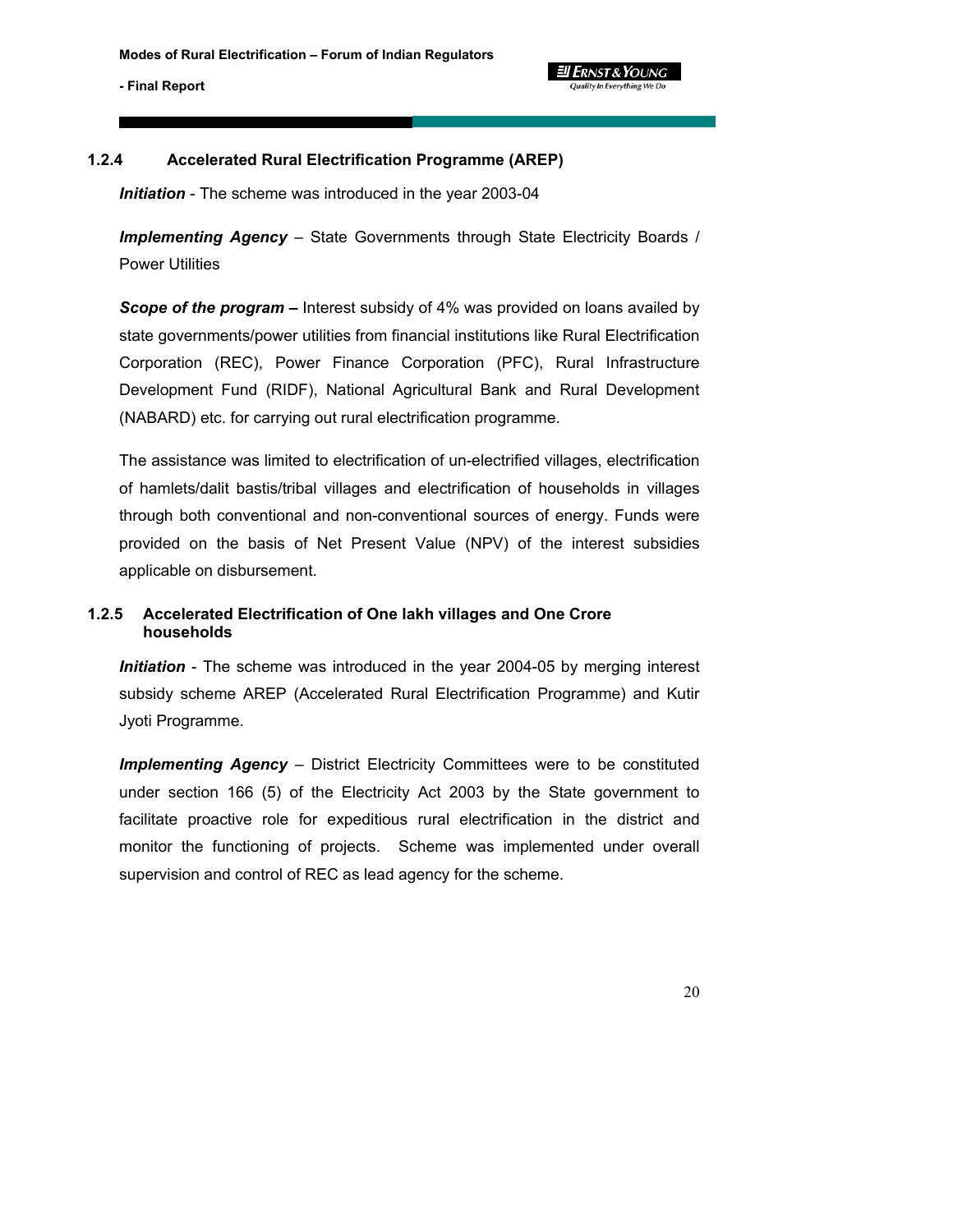*Scope of the program –* Under this scheme, there was a provision for providing 40% capital subsidy for rural electrification projects and the balance as loan assistance on soft terms from REC. Salient features of the scheme are as under:

 Grid based projects as well as stand-alone projects based on distributed generation were eligible for capital subsidies.

**g Ernst & Young** 

- Capital subsidy (up to 40% of capital cost) was to be linked to sustain delivery of electricity to the targeted beneficiaries over the project life of 15 years.
- Balance funds for the project were to be provided by REC as loan assistance.
- For availing capital subsidy, projects needed to demonstrate revenue stream that resulted in sustainable operations with the given level of capital subsidy.
- In the event the revenue streams were based on continuing subsidies from state governments, the same needed to be supported by satisfactory evidence of such continuing support.
- Projects had a universal obligation to provide electricity to all consumers on demand.
- Tariff was to be agreed between the beneficiaries and the Rural Electricity Supply Provider with the involvement of Panchayats, Cooperative, NGOs, and Franchisees etc.
- In electrified villages, 100% grant was to be provided for electrification of BPL households as per existing Kutir Jyoti guidelines.
- Scheme was to be aligned with the policies under section 4 and 5 of the Electricity Act 2003 to facilitate sustainable provision of electricity in rural areas.
- State Governments were required to make all projects receiving subsidy compliant with sections 13 and 14 of the Electricity Act, 2003 so as to enable rural electricity services providers (other than existing state

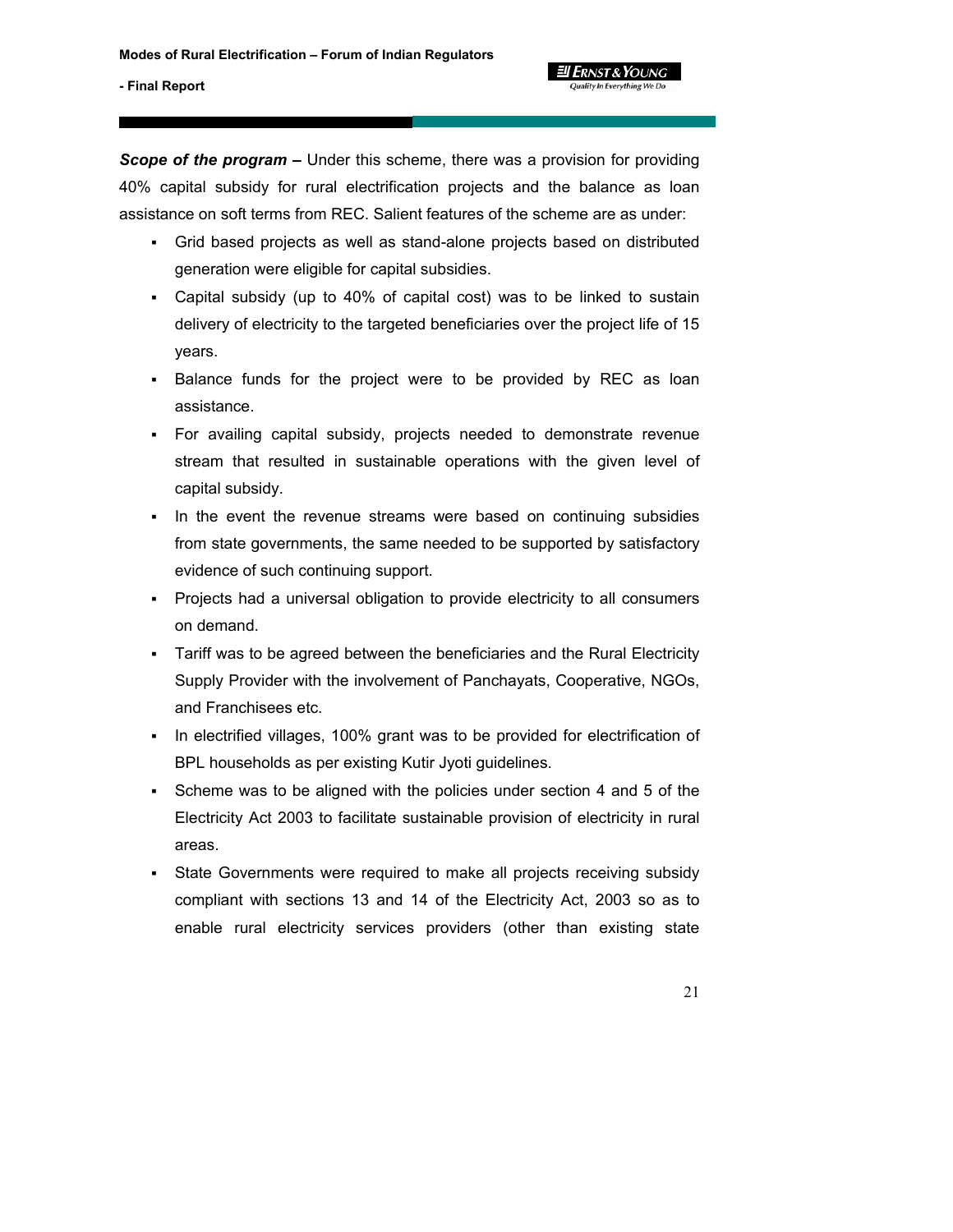

utilities/distribution licensees) to act outside the purview of the state electricity regulatory commissions for purposes of tariff determination (Section 61, 62 and 86 of the Electricity Act, 2003).

# **1.2.6 Reviewing of the Schemes – Key Findings**

The proper implementation of the Rural Electrification schemes in the past had some shortcomings in the methods of implementation. Schemes like the Minimum Needs Program (MNP) and Prime Minister's Gramodaya Yojana (PMGY) provided for assistance under the state sector as additional central assistance, with the states allowed to choose the pace and direction of rural electrification. The funds had to be released to the states and in turn to the implementing agencies and in many cases the funds would not reach in time. The following were the primary reasons for the limited impact of the earlier Rural Electrification schemes:

- The village electrification was left to the State Electricity Boards, which were in bad financial health and not in a position to provide sufficient funds.
- The task of maintenance of rural electricity infrastructure was with the State Utilities which did not have the necessary manpower in the rural areas; as a result substantial infrastructure became useless. Neglect of revenue sustainability of the additional electrification infrastructure for the rural areas made the SEBs reluctant to take up rural electrification as it led to more losses. The programmes were not implemented on a top priority basis.

Thus, there was a need of a more comprehensive scheme that would address all the issues viz. development of rural electrification infrastructure in rural areas, increase the viability of rural electricity infrastructure by covering all BPL families,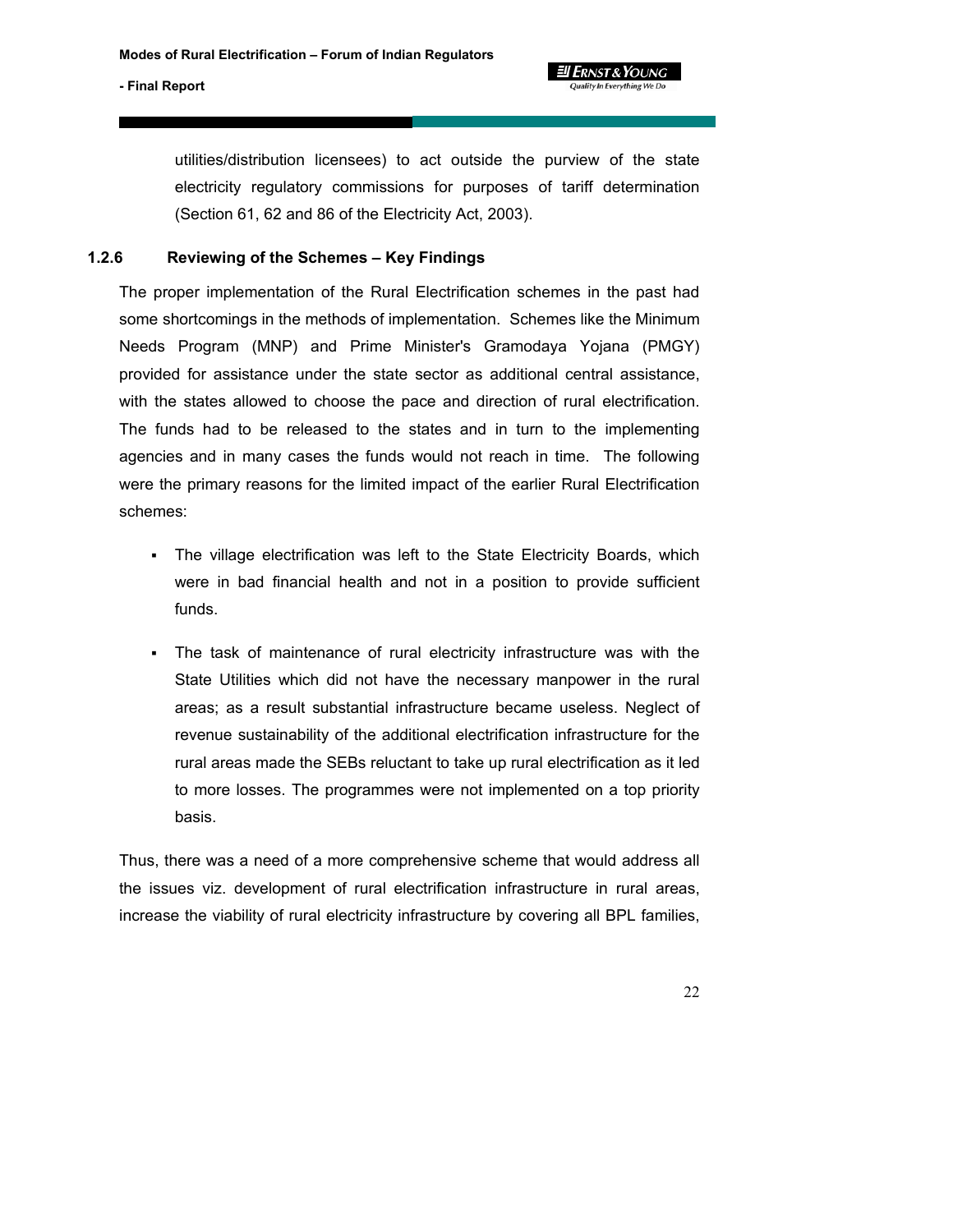

set up a uniform village infrastructure at block level to cater to non domestic demand of power etc.

## **1.2.7 Current Rural Electrification Program**

## *Rajiv Gandhi Grameen Vidyutikaran Yojana (RGGVY)*

Government of India under the National Electricity Policy has taken a decision to electrify all villages and provide accessibility to all households in rural areas over a period of four years. To ensure that electricity reaches all villages and rural households, the provision has been made to create Rural Electricity Distribution Backbone (REQB) at the block level besides covering BPL households in rural areas. Since this programme envisaged covering un-electrified villages and households, all villages, including bordering villages were expected to be covered.

In order to achieve the above objective, Government of India conceived and launched "Rajiv Gandhi Grameen Vidyutikaran Yojana" with the requirement of Rs 160 billion of which Rs 50 billion has been provided for Tenth Plan to cover 50,000 villages. The scheme will be implemented through the Rural Electrification Corporation (REC). This scheme merges the Minimum Needs Programme for rural electrification, and scheme of "Accelerated Electrification of One lakh villages and one Crore households".

Details of the scheme are provided in the Annexure I to this report. The electrification targets outlined in the scheme (which is also reflected in the National Electricity Policy, 2005 and the Rural Electrification Policy, 2006)

| ⊺Tenth Plan   | I Year (2005-06)   | 10,000   |
|---------------|--------------------|----------|
|               | II Year (2006-07)  | 40,000   |
|               | III Year (2007-08) | 40,000   |
| Eleventh Plan | IV Year (2008-09)  | 10,000   |
|               | Total              | 1,00,000 |

#### **Table: Village Electrification Targets**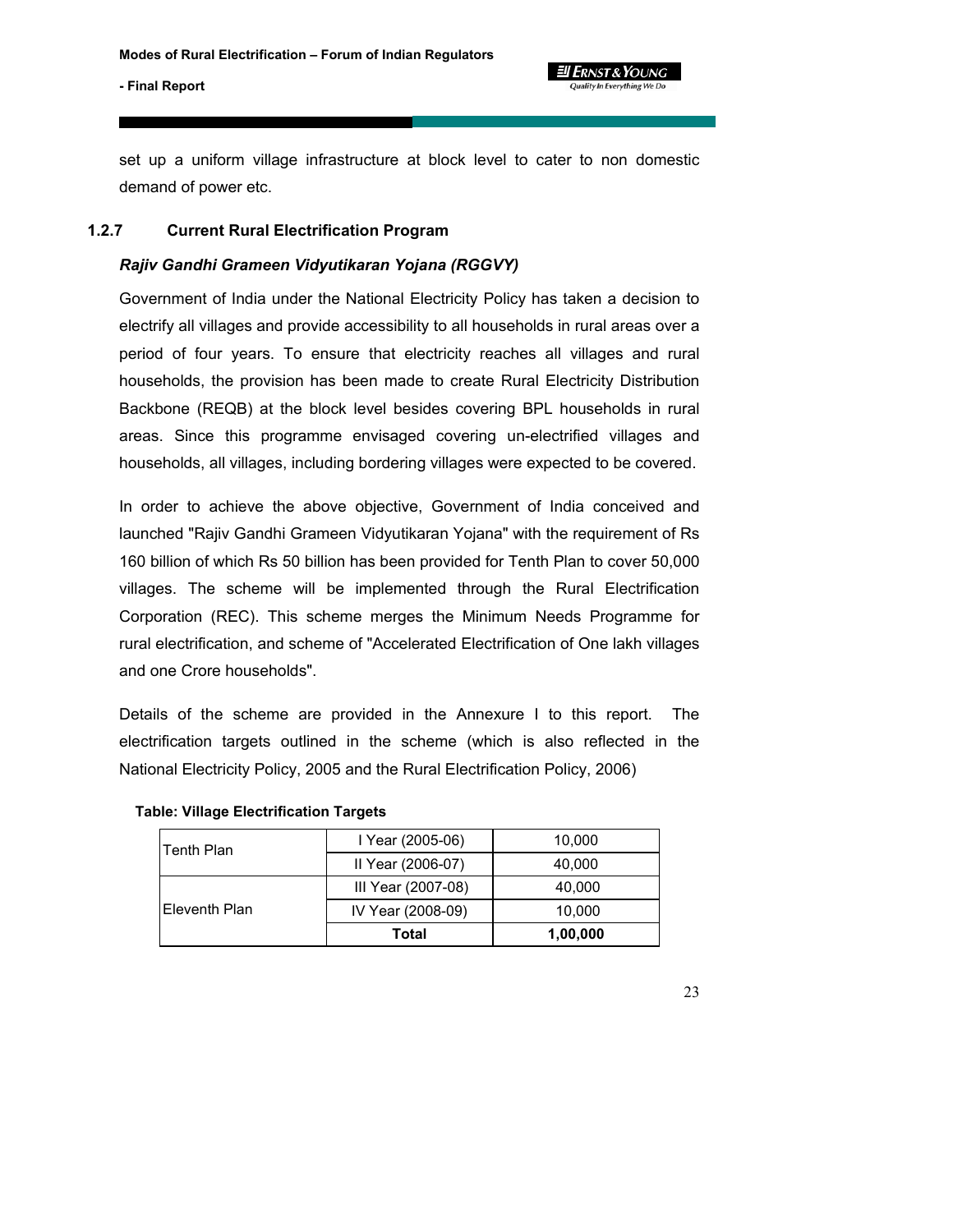$\equiv$  **ERNST & YOUNG**<br>Quality In Everything We Do

**- Final Report** 

# *Cost Estimates of the Scheme*

The table below provides the cost estimates of the RGGVY program

| <b>Table: Cost Estimation - RGGVY</b> | (Rs Crore)                                                                                                                                                                  |        |
|---------------------------------------|-----------------------------------------------------------------------------------------------------------------------------------------------------------------------------|--------|
| 1                                     | Electrification of 125000 un-electrified villages<br>including REDB and VEI and last mile service<br>connectivity to 10% in the village @ Rs 6.50<br>lakh/village           | 8,125  |
| $\mathbf{2}$                          | RHE of population under BPL i.e., 30% of the 7.7<br>Un-electrified Households/ i.e. 2.34 Cr<br>$\mathsf{Cr}$<br>households @ Rs 1500/ HH as per Kutir Jyoti<br>dispensation | 3,510  |
| 3                                     | Augmentation of backbone network in already<br>electrified<br>having un-electrified<br>villages<br>inhabitations @ Rs 1 Lakh / village for 4.62 lakh<br>villages            | 4,620  |
|                                       | <b>Total Expenditure</b>                                                                                                                                                    | 16,255 |
|                                       | <b>Outlay for the Scheme</b>                                                                                                                                                | 16,000 |
|                                       | Subsidy component @ 90% for items 1&3 and<br>100% for item 2                                                                                                                | 14,750 |
|                                       | Component of subsidy to be set aside for enabling<br>activities including technology development @ 1%<br>of outlay                                                          | 160    |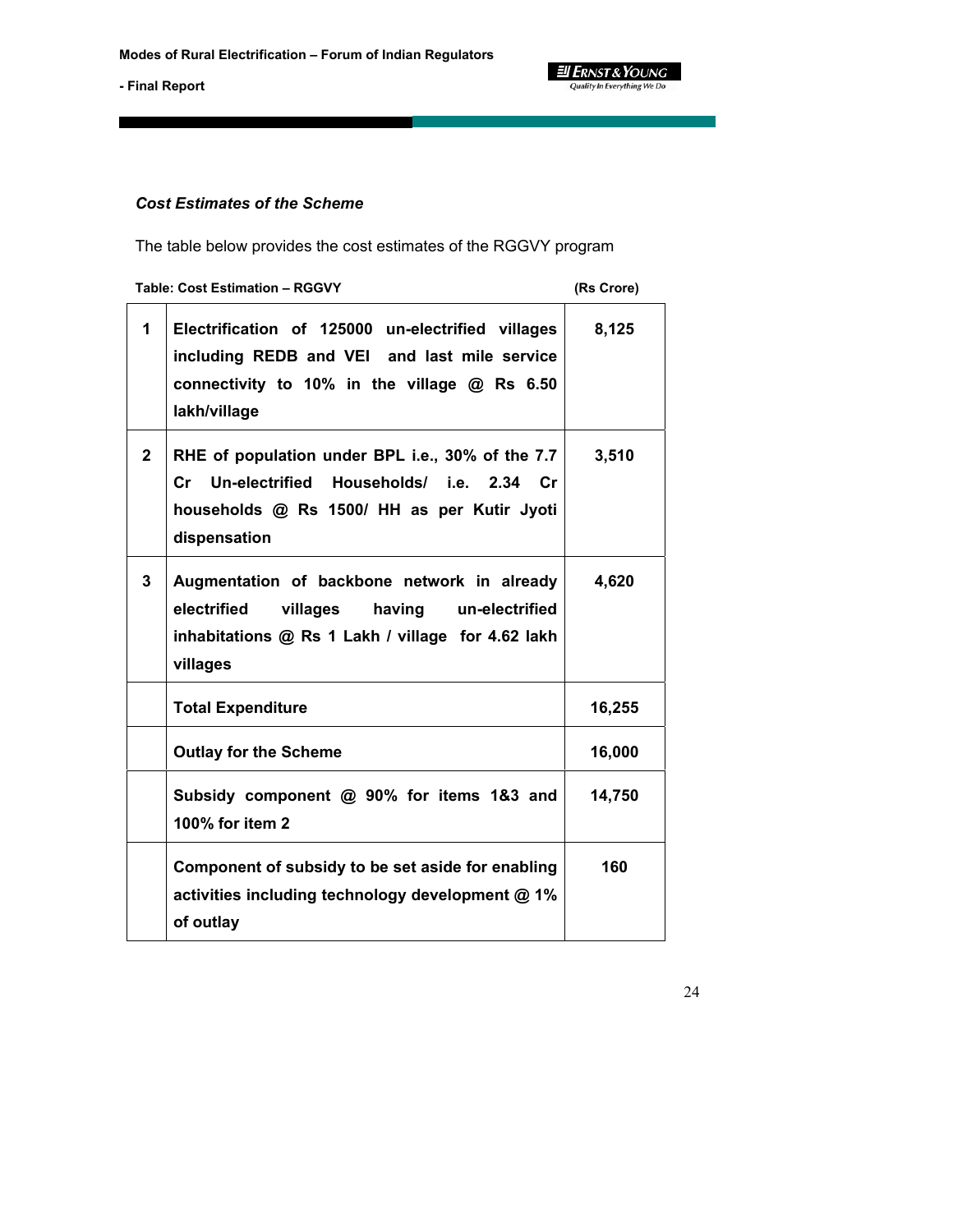**gi Ernst & Young** Quality In Everything We Do

#### **- Final Report**

**Clearly the targets as well as the funds allocation for rural electrification under the scheme are substantial. However it is important that the funds are well invested and bring recurring benefits to the rural populace over a period of time. This report, in line with the terms of reference, analyses the various issues, as well as the national and international experience that could be useful for the rural electrification endeavours.** 

# *1.3 Analysis of the Present Status of Rural Electrification in the States*

#### **Level of electrification**

The efforts of the utilities along with development funds from the Central and State governments in this regard have resulted in an impressive rural electrification of 85% at an all-India level. Out of the 27 States, there are only 8 States remaining with more than 10% their villages yet to be electrified, as shown below:

#### **Indian States with more than 10% of un-electrified villages**



#### **Un-Electrified Households (%)**

*Source: Ministry of Power Data on village electrification*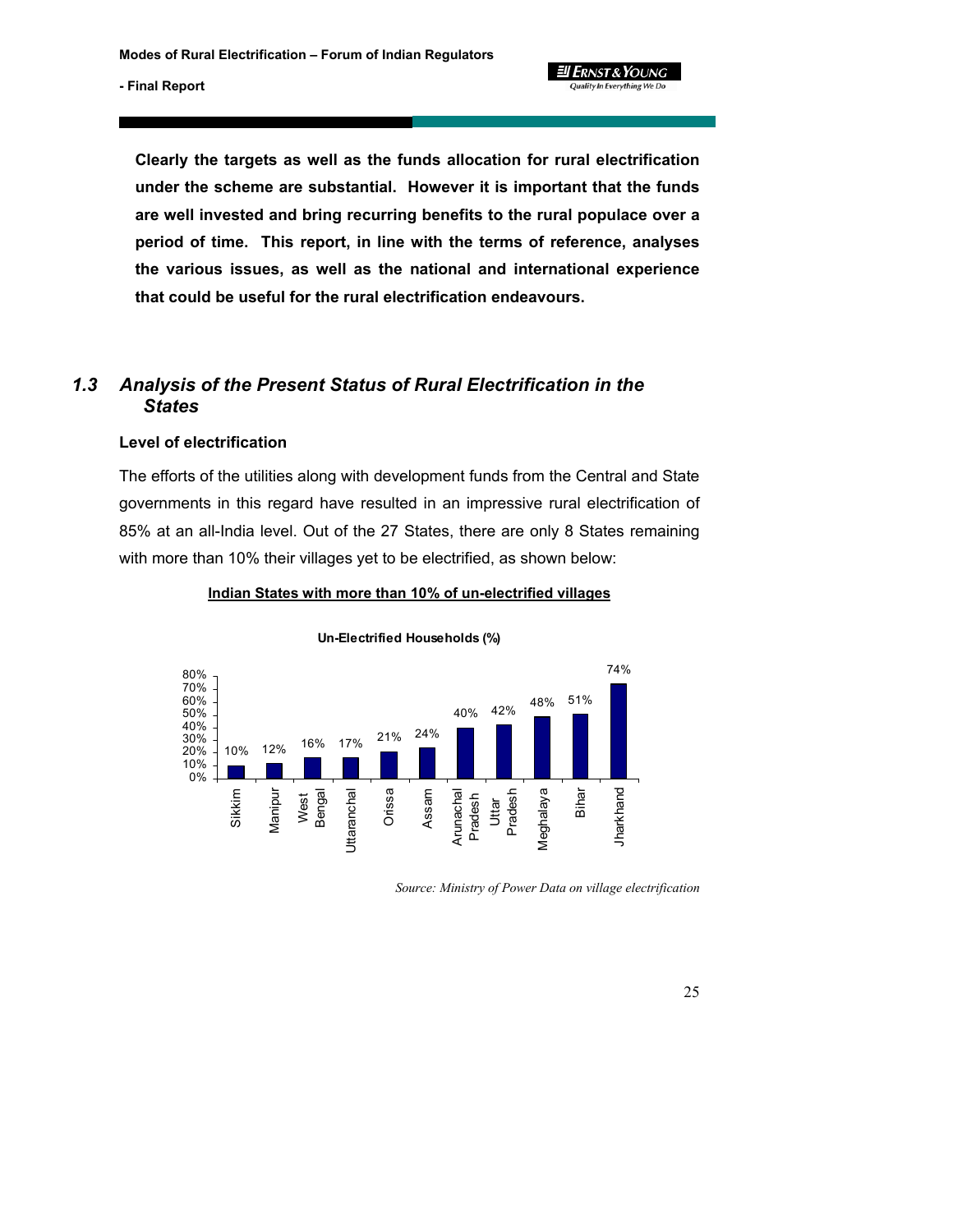

However, the above data does not reveal the true picture of the reach of electricity to the larger rural populace. The actual picture is far grim in most Indian States in terms of number of rural households having access to electricity. The national average of access to electricity by rural households stands at a mere 43.5%. Out of the 27 Indian States, more than 24 States have more than 25% of their rural households yet to have an access to electricity with the broad distribution across States shown in the graph below:

**Indian States with more than 25% of rural households without access to electricity**



**Un-Electrified Households (%)**

*Source: Ministry of Power Data on village electrification* 

It is quite evident from the above analysis that although there has been a gradual increase in village electrification levels over the past decades, the average of household electrification has been abysmally low. With the new definition of village electrification, having a stricter criterion of at least 10% households being electrified, the actual village electrification figures have suffered a setback. The figure below provides the pace of village electrification in India since independence: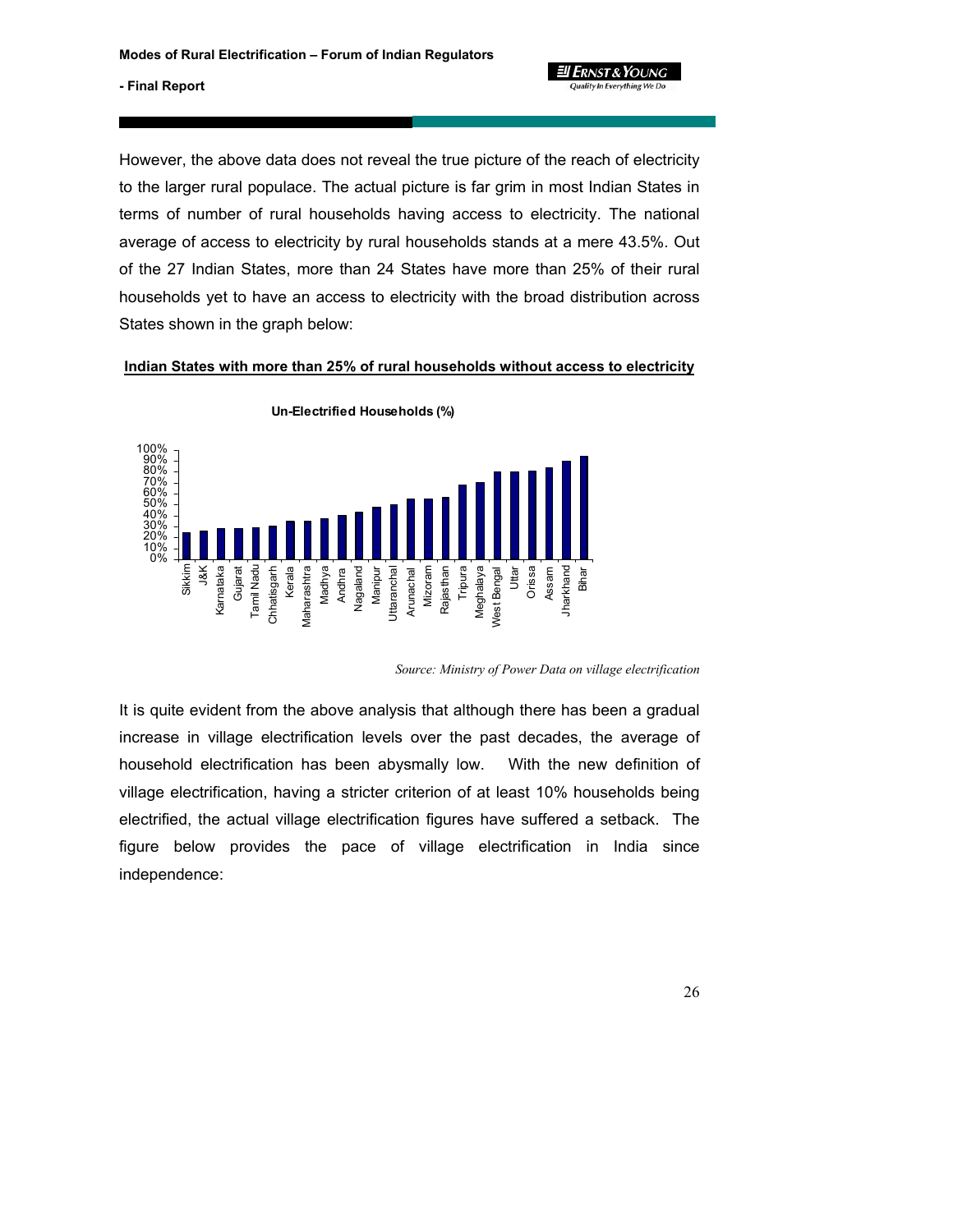

**ELERNST & YOUNG Quality In Everything We Do** 

Source: Ministry of Power, RGGVY pamphlet, 2005

## **Correlation of socio-economic factors with electrification levels**

Various socio-economic factors and governance issues explain the disparity in the village and household electrification levels. Typically States with higher GDP showed a greater penetration level of the grid. The per capita GDP and electrification rates of all major states (population greater than 1 million) are shown in the following figure:

#### **Figure: State Domestic Product and Percentage of Electrified Households**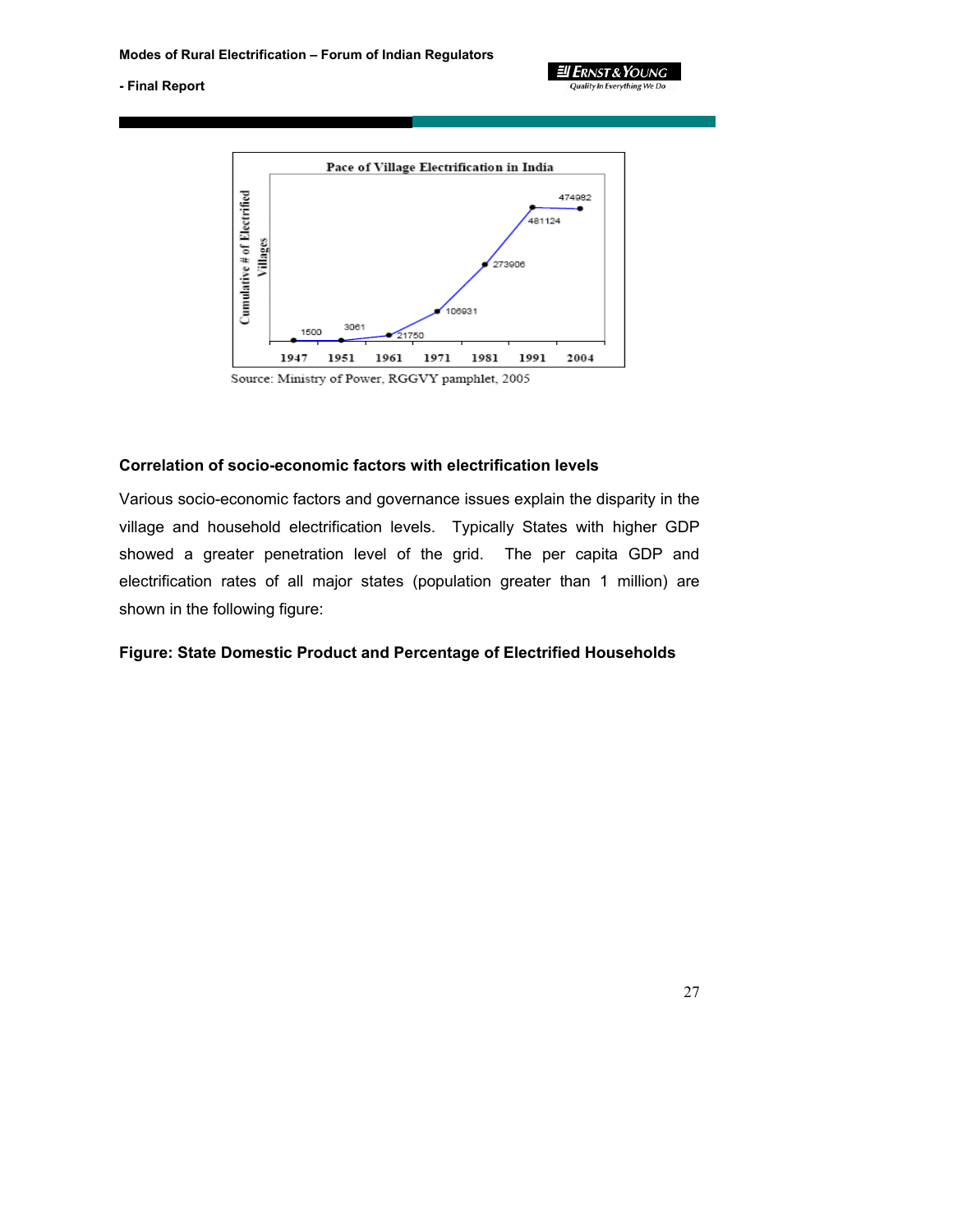Quality In Everything We Do

#### **- Final Report**



The above graphic shows that Bihar, Jharkhand, Orissa, UP and Assam (shown in the red circle) having a low per capita GDP also have a low levels of household electrification. The same correlation exists between the Per Capita State Domestic Product and Percentage of Household Electrification in other States except in West Bengal where the per capita SGDP is high but the penetration level is low. Although correlation exists between the per capita GDP and household electrification, the causal factor cannot be identified in this case. The low per capita GDP can also be inter-alia, due to low level of household electrification.

#### **The issue of supply reliability**

It is however, not correct to conclude from the above data that the States having high household electrification levels have been able to address the rural demand in a more successful manner than the other States with low penetration levels. If we look at the peak deficits in the states of Haryana, Maharashtra and Tamil Nadu, where the household electrification levels are comparatively higher, it can be observed that these States suffer from high peak deficits. Although rural

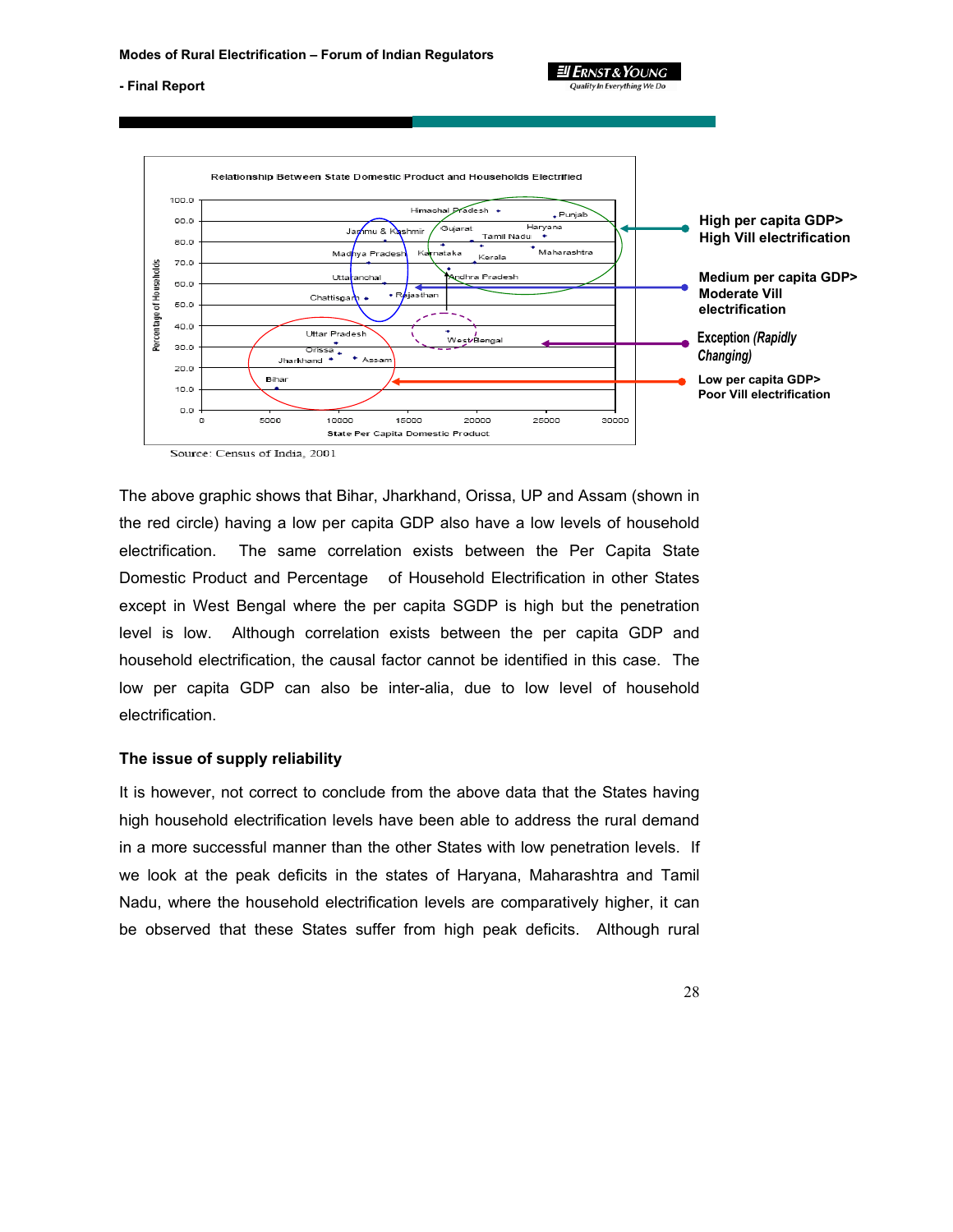*a* Ernst & Young **Quality In Everything We Do** 

**- Final Report** 

demand does not contribute significantly to the peak deficit, but it has been widely observed that in the event of peak deficit, the supply conditions typically worsens in rural and semi- urban areas. Therefore, it can be concluded that there is no supply reliability in the rural areas even in States with high penetration levels.

| <b>State/System/Region</b> | <b>Deficit</b>   | <b>Percentage</b> |
|----------------------------|------------------|-------------------|
|                            | <b>MW</b>        | (%)               |
| Delhi                      | 122              | $-3%$             |
| Haryana                    | 402              | $-9%$             |
| Himachal Pradesh           | 39               | $-5%$             |
| Jammu & Kashmir            | 375              | $-23%$            |
| Punjab                     | 1573             | $-20%$            |
| Rajasthan                  | 738              | $-13%$            |
| Uttar Pradesh              | 1587             | -19%              |
| Uttaranchal                | 134              | $-14%$            |
| Chattisgarh                | 276              | $-13%$            |
| Gujarat                    | $\frac{1}{2173}$ | $-22%$            |
| Madhya Pradesh             | 1422             | $-22%$            |
| Maharashtra                | 3709             | $-23%$            |
| Andhra Pradesh             | 457              | $-5%$             |
| Karnataka                  | 391              | $-7%$             |
| Kerala                     | 45               | $-2%$             |
| Tamil Nadu                 | 1078             | $-12%$            |
| <b>Bihar</b>               | 198              | $-15%$            |
| Jharkhand                  | 46               | $-7%$             |
| Orissa                     | 41               | $-2%$             |
| West Bengal                | 144              | $-3%$             |
| Sikkim                     | $\overline{2}$   | $-4%$             |
| Andaman - Nicobar          | 8                | $-20%$            |
| <b>Arunachal Pradesh</b>   | $\overline{2}$   | $-3%$             |
| Assam                      | $\overline{54}$  | $-7%$             |
| Manipur                    | 4                | $-4%$             |
| Meghalaya                  | 75               | $-27%$            |
| Mizoram                    | 4                | $-5%$             |
| Nagaland                   | 3                | 3%                |
| Tripura                    | 16               | $-9%$             |

The following table gives the State wise peak deficits in FY 2005-06:

Moreover, the current supplies at the rural areas are at odd hours of the day. Thus

it fails to help in the productive utilization of power in most of the cases.

### **Rural electrification vs. efficiency levels**

It has been observed that the level of rural electrification has a negative correlation with the T&D losses as shown in the following figure.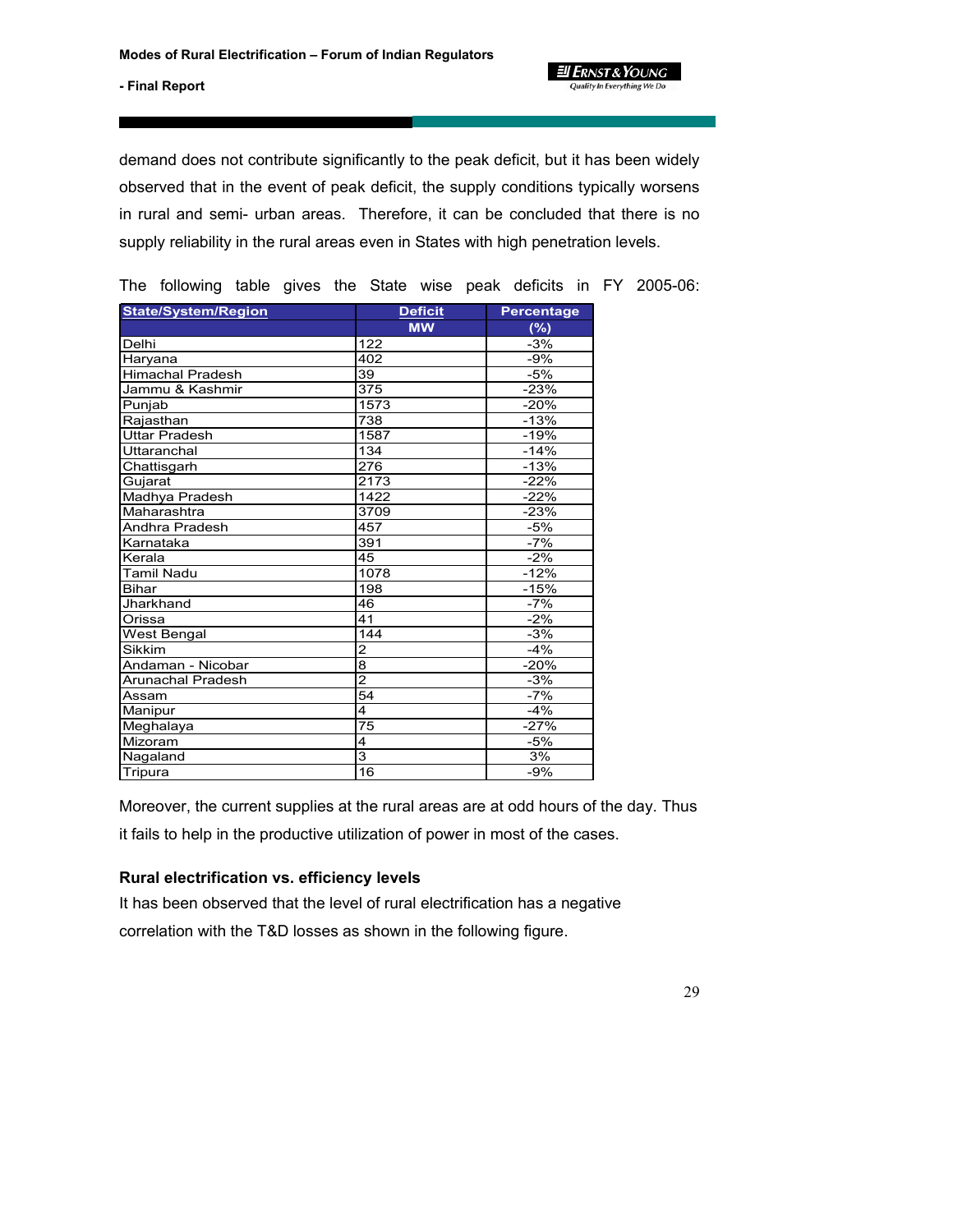**JI ERNST & YOUNG** Quality In Everything We Do

**- Final Report** 



*Source: Performance Report of SEB s, PFC* 

### **Utility financial losses and rural electrification – a high positive correlation**

While analyzing the data on the financial condition of SEB s it was observed that most of the SEB s suffered from heavy financial losses. The loss making State utilities had little incentive to provide access to electricity to rural households as it led to increased T&D losses and low collection efficiency, which in turn further added to the already poor utility finances, giving rise to a vicious cycle.



**Fig: Vicious Cycle of Rural Supply by SEB s**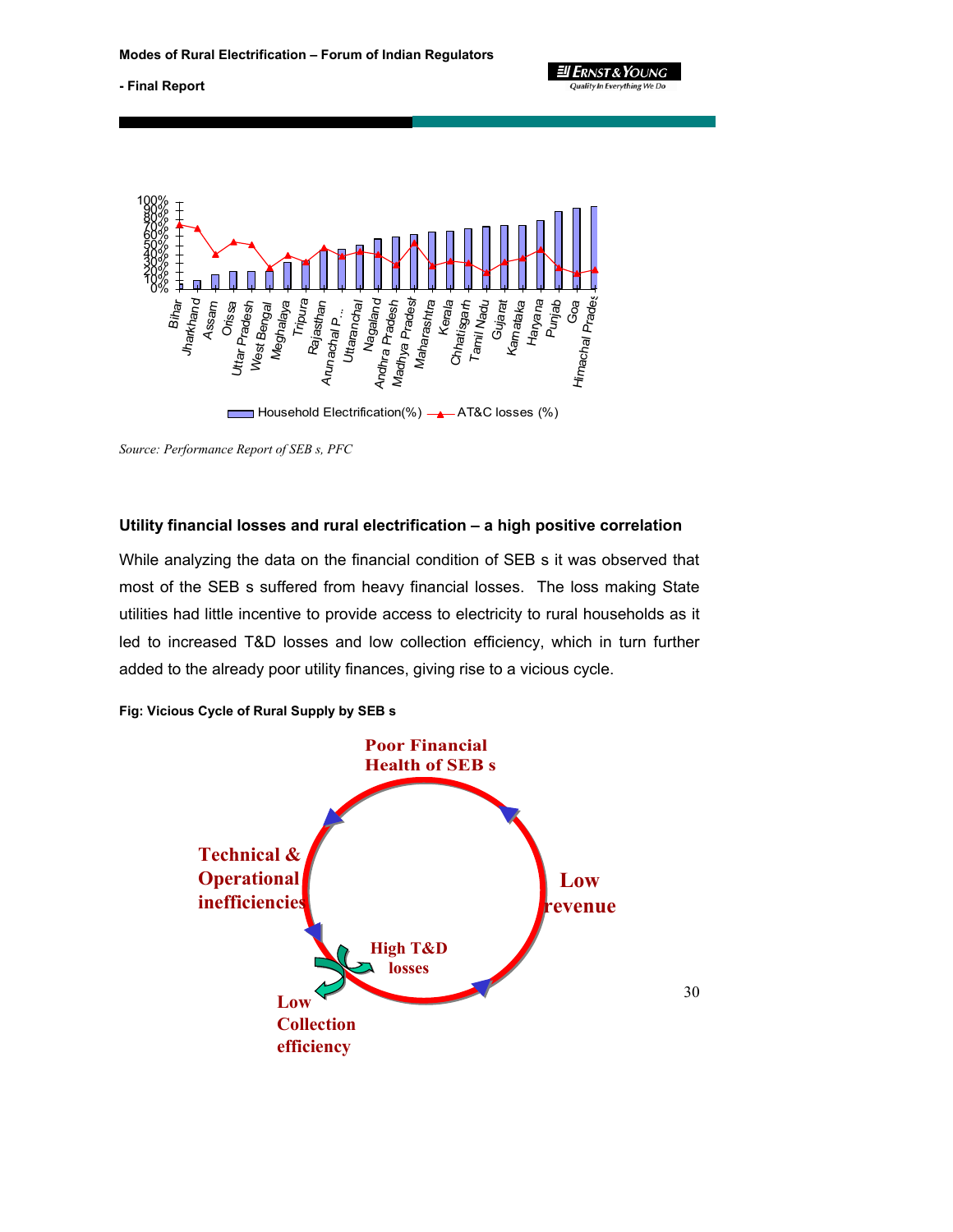# *1.4 Illustration: Cost of grid supply to rural areas in states with high commercial losses vis-à-vis lower commercial losses*

### **Common assumptions:**

- Average distribution cost 46 Paisa/ kWh
- Transmission cost 15 Paisa/ kWh
- Per unit fixed cost of generation 116 Paisa/ kWh
- Per unit variable cost of generation 83 Paisa/ kWh

Assumptions taken for cost computation in the high T&D loss area:

|                          | High loss area | Moderate loss area |
|--------------------------|----------------|--------------------|
| <b>Transmission loss</b> | 5%             | 5%                 |
| Distribution loss        | 33%            | 15%                |
| <b>Collection losses</b> | 22%            | 7%                 |
| Total AT&C loss          | 50%            | 25%                |

*- 리 Ernst & Young* **Quality In Everything We Do** 

The cost build – up for per unit delivery of electricity is given below in the following figure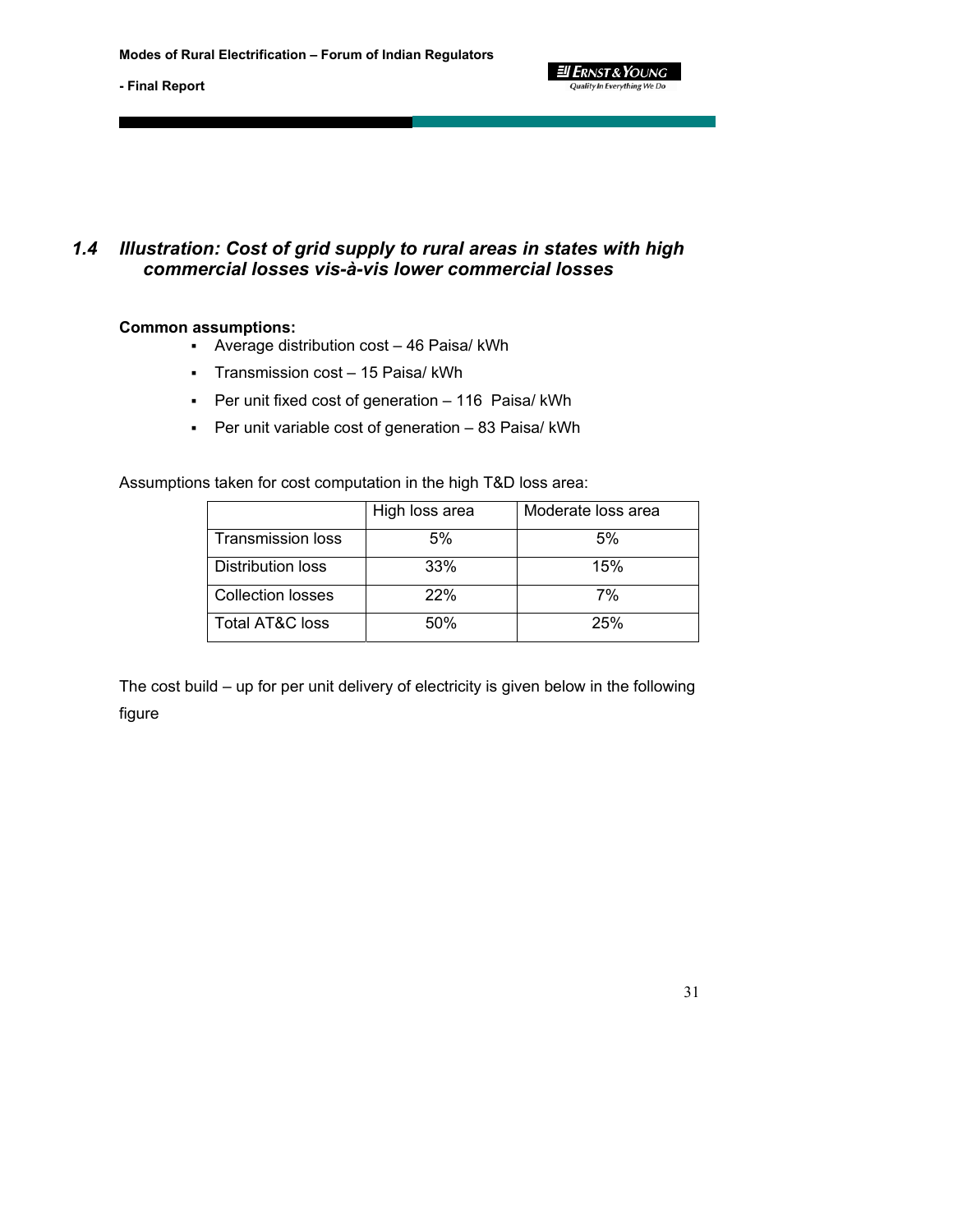

 **2 ERNST & YOUNG** 

Clearly, the efficiency levels in distribution have a very high impact on the overall costs of service. Hence it is logical to expect lower service levels when the efficiency levels are low (on account of poor network efficiency, theft and collection losses).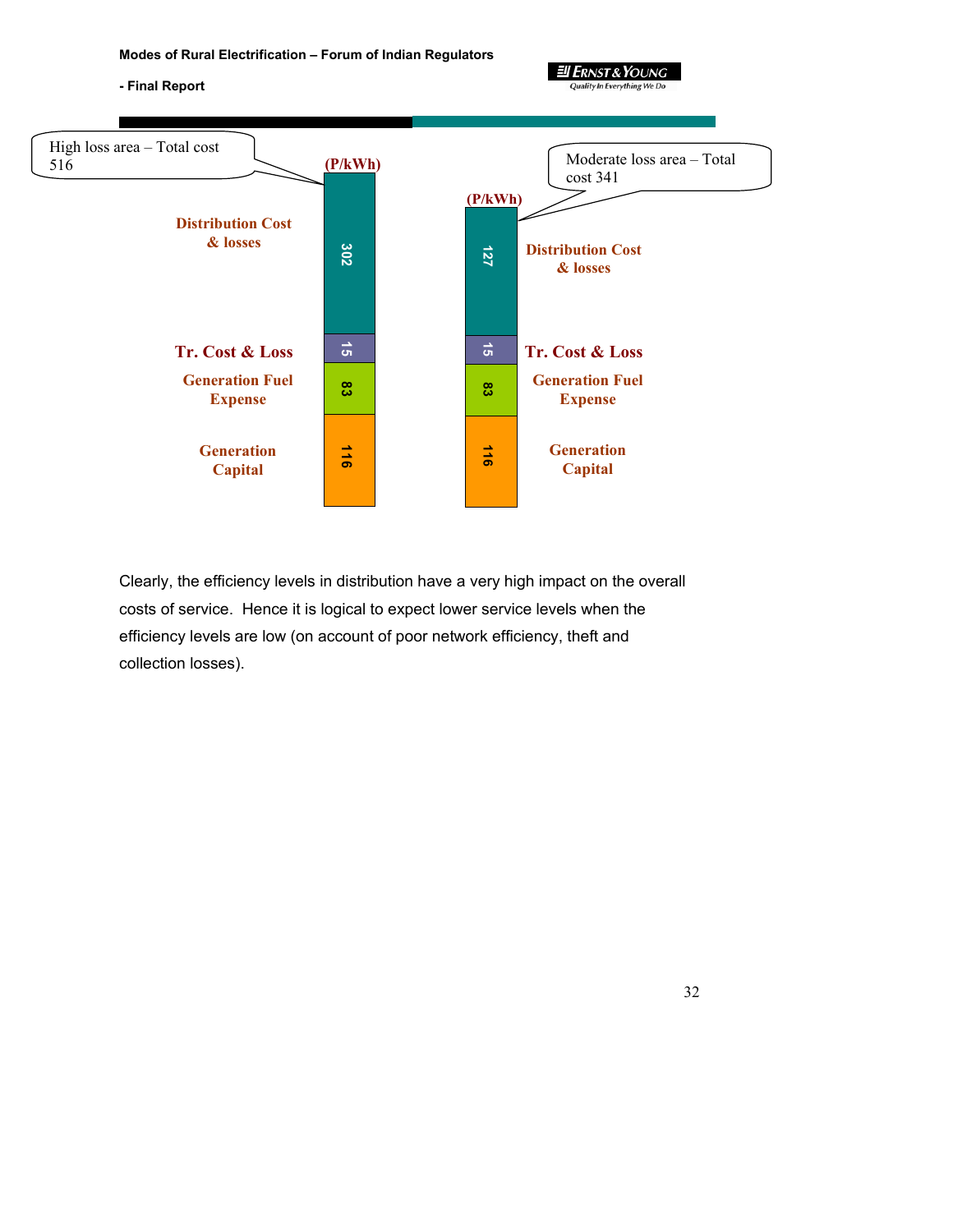

# **2 Development of Service Models**

While developing the rural service models it is imperative to define the goals of the entire exercise. The following are the key issues that need to be addressed:

- $\mathscr V$  Provide increased penetration in rural areas
- $\mathscr I$  Improve quality of supply
- $\checkmark$  Lower cost of service
	- o Delivery cost
	- o Cost due to losses
	- o Cost of default
- $\mathscr V$  Build sustainable local markets that will persist beyond the developmental assistance phase

# *2.1 Potential electrification models*

The possible options for under the key provisions of the Act are shown in the

graphic below:



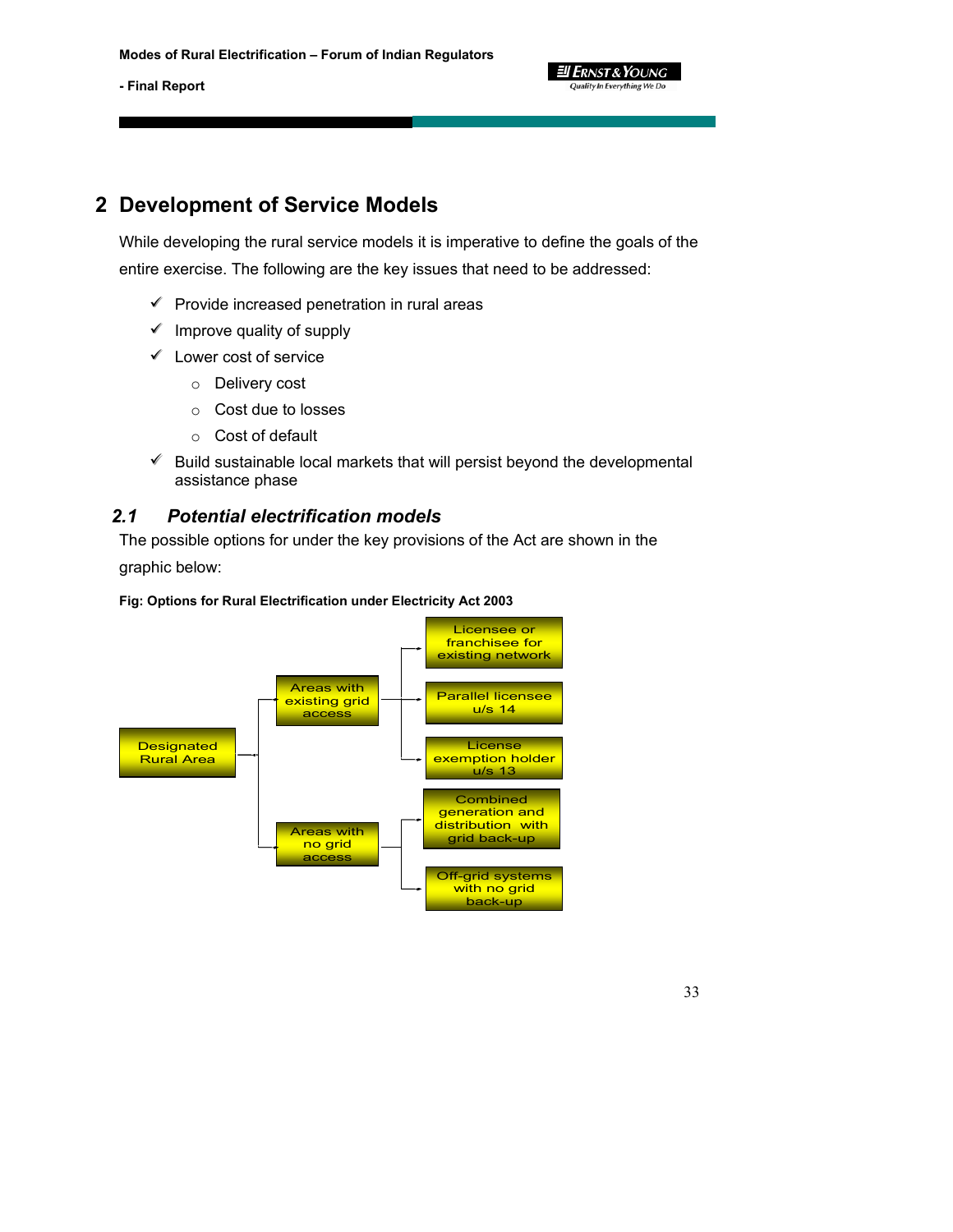

While developing the service models for this study, rural areas were classified in various categories based on the following parameters:

- (i) Characteristic Load
- (ii) Indicative Demand
- (iii) Extent of local participation
- (iv) Renewable energy potential
- (v) Extent of grid penetration
- (vi) Current status of availability of grid power

The classification of rural areas by the nature of rural demand is shown in the following table:

#### **Table: Classification of Rural Areas according to load**

| Load<br><b>Characteristics</b> | <b>Need</b>                               | <b>Indicative</b><br><b>Demand</b>           | <b>Typical</b><br>States*      |
|--------------------------------|-------------------------------------------|----------------------------------------------|--------------------------------|
| High Load Areas                | Livelihood<br>❖<br>Agriculture            | $50$ KW $+$<br>irrigation +rural<br>industry | Karnataka<br>Andhra Pradesh    |
|                                | Commercial                                |                                              | Maharashtra                    |
|                                | Industry<br>$\checkmark$<br>Domestic<br>❖ |                                              |                                |
|                                | <b>Basic Supply</b><br>✓                  |                                              |                                |
|                                | Recreational<br>✓                         |                                              |                                |
| Intermediate Load              | Livelihood<br>❖                           | 15 KW +<br>irrigation                        | West Bengal                    |
| Areas                          | Agriculture<br>✓                          |                                              | Uttar Pradesh                  |
|                                | Domestic<br>❖                             |                                              |                                |
|                                | <b>Basic Supply</b><br>✓                  |                                              |                                |
|                                | Recreational<br>✓                         |                                              |                                |
| Low Load Areas                 | Domestic<br>❖                             | 8 – 12 KW per<br>village                     | Jharkhand                      |
|                                | <b>Basic Supply</b><br>✓                  |                                              | <b>Bihar</b>                   |
|                                |                                           |                                              | North Eastern<br><b>States</b> |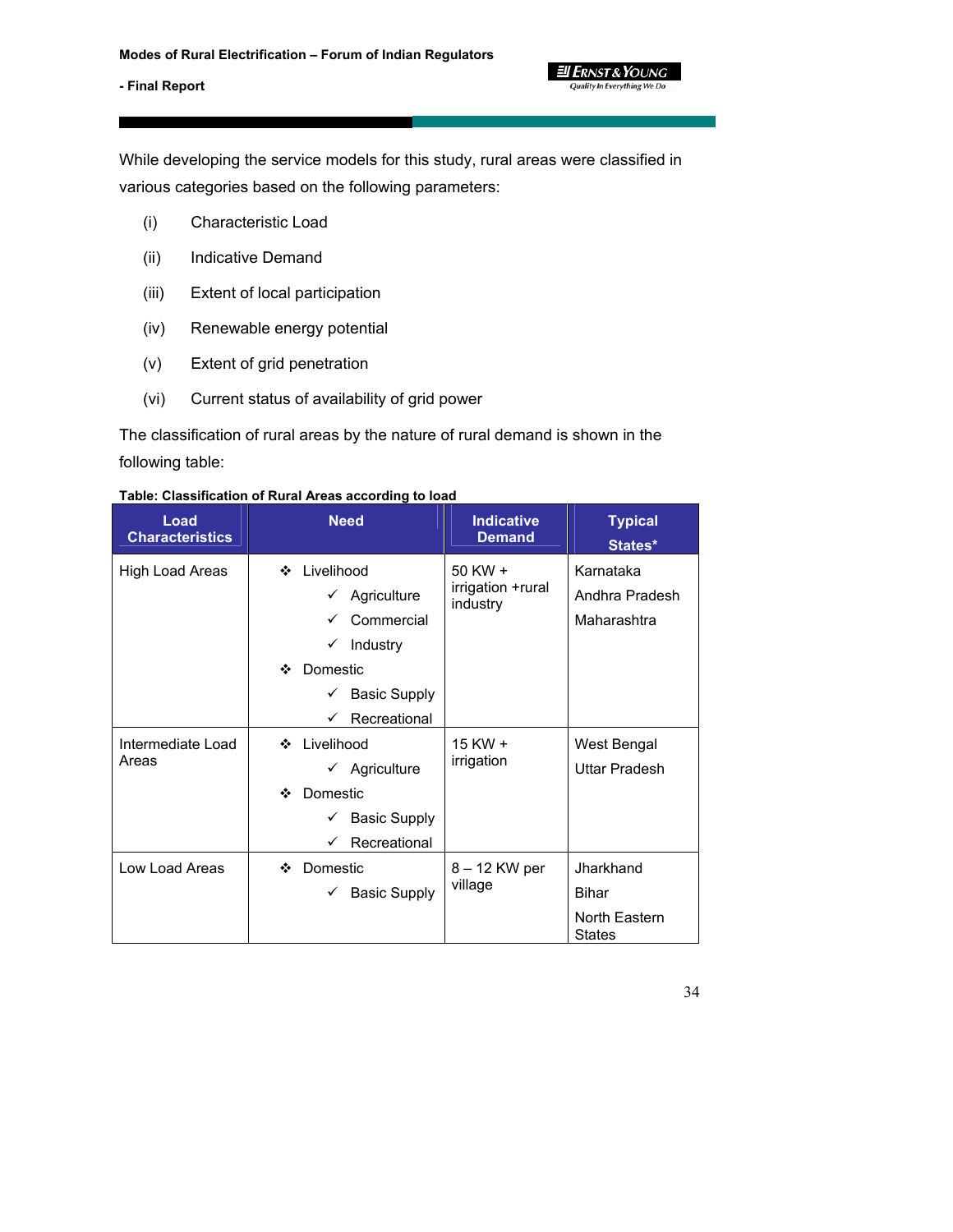\* The typical states represented the above table refer to the predominant profiles of the rural areas in the state.

Based on the nature of demand, nature of supply and the key objective to be achieved, various service delivery models can be established. They are categorized in the following four categories:

- (i) **Grid Supply with Distribution Strengthening** The key objective is to strengthen distribution and supply by extending grid connection and local community participation models in metering, billing and collection activities. The nature of demand addressed would be industrial, commercial and rural livelihood.
- (ii) **Distributed Generation with Grid Back up** The objective is to augment grid power availability to the rural areas, using locally available resources. The nature of demand addressed would be industrial, commercial and rural livelihood.
- (iii) **Independent Micro Grids with Local Generation** The objective is to provide village or a cluster of villages with electricity to create an independent self sufficient generation mini distribution network. The nature of demand addressed would basic and rural livelihood.
- (iv) **Individual home systems** The objective is to provide household electrification solution to remote isolated villages where there is no aggregated demand. The nature of demand addressed would basic lifeline.

The classification of areas according to requirement and the local characteristics is shown in the matrix below: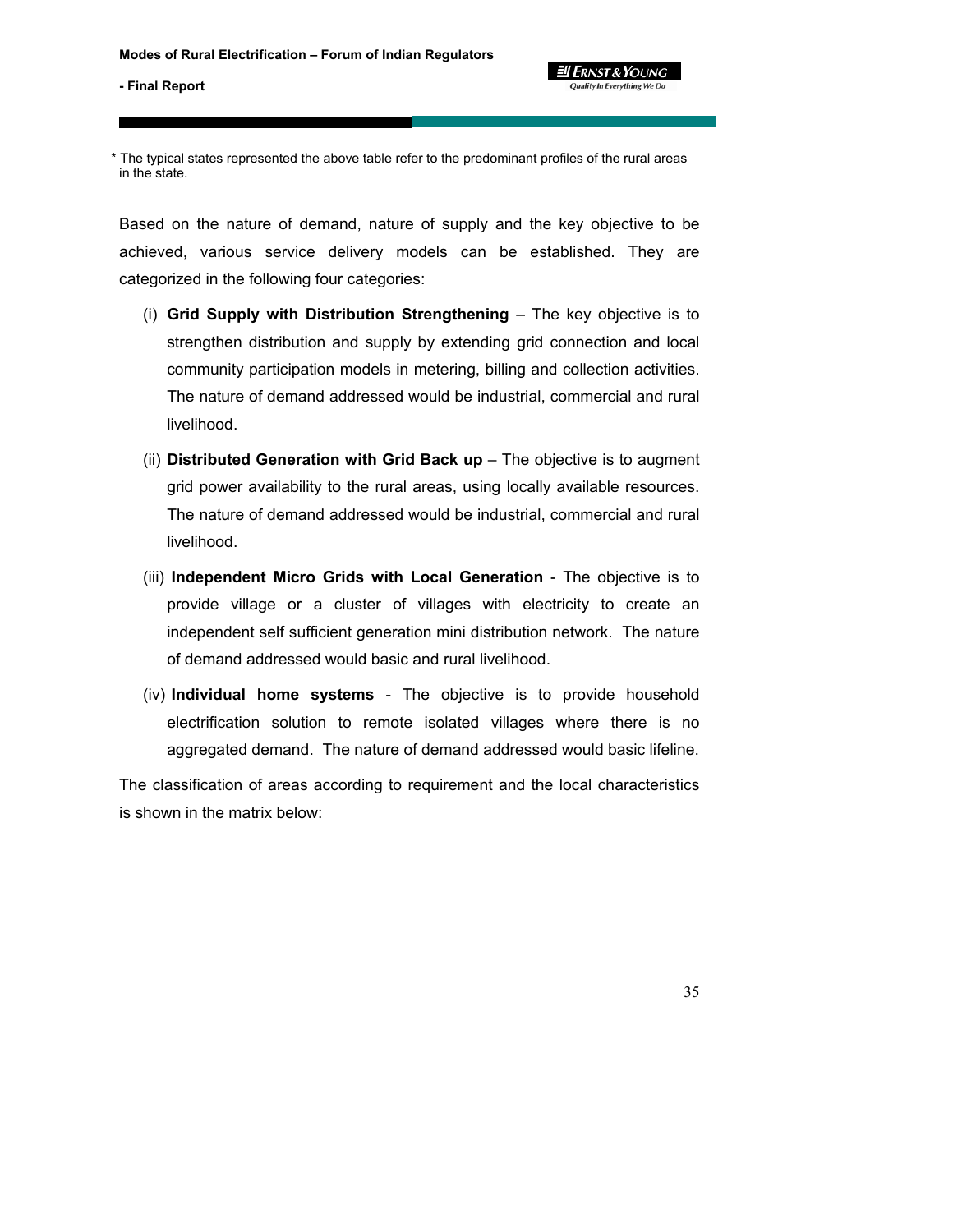

#### M, B, C – Metering, Billing and Collection

In the above figure, in the areas where grid penetration is low and the availability of grid power is also low as in quadrant 1, standalone home systems or a standalone distributed generation facility (mini- hydro biomass, other technologies), would be the ideal solution. In areas where there is fairly good grid penetration and availability of grid power as in quadrant 3, commercial losses can be reduced by only focusing on the metering, billing and collection. In areas where there is availability of grid power but penetration of grid is low, as shown in quadrant 4, the focus should be on grid extension only, whereas in areas with high grid penetration and low reliability of supply as in quadrant 2, there should be Distributed Generation facility with grid back –up to augment the grid supply.

Keeping in mind the typical characteristic of rural areas, the various Indian states have been mapped on the four options for rural electrification as shown below (indicative only):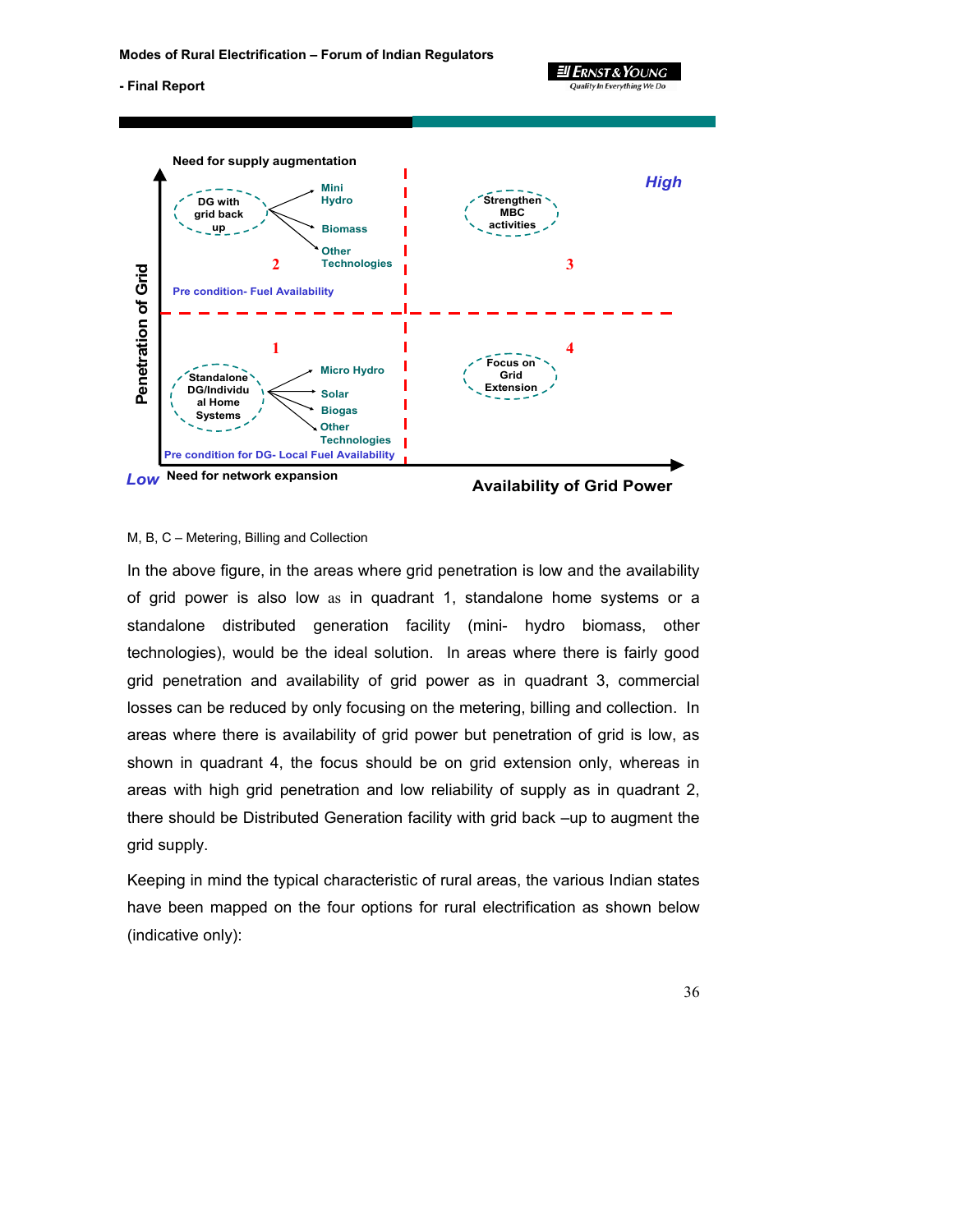**3 Ernst & Young Quality In Everything We Do** 

#### **- Final Report**



**Availability of Grid Power** 

The above classification of the states is indicative, taking into account the generic rural supply conditions in these states. However, the various alternatives, including the choice of technology and the institutional arrangement need to be mapped according to varying different local conditions. For a particular supply model to be successful, a set of pre-conditions needs to be fulfilled. The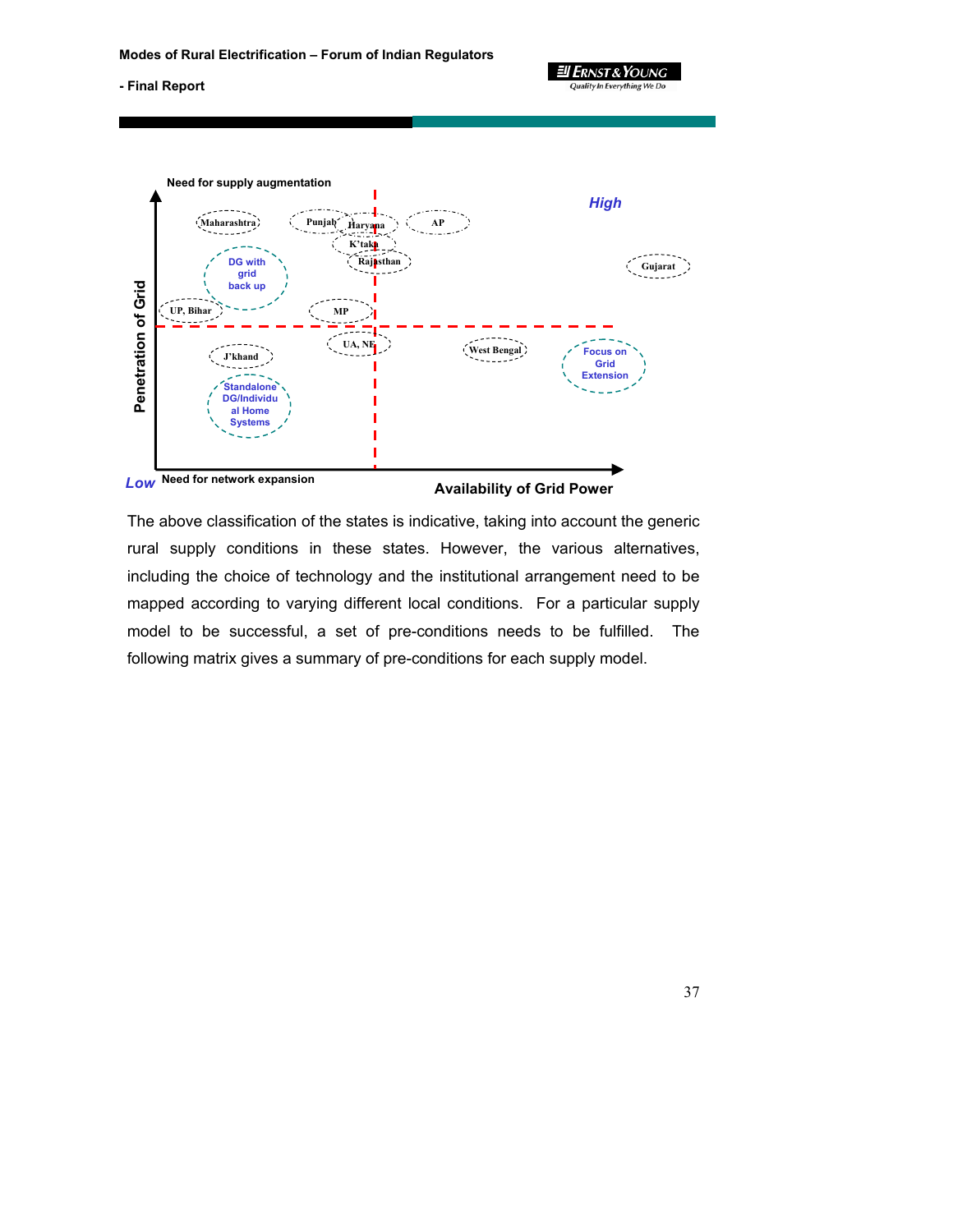

| <b>RE Options</b><br>Pre- conditions                                                            | Franchisee   | Sole<br>licensee/licen<br>se exempt | DG with<br>network<br>takeover &<br>grid back-up | DG with grid<br>back-up | Standalone<br>generation |
|-------------------------------------------------------------------------------------------------|--------------|-------------------------------------|--------------------------------------------------|-------------------------|--------------------------|
| Peri-urban area; Grid connectivity; High losses; Low<br>collection; Local community involvement | √            |                                     | χ                                                | χ                       |                          |
| Rural area ; Grid access ; Unreliable & low quality<br>supply; Local community involvement      | $\checkmark$ |                                     |                                                  | χ                       |                          |
| Rural area; No grid access; Reasonable proximity to<br>the grid; Local community involvement    | χ            | Х                                   | χ                                                |                         |                          |
| Remote rural area; Local community involvement<br>required                                      | χ            |                                     |                                                  |                         |                          |

The above matrix fundamentally describes the ideal option for rural electrification for a particular type of area. This would help in classification of each rural cluster in a particular state and assign the best suited model as per the provision of the Act.

## *2.2 Institutional Framework*

The choice of institutional framework in an area would be determined by its strength of local governance. In areas where local governance is strong, there is a potential of formation of cooperatives or the involvement of the village Panchayat in acting as a franchisee for metering, billing and collection. With the passage of time, these village cooperatives can also undertake O&M activities with training received from an NGO/ State Nodal Agency for Rural Electrification and eventually become a licensee or license exempt.

In those areas, where the strength of local governance is medium, there is need for a facilitating agency (NGO/ Self Help Group/ Village Nodal Person) to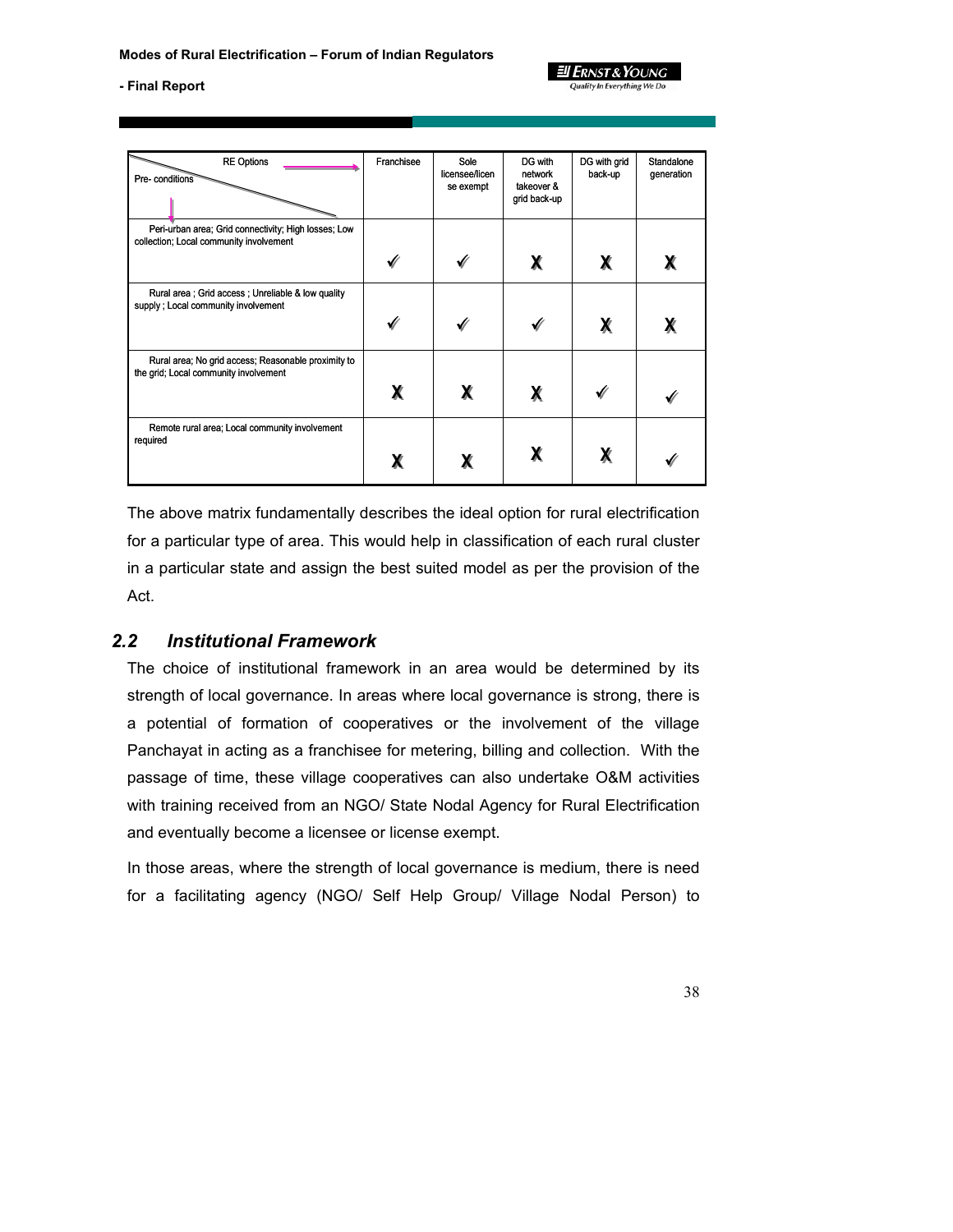

39

## **- Final Report**

organize the rural populace into a village society who can undertake the activities of a village level franchisee.

Areas where the strength of local governance is low, there is little potential for group activity. In these areas, a village nodal person (village businessman /political leader / *Sarpanch* of the Panchayat) who could be made responsible for collections.

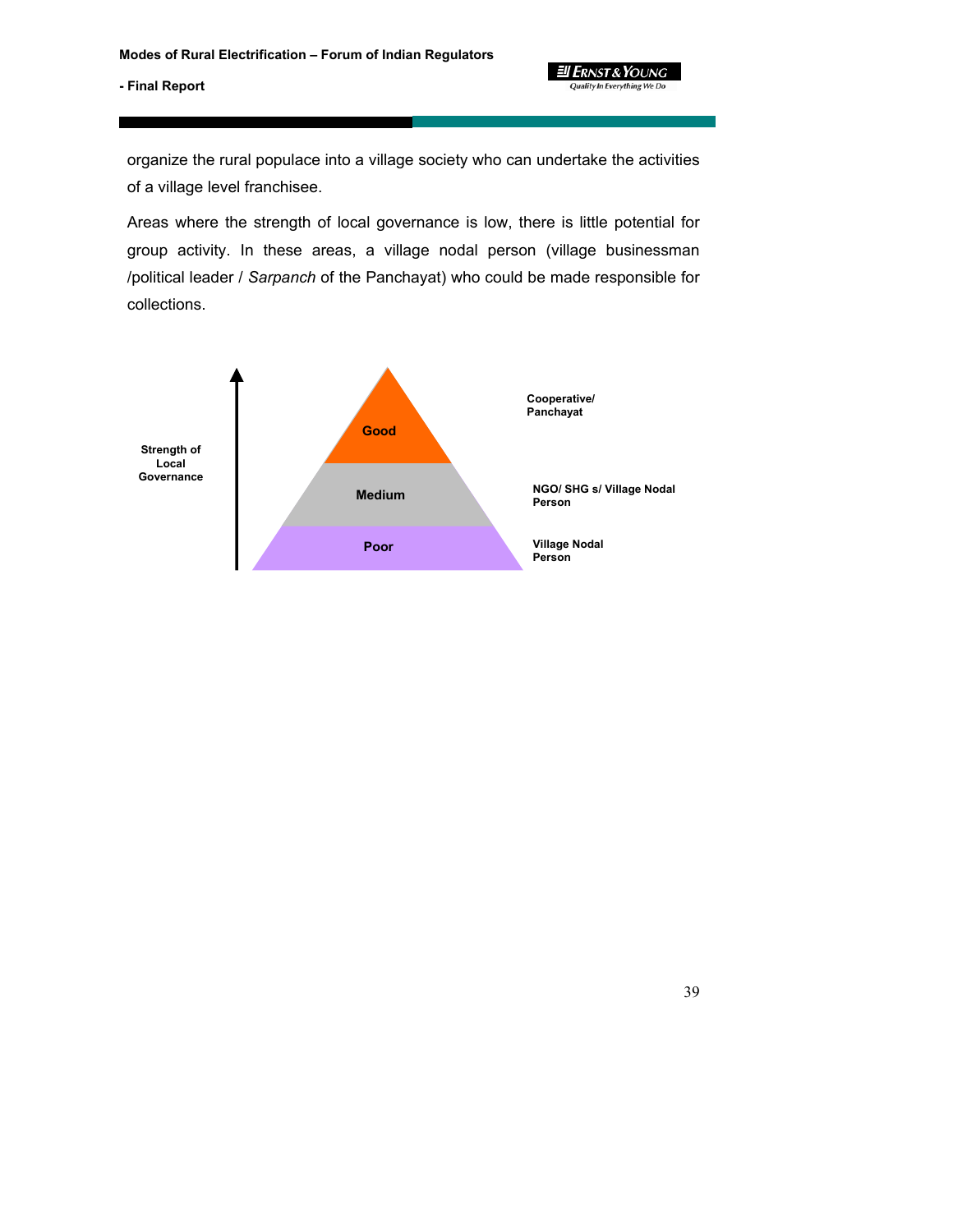

## *Key Success Factors for Each Service Delivery Option*

The table below gives the key success factors for each of the service delivery options:

| <b>Service</b><br><b>Delivery Option</b>                                                 | <b>Technology</b>                          | Local<br><b>Community</b><br><b>Participation</b>                                      | <b>Tariff</b>                                            | <b>Sustainability</b>                                                         | <b>Regulatory</b><br>&<br><b>Policy</b>                                                                               |
|------------------------------------------------------------------------------------------|--------------------------------------------|----------------------------------------------------------------------------------------|----------------------------------------------------------|-------------------------------------------------------------------------------|-----------------------------------------------------------------------------------------------------------------------|
| <b>Supply</b><br>Grid<br>with<br><b>Distribution</b><br><b>Strengthening</b>             | <b>Not</b><br>Applicable                   | Level - High                                                                           | Ability<br>to<br>pay                                     | Loss reduction.<br>Proper<br>incentives,<br>targeted<br>subsidy               | Formation<br>of<br>district<br>committees,<br>training<br>and<br>capacity<br>building,<br>good<br>local<br>governance |
| DG<br>Grid<br><b>Backup</b>                                                              | Competitive<br>Cost                        | Level-<br>Medium to High<br>(depending<br>on<br>model variant)<br><b>Fuel Sourcing</b> | Cost<br>Recovery                                         | Utility<br>Cooperation,<br>Payment<br>certainty,<br>targeted<br>subsidy       | Appropriate<br>feed<br>in<br>tariff.<br>license<br>exemption<br>where needed                                          |
| <b>Independent</b><br><b>Micro</b><br><b>Grids</b><br>with<br>Local<br><b>Generation</b> | Competitive<br>Low<br>Cost.<br>maintenance | Level - High<br>Operation,<br>Administration,<br><b>Fuel Sourcing</b>                  | Connection<br>based<br>tariff<br>for<br>cost<br>recovery | Productive use.<br>with<br>linkage<br>other<br>rural<br>development<br>scheme | Encourage<br>technology<br>demonstration,<br>adoption, cost<br>lowering                                               |
| <i><b>Individual</b></i><br>home systems                                                 | Portable, low<br>maintenance               | $Level - Low$                                                                          | <b>Not</b><br>Applicable                                 | Take<br>οf<br>care<br>after<br>sales<br>service<br>and<br>spares              | Targeted<br>schemes,<br>competitive<br>procurement to<br>drive<br>down<br>costs                                       |

Within the several options available, selection of the best suited options would be driven by prevailing conditions and the institutional capacity. For our analysis, distribution loss levels, the collection efficiency and potential of electricity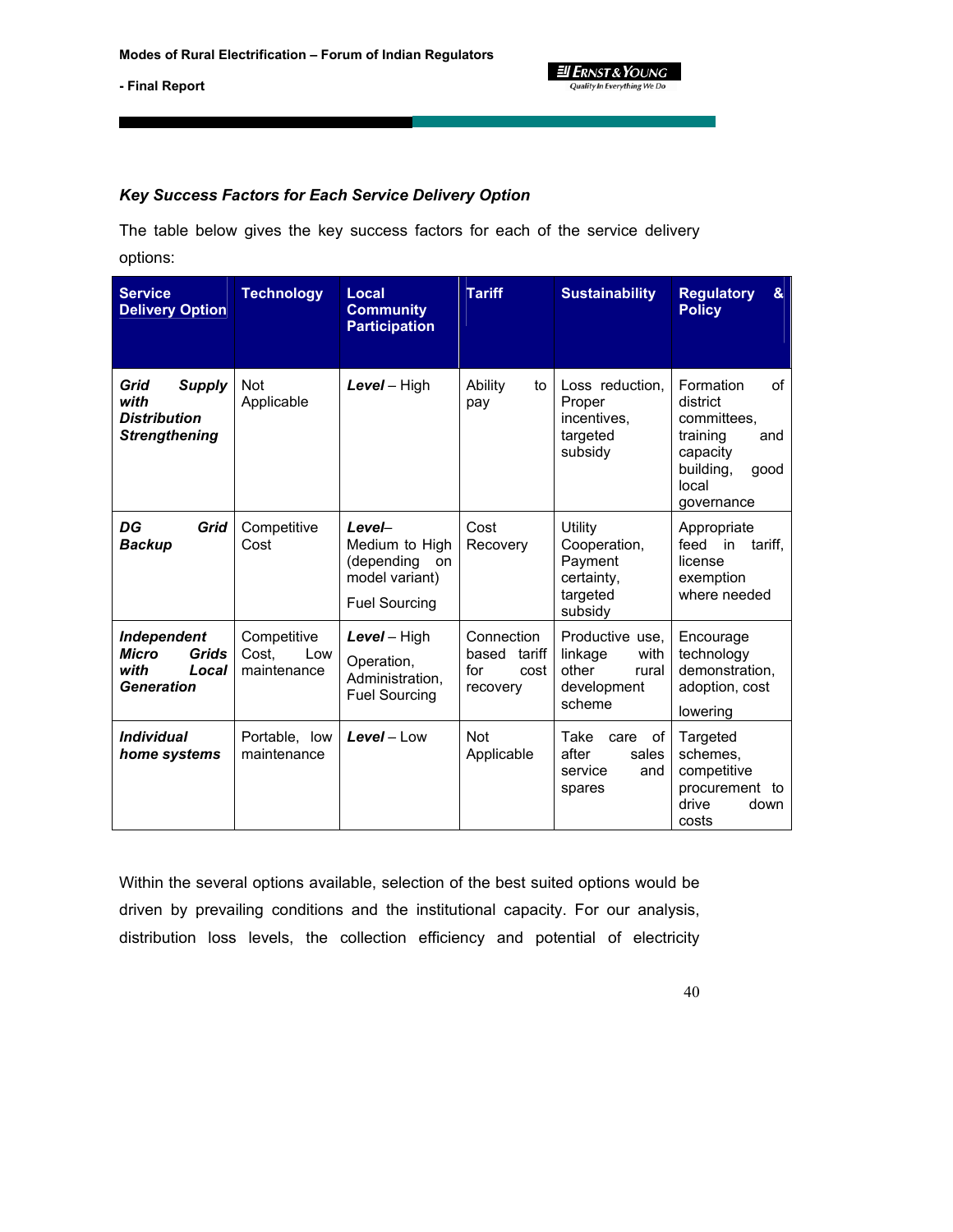

generation from renewable source of energy of the individual rural areas have been used as the benchmark for selection of a particular option.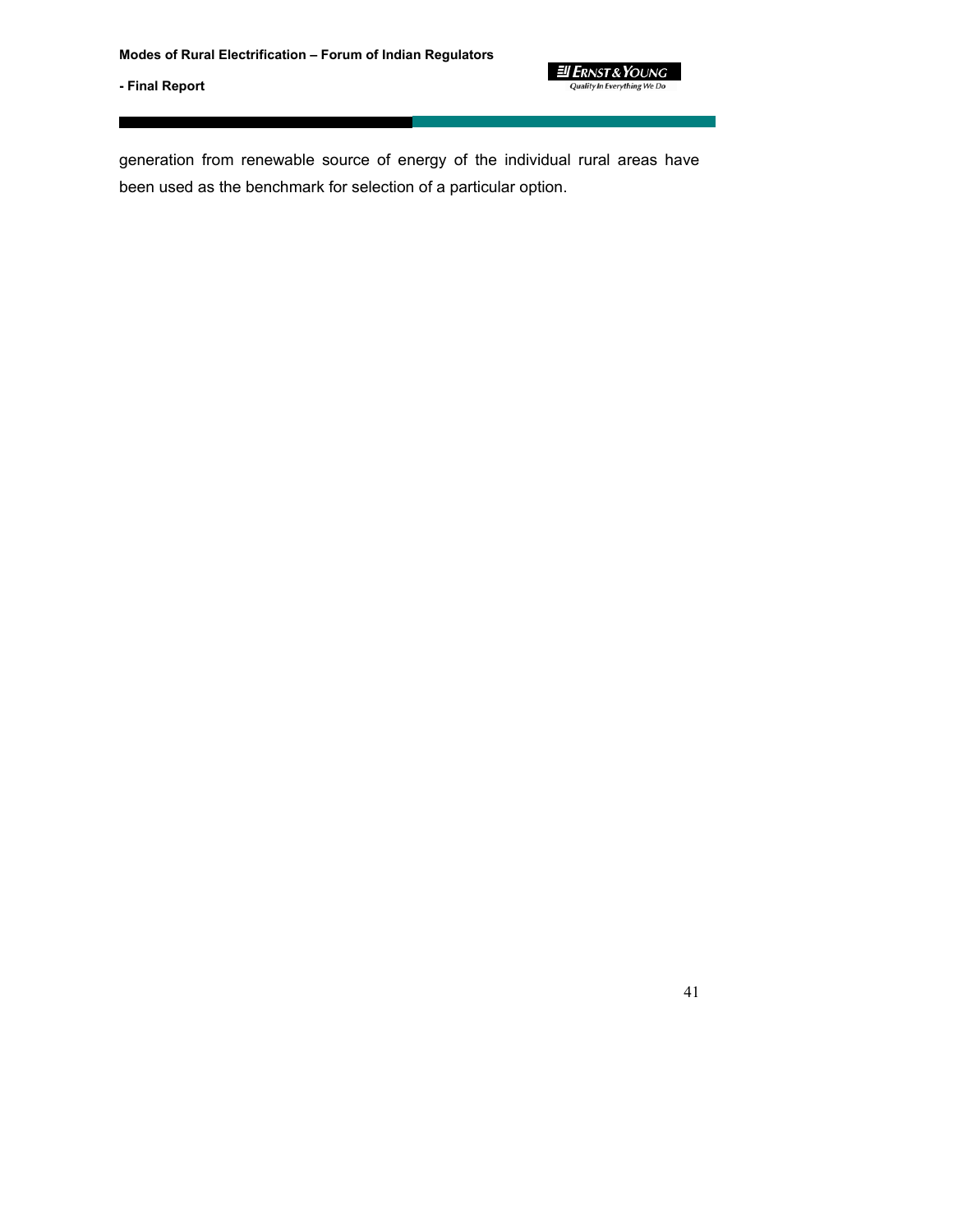

## **Key Recommendations**

 The successful implementation of each of the rural supply models depends on the following factors:

- **1. Master Plan** The implementation of each model should be supported by a thorough Master Plan of village infrastructure development. The complete rural electrification strategy should be reflected in the Master Plan.
- *2. Suitable technology*  The choice of technology will drive the economic viability of the projects. Technology should be based on the local conditions including size of the local demand, biomass availability, local participation etc.
- *3. Local community participation*  Community participation is one of the most vital success factors for the long term sustainability of the models. Local bodies such as the *Village Panchayats* should be involved in bringing together the local populace.
- **4.** *Role of State Nodal Agency*  There should be a **State Nodal Agency**  responsible for overall implementation of the rural electrification programs. Their primary function would be to help in the development of the Master Plan, monitor the construction and operations of the village electrification projects, implementation of village infrastructure backbone through a competitive basis (PPP etc), receive regular feedback and recommendation from stakeholder groups like the *Zila Parishad* and *Panchayat Samities.*
- **5. Inclusion of 11 KV feeders in the REDB**  This is essential for the longterm sustainability of the entire rural electrification projects.

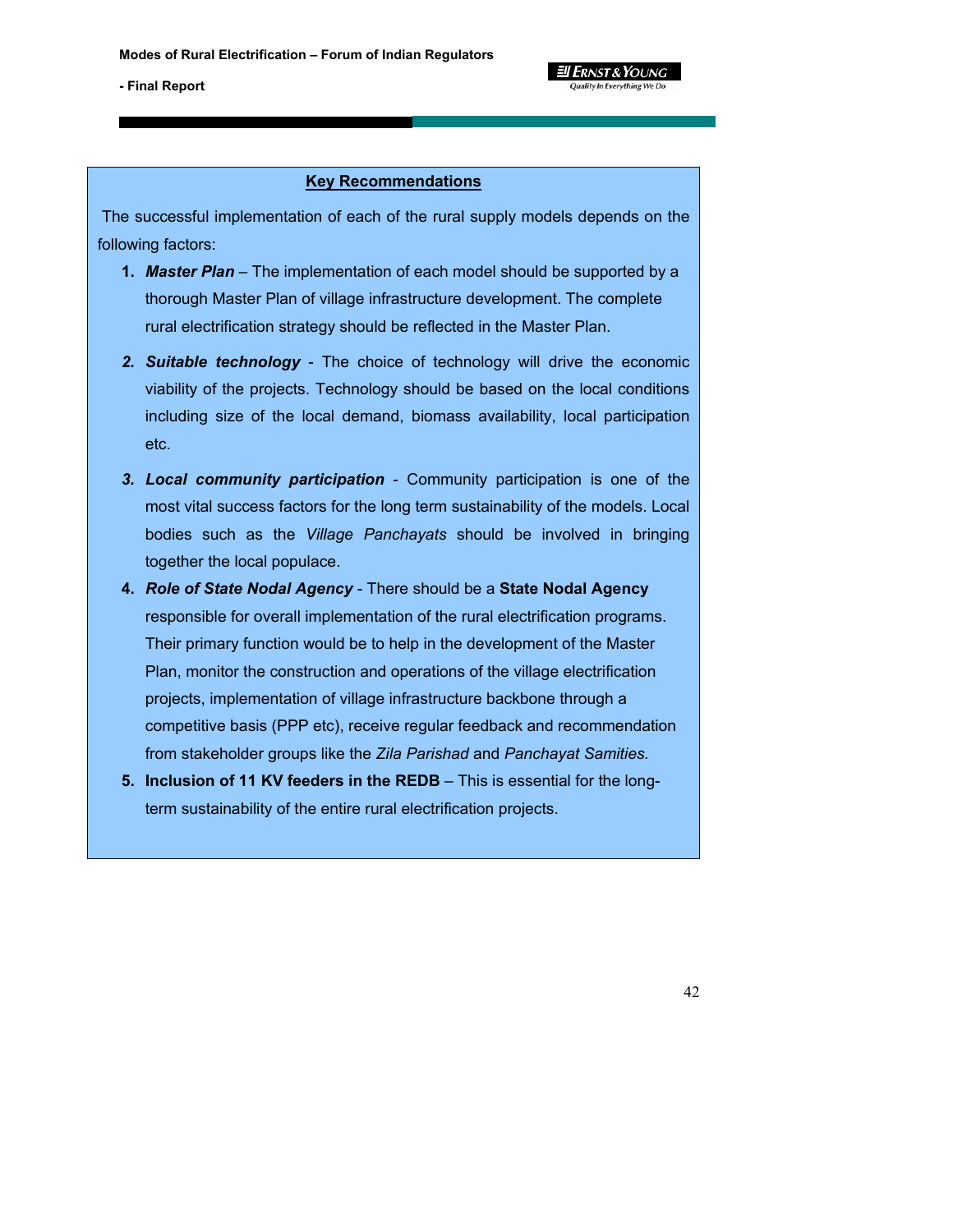

# **3 Financial Viability of the Service Models**

While assessing the financial viability of the service models it is important to assume that the marginal cost of extending the supply will be above the average cost of supply for the utility. However the marginal cost of extending supply needs to be considered in conjunction with a) the loss reduction potential and b) the overall economic benefits that accrue to the society.

Utilities need to investigate avenues for reducing cost of rural expansion through a) demand side management and b) technical solutions like distributed generation and isolated grid. Expansion of rural access to electricity should preferably be through smaller and focused entities.

For the financial viability assessment, a load profile of a typical village has been taken as follows:

- Number of households 200 having an average load of 0.4 KW giving a total load of 80 KW
- Number of pump sets 50 an average load of 5 HP per pump set giving a total load of 185 KW
- Others (Public Lighting, Commercial, Industrial)– 75 KW
- Distribution assumptions:
	- o Cost of Distribution Network Rs. 2.6 crore / MW
	- $\circ$  Distribution Loss 10%
	- o Collection Efficiency 90%
- Scenarios evaluated are with respect to:
	- o Grid Connected Vs Isolated Modes

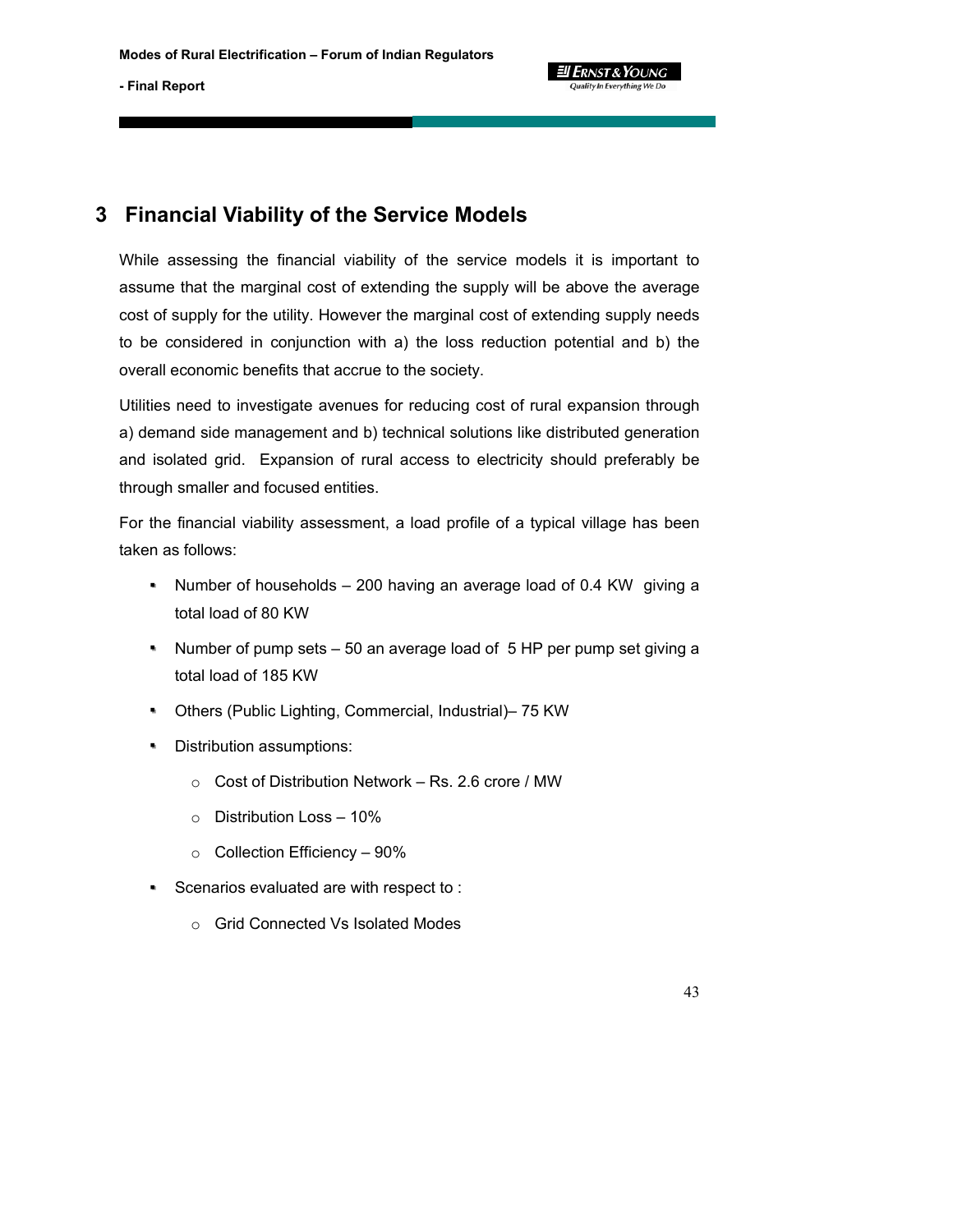

44

- PLF
- **Sale of Surplus Power**
- o Distance from Grid
- o Level of Capital Subsidy
- o Technology Options

## **A) Option 1: Grid Supply with Distribution Network Expansion**

The option has been evaluated on the basis of the distance of the village from the grid and at various capital subsidy levels. The per unit tariff in the first year of operations with the various combinations of capital subsidy for distribution strengthening and distance from the grid is shown below:

| (First Year Tariff)    | <b>Distance from Grid</b>   |      |      |      |  |  |
|------------------------|-----------------------------|------|------|------|--|--|
| <b>Capital Subisdy</b> | 0 km   5 km   10 km   15 km |      |      |      |  |  |
| $0\%$                  | 3.68                        | 4.06 | 4.45 | 4.84 |  |  |
| 25%                    | 3.38                        | 3.67 | 3.96 | 4.25 |  |  |
| 50%                    | 3.16                        | 3.37 | 3.59 | 3.80 |  |  |
| 75%                    | 2.93                        | 3.07 | 3.21 | 3.36 |  |  |
| 90%                    | 2.80                        | 2.89 | 2.99 | 3.09 |  |  |

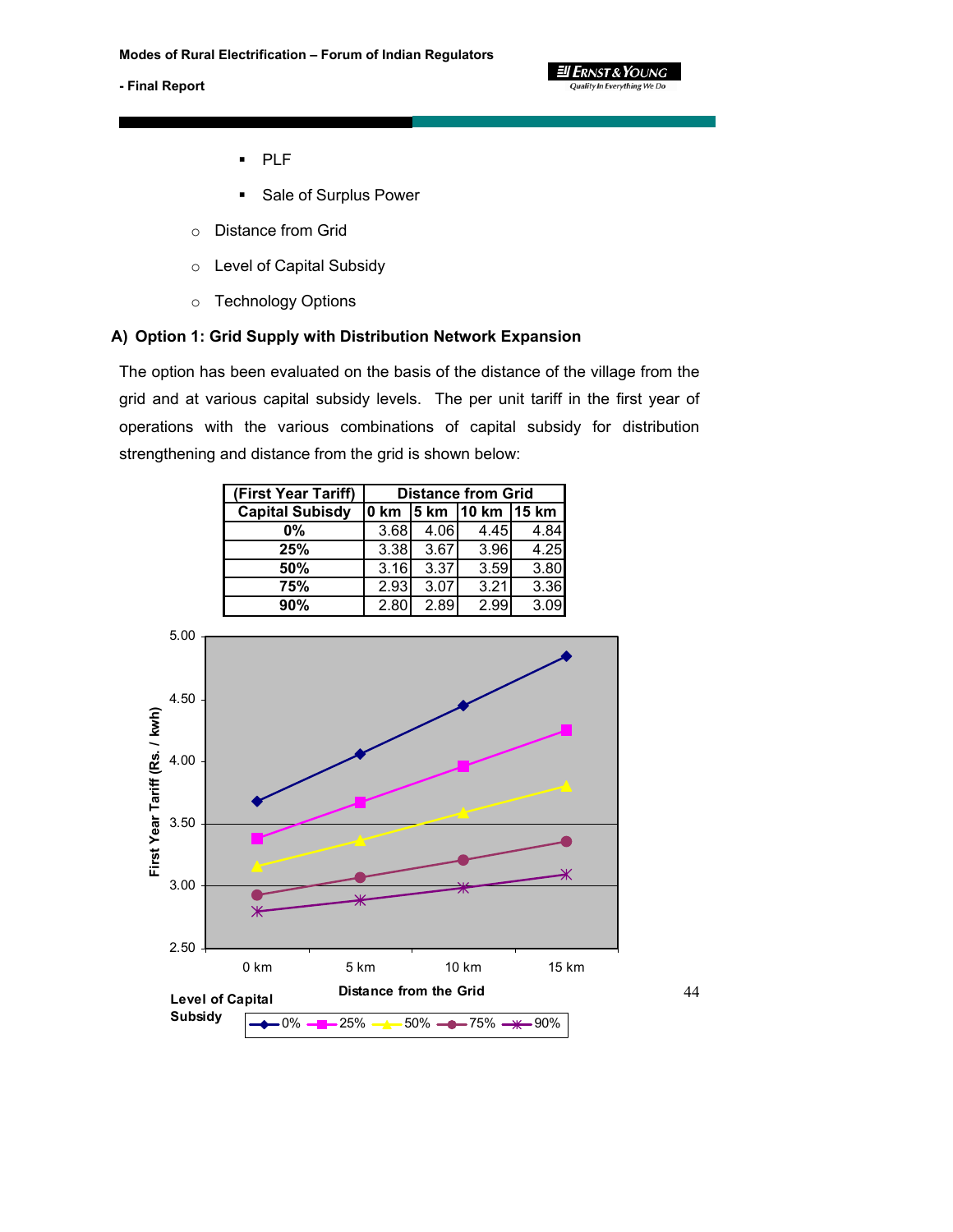**g** Ernst & Young Quality In Everything We Do

**- Final Report** 

The cost to serve in the first year has been derived by adding the bulk supply tariff of Rs 2.35 / kWh and load assumption of 350 KW. Apart from these, the other key cost drivers are distance from the grid and level of capital subsidy as shown in the above table.

# **B) Option 2: Biomass Gasifier Distributed Generation with Distribution Network Expansion**

In this option, a biomass gasifier has been assumed as the technology option for Distributed Generation (DG). A rural distribution network setup has been assumed along with the setting up of DG facility in the village. The option has been evaluated on the basis of the distance of the village from the grid and at various capital subsidy levels for both the DG facility and distribution network expansion. The per unit generation tariff in the first year of operations with the various combinations of capital subsidy both for generation and distribution and distance from the grid is shown below:

| (First Year Tariff)    |      | PLF  |      |
|------------------------|------|------|------|
| <b>Capital Subisdy</b> | 35%  | 50%  | 65%  |
| 0%                     | 4.59 | 3.56 | 3.02 |
| 25%                    | 3.81 | 3.02 | 2.60 |
| 50%                    | 3.19 | 2.59 | 2.26 |
| 75%                    | 2.56 | 2.15 | 1.93 |
| 90%                    | 2.19 | 1.89 | 1.73 |

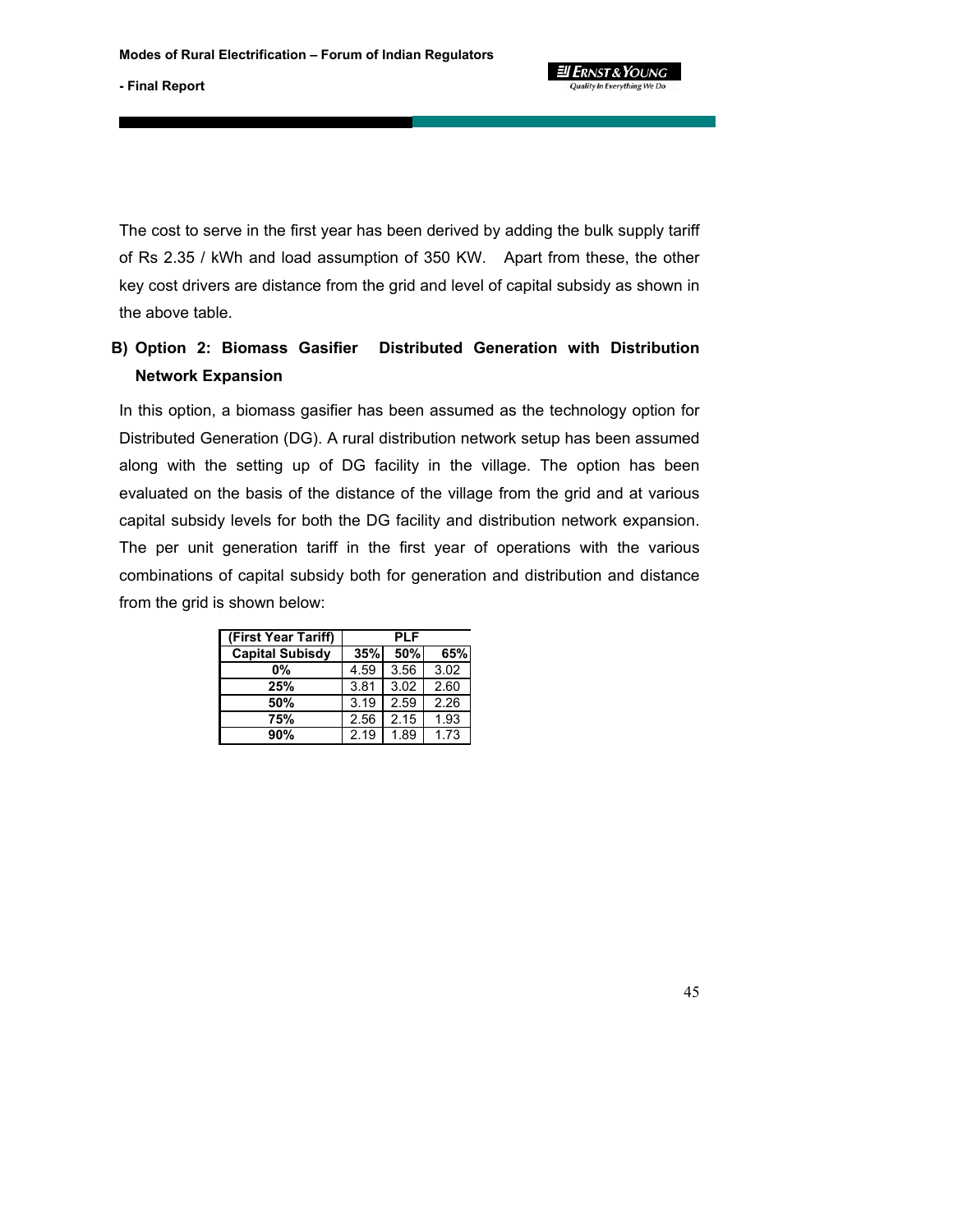<u>il Ernst & Young</u> **Quality In Everything We Do** 

46

#### **- Final Report**



The key cost drivers in this option would be the cost of biomass, plant load factor and the level of capital subsidy. This option is suitable for area with high biomass potential. According to MNES, the potential power generation from biomass in India is around 1, 19,500 MW. The break-up of the potential power generation from various types of biomass resources are shown below:

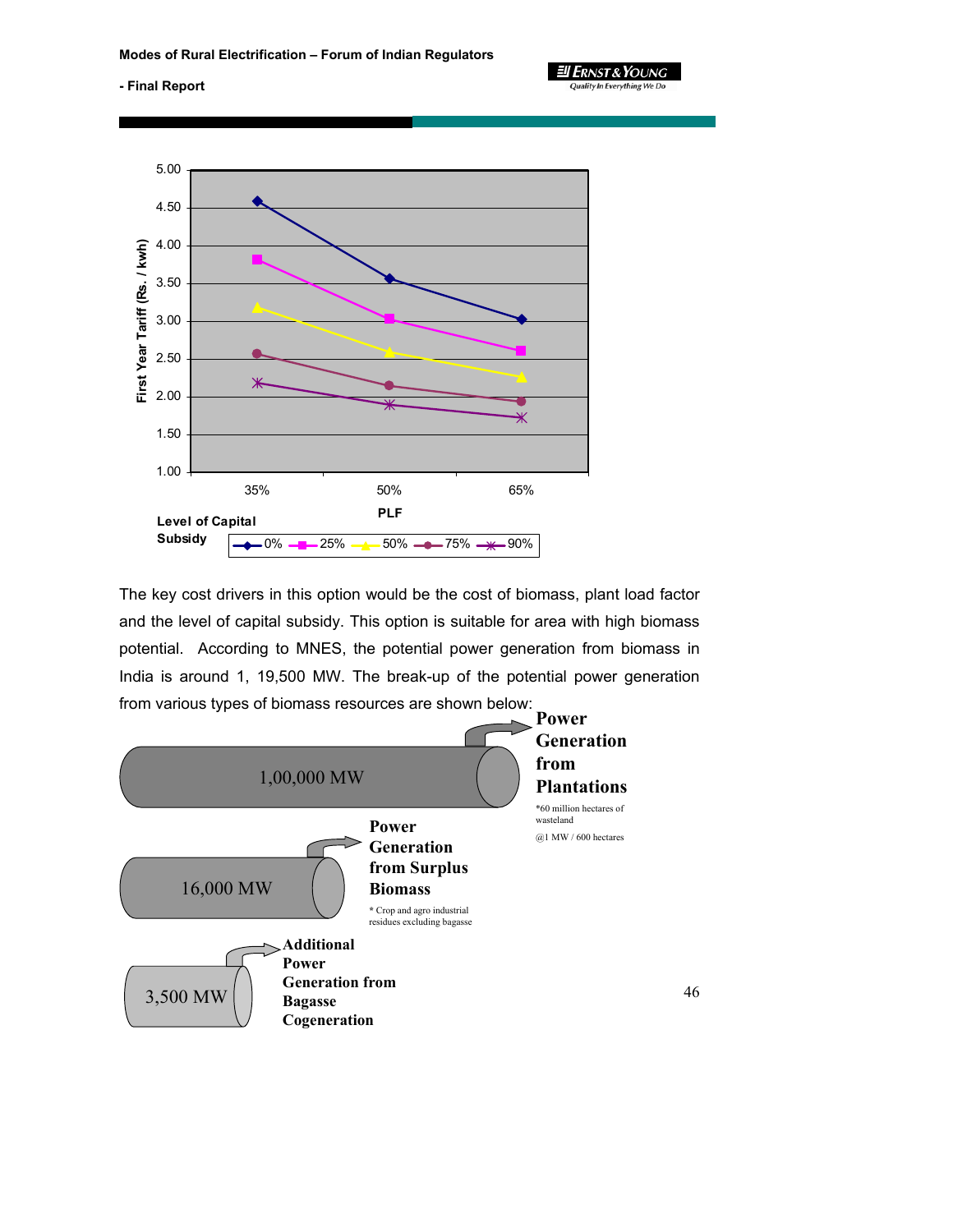Fairly significant amount of biomass resources are available in the Southern states of Tamil Nadu, Andhra Pradesh and Karnataka, the Eastern states of Jharkhand and Bihar, parts of Orissa and Madhya Pradesh and Punjab in North India.

**Y** ERNST & **Y**OUNG

**Fig: Map showing states with Biomass potential in India** 



*Source: 8th Report – Standing Committee on Energy, 14th Lok Sabha*

# **C) Option 3: Biomass based Steam Turbine for Distributed Generation with Distribution Network Expansion**

In this option, a biomass based steam turbine has been chosen as the technology option for DG. The biomass considered in this case is bagasse. A rural distribution network setup has been assumed along with the setting up of DG facility in the village. The option has been evaluated on the basis of the distance of the village from the grid and at various capital subsidy levels for both the DG facility and distribution network expansion. The per unit generation tariff in the first

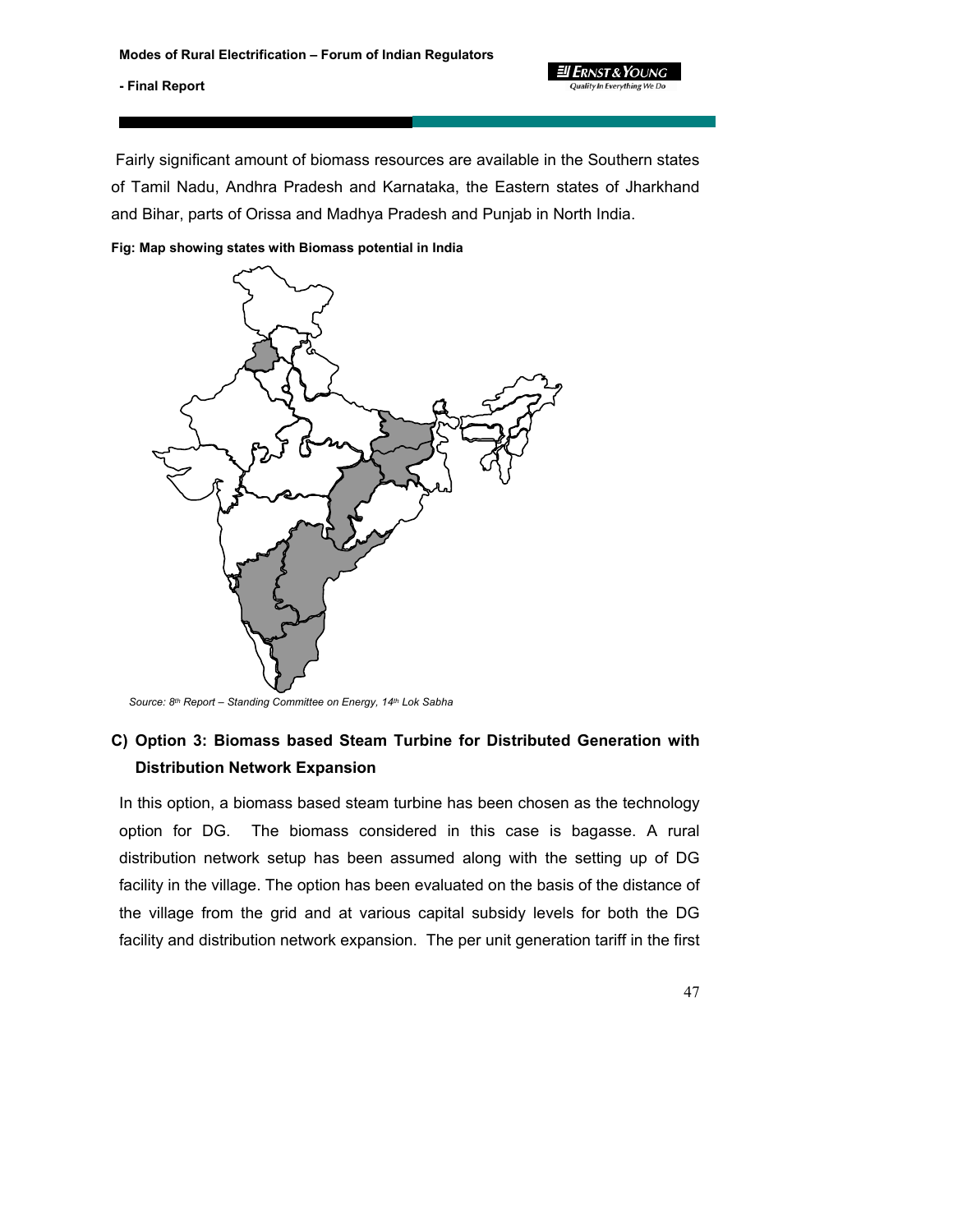

year of operations with the various combinations of capital subsidy for generation and distance from the grid is shown below:

| (First Year Tariff)    | <b>PLF</b>                |      |      |      |  |
|------------------------|---------------------------|------|------|------|--|
| <b>Capital Subisdy</b> | 35%<br>50%<br>65%l<br>80% |      |      |      |  |
| 0%                     | 4.99                      | 3.91 | 3.33 | 2.97 |  |
| 25%                    | 4.14                      | 3.32 | 2.88 | 2.60 |  |
| 50%                    | 3.50                      | 2.87 | 2.54 | 2.32 |  |
| 75%                    | 2.86                      | 2.43 | 2.19 | 2.05 |  |
| 90%                    | 2.48                      | 2.16 | 1.99 | 1.88 |  |

The per unit cost of generation and distribution in the first year of operations with various levels of capital subsidies and at various distances of the village from the grid is given below:

| (First Year Tariff)    | <b>Distance from Grid</b> |      |      |      |  |  |
|------------------------|---------------------------|------|------|------|--|--|
| <b>Capital Subisdy</b> | 0 km 5 km 10 km 15 km     |      |      |      |  |  |
| 0%                     | 4.06                      | 4.44 | 4.83 | 5.22 |  |  |
| 25%                    | 3.41                      | 3.70 | 3.99 | 4.28 |  |  |
| 50%                    | 2.91                      | 3.12 | 3.34 | 3.55 |  |  |
| 75%                    | 2.41                      | 2.55 | 2.69 | 2.84 |  |  |
| 90%                    | 2.11                      | 2.20 | 2.30 | 2.40 |  |  |

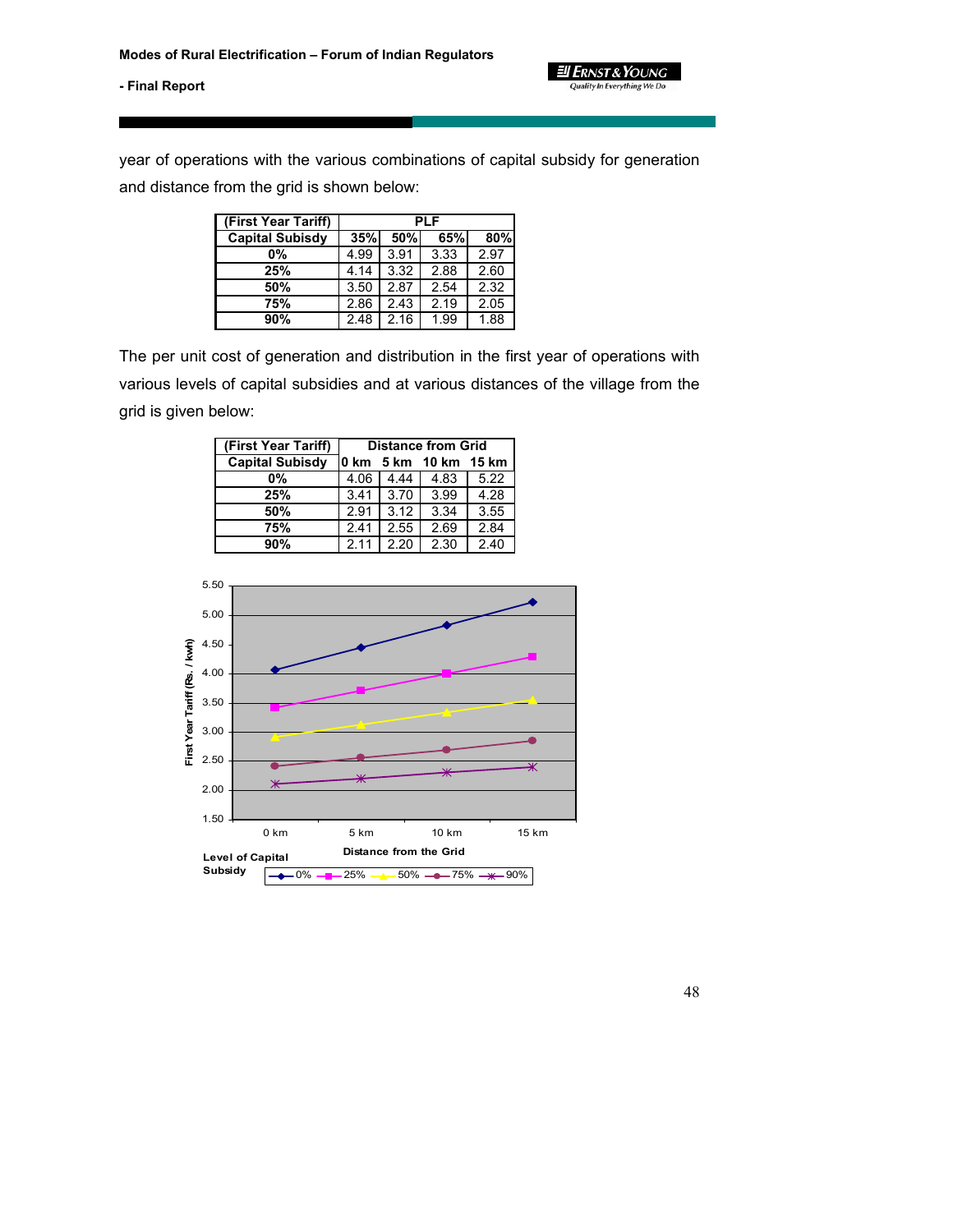*ERNST & YOUNG* Quality In Everything We D

## **- Final Report**

The key cost drivers in this option would be the cost of bagasse, plant load factor and the level of capital subsidy. This option is suitable for area with high biomass potential. The state wise bagasse potential is given below:

| <b>State</b>         | <b>Potential (MW)</b> |
|----------------------|-----------------------|
| Maharashtra          | 1,000                 |
| <b>Uttar Pradesh</b> | 900                   |
| <b>Tamil Nadu</b>    | 350                   |
| Karnataka            | 300                   |
| Andhra Pradesh       | 200                   |
| Bihar                | 200                   |
| Gujarat              | 200                   |
| Punjab               | 150                   |
| Uttaranchal          | 100                   |
| Haryana & Others     | 100                   |
| <b>Total</b>         | 3,500                 |



*Source: 8th Report – Standing Committee on Energy, 14th Lok Sabha, 2005-06*

# **D) Option 4: Micro Hydel plant for Distributed Generation with Distribution Network Expansion**

In this option, a micro hydro power plant has been chosen as the technology option for DG. A rural distribution network setup has been assumed along with the setting up of DG facility in the village. The option has been evaluated on the basis of the distance of the village from the grid and at various capital subsidy levels for both the DG facility and distribution network expansion. The per unit generation tariff in the first year of operations with the various combinations of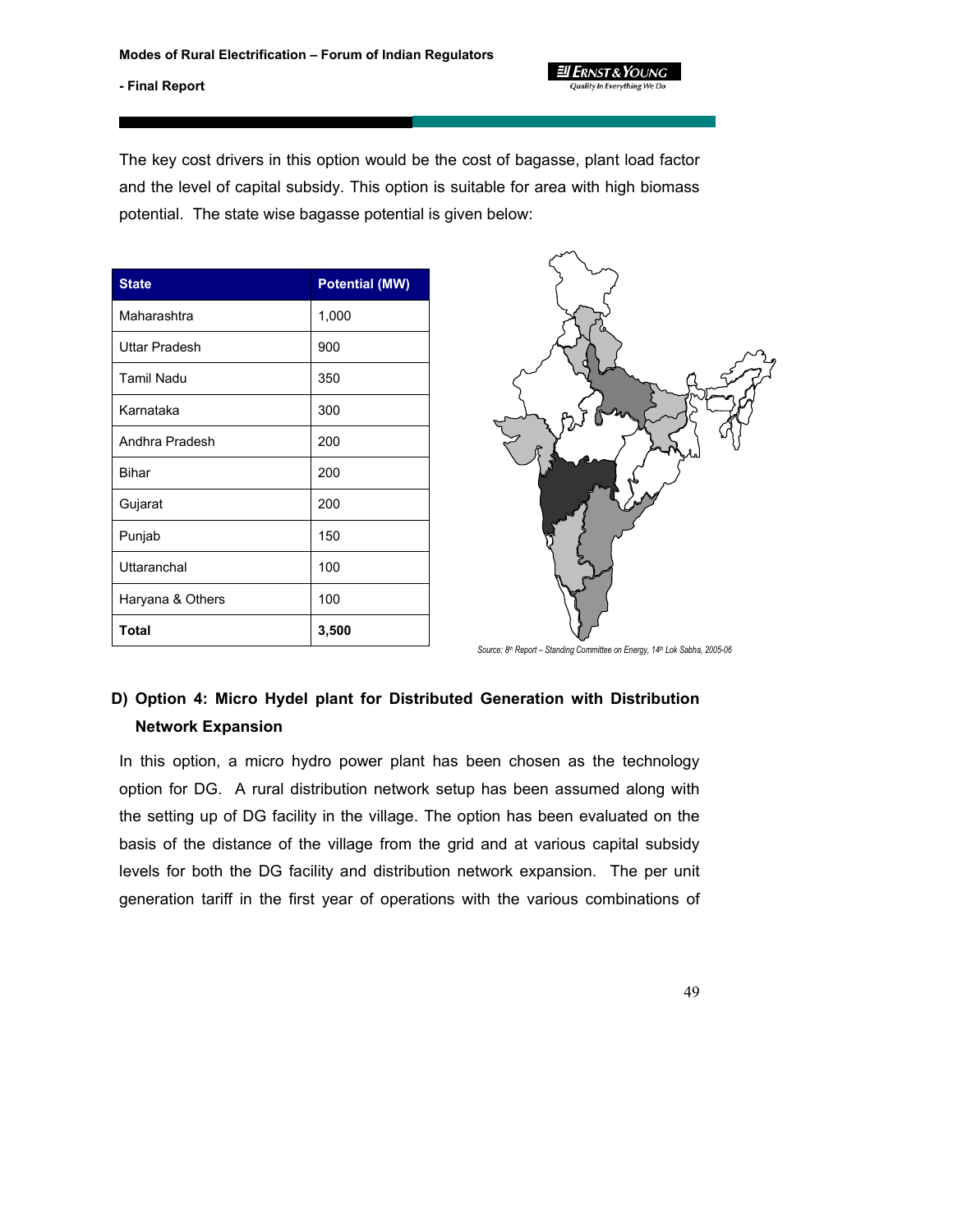**ELERNST & YOUNG** Quality In Everything We Do



capital subsidy both for generation and distribution and distance from the grid is shown below:

| (First Year Tariff)    | PLF  |      |      |      |  |  |
|------------------------|------|------|------|------|--|--|
| <b>Capital Subisdy</b> | 25%  | 35%  | 45%l | 55%  |  |  |
| 0%                     | 5.00 | 3.56 | 2.76 | 2.26 |  |  |
| 25%                    | 3.87 | 2.75 | 2.14 | 1.75 |  |  |
| 50%                    | 2.97 | 2.11 | 1.64 | 1.34 |  |  |
| 75%                    | 2.07 | 1.47 | 1.14 | 0.93 |  |  |
| 90%                    | 1.53 | 1.09 | 0.85 | 0.69 |  |  |



The key cost drivers in this option would be PLF and level of capital subsidy. This is a viable option for the regions abundant in hydro potential. Successful examples of DG micro hydro plants in operation can be found in Uttaranchal, where micro hydro plants have been set up by Uttaranchal Renewable Energy Development Agency (UREDA) in remote rural areas in the state. The state wise small hydro potential is shown below: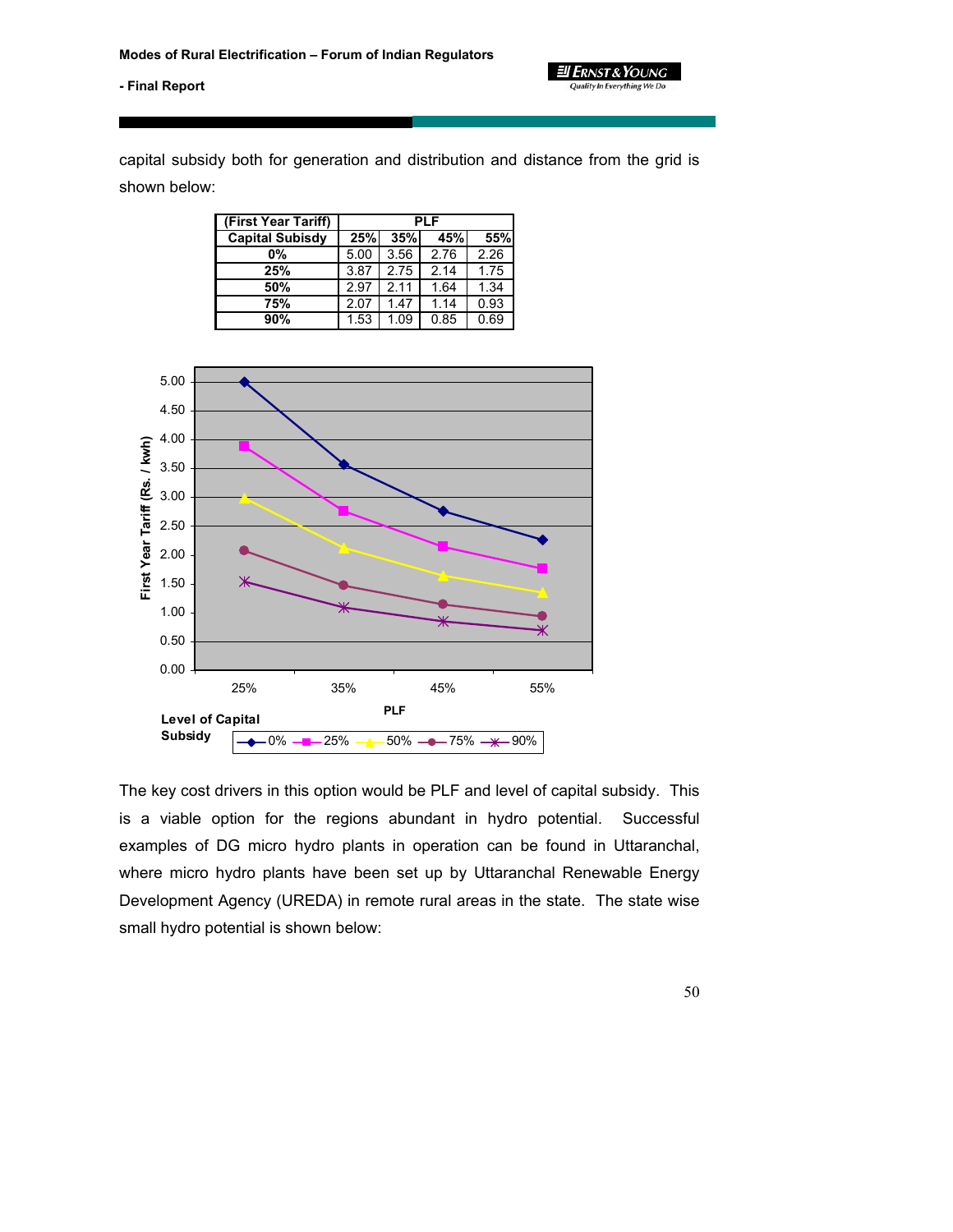$\equiv$  **ERNST & YOUNG**<br>Quality In Everything We Do

**- Final Report** 

# **Table: Small Hydro Potential – Excluding North East**

| <b>State</b>         | <b>No</b><br><b>of</b><br><b>Identified</b> | <b>Identified</b><br><b>Capacity</b> |
|----------------------|---------------------------------------------|--------------------------------------|
|                      | <b>Sites</b>                                | (MW)                                 |
| <b>Uttar Pradesh</b> | 310                                         | 327                                  |
| Gujarat              | 283                                         | 113                                  |
| Andhra Pradesh       | 271                                         | 115                                  |
| Maharashtra          | 183                                         | 124                                  |
| Karnataka            | 181                                         | 166                                  |
| Kerala               | 167                                         | 199                                  |
| ΗP                   | 166                                         | 216                                  |
| Bihar                | 158                                         | 199                                  |
| Orissa               | 152                                         | 89                                   |
| West Bengal          | 141                                         | 154                                  |
| <b>Tamil Nadu</b>    | 131                                         | 142                                  |
| J&K                  | 106                                         | 146                                  |
| Madhya Pradesh       | 99                                          | 75                                   |
| Punjab               | 78                                          | 65                                   |

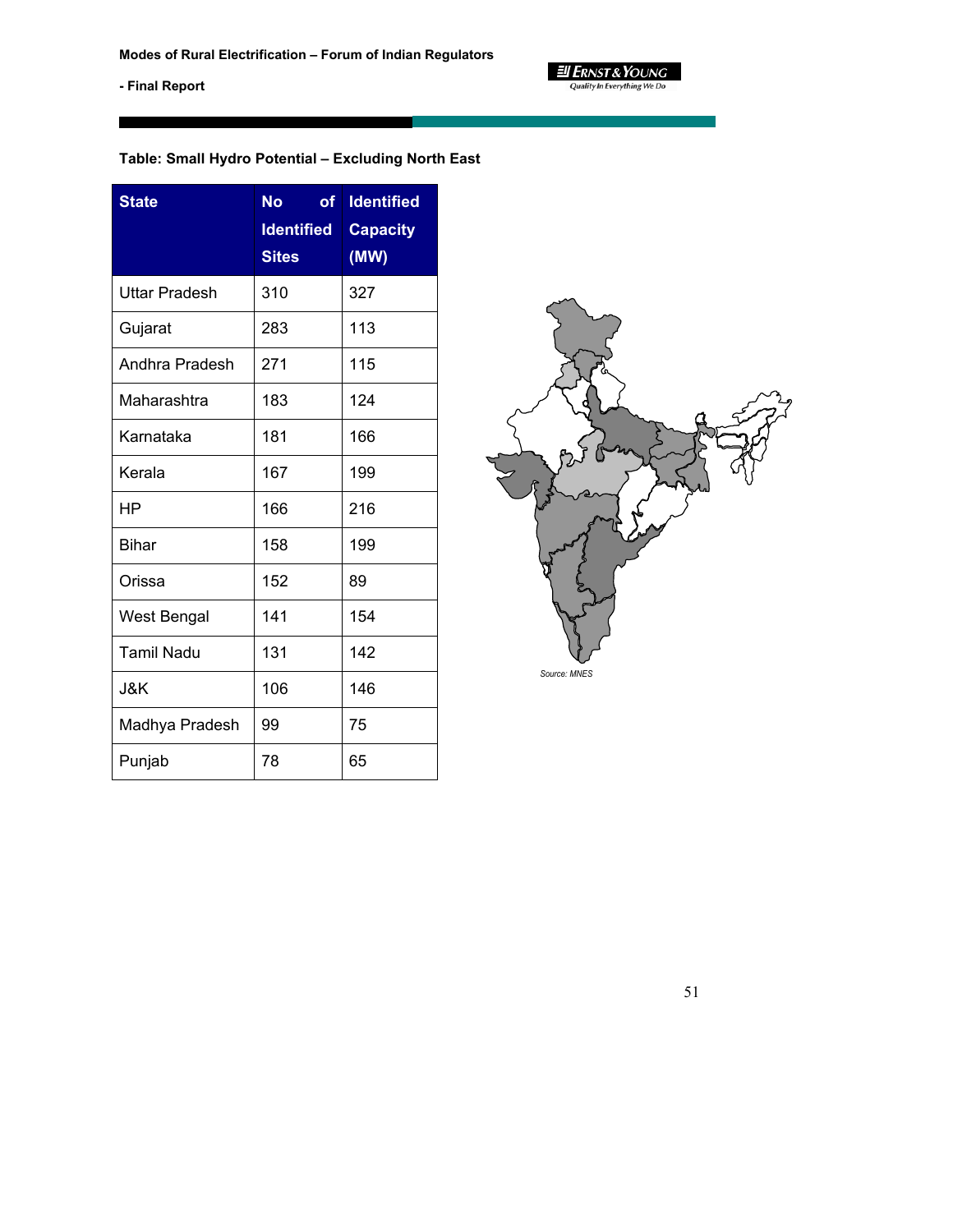

### **Table: Small Hydro Potential – North Eastern States**

| <b>States</b> | <b>No</b><br>of<br><b>Identified</b><br><b>Sites</b> | <b>Identified</b><br><b>Capacity</b><br>(MW) |
|---------------|------------------------------------------------------|----------------------------------------------|
| Arunachal     |                                                      |                                              |
| Pradesh       | 433                                                  | 382                                          |
| Manipur       | 91                                                   | 60                                           |
| Meghalaya     | 83                                                   | 41                                           |
| Mizoram       | 73                                                   | 42                                           |
| Nagaland      | 67                                                   | 27                                           |
| <b>Sikkim</b> | 52                                                   | 56                                           |
| Assam         | 38                                                   | 50                                           |
| Tripura       | 8                                                    | 10                                           |



*Source: MNES*

## **Conclusions**

Based on review of the costs and operating profiles, the cost of DG based technologies at best equals the cost of grid based supplies (under similar efficiency conditions)

The DG technologies that appear cost competitive under present conditions are Biomass based steam and Mini-Hydro. Other technologies are relatively expensive at present, but may still be necessary depending on the requirements of electrification in a region. It could be concluded that DG technologies are complements of Grid Supply, but not financially viable substitutes under current cost conditions if the location is not very remote and grid supply is relatively efficient. Practical realities may however still make DG based supplies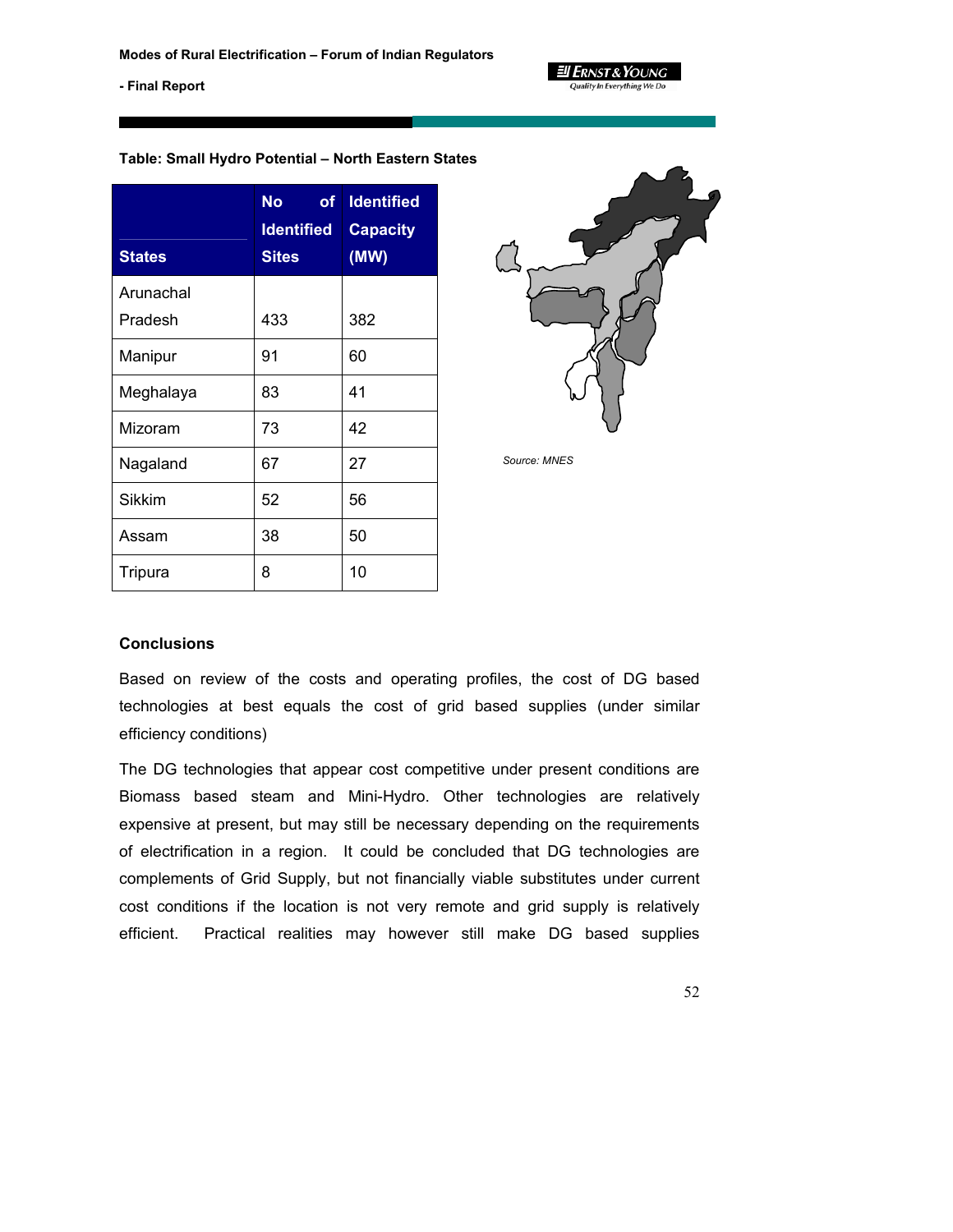*ERNST & Young* Quality In Everything We Do

### **- Final Report**

economically viable. Key trade off is between grid based supply vs. DG are in terms of:

- $\checkmark$  Time for implementation
- $\mathscr V$  Efficiency expectations
- $\mathscr I$  Ease of implementation and management
- $\sqrt{\ }$  Quality of service expectations

It also requires mention that the above data is indicative and actual costs would vary on topography, demography, load profile, fuel availability and other relevant factors. However, as revealed by the analysis, under a reasonable set of assumptions, the costs of alternative delivery models are usually higher than the typical utility supply costs given a certain level of efficiency. Hence there is a case for capital subsidies and also for viability gap financing, since while being economically viable, the alternate options would not be commercially feasible without subsidies. However the net societal costs would be lower and government could derive substantial savings through of these alternative models.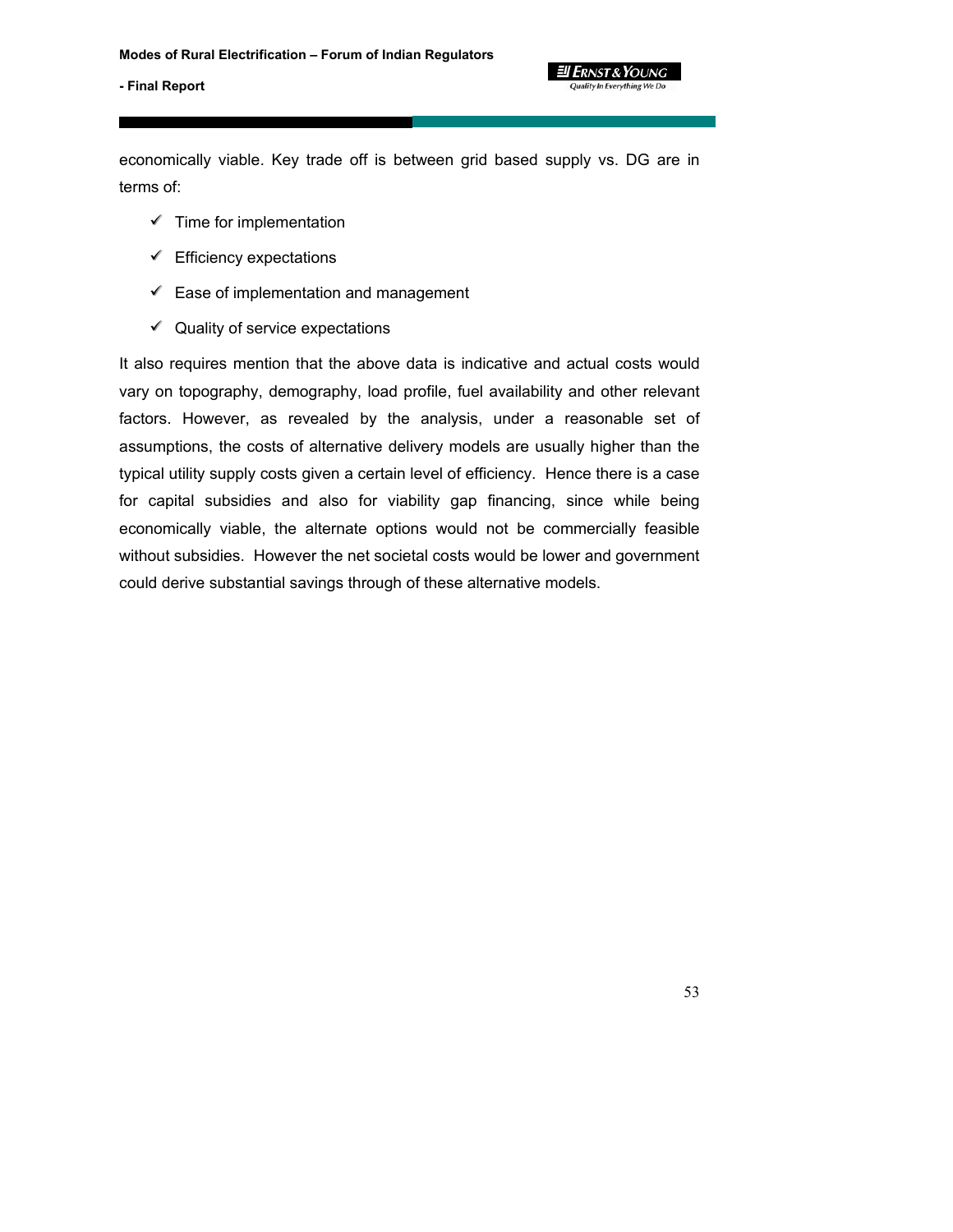*3 Ernst & Young* **Quality In Everything We Do** 

**- Final Report** 

## **Specific Recommendations for Hilly Regions**

*In remote hilly locations with scattered villages and small communities where electrification levels are currently low and where the demand is lower than the viability threshold for rural electrification, it is important to popularize the use of electricity and create demand before large-scale rural electrification is undertaken. Individual home systems such as solar home lighting systems could be the technology adopted in the beginning to create demand for electricity. On a per-unit basis this may however still be expensive. Hence subsidy mechanisms (including those currently operational) would be essential.* 

*Once there is an adequate perceived need for electricity service and enhanced reliability levels are required, alternatives like micro hydel systems may be installed. This would ensure the sustainability of projects. Other alternatives could include distributed generation and mini-grids based on bio-fuels (or alternate energy sources like Coal Bed Methane or Natural Gas) where resources are locally available.* 

*Over time, as demand picks up and viability permits such areas could be considered for integration with the electricity grid. The key is to graduate the development to a master plan for such areas that reflects the need for electricity, the stage of development and the economic and financial viability of the services.* 

**Formatted:** Font: (Default) Arial, Italic

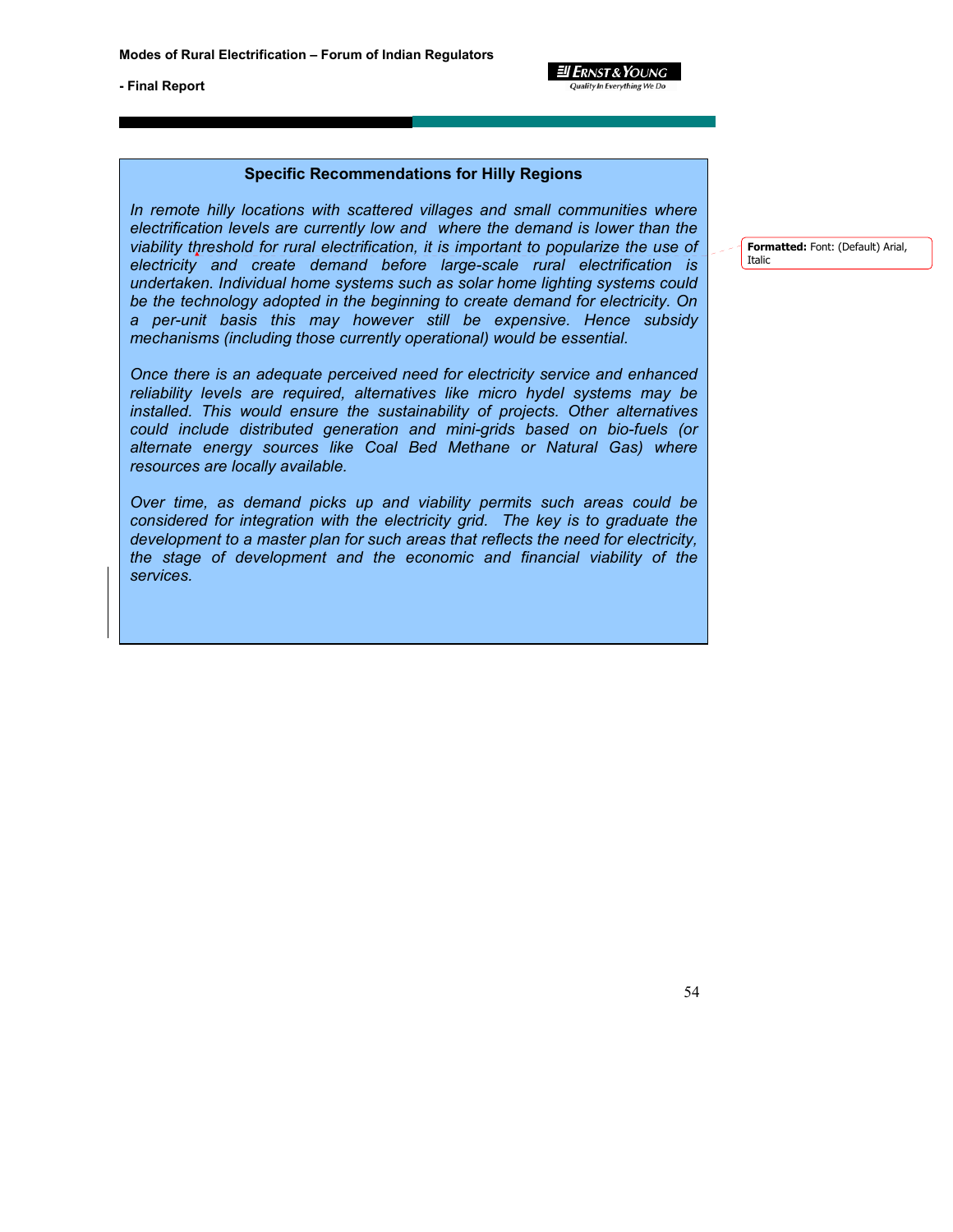

# **4 Development and Implementation Arrangements**

## *4.1 Separation of the rural operations from urban utility services*

Rural electrification is a technology intensive process as the rest of the electricity business. Therefore it is difficult for large projects to be implemented without technical and financial assistance. Rural projects face greater quality and reliability issues than urban utility services. The fragmented nature of rural demand entail increasing costs, requiring greater intervention than mainstream technologies that is more mature in general. Performance for the models needs periodic review and a simple but effective mechanism is required for regular monitoring. The paying capacity of the rural consumer is much lower as compared to the urban consumer; therefore a well administered subsidy mechanism becomes a fundamental necessity for the successful implementation of the service models. Moreover, the limited availability of resources calls for better allocation and prioritized utilization.

There would be several issues to contend with for establishing the alternate models and implementing actual projects based on such models. Therefore there is merit in focusing on the specific problems in the rural areas and creating an institutional structure that promotes electrification in these areas, improvement in service quality and reliability and also sustainability of the services provided. This would almost inevitably necessitate creating a separate organization to serve the rural areas primarily because it would be difficult to bring about any improvement without making significant alterations in the monolithic structure that exists in the present distribution sectors in most of the states.

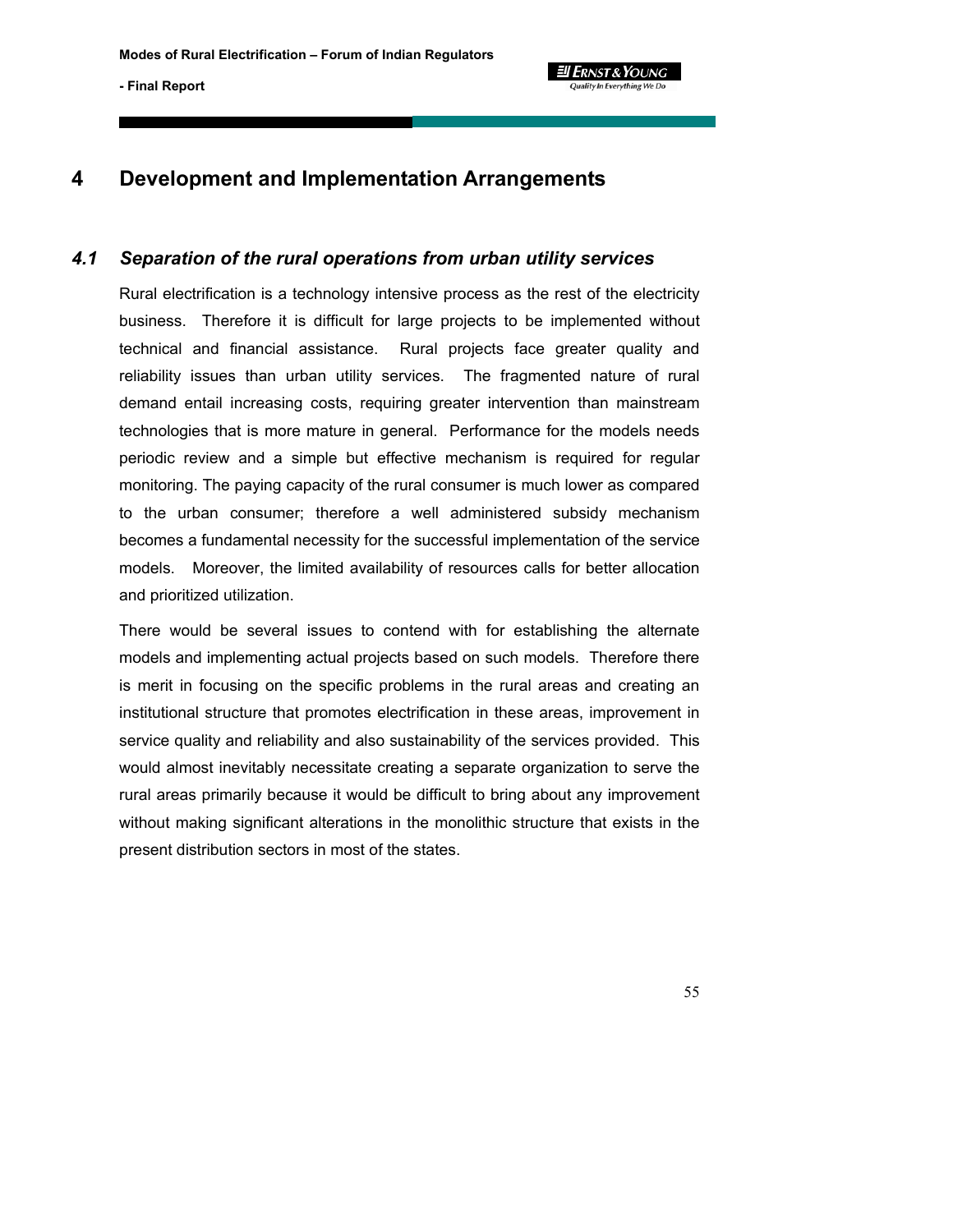

## *4.2 State Nodal agency for rural electricity services*

State Nodal Agency which would be an autonomous body separated from the SEB should be created. While creating a separate rural focused organization, it will be equally important to ensure that the structure does not result in inflexibility in the future. There is thus a necessity to create the rural-centric organization, but without losing the flexibilities that the current structure affords. This would necessitate separation of main operations from the rural operations, adopting specific policies and plans for rural operations. The rural nodal agency would broadly perform the following tasks:

**g Ernst & Young** Quality In Everything We De

- Appraise and prioritize projects for funding based on its commercial viability during an year;
- Utilize the funds received from schemes such as the RGGVY scheme in the village and household electrification
- Regular monitoring of the progress of the RGGVY schemes in the state;
- Carry out transparent project bidding procedures that would be:
	- a) Simple and standard to reduce costs
	- b) Based on requirements of each project
- Standardise technology with focus on:
	- a) Economies of scale Obtain economies of scale as well as reach
	- b) Size economies Migrating into larger unit sizes
	- c) Scope economies Multiple use of energy generated. Livelihood development
- Reduce cost and project time cycle reduction by
	- a) Reduction in input costs through economies of scale, size and scope
	- b) Using simplified procedures

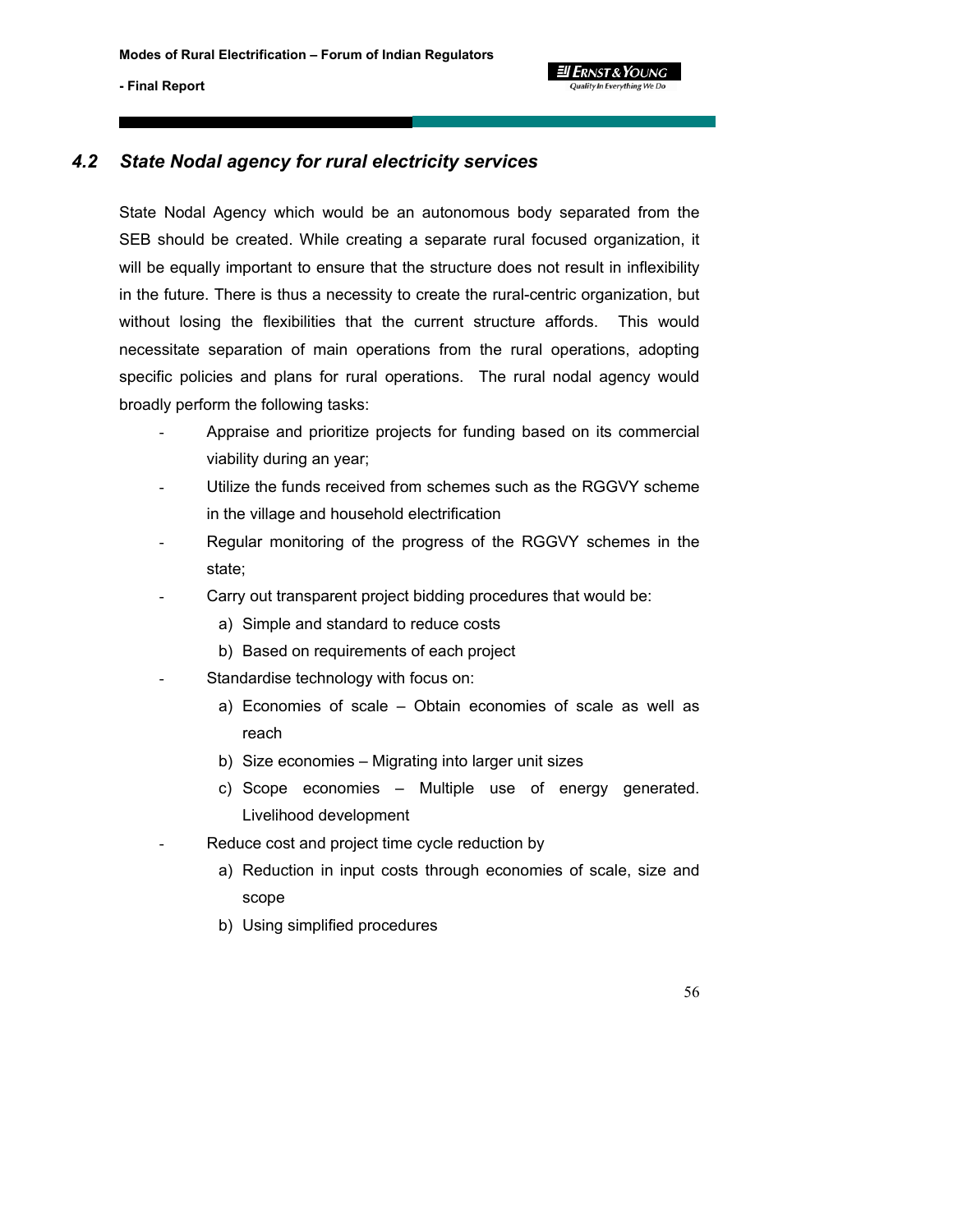c) Providing concessional funds, grants and subsidies (for economically viable projects)

**g Ernst & Young** Quality In Everything We Do

- Channelize the capital and operating subsidies to the identified projects through a dedicated fund as per the framework finalized by the State Government;
- Facilitate the necessary institutional capacity building, training and support to
	- a) the local communities to undertake decentralized generation and distribution operations;
	- b) Developers and financiers
	- c) Service providers
- Development of standard contractual structures between various entities under various options;
- Formulation of a standard organization structure for the local rural body to undertake operations;
- Preparation of tariff-related proposals and incentive proposals for the approval of the Commission; and
- Development of proposals for financing of schemes under various funding schemes of the Ministry of Power (GoI) / Ministry of Finance (GoI) / funding agencies.

The rural nodal agency would be guided by the above guidelines. The facilitating role of the rural nodal agency with the state regulator, government, financing institutions as well as the developer, suppliers and service providers for setting up the rural electrification projects are shown below:

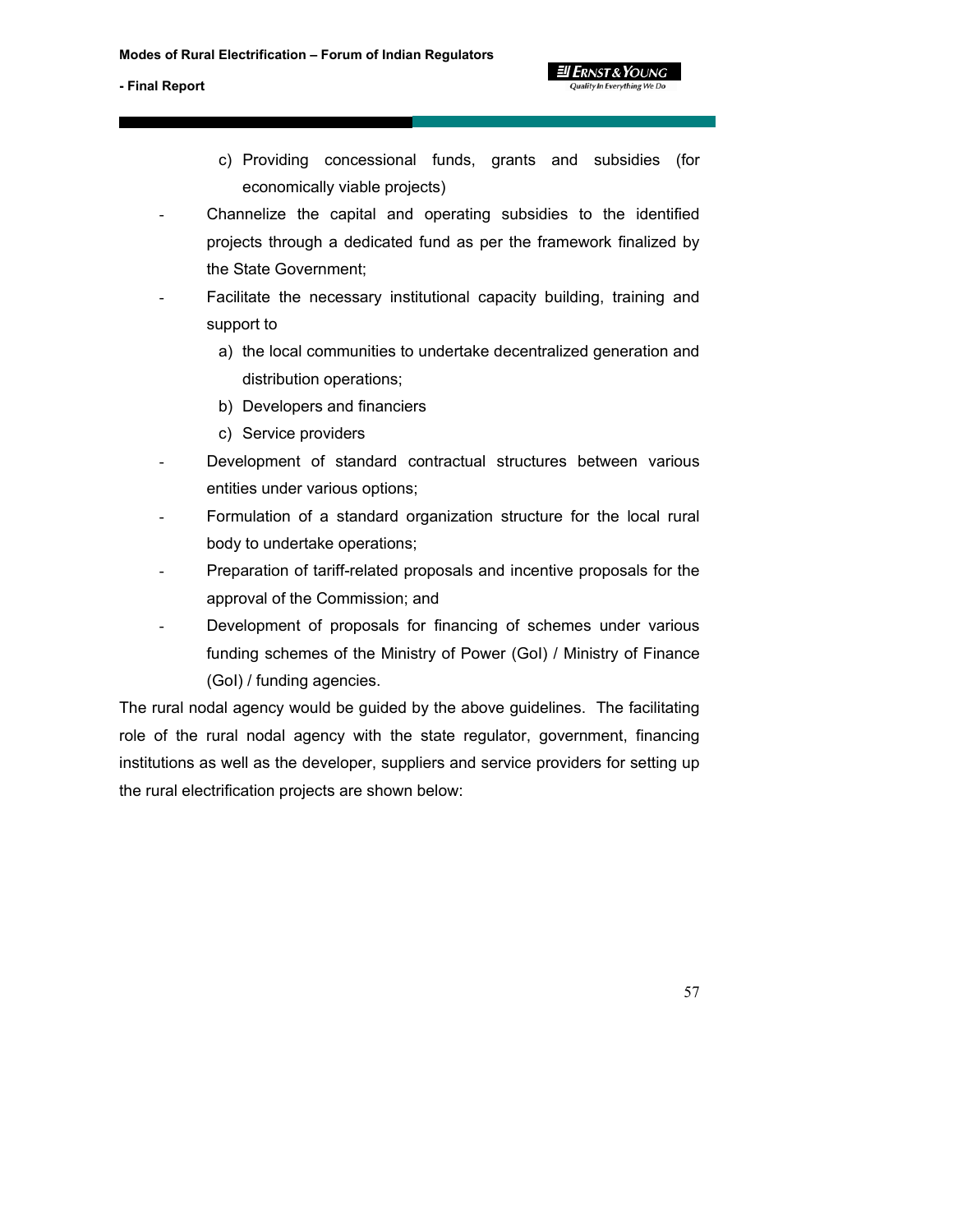**आ Ernst & Young** Quality In Everything We Do

#### **- Final Report**



CS: Capital Subsidies, RS: Revenue Subsidies, PL: Project Lending, EPC: Engineering Procurement & Construction Services, MBC: Metering Billing & Collection Services, FSA: Fuel Supply Agreement

A key issue that needs consideration is on the administrative location of the nodal agency in the electricity industry structure. The first option was to create a separate nodal agency that operates independent of the utility service providers and undertakes a facilitation role. The second is to house it within the rural electricity organization created for provision of the rural electricity services. After extensive consultation it was felt that it would perhaps be preferable at this stage to house the agency within the overall rural electricity organization, but with sufficient autonomy to execute its roles as a Nodal Agency. This would lessen the coordination issues and other administrative problems that would otherwise be expected if an altogether separate agency were to be created. This can be reviewed at a later stage if the situation so warrants.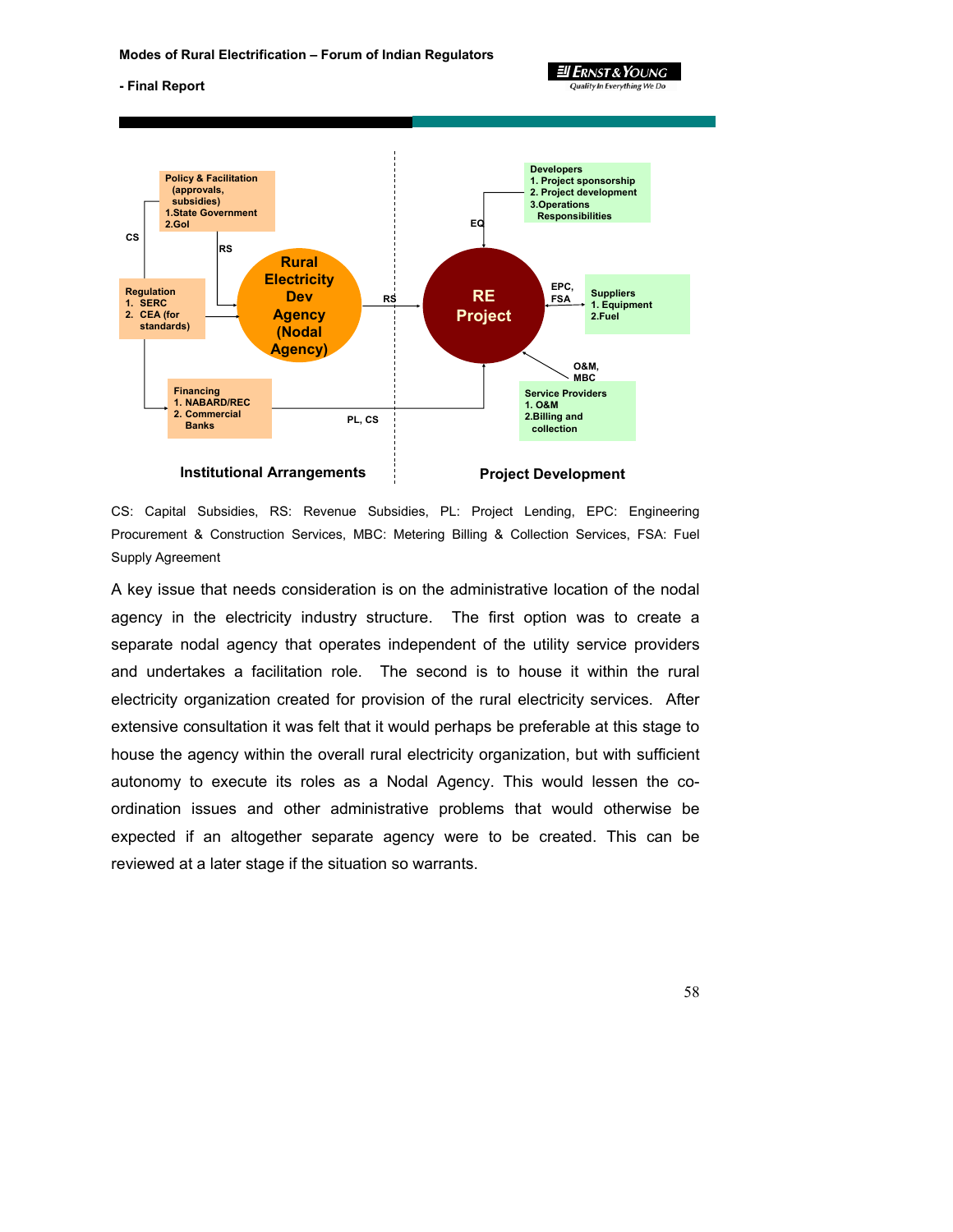l

## *4.3 State Level Implementation*

Under the currently arrangements, rural supply is the responsibility of the state Discoms who procure power from the Bulk Supply Agency (essentially a trading intermediary) or through direct contracts with generators. In most cases there is a common pool of generators, and a bulk supply tariff is paid for by the Discoms. These Discoms are provided with revenue subsidy by the state governments for supplying electricity to the rural consumers at a subsidized rate.



**Fig: Current Supply Arrangement (typical arrangements)<sup>1</sup>**

The key changes proposed in the new rural supply arrangement are as follows:

- a) Separate Rural Service Provider (RSP or RuralCo) for serving rural/remote areas
- b) Subsidy provided directly to RSP or through local body

<sup>&</sup>lt;sup>1</sup> With the Electricity Act, 2003 various new mechanisms have emerged. However, most of these mechanisms feature some form of pooling arrangements. The diagram shown here is schematic and should not be considered representative of a universal industry structure.

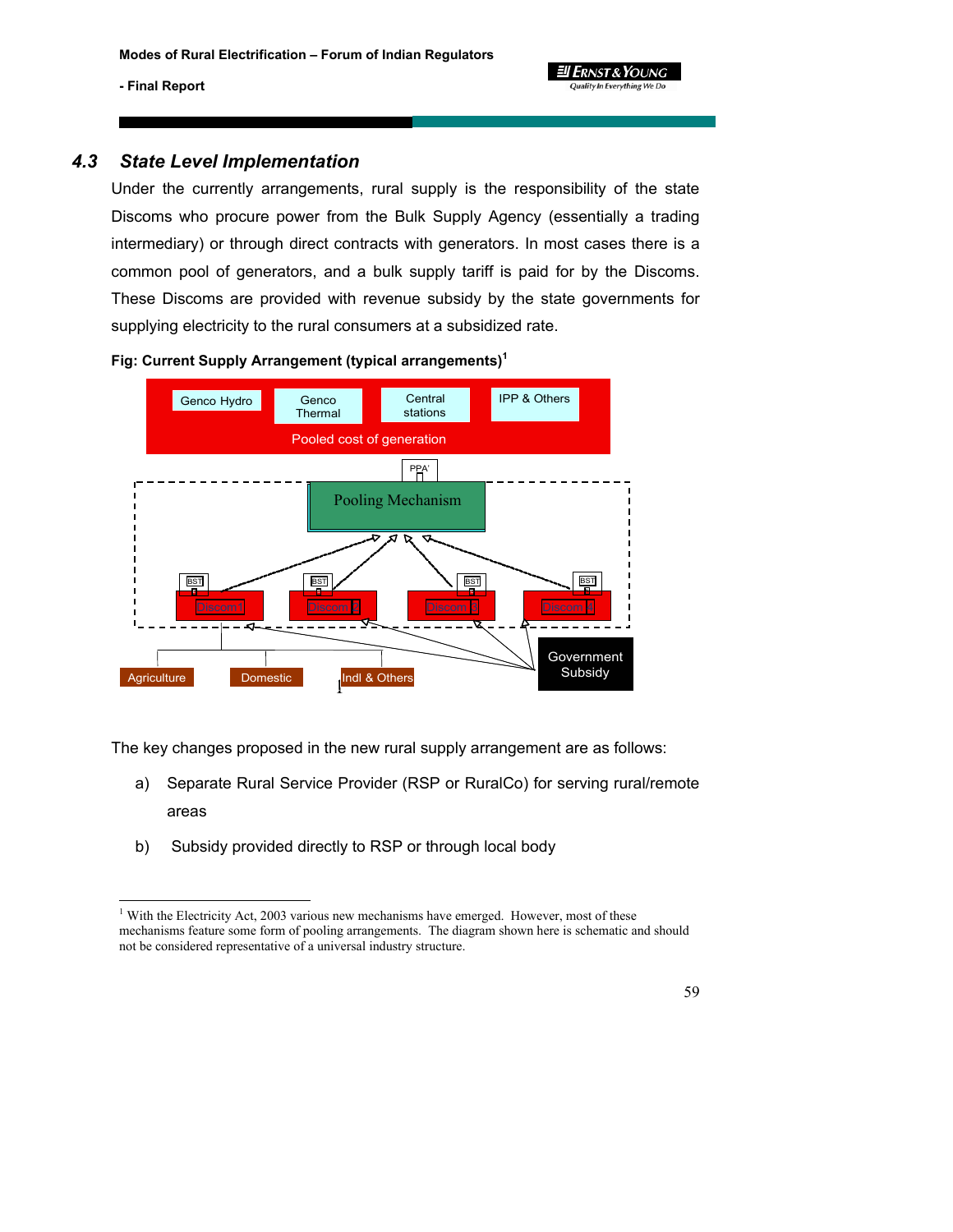- c) Financial contract set relative to Bulk Supply Tariff for cross subsidy
- d) Embedded generation (non-conventional/diesel) is option where DG is viable

*3 Ernst & Young* Quality In Everything We Do

- e) Commercial transaction with main Utility for
	- (i) Bulk Purchase ,and
	- (ii) Generation output where the exact nature of transaction would depend on the model adopted

## **Fig: Modified Supply Arrangement**



\* For full generation or only for surplus depending on the model adopted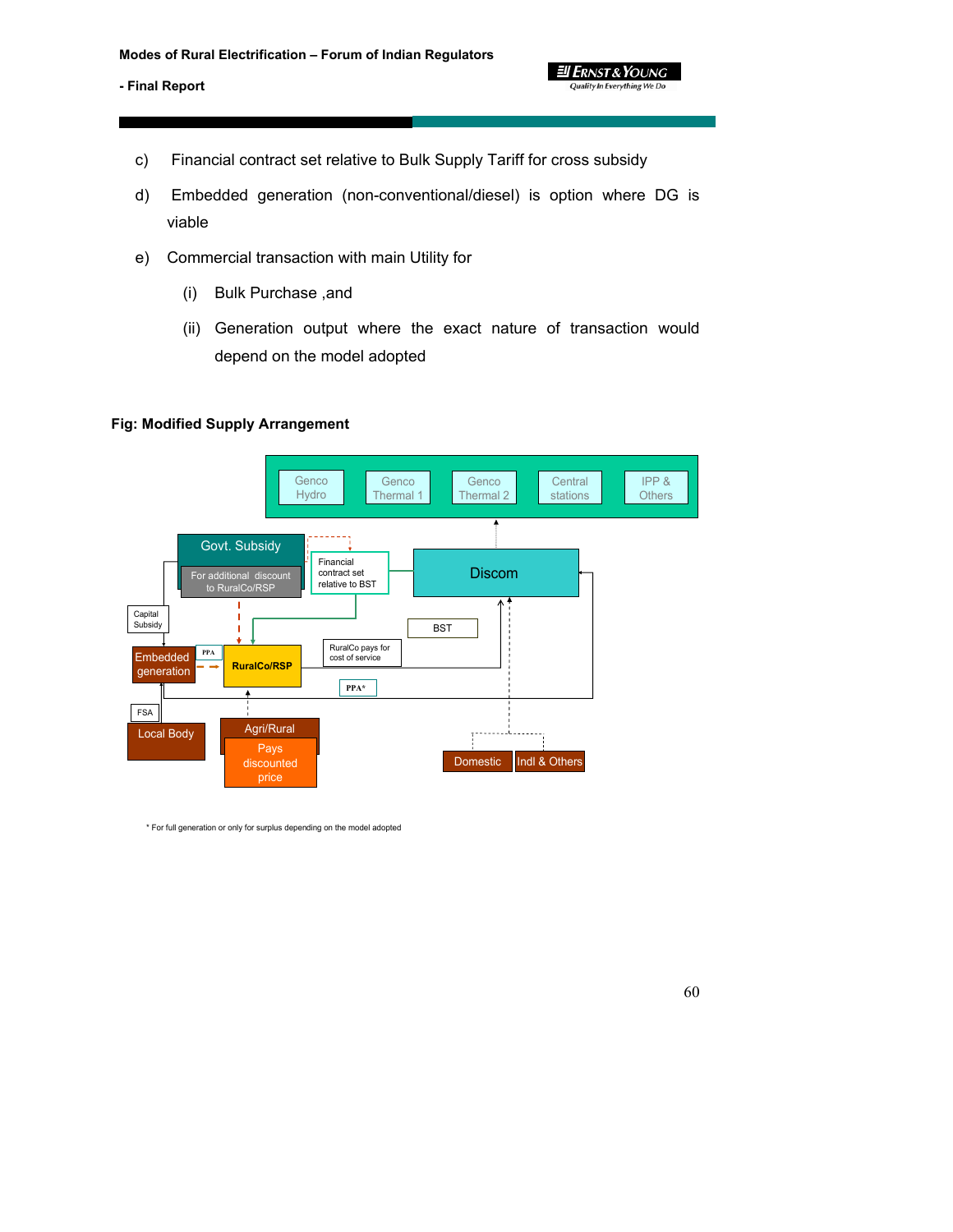

### **Key features of the Rural Service Provider (RuralCo)**

The RuralCo would serve the rural consumers who would be supplied electricity from 33/11kV feeders with flows metered separately from the rest of the network. It can use the local bodies to bill and collect from rural consumers on behalf of RuralCo (operations contracts). This would also address staff related issues. It pays the Discoms full cost of service (BST and network charges). Its sources of income would be:

- a) Tariff revenue
- b) Government subsidy
- c) Financial payments from Discom in contract set relative to BST representing over-recovery from individual consumers



The key benefits of the proposed arrangements would be as follows: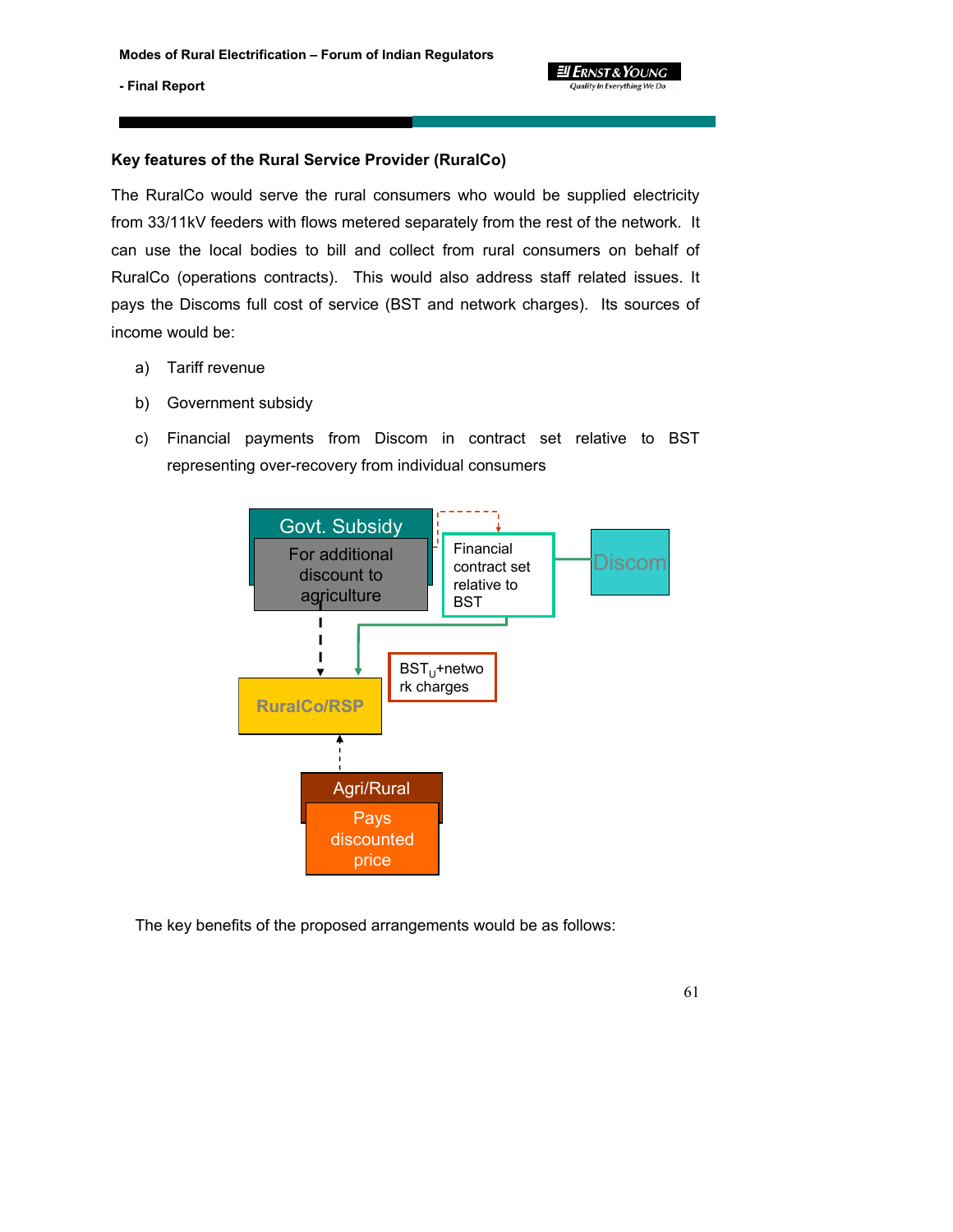Greater focus and accountability in rural areas as compared to an integrated utility;

*a* Ernst & Young **Quality In Everything We Do** 

- Transparency in payment and monitoring of capital and revenue subsidies;
- Ability to implement with greater speed the alternate service models featuring franchisees, distributed generation etc;
- **Price transparency and ability to focus the subsidies better;**
- Transparent contracts through which the suppliers (including the Discoms) are remunerated adequately.

The Nodal Agency function would inevitably have a very important role in ensuring that these arrangements are implemented effectively in the respective states. The following section draws out the high level implementation process envisaged.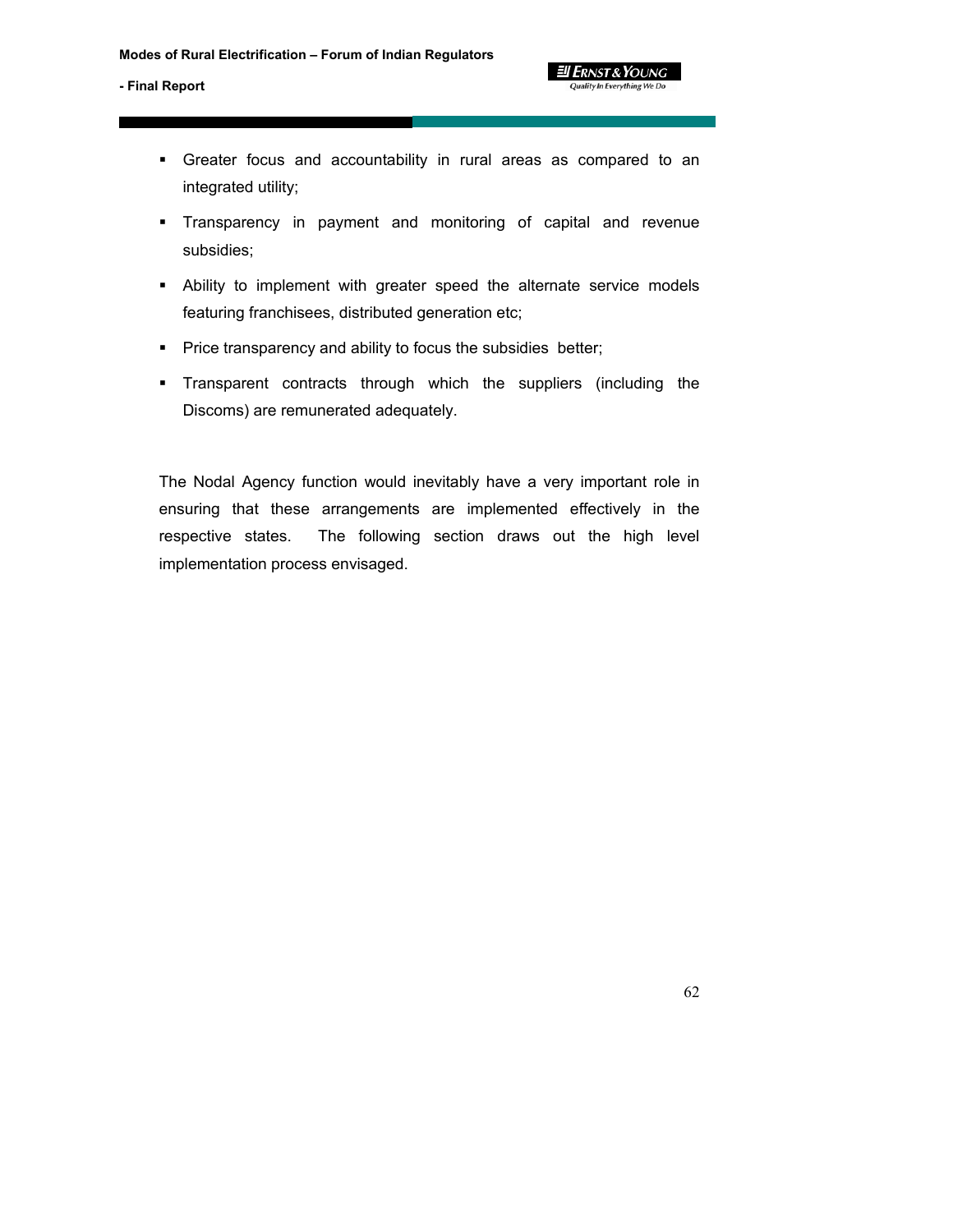3 Ernst & Young Quality In Everything We Do

**- Final Report** 

## **5 The Implementation Process**

In this section the implementation process has been described in a time bound phased manner beginning at the planning stage till the commissioning of the projects. The generic roll out process of implementation of the rural electrification schemes is shown in the graphic below. The individual stages have been discussed at length subsequently.

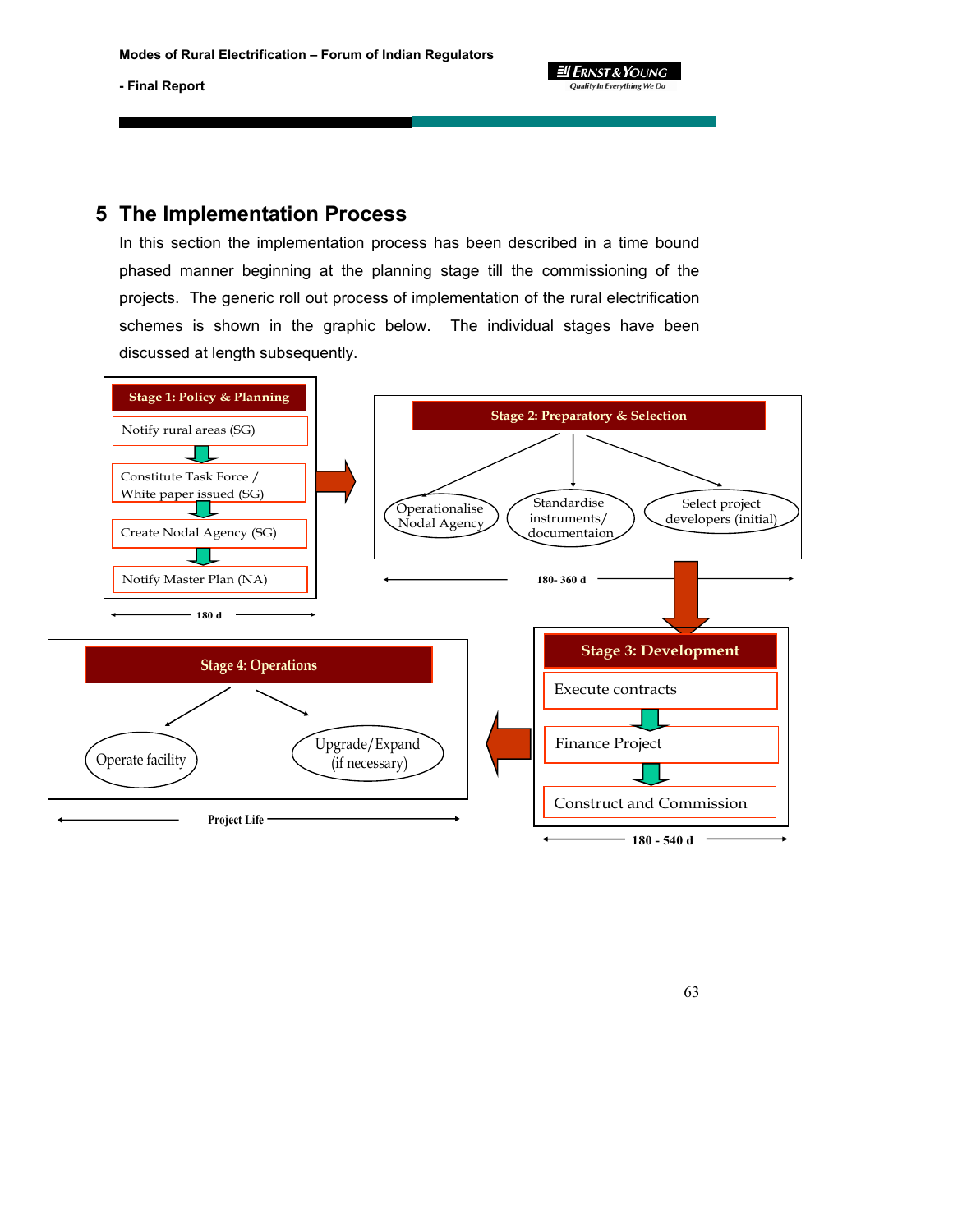## **Stage 1: Policy and Planning**

The main activities in this stage are to establish an *Overall Electrification Strategy for the State* and develop a *Service Master Plan*. The electrification strategy should aim to:

- (i) Establish overall electrification plans and targets including service levels to be achieved for next 15 years
- (ii) Identify service options relevant for the State
- (iii) Identify facilitation measures to be undertaken by the State
- (iv) Identify funds requirements
- (v) Identify aspects and modes of local participation
- (vi) Issue white paper/ RE strategy document

The core responsibility of formulation of the overall electrification strategy would be of the State Government. The Central government and the SERC would intervene through policy prescriptions.

Following the establishment of the rural electrification strategy in the State, the Service Master Plan should be drawn up through the following steps:

- (i) Estimation of fund availability, both capital and revenue for electricity services
- (ii) Identification of service delivery costs in unserved / under-served areas
- (iii) Establishment of the criteria for service delivery option selection which should largely be based on financial criteria, but could include certain nonfinancial criteria as well.
- (iv) Creation of service master plan based on established criteria after due consultative process.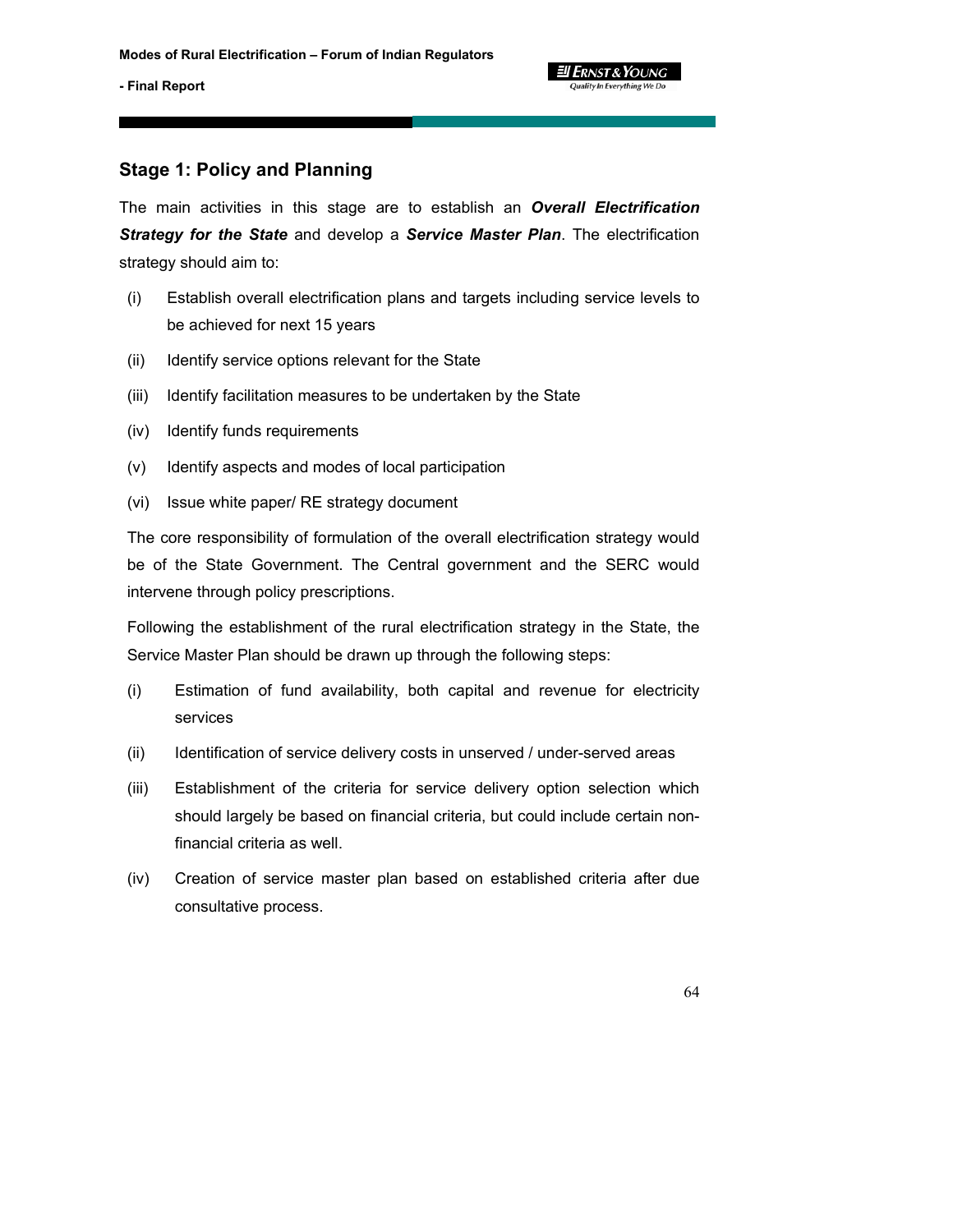**आ Ernst & Young** Quality In Everything We Do

The Nodal agency would have the core responsibility of the development of the Service Master Plan which would be reviewed by the State Government and the SERC.

# **Stage 2: Preparatory and Selection phase**

In this stage *Development of Standard Structures and Instruments* for each service option would take place followed by the *Bid Process* for award of the projects to interested parties. The standard templates would consist of the following:

- (i) Standard templates for each service option
	- $\mathscr I$  Licensing/exemption
	- $\mathscr V$  Procurement contracts
- (ii) Sales/consumer contracts
- (iii) Tariff or Pricing framework/ arrangements for service options
- (iv) Service standards Defined for each project category
- (v) Subsidy delivery arrangements (capital and revenue)
- (vi) Technology facilitation arrangements to reduce costs (e.g. through rate schedules) and ease of implementation
- (vii) Defining the processes and criteria for solicited and unsolicited bids

The core responsibility of drafting the standard templates for award of the projects would be of the Nodal Agency reviewed by the SERC.

The bid process would comprise of the following stages and guidelines:

## *For solicited bids-*

(i) Notify priority areas as per master-plan by year

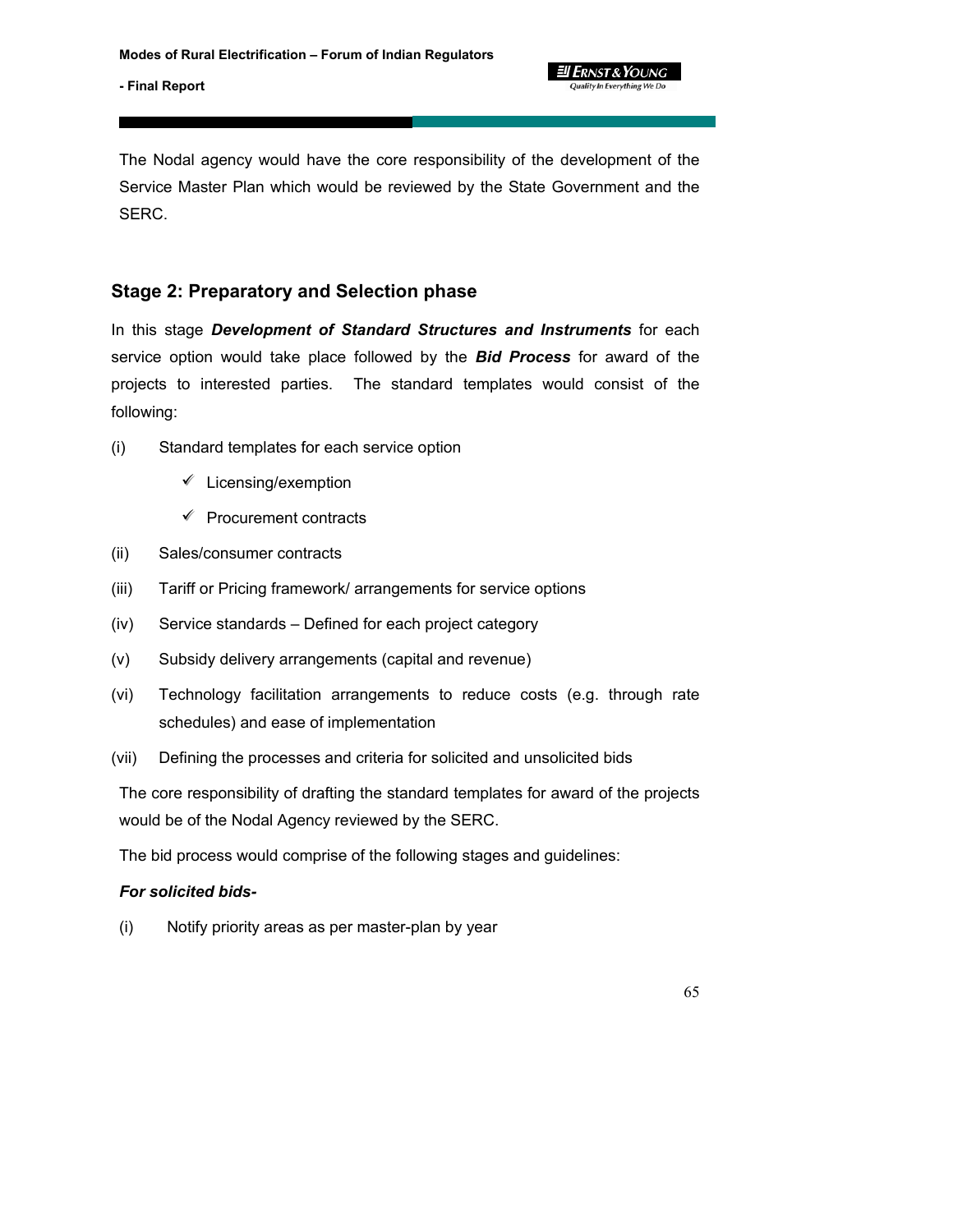

- (iii) Invite tenders (for solicited bids)
- (iv) Select bidders based on criteria.

### *For unsolicited bids*

- (i) May include areas outside notified master plans for the year
- (ii) Select bidders based on identified requirements being met and economic criteria being addressed

**g Ernst & Young** Quality In Everything We Do

The Nodal Agency would carry out the bid process. In the event where the district level committee is competent to carry out the process, the responsibility may be delegated to them.

The bid based approach suggested herein inherently envisages private participation as the primary means of extending rural services. This differs from Bangladesh which is largely driven by the parastatal REB, but relates closely the South American models. We believe that the framework suggested would be more suited for the Indian circumstances.

## **Stage 3: Development Stage**

The development stage would involve *Contracting and Financing* and *Project*  **Implementation.** The contracting and financing would involve:

- (i) Selection of bidder to execute contracts
- (ii) Obtaining finances from banks and institutions where local institutions would play a primary role in financing.
- (iii) Arranging for refinancing arrangements through NABARD/REC facilitated by the Nodal agency

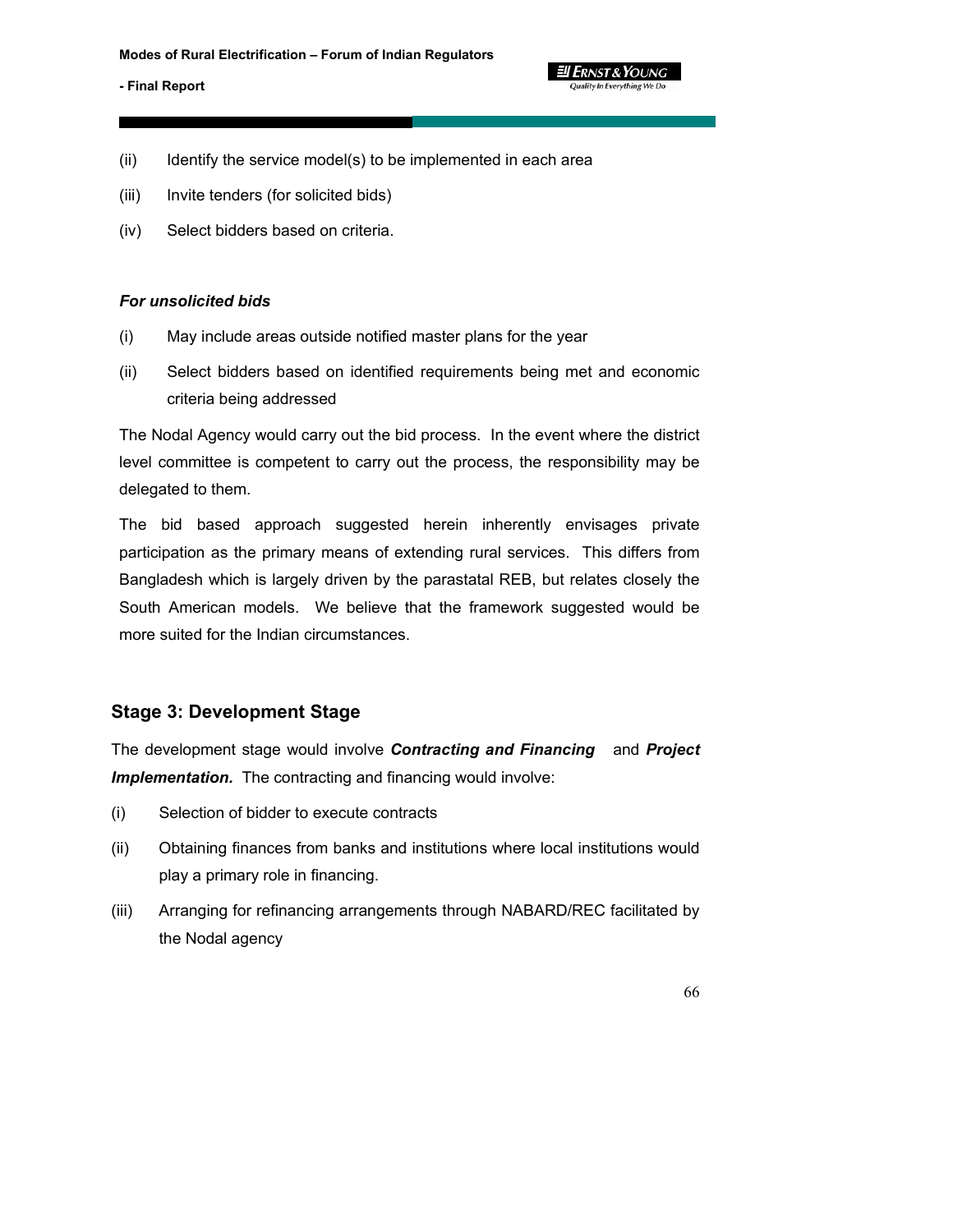(iv) Approval of project documentation by Nodal Agency. This process would be mainly necessary for initial projects till standardisation is achieved

**g Ernst & Young** Quality In Everything We Do

(v) Financial closure

The core responsibility for contracting and arrangement of finances would be of the developer who would be awarded the project in the stage 2. The project finance can be provided by financing agencies like REC or NABARD and the entire process is to be facilitated by the Nodal Agency.

In the project implementation phase, both the developer and the Nodal Agency have a crucial role to play. While the developer would construct the project through an EPC contractor or by a successful builder, the Nodal Agency would monitor the progress on a regular basis and award the Completion Certificate after successful completion of construction of the project. The Nodal Agency can also nominate an officer to oversee the project from start to completion.

# **Stage 4: Project Operation**

This stage would involve overall *Management of the Project* and future *Expansion and Upgradation*. The key activities in project management would involve:

- (i) *Operations management* Through standard service providers (certified by nodal agency or self)
- (ii) *Fuel sourcing* Tie-ups where applicable through local bodies
- *(iii) Determination of tariffs* 
	- Based on framework defined under stage 3 for assisted projects
	- By developer for non-assisted projects
- (iv) *Service monitoring* By nodal agency or nominee (for assisted projects)

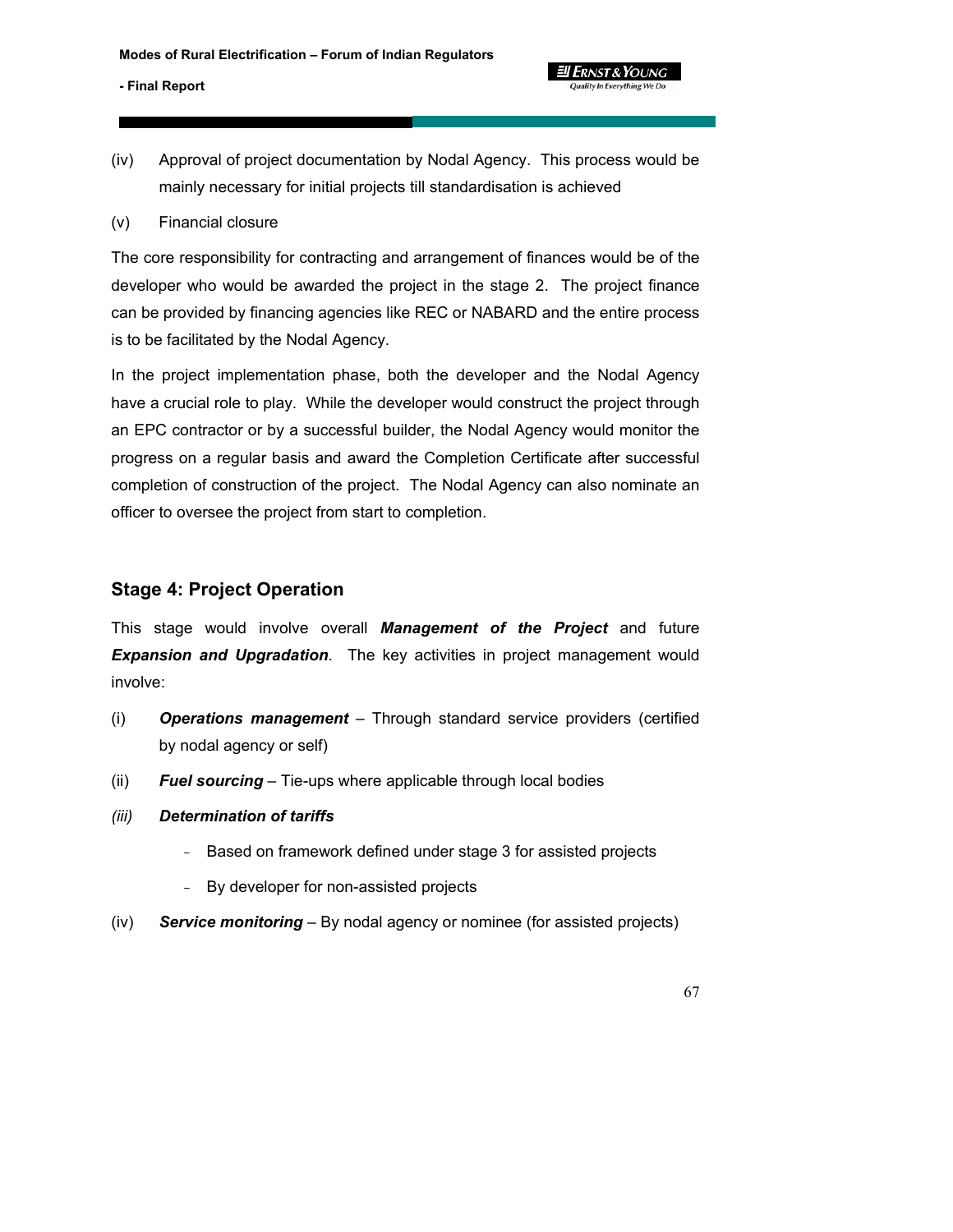*ERNST & Young* Quality In Everything We Do

**- Final Report** 

The core responsibility of project management would be of the developer and monitoring and required facilitation would be done by the Nodal Agency.

The expansion and upgradation project should be entirely based on financial criteria and could either be *Norm Based* which is more applicable for expansion in the same service area or *Bid Based* which is more relevant for expansion into neighbouring areas. The entire expansion process is to be standardized by the Nodal Agency.

The role of the Nodal Agency for various service delivery options is summarized below:

| <b>Service Delivery</b><br><b>Option</b>                                 | <b>Developer</b><br>selection           | <b>Financing of</b><br>project     | <b>Tariff (delegated)</b><br><i>regulatory</i> )                              | <b>Training</b>                                                            | <b>Subsidy</b><br><i>administration</i>                            | <b>Performance</b><br>monitoring | <b>Technology</b><br>development<br>and cost<br>reduction <sup>1</sup> |
|--------------------------------------------------------------------------|-----------------------------------------|------------------------------------|-------------------------------------------------------------------------------|----------------------------------------------------------------------------|--------------------------------------------------------------------|----------------------------------|------------------------------------------------------------------------|
| <b>Grid Supply with</b><br><b>Distribution</b><br><b>Strengthening</b>   | <b>Yes</b>                              | Low<br>involvement<br>facilitation | Input tariff<br>determination                                                 | For distribution<br>networks only                                          | Input subsidy<br>determination &<br>administration<br>(mainly BST) | Yes                              | Not<br>significant                                                     |
| <b>Grid Connected DG</b>                                                 | Yes                                     | Important<br>facilitation role     | Yes<br>(particularly if<br>subsidies are<br>involved)                         | Yes. For<br>generation and<br>distribution                                 | If subsidies are<br>involved                                       | If subsidies are<br>involved     | Yes                                                                    |
| <b>Independent Micro</b><br><b>Grids with Local</b><br><b>Generation</b> | Only if<br>subsidies<br>are<br>involved | Potential<br>facilitation role     | If subsidies are<br>involved<br>(should be<br>normative and<br>fixed upfront) | Yes                                                                        | If subsidies are<br>involved                                       | If subsidies are<br>involved     | Yes                                                                    |
| <b>Individual home</b><br>systems                                        | Not<br>applicable                       | Not applicable                     | Not applicable                                                                | Limited (could<br>be done by/<br>through<br>Renewable<br>Energy<br>Agency) |                                                                    | Not Applicable                   | Facilitation<br>role                                                   |

Certain roles like technology development better served by a common central agency. State nodal agencies would have a support role.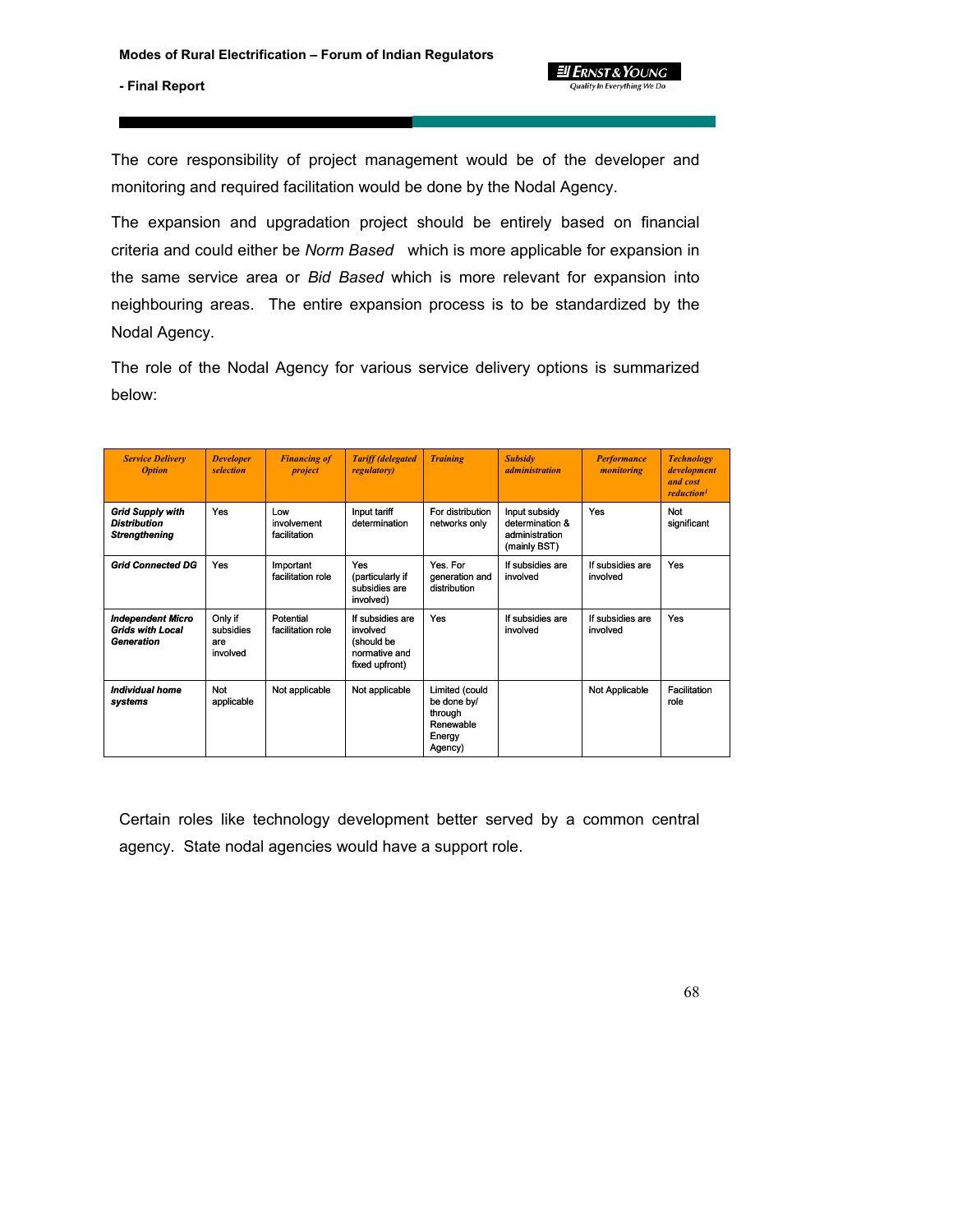# 

#### **- Final Report**

# **6 Financing, Subsidies and Tariff**

Subsidies have been an integral part of all successful rural electrification programmes across the world ranging from developed countries like the USA to developing countries in Latin America and Asia. In India, particularly considering the prevalent differences between costs and tariffs, alternate schemes for rural electrification are unlikely to succeed unless the resultant tariffs are perceived to be reasonable. It is reasonable to assume that the utility tariffs would be considered as benchmark by the consumers. Alternate sources, while economically viable, may not pass the tariff/financial test. Thus there would be a need for some subsidies to make the tariffs attractive for the consumer for the quality of service delivered.

From an economic standpoint, subsidies should ideally be restricted to capital cost financing while operating costs should be paid for by users. Projects that desire subsidies should be qualified based on their ability to pay for operating costs and a part of their operating costs. However in the initial period, a few years of viability gap funding may be necessary for certain projects where long term viability is otherwise not in question. This approach has been successfully implemented in Bangladesh, where viability gap funding is provided for a maximum of first five years of operations, if required. Thereafter the projects have to meet at least their actual operating costs. Subsidy administration therefore becomes an important aspect for the success and sustainability of the projects. Nodal agency has to develop transparent processes for subsidy administration.

While Bangladesh follows pre-specified financial criteria for selecting "qualifying projects" several Latin American countries have introduced an element of competition in allocating the subsidy funds. Current policies of the GoI provide for capital subsidies up to 90% of project costs. It is understood that the subsidies would be available not only for network extension as per the Rajiv Gandhi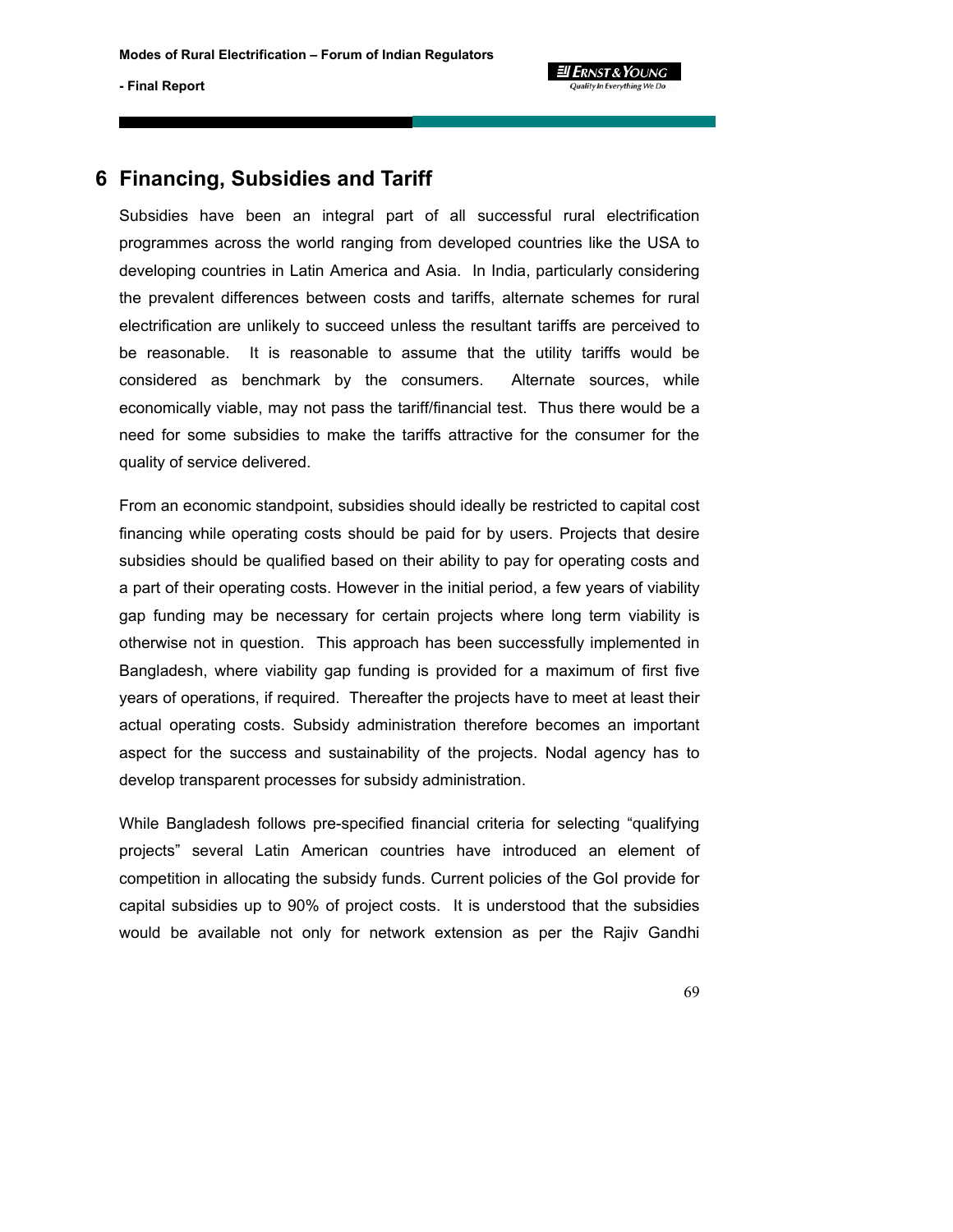*a* Ernst & Young **Quality In Everything We Do** 

Grameeen Vidyutikaran Yojana, but also for DG facilities. Clarity is however required on whether such subsidies would be available for establishment of parallel networks and DG based mini-grid facilities that avail limited Grid back-up.

The recent union budget has made an explicit provision on viability gap financing for several infrastructure sectors, but not power. The scope of viability gap financing needs to be extended to the power sector as well.

## *Key Challenges*

Large number of projects involved will pose challenges. Subsidy to private entrepreneurs is still open to question. A combination of capital and production linked subsidies would be necessary. This requires a separate study in detail. Regular and rigorous performance monitoring is essential to protect consumer, taxpayer and financier interests.

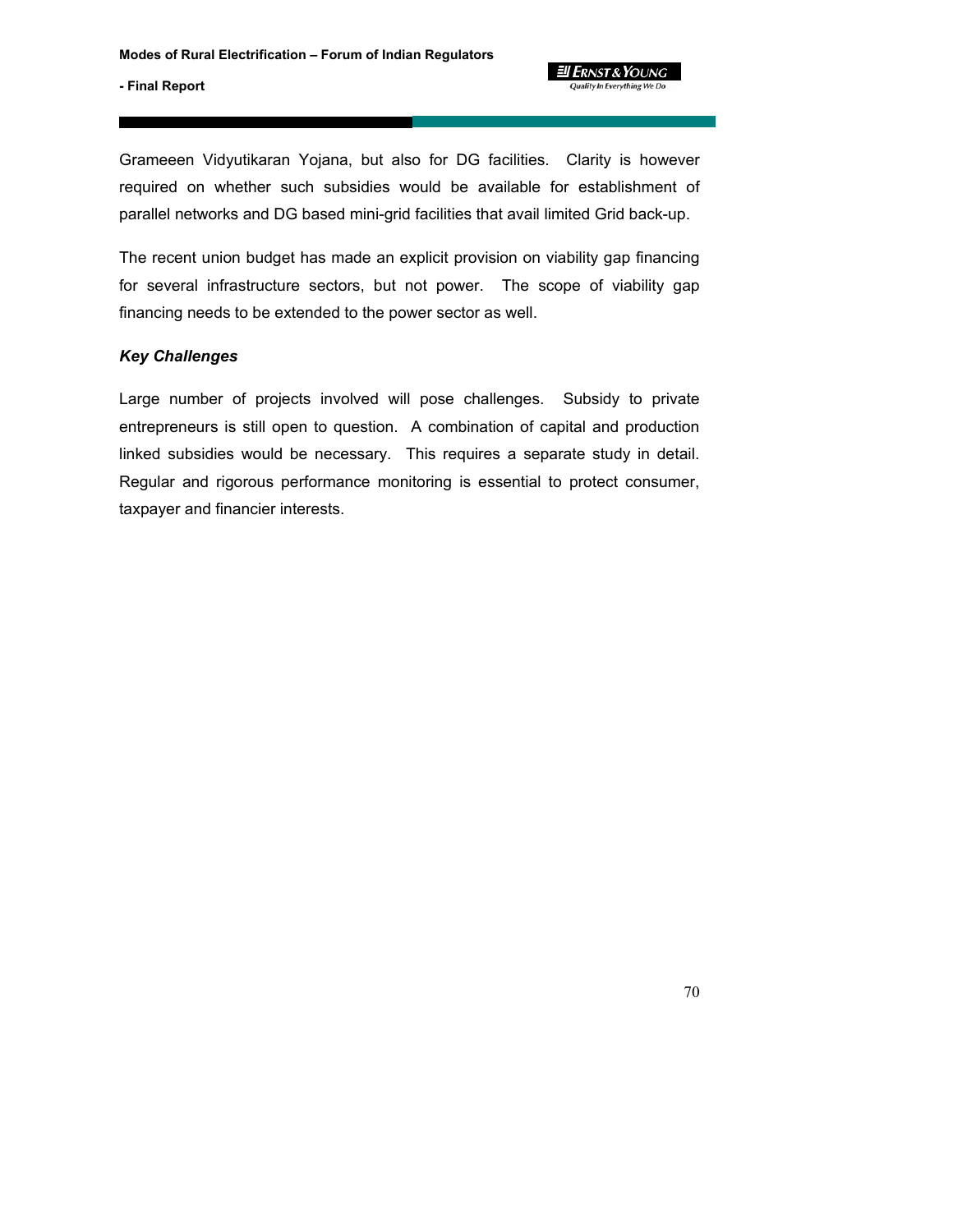

#### **Revenue Model for Rural Electrification**

**Formatted:** Font: (Default) Times New Roman, 12 pt, Not Bold, No underline

A key issue that needs to be addressed directly is that of the Revenue Model for rural electrification. This is of particular importance since in the past a large number of projects have been financed through capital grants and loans, only to be rendered unviable (and often inoperative) after commissioning.

A cardinal principle that has to be adopted is that financial viability and reliability of services should drive the choice of model(s) in a particular area. The specific recommendations relating to the revenue model are provided below.

a) **Financing of project development – capital subsidies**: Projects for rural electricity services more often than not require subsidy or concessional financing since their viability from a purely commercial standpoint is limited. There are several instruments of soft financing currently available, including the RGGVY scheme. Grants for such projects are available under various GoI funding schemes through MNES, REC, DST, PFC etc. as well as through other national & international agencies. We envisage the continuation of funding through such schemes.

We believe that the current mechanism of upfront financing of projects (during their construction) will need to be progressively transformed to *production/delivery based subsidy credits* over time. However this may take considerable time and greater maturity of the sector may be necessary before the transition can take place,

b) **Operating Expenses:** All operating expenses for operating & maintaining the facilities (including the cost of fuel) should ideally be borne by the consumers. However such operating costs could vary considerably between technologies. In case more expensive liquid fuels are used, the tariff revenues may be inadequate to cover such operating costs in the short run. In such cases a trajectory of tariffs need to be identified and agreed upon as a part of the service model so as to minimize/eliminate such operating subsidies over time.

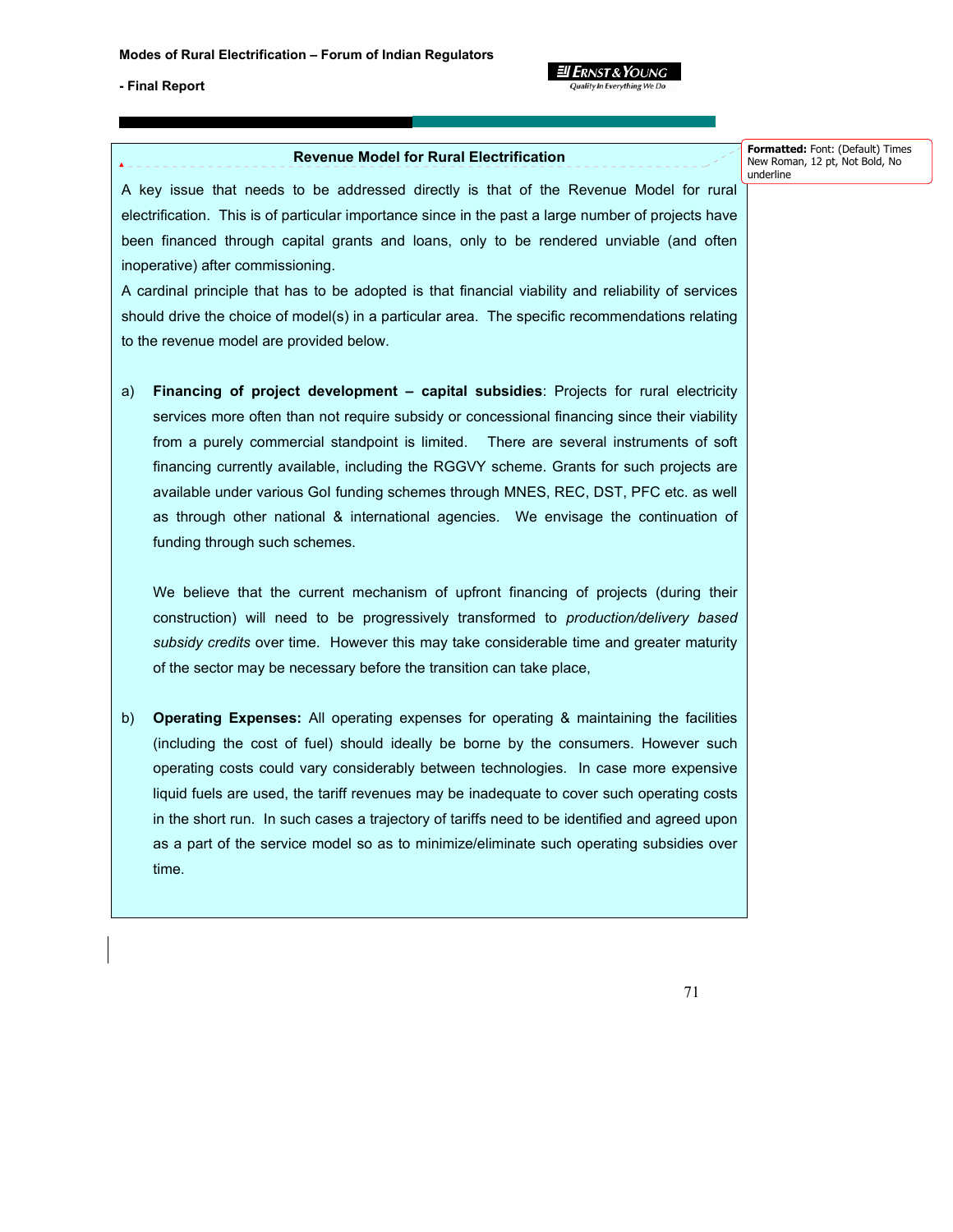

**Formatted:** Font: 11 pt, Not Bold, No underline

- c) Retail Tariff: Tariffs should be based on the paying capacity of the consumers. Typically the benchmark would be available from the utilities in the area. In particular, case any particular project avails capital and operating subsidies, then it is likely that the tariffs of the licensee in the relevant area would need to be adopted by the RE project as well.
- d) Bulk Tariffs: Bulk tariffs are relevant only if supply is through the grid. In event of a franchisee being involved, the franchisee is to be provided with an input tariff (bulk supply tariff). Typically this input tariff would feature an element of subsidy in order to make it sufficiently remunerative for the franchisee to undertake the operations in the rural area.
- e) Generation tariff: The generation tariff would be relevant only in event of a distributed generation facility interfaces with the utility network, and is paid by the utility for the generation output. While such distributed generation is often interfaced with the 11 kV rural networks, and is instrumental in the extension or enhancement of rural electricity services in the area, from a contractual standpoint it would sell to the local licensee at the tariffs approved by the regulator for such generation.

It is possible for such distributed generation networks to be implemented in conjunction with the franchisee model. Such arrangements are already in vogue in certain areas in the country. A key advantage of such arrangement is that the difficulties arising of the large-scale distortions in retail tariffs vis-à-vis the costs can be obviated.

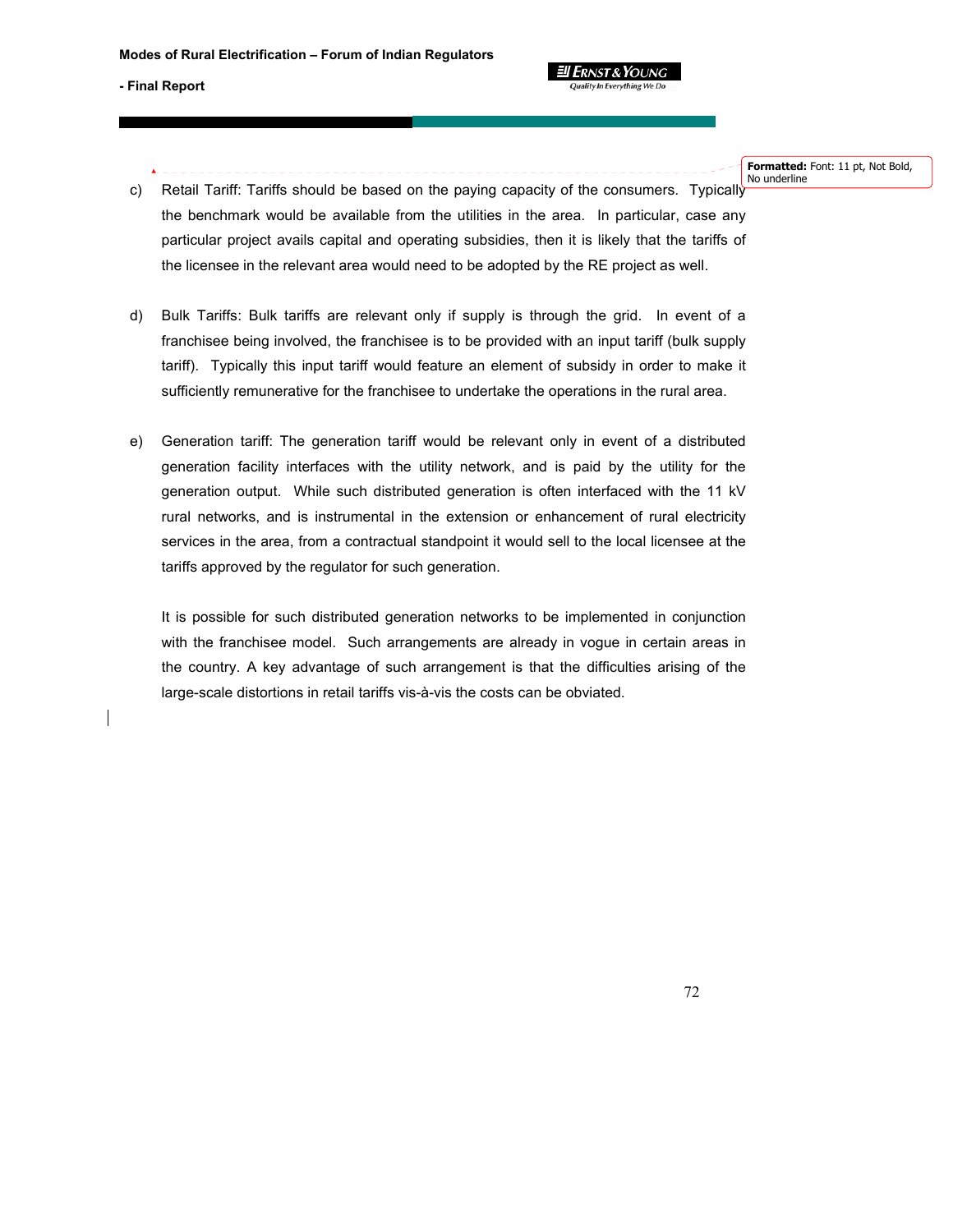# **7 Roles of Various Entities**

## *7.1 State Government*

Proactive support from the State Government is essential for success of the program. Apart from statutory functions like notification of rural areas and recommendations to the Commission on specific cases of license exemption (u/s13), the State Government would inevitably have a larger developmental role. The State government would have part to play in facilitation of network transfer to the rural local bodies from the state utilities. Creation of State nodal agency as a counter-part body for facilitation of RE projects is also an essential role that the State Government would have to undertake. As discussed subsequently, in the opinion of the Commission the nodal agency would have an extremely important role in facilitating the rural electrification initiatives. The State Government should consider the establishment of a separate fund for rural electrification (akin to a USO fund) to provide capital subsidies and/or viability financing. The Annexure III to this report gives the detailed functions that the State Government can perform.

## *7.2 State Electricity Regulatory Commission*

The Commission will have a role in the following:

- Providing policy inputs on rural electrification policy as required by the Act;
- Approving licenses and license exemptions;
- Approving retail and bulk tariffs, where applicable;
- Promoting co-generation and non-conventional energy;
- Waiving the additional surcharge under Section 42(2) of the Electricity Act, 2003 on open access for transactions involving generators undertaking distributed generation in rural areas (where applicable)

Specific activities for the State Commission in regard to rural electrification are elaborated in Annexure IV. The cost and intensity of regulation for the entities involved in rural electrification will have to be reduced, and these entities cannot

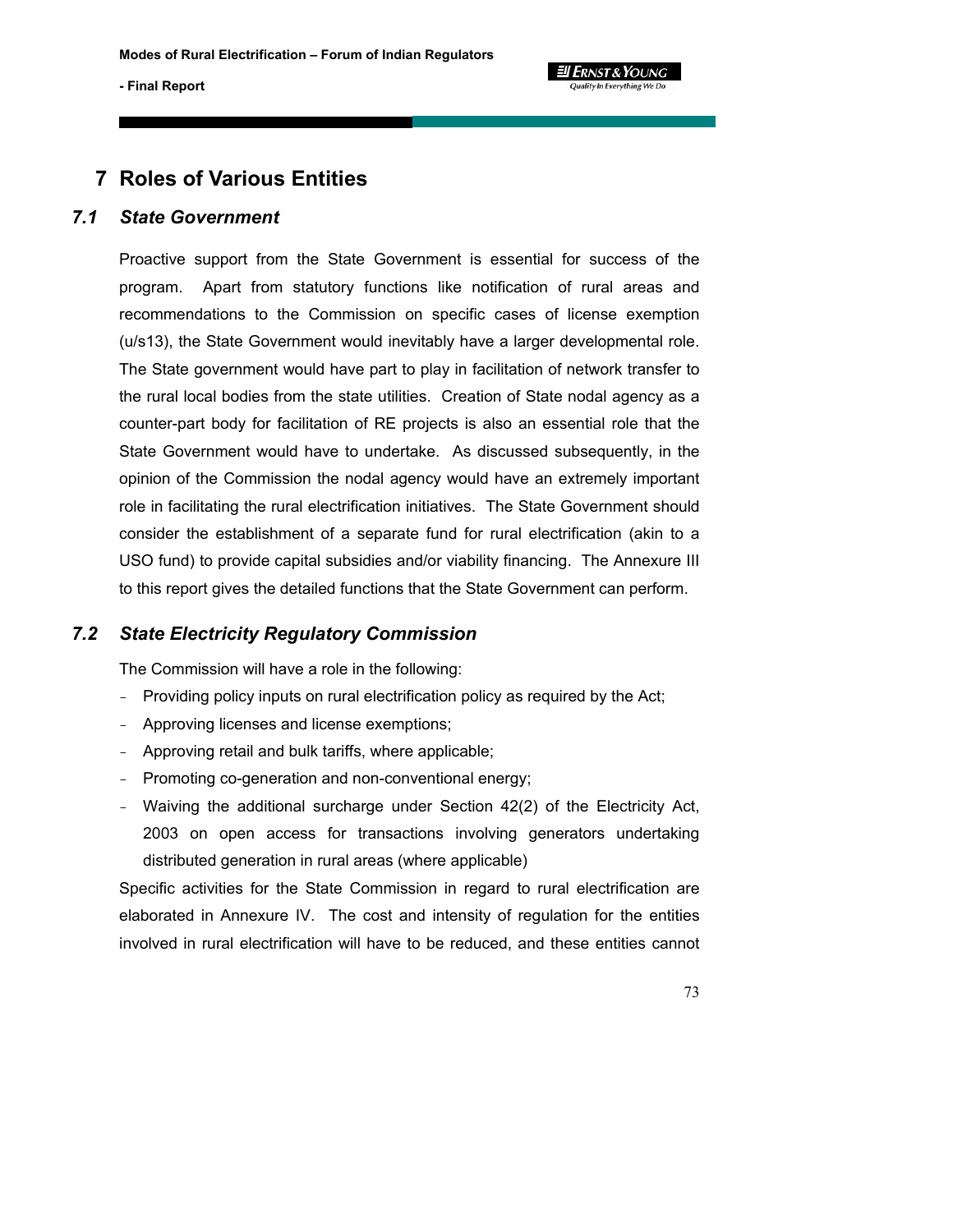

be regulated at par with the other licensees. The Commission will consider necessary measures at an appropriate stage.

## *7.3 State Nodal Agency*

- As has been discussed in the previous sections, creation of a dedicated Nodal Agency at the State level for facilitation of RE projects is essential for a focused approach to implementation of the program. The nodal agency is broadly envisaged to perform the following tasks:

Appraise and prioritize projects for funding based on its commercial viability during a year in accordance with master plans created;

- Channelize the capital and operating subsidies to the identified projects through a dedicated fund as per the framework finalized by the State Government;
- Facilitate the necessary institutional capacity building, training and support to the local communities to undertake decentralized generation and distribution operations;
- Development of standard contractual structures between various entities under various options;
- Formulation of a standard organization structure for the local rural body to undertake operations.
- Preparation of tariff-related proposals and incentive proposals for the approval of the Commission; and
- Development of proposals for financing of schemes under various funding schemes of the Ministry of Power (GoI) / Ministry of Finance (GoI) / funding agencies. Annexure V provides the detailed description of the functions that a State Nodal Agency can perform.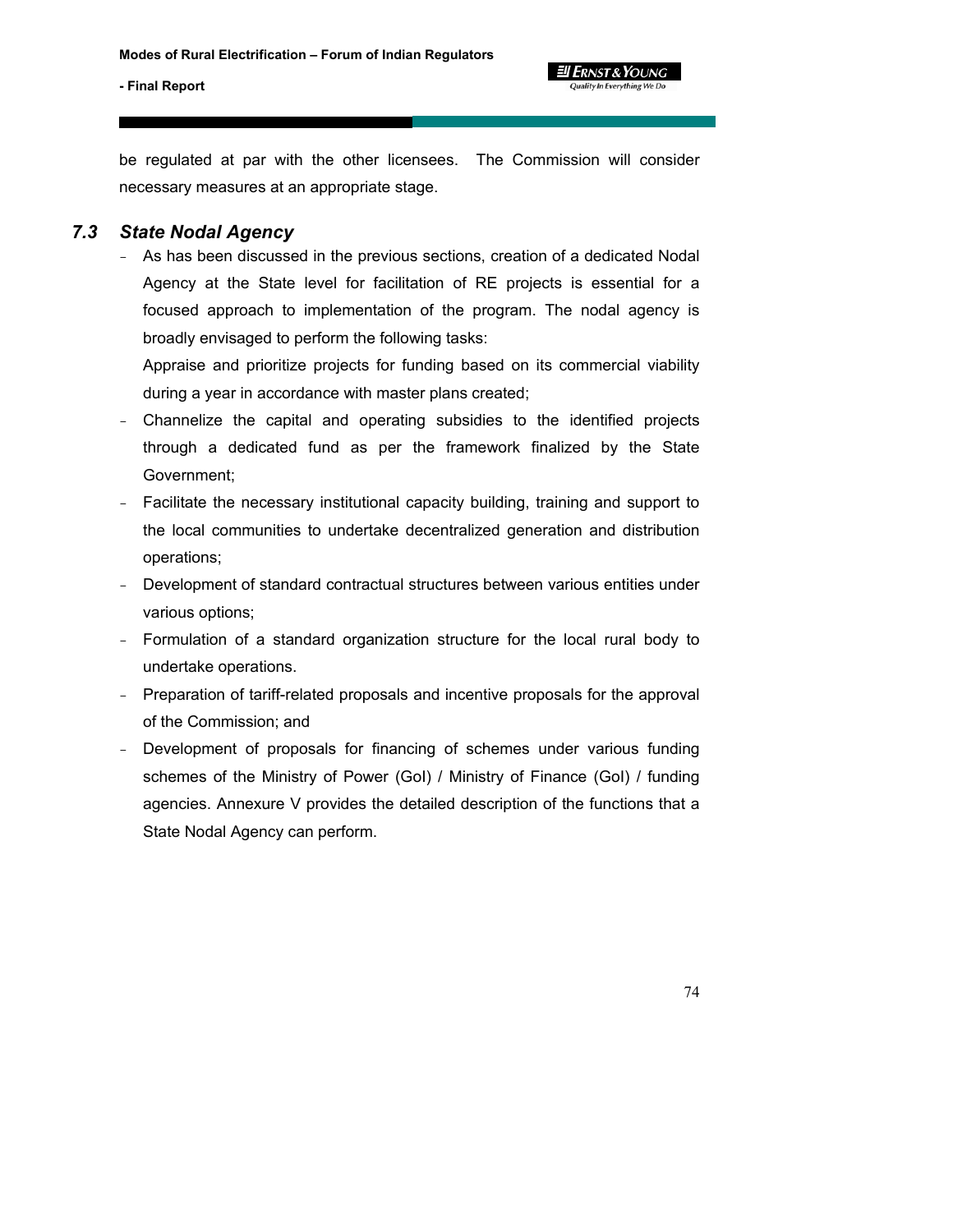

## *7.4 Distribution Licensee*

The key roles of the distribution licensee are:

- Identify franchising opportunities and defining franchising mechanisms (where this is the preferred mode of operation)
- Transfer assets to license exempt or other service providers as per service model
- Encourage distributed generation and entering into contracts as necessary, including grid back-up to ensure reliability
- Develop up contracts with the circle level franchisees incorporating the performance obligations of all parties, investment levels, commercial arrangements, consumer safeguards, etc. (To be undertaken in conjunction with the Nodal Agency)
- Create (or facilitate creation of) schemes under RGVY or other avenues in rural areas to reduce system losses and improve supply quality

## *7.5 Developer/Service Provider*

The key roles of the developer are:

- Identify Opportunity
	- o Solicited (including franchising arrangements)
	- o Unsolicited from Master Plan
	- o Unsolicited Outside Master Plan
- Participate in bid process or in negotiations with Nodal Agency
- Develop Detailed Project Reports
	- o Pre-feasibility reports could be provided by Nodal Agency for solicited bids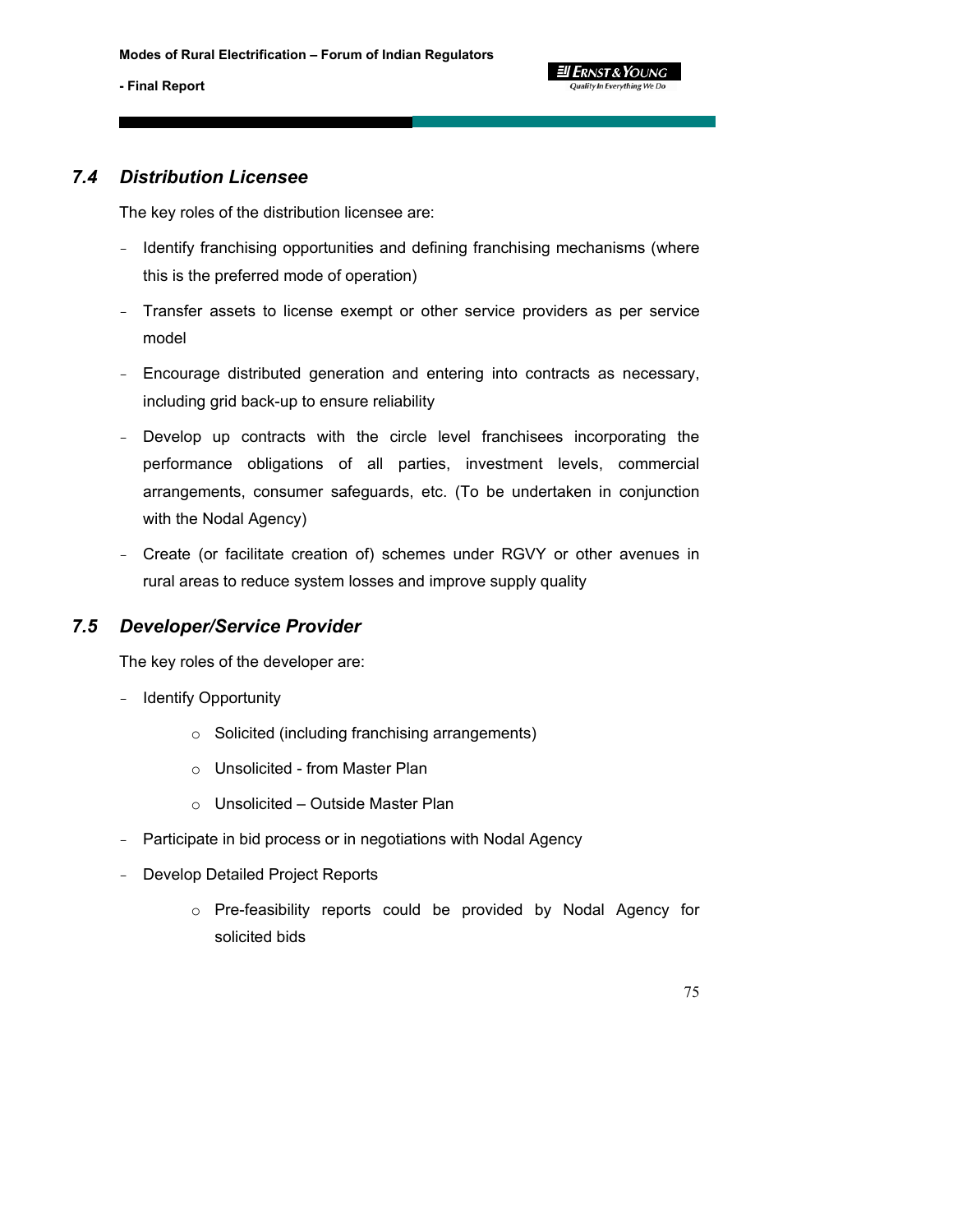o DPR templates would be standardised by Nodal Agency

**g** Ernst & Young Quality In Everything We Do

- Enter into contracts for fuel (with local body if possible), EPC, O&M
- Arrange financing and undertake financial close
	- o Obtain subsidies (if necessary) through Nodal Agency
- Construct project (self or through EPC contractor) and commission
- Operate and maintain
- Submit periodic reports to Nodal Agency for monitoring

## *7.6 Local Bodies (Zilla, Taluka and Village Level) /Self Help Groups/NGO*

The key roles of the developer are:

- Provide inputs for Master Plan creation and updation
- Provide fuel supplies from local plantations/fallow land (where applicable). Enter into Fuel Supply Agreements
	- o Land leases could be provided by State Government upon recommendation from Nodal Agency/ZP
- Manage local distribution services (where applicable) as franchisee
	- o Technical
	- o Metering Billing Collection
- Provide feedback on service levels of service providers

## *7.7 Others*

- GoI to undertake the following roles
	- o Provide funds for capital subsidies under various schemes through the Nodal Agency

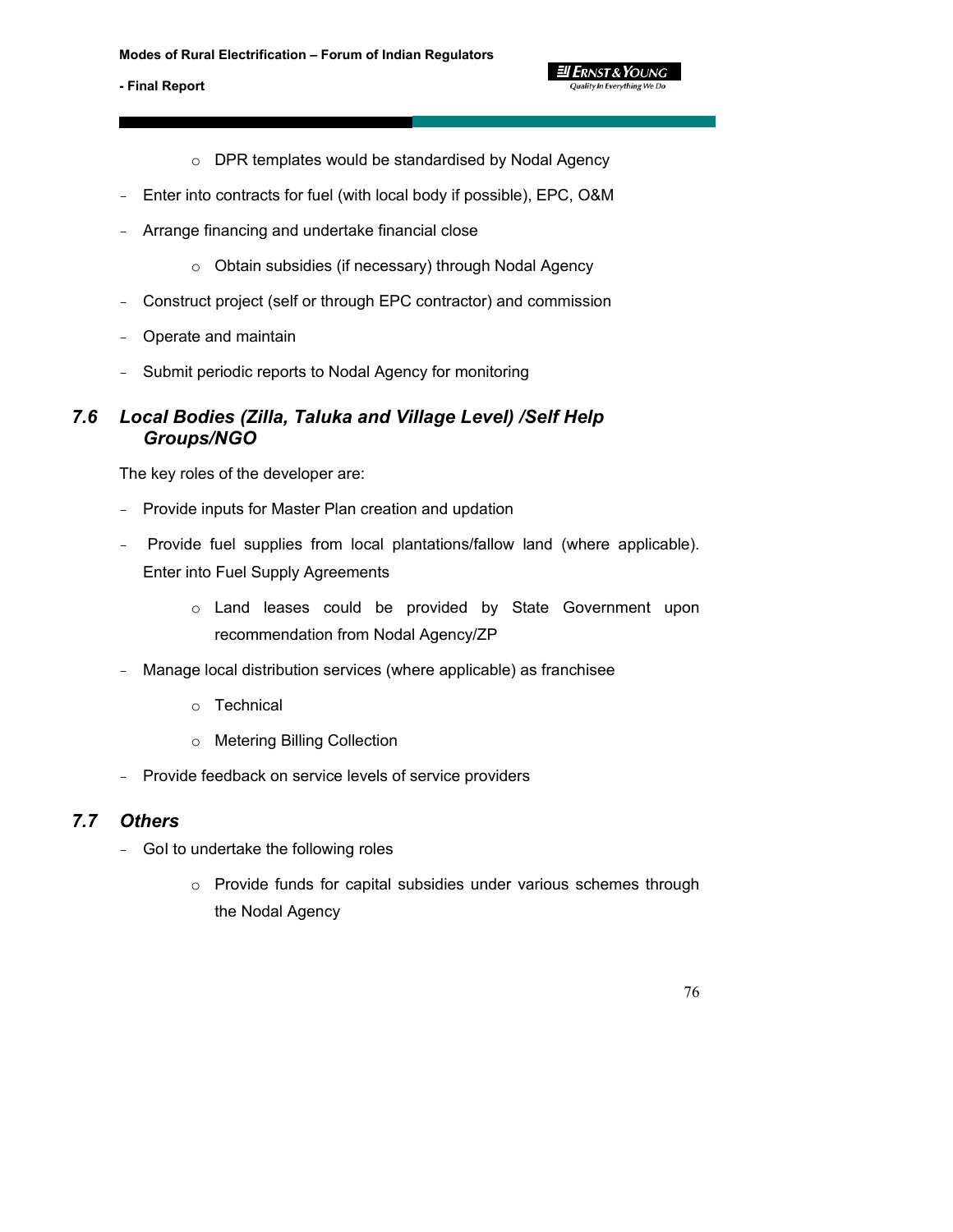

- o Facilitate technology development, cost reduction and proliferation
- o Provide training support through central facility (training the trainers)
- CERC to harmonise approaches among States
- REC/NABARD to facilitate financing
	- o Rural Development fund for seed capital
	- o Project Loans
	- o Refinancing arrangements
	- o Standardise of procedures for Regional Rural Banks, Co-Operative Banks and other Scheduled Banks. Provide training on appraisal and monitoring

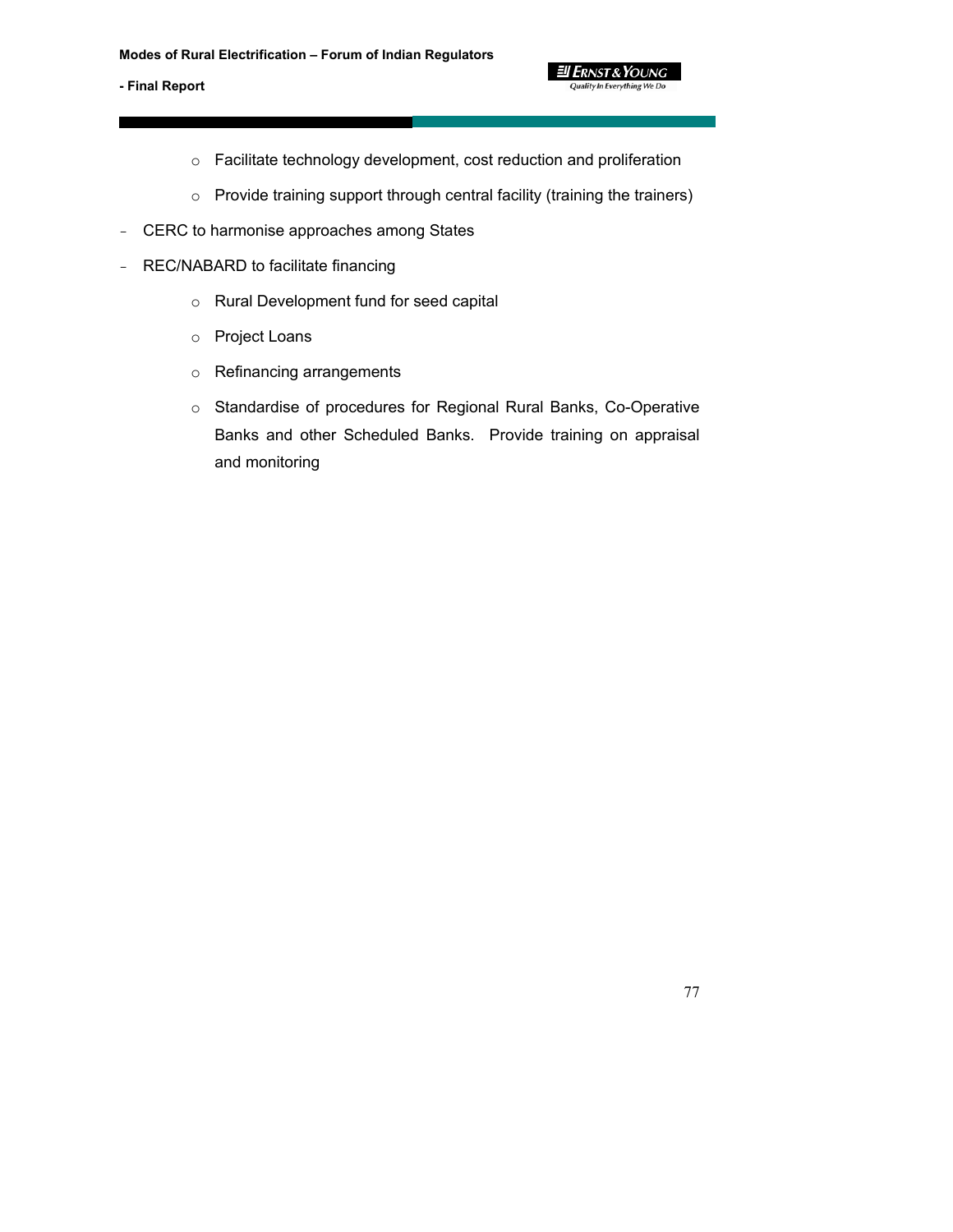

# **8 Key Takeaways from National and International Experience in Rural Electrification**

Various case studies of rural electrification in different states in India and a few international rural electrification experiences have been studied in order to assimilate the best practices followed elsewhere. The key success factors and causes of failures have been analyzed to formulate the recommendations described in the previous sections.

The team also made a visit to Bangladesh to study the fairly successful rural electrification program in the country. The key ingredients of in Bangladesh are:

- (i) Focus on financial viability and sustainability and not merely on network expansion
- (ii) Highly professional management cadre yet focussed on local issues
- (iii) Local participation and flexibility in PBS operations
- (iv) Strong systems and processes –in planning, construction, operations and performance management
- (v) Strong governance framework De-politised and de-unionised
- (vi) High degree of accountability and transparency ensured through (a) master plan (b) strong MIS (c) compulsory metering
- (vii) Emphasis on efficiency has resulted in even semi-urban areas being transferred from BPDB/DESA to PBS
- (viii) Training of operating personnel and institutional capacity development

The model is however not free from concerns. The key factors of concern are:

- (i) Highly facilitated arrangements. Sustained support from aid agencies
- (ii) Low level of private participation and entrepreneurship. Dependent on management by REB cadre
- (iii) Prone to politicisation has required intervention of external agencies to limit interference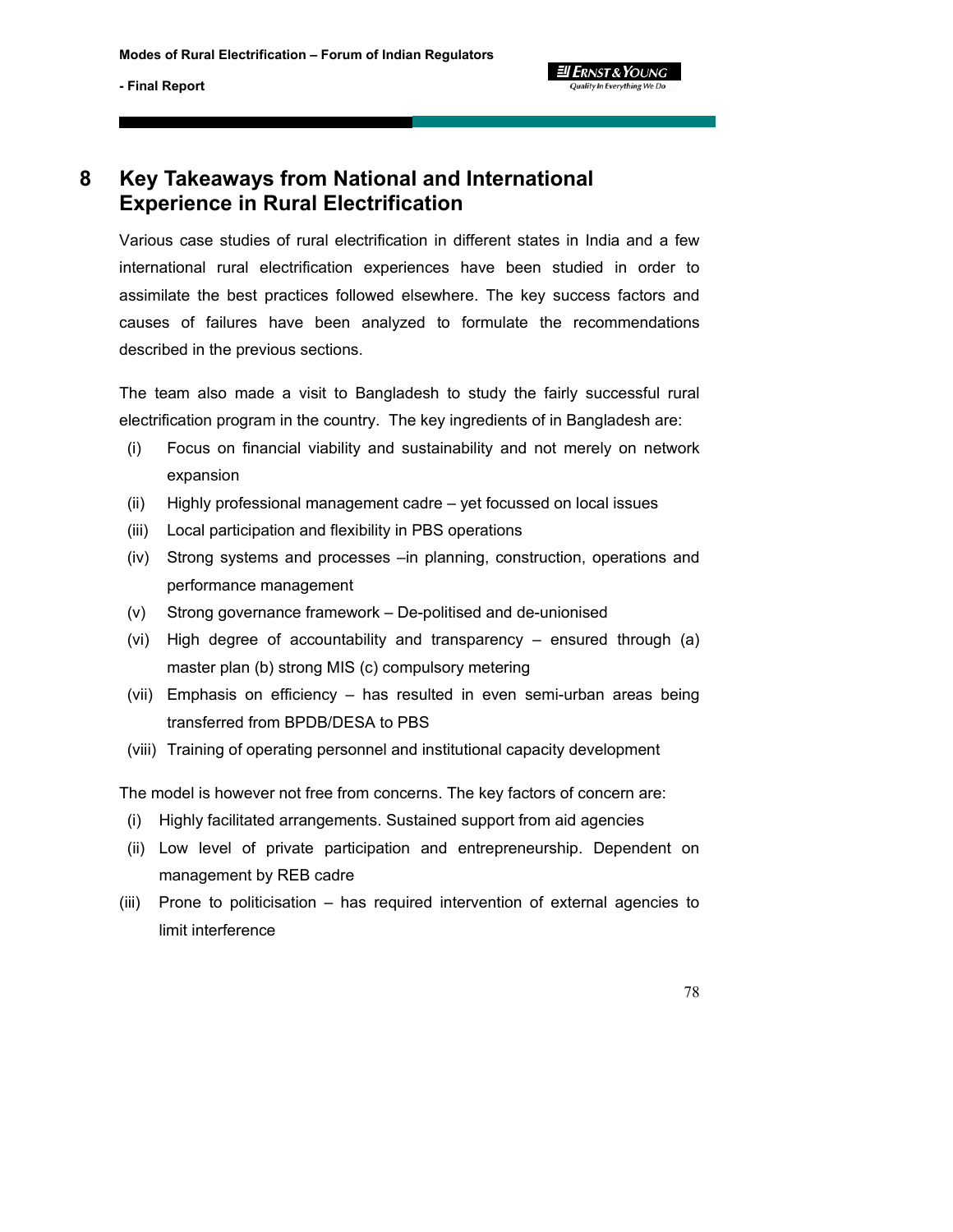

**g Ernst & Young** 

- (iv) Large parts of the country (65%) are yet to be electrified. Financial criteria set out may not permit electrification of less remunerative areas
- (v) Wide performance disparities between rich and poor PBSs
- (vi) Success in rural electrification not solved the problem of inadequate Generation and T&D capacity
	- Potential of backlash from consumers
	- Risk of non-payments in future if supply does not improve

Study of five states of West Bengal, Karnataka, Jharkhand, Uttar Pradesh and Madhya Pradesh revealed some successes and failures. The case studies have been discussed separately in the Annexure II to this report. The key takeaways from various states are:

(i) **Local participation is a key success factor** – West Bengal has been quite successful in mobilizing the local consumers by organizing the village populace into Self Help Groups who are carrying out the role of a franchisee. They are also instrumental in mobilizing the local populace for co-operation and create the necessary demand by instilling the willingness to pay by educating them on the benefits of electricity in day to day life.

Similar experience is that of the PRESK (Participatory Rural Energy Services for Karnataka) model in Karnataka where there is active participation at the local level. The BERI (Biomass Energy for Rural India) Project is also an example of effective project implementation structure spanning government, rural development ministry, NGO, funding agencies and local community.

(ii) **Separate Rural Nodal Agency** – In West Bengal, West Bengal Rural Energy Development Corporation Limited" (WBREDC) has been formed in 1999 to undertake exclusive works of rural electrification. Their main

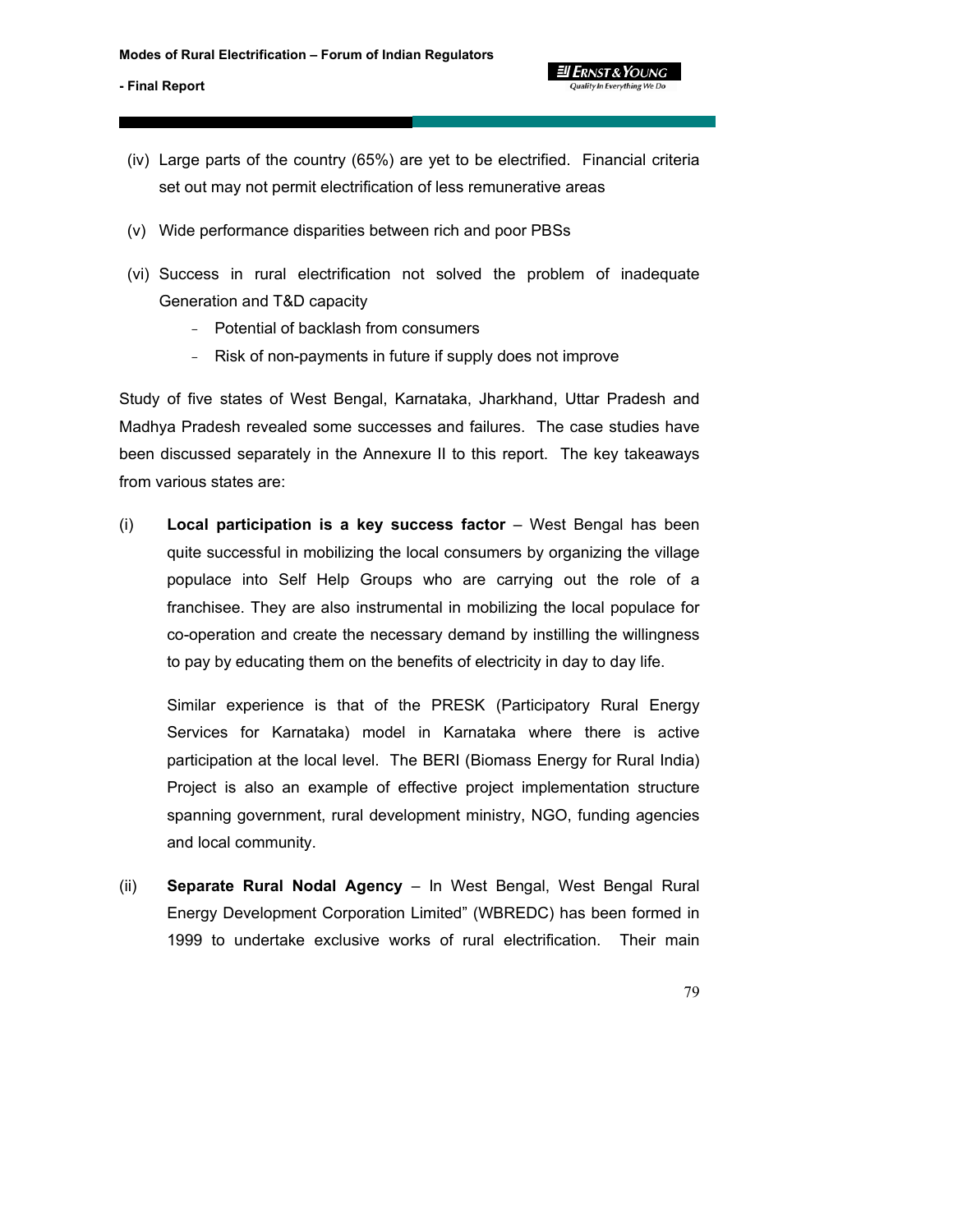

objective is to undertake, carry out, promote and sponsor Rural Energy Development, including any programme for promoting rural electrification. Currently it is the agency responsible for carrying out the rural electrification program according to the guidelines of the RGGVY scheme and considerable progress have been made so far.

- (iii) **Off- grid Village Electrification** In Karnataka, a successful example of a sustainable RE project based on biomass gasification technology since 1988. The basic model involves provision of a decentralized biomass gasifier based power generation system in an un-electrified village to provide lighting, drinking water, irrigation water and flour mill services. Key success factors are reliable supply of power, financial viability and local buy-in especially involvement of women in project management / dispute resolution due to direct benefit provided by provision of piped drinking water.
- (iv) **Unsuccessful venture of rural electrification through village societies** – In Madhya Pradesh Rural Electric Societies (RES) were created to cater to the needs of the rural consumers. The model could not run successfully due to :
	- a) Power Politics in the running of Cooperatives
	- b) Non cooperation from utility due to unviable tariffs fixed due to political reasons.
	- c) Encouragement to non- payment of bills due to election favours of past dues waiver.

The community based biogas plants have also not been successful in the state due lack of governance at local level leading to disputes over amount of biomass to be contributed / rights of biogas use / manure etc. However certain new schemes have been introduced such as the *Gou-shala Biogas*  **Scheme** which has success oriented features such as: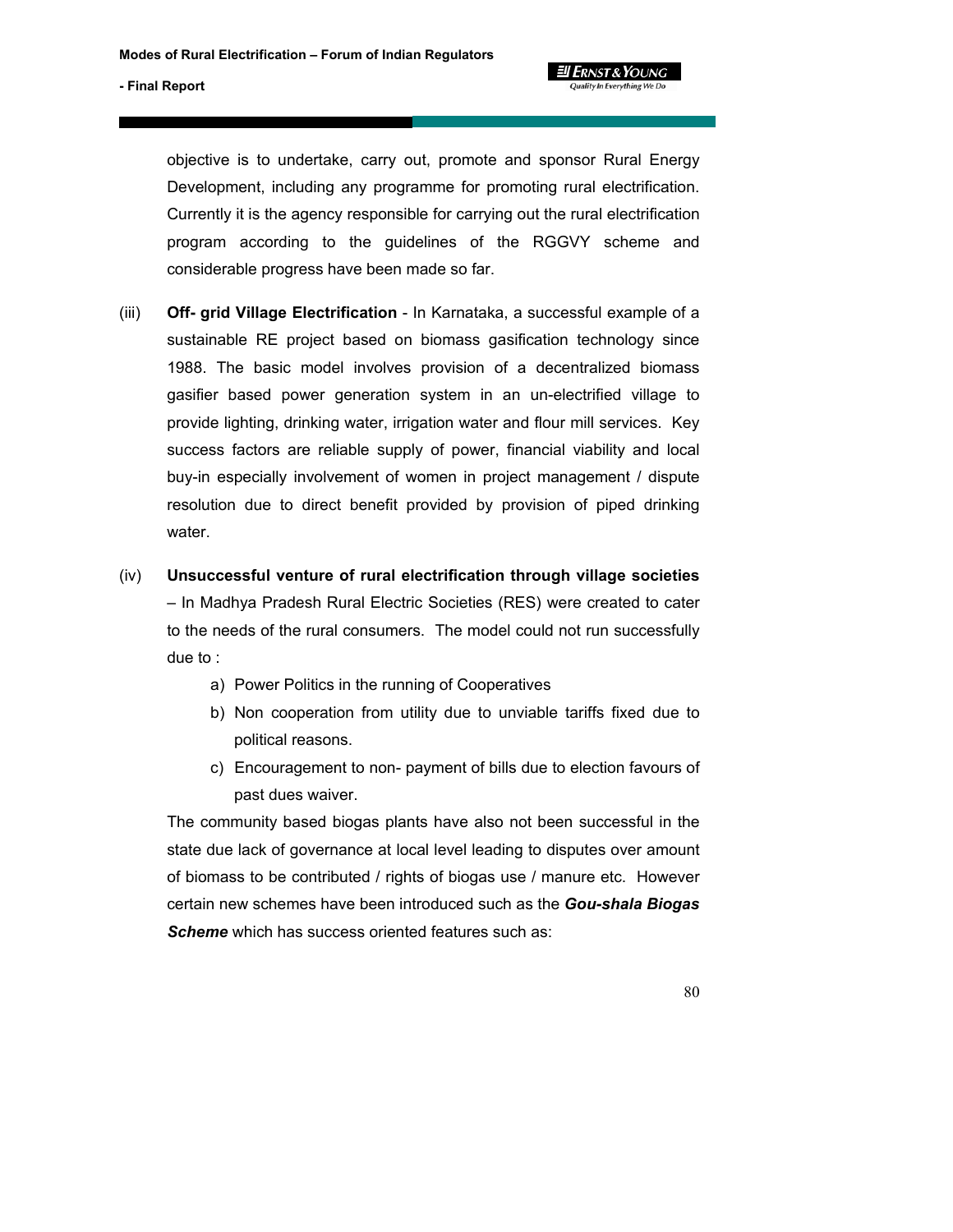- a) Institution framework *Gou-shalas* operate under government support. Centralized coordination with *Gou-Sabha Aayog*.
- b) Financial participation by local people in form of donations in cash / kind (diesel for the generator) due to religious considerations
- *c)* No manpower costs utilization of existing manpower in *Goushalas*

The key learning in this state is that an acceptable existing institutional framework preferable than trying to create a new one. Adaptation to prevailing local conditions is a vital factor for sustainability.

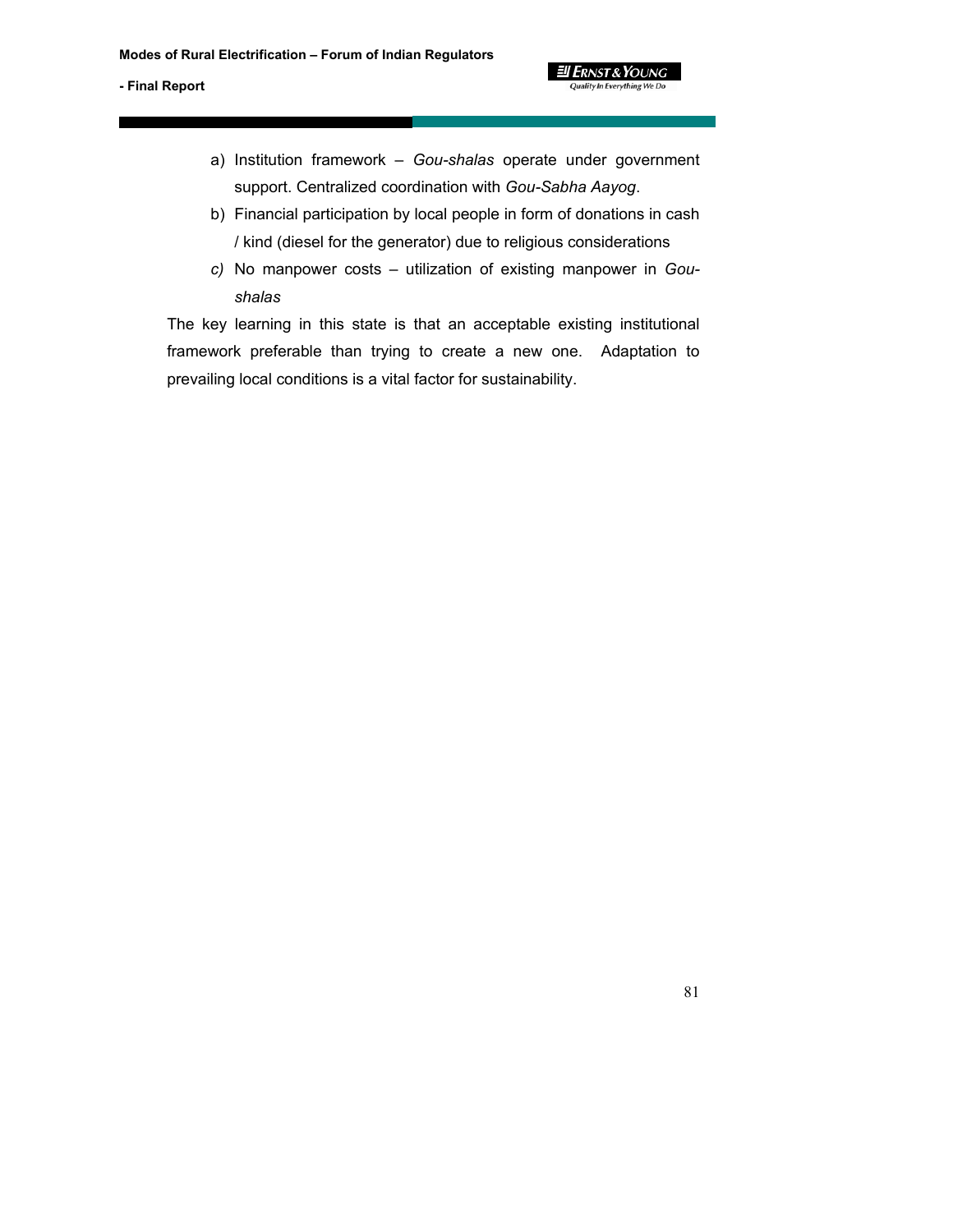

# **ANNEXURES**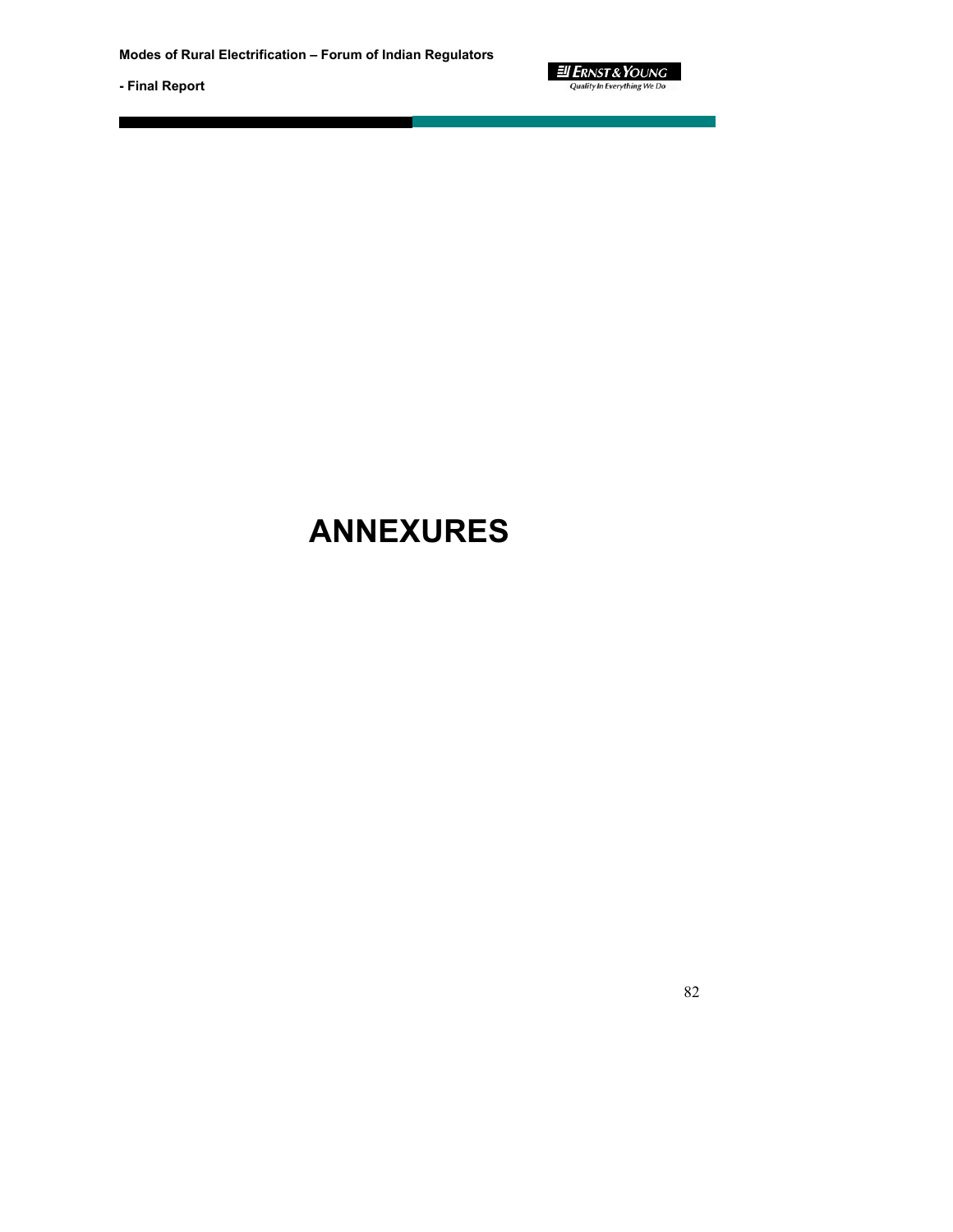

## **Annexure I : Salient features of Rajiv Gandhi Grameen Vidyutikaran Yojana (RGGVY)**

## **1. The Scheme**

Scheme is for the attainment of the goal set for providing access to electricity to all households in five years.

- Ninety per cent capital subsidy would be provided for overall cost of the projects under the scheme.
- States must make adequate arrangements for supply of electricity and there should be no discrimination in the hours of supply between rural and urban households.
- For projects to be eligible for capital subsidy under the scheme, prior commitment of the States would also be obtained before sanction of projects under the scheme for: -
	- Deployment of franchisees for the management of rural distribution in projects financed under the scheme, and
	- The provision of requisite revenue subsidies to the State Utilities as required under the Electricity Act, 2003.
- The scheme would be implemented through the Rural Electrification Corporation (REC).

## **2. Scope**

Under the scheme, projects could be financed with capital subsidy for provision of:

- Rural Electricity Distribution Backbone (REDB)
	- Provision of 33/11 KV (or 66/11 KV) sub-stations of adequate capacity and lines in blocks where these do not exist.
- Creation of Village Electrification Infrastructure (VEI)

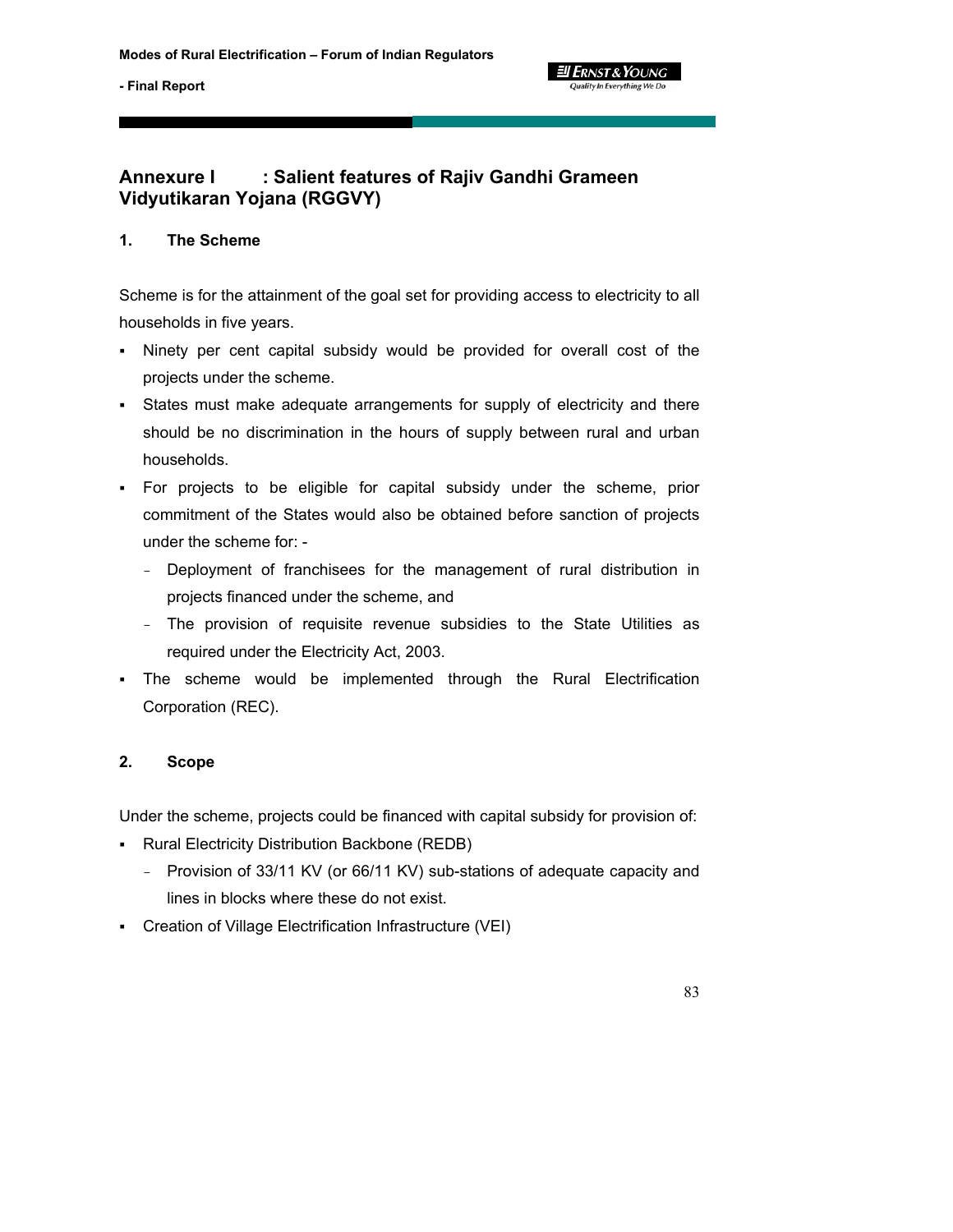- Electrification of un-electrified villages.
- Electrification of un-electrified habitations.
- Provision of distribution transformers of appropriate capacity in electrified villages / habitation(s).

**g Ernst & Young** Quality In Everything We De

- Decentralised generation-cum-distribution from conventional sources for villages where grid connectivity is either not feasible or not cost effective
- 25,000 remote villages covered for financing under MNES not included
- REDB, VEI and DDG would also cater to the requirement of agriculture and other activities including
	- irrigation pump sets
	- small and medium industries
	- khadi and village industries
	- cold chains
	- healthcare
	- education and IT

This would facilitate overall rural development, employment generation and poverty alleviation.

- Rural Household Electrification of Below Poverty Line Households:
	- Electrification of un-electrified Below Poverty Line (BPL) households would be financed with 100% capital subsidy as per norms of Kutir Jyoti Programme in all rural habitations.
	- Households above poverty line would be paying for their connections at prescribed connection charges and no subsidy would be available for this purpose.
- The scheme covers the entire country
- **3. Franchisees**

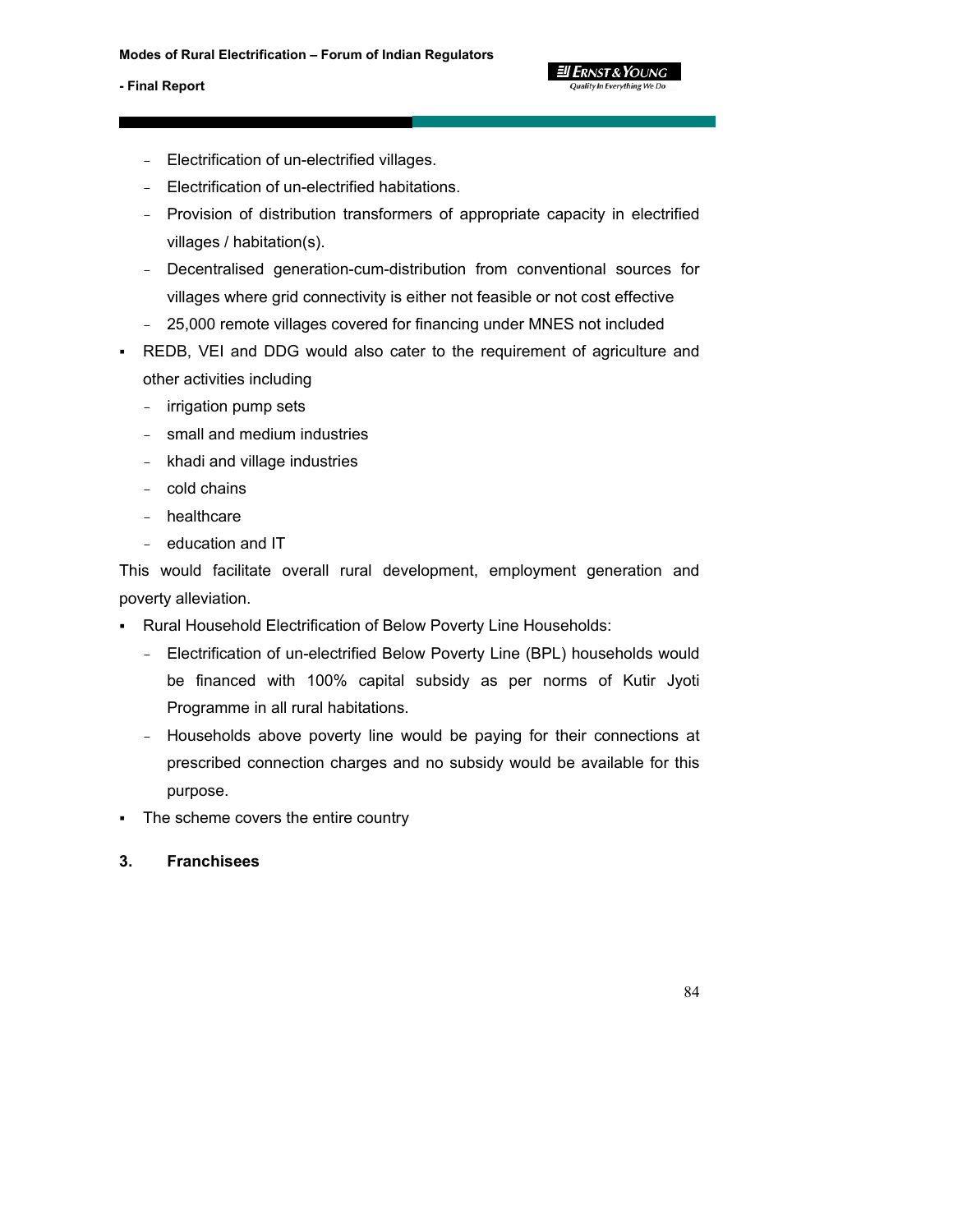In the management of rural distribution through franchisees who may be Non-Governmental Organisations (NGOs), Users Association, Cooperatives or individual entrepreneurs.

**g Ernst & Young** Quality In Everything We Do

- The Panchayat institutions would be associated.
- The franchisees arrangement may be for system beyond and including feeders from substation or from and including Distribution Transformer (s).

## **4. Revenue Sustainability**

Based on the consumer mix and the prevailing consumer tariff and likely load, the Bulk Supply Tariff (BST) for the franchisee would be determined after ensuring commercial viability of the franchisee.

- This Bulk Supply Tariff would be fully factored into the submissions of the State Utilities to the State Electricity Regulatory Commissions (SERC s) for their revenue requirements and tariff determination.
- The State Government under the Electricity Act is required to provide the requisite revenue subsidies to the State Utilities if it would like tariff for any category of consumers to be lower that the tariff determined by the SERC.
- While administering the scheme, prior commitments may be taken from the State Government regarding -
	- Determination of bulk supply tariff for franchisees in a manner that ensures their commercial viability.
	- Provision of requisite revenue subsidy by the State Government to the State Utilities as required under the Electricity Act.

## **5. Release of Capital Subsidy**

The capital subsidy for eligible projects under the scheme would be given through REC and projects shall be implemented fulfilling the conditionality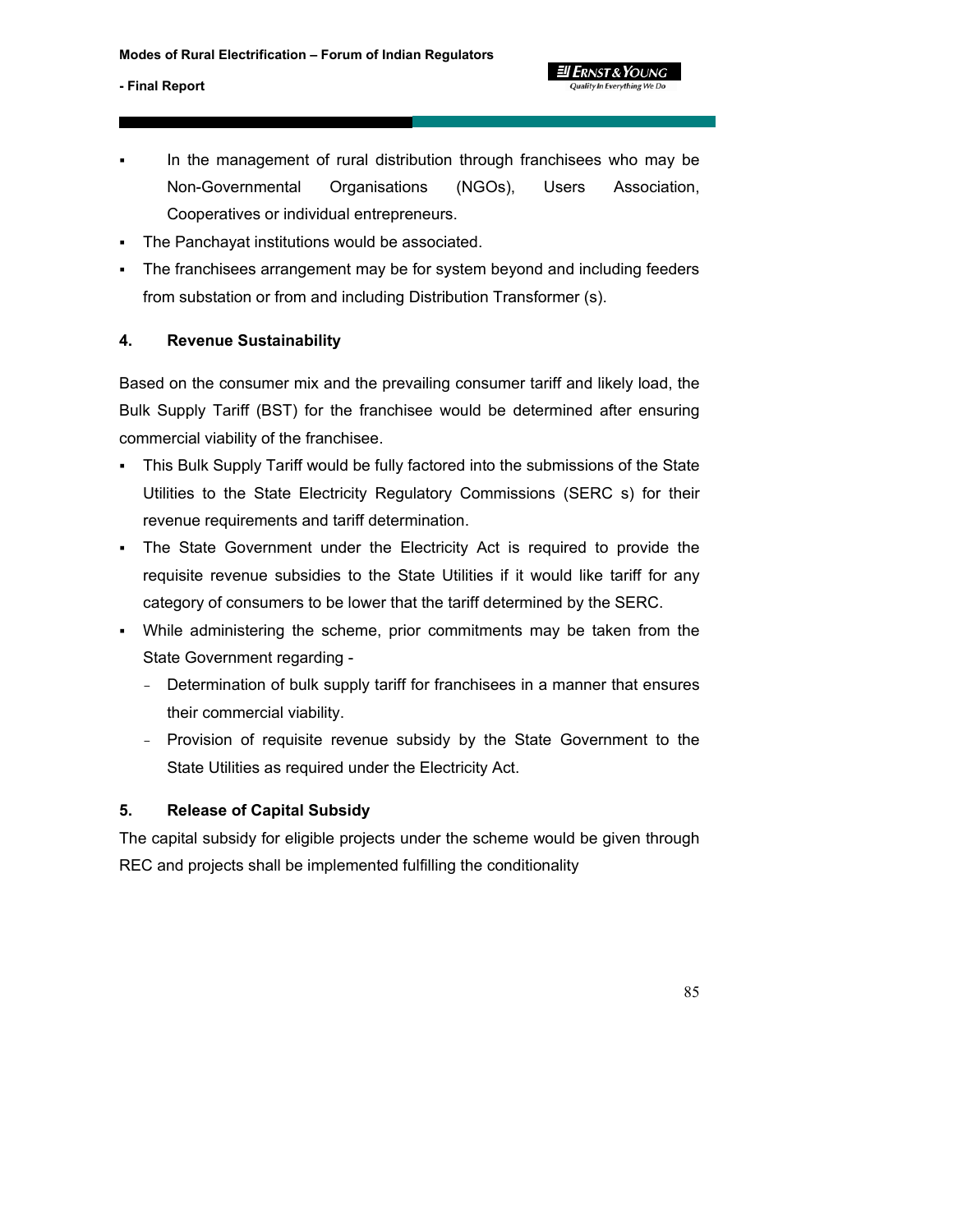**g Ernst & Young** 

#### **- Final Report**

In the event projects are not implemented satisfactorily in accordance with the conditionalities indicated above, the capital subsidy could be converted into interest bearing loans.

## **6. CPSU's Services**

The services of Central Public Sector Undertakings (CPSUs) have also been offered to the states, under MOU s signed with REC, for assisting the states in the execution of rural electrification projects as per their willingness and requirement.

## **7. Technology Development, Capacity Building, MIS etc**.

Up to 1 per cent of the total subsidy under the scheme would be used for associated works / efforts of the programme.

## **8. Merger of Existing Schemes**

This scheme merges the existing *"Accelerated Electrification of one lakh Villages and One Crore Households"* and the *"Minimum Needs Programme"* for rural electrification.

## **9. Evaluation**

The scheme will be subject to evaluation and a view on modification required for implementation during 11th Plan will be taken after a comprehensive review towards the end of 10th Plan.

Implementation Framework for "Rajiv Gandhi Grameen Vidyutikaran Yojana - Scheme for Rural Electricity Infrastructure & Household Electrification"

In the light of the launching of new scheme as also the concerned OM issued by the Ministry of Power, for effective and expeditious implementation of the programme, the implementation framework involving the following documents which constituted the implementation framework for the earlier scheme "Accelerated electrification of one lakh villages and one crore households" have been modified accordingly and finalized after discussions with all the concerned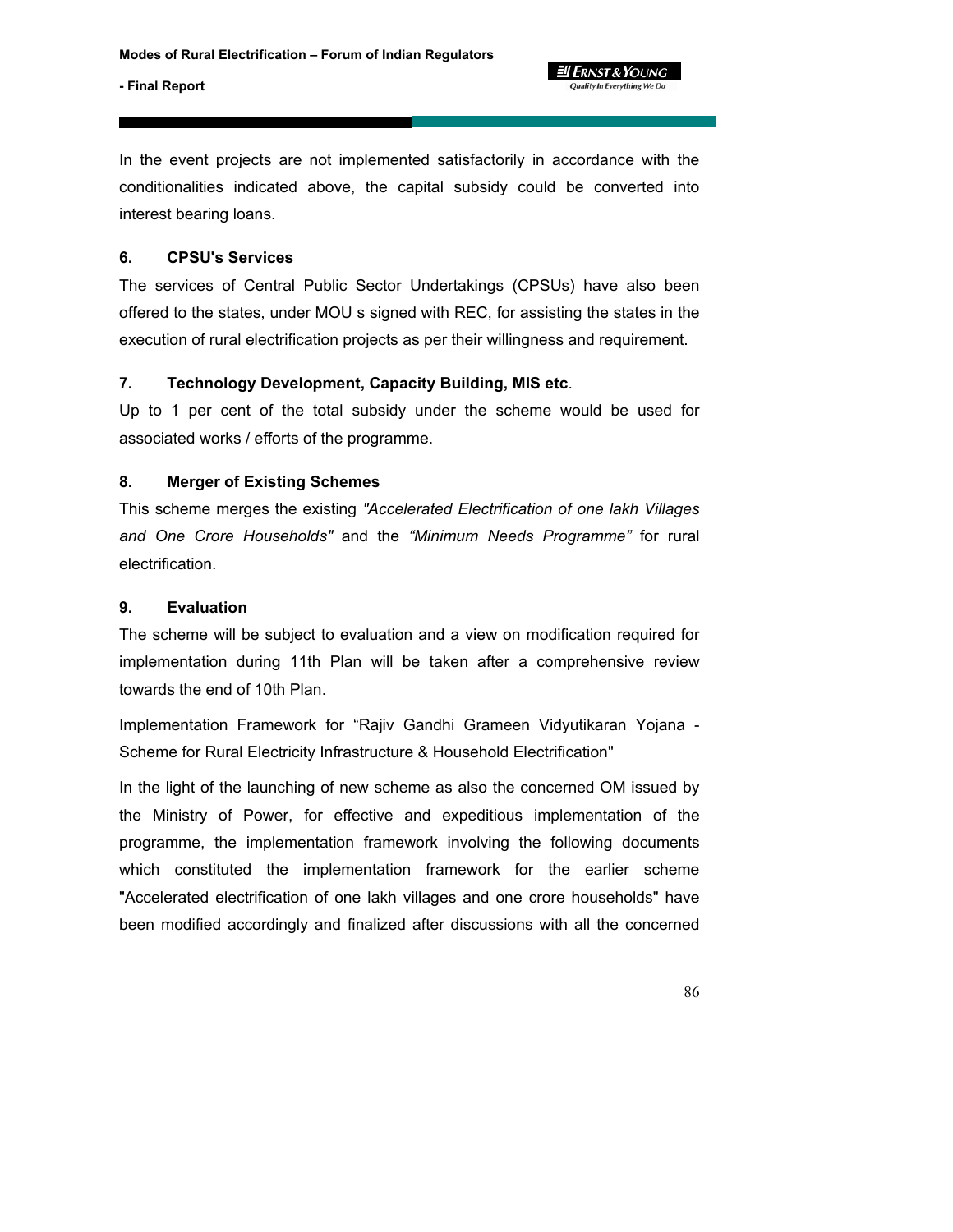states, union territories, state power utilities and CPSUs in the three regional workshops held at Bangalore(10.05.05), Kolkata(20.05.05) and Delhi(24.05.05):

- (i) MoUs with CPSUs (Powergrid, NHPC, DVC & NTPC)
- (ii) Quadripartite Agreement(s) amongst REC, State Government, State Power Utility and the concerned CPSU.
- (iii) Tripartite Agreement(s) amongst REC, State Government (s) and State Power Utility(s).
- (iv) Guidelines for project formulation for electrification of villages and rural households for grid supply system (P:RHhE).
- (v) Guidelines for procurement of goods and services
- (vi) Amendments to REC specifications and standards

The finalized documents have been forwarded to all states on 4th June 2005 with the request for immediate formulation of projects, submission of DPRs, signing of relevant agreements and implementation of the projects as per the agreed framework.

Response of the states has been encouraging. Most of the states have agreed inprinciple to the conditionalities of the RGGVY and given their consent for participation in the programme except for the state of Goa which has declined to participate during 2005-06. The state of Tamil Nadu has not agreed to the condition of deployment of franchisee arrangement.

MOU entered into by REC with NTPC, POWERGRID, NHPC and DVC to make available, CPSUs' project management expertise and capabilities to states, wishing to use their services, to augment their implementation capacities for the programme.

#### **10. Signing of agreements**

The quadripartite/tripartite agreements for implementation of the projects under RGGVY in respect of the following states have been signed:

(i) Uttaranchal – 23.06.2005

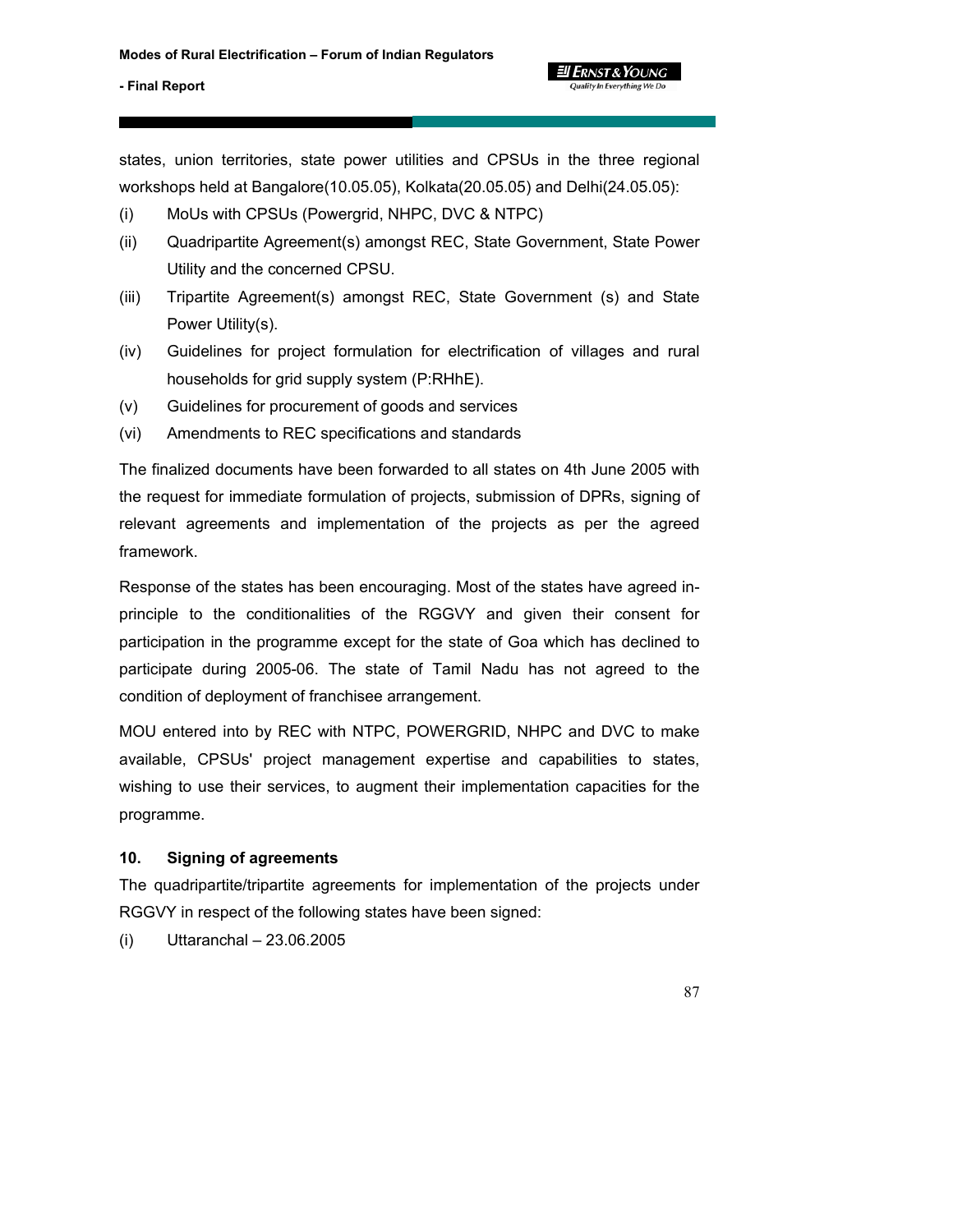#### **ELERNST & YOUNG** Quality In Everything We Do

## **- Final Report**

- (ii) West Bengal 24.06.2005 and 04.07.2005
- (iii) Chhattisgarh 30.06.2005
- (iv) Rajasthan 08.07.2005
- (v) Haryana 09.07.2005
- (vi) Uttar Pradesh -13.07.2005
- (vii) Kerala 21.07.2005
- (viii) Assam 21.07.2005

The relevant agreements in respect of the states of Jharkhand and Karnataka are expected to be concluded by end of July 2005.

#### **11. DPR s received**

To facilitate the process of project formulation, REC has been organizing statewise workshops for formulation of project. Such workshops have already been conducted in the states of Assam, Arunachal Pradesh, Jammu & Kashmir, Madhya Pradesh, Uttaranchal and similar workshops are being organized in other states.

The draft DPRs have been received from the states of Assam, Arunachal Pradesh, Haryana, Himachal Pradesh, J&K, Kerala, Karnataka, Madhya Pradesh Maharashtra and Uttaranchal. The details of the draft DPRs received are given below.

|               |               |                       |                           |                                      | <b>Proposed</b>                       |                                                    |  |  |
|---------------|---------------|-----------------------|---------------------------|--------------------------------------|---------------------------------------|----------------------------------------------------|--|--|
| S.No.         | <b>State</b>  | Date of<br>receipt    | No. of<br><b>Projects</b> | Cost of<br>Project (s)<br>(Rs. Lakh) | No. of un-<br>electrified<br>villages | No. of<br>habitations<br>/ electrified<br>villages |  |  |
|               | Kerala        | 30.05.05/<br>07.06.05 | 19                        | 47723.51                             |                                       | 3579/931                                           |  |  |
| $\mathcal{P}$ | Assam         | 13.06.05/1<br>5.06.05 | 3                         | 16342.00                             | 824                                   |                                                    |  |  |
| 3             | Arunachal Pr. | 21.06.05              | 4                         | 14782.88                             | 367                                   |                                                    |  |  |

#### **Table: Draft DPRs Received under RGGVY**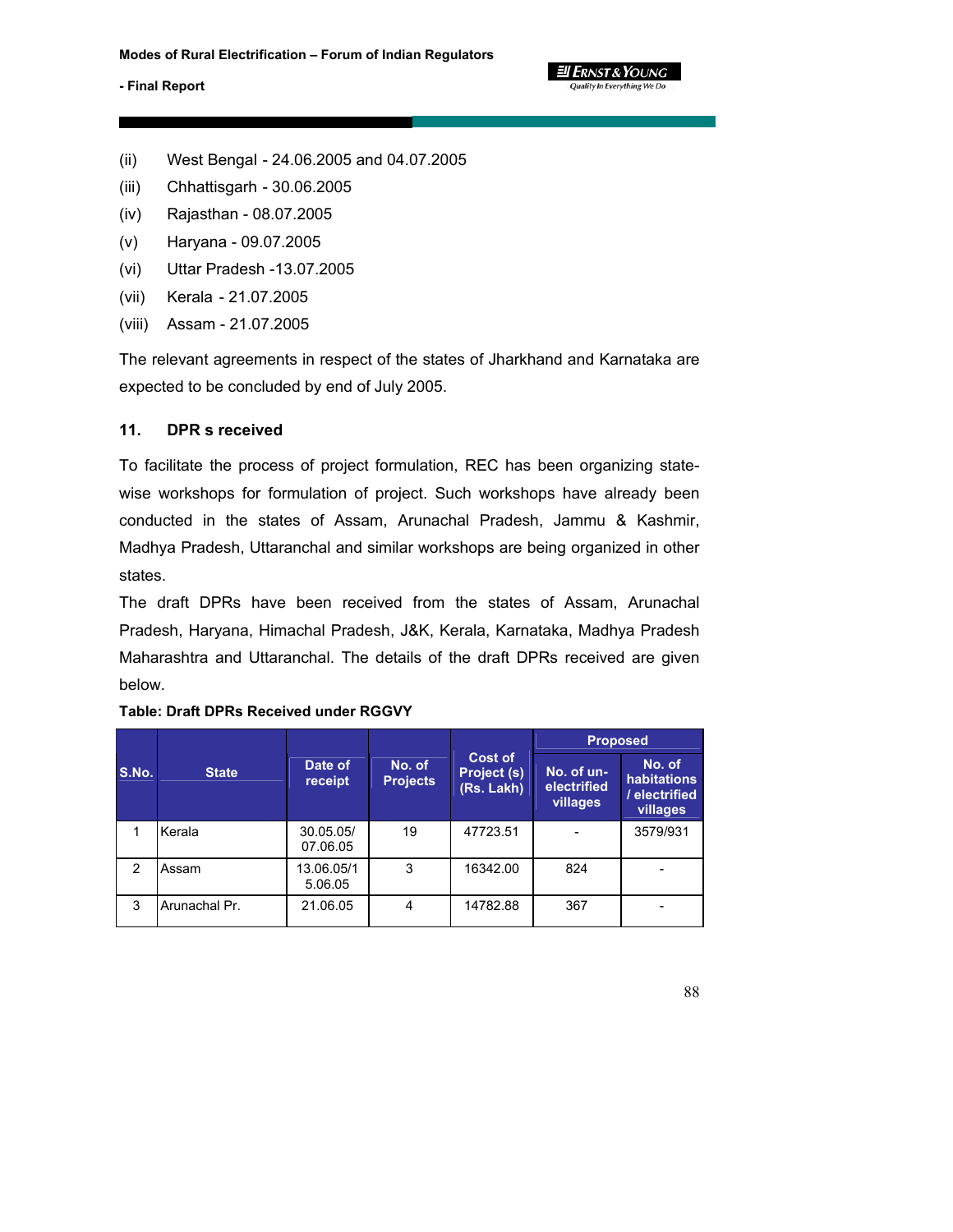

|                |                         |                       |                           |                                             | <b>Proposed</b>                       |                                                    |  |
|----------------|-------------------------|-----------------------|---------------------------|---------------------------------------------|---------------------------------------|----------------------------------------------------|--|
| S.No.          | <b>State</b>            | Date of<br>receipt    | No. of<br><b>Projects</b> | <b>Cost of</b><br>Project (s)<br>(Rs. Lakh) | No. of un-<br>electrified<br>villages | No. of<br>habitations<br>/ electrified<br>villages |  |
| 4              | Uttaranchal             | 30.06.05/1<br>1.07.05 | 4                         | 2986.34                                     |                                       | 6278 / 4463                                        |  |
| 5              | Karnataka               | 27.06.05/<br>08.07.05 | 14                        | 45012.65                                    |                                       |                                                    |  |
| 6              | Haryana                 | 01.07.05              | 6                         | 30444.21                                    |                                       | 927 / 927                                          |  |
| $\overline{7}$ | <b>Himachal Pradesh</b> |                       | 1                         | 4257.36                                     |                                       |                                                    |  |
| 8              | Jammu & Kashmir         |                       | 1                         | 4096.44                                     |                                       |                                                    |  |
| 9              | Maharashtra             |                       | 8                         | 18930.98                                    |                                       |                                                    |  |
| 10             | Madhya Pradesh          | 24.06.05              | 5                         | 38445.96                                    | 71                                    | 4224/4962                                          |  |
|                | Total                   |                       | 65                        | 223022.33                                   | 1262                                  | 13959/9109                                         |  |

## **12. Progress achieved**

Electrification work in 17 villages in Raebareli and 9 villages in Sultanpur district of UP have been completed as on 20th July, 2005.

To facilitate deployment of franchisee for management of rural distribution by the states as envisaged under the concerned OM issued by MOP, REC has formulated draft guidelines for franchisee arrangements and shall be finalized after discussions with MOP and the participating states.

For effective monitoring and concurrent evaluation of programme, on line monitoring system is being formulated in consultation with NIC.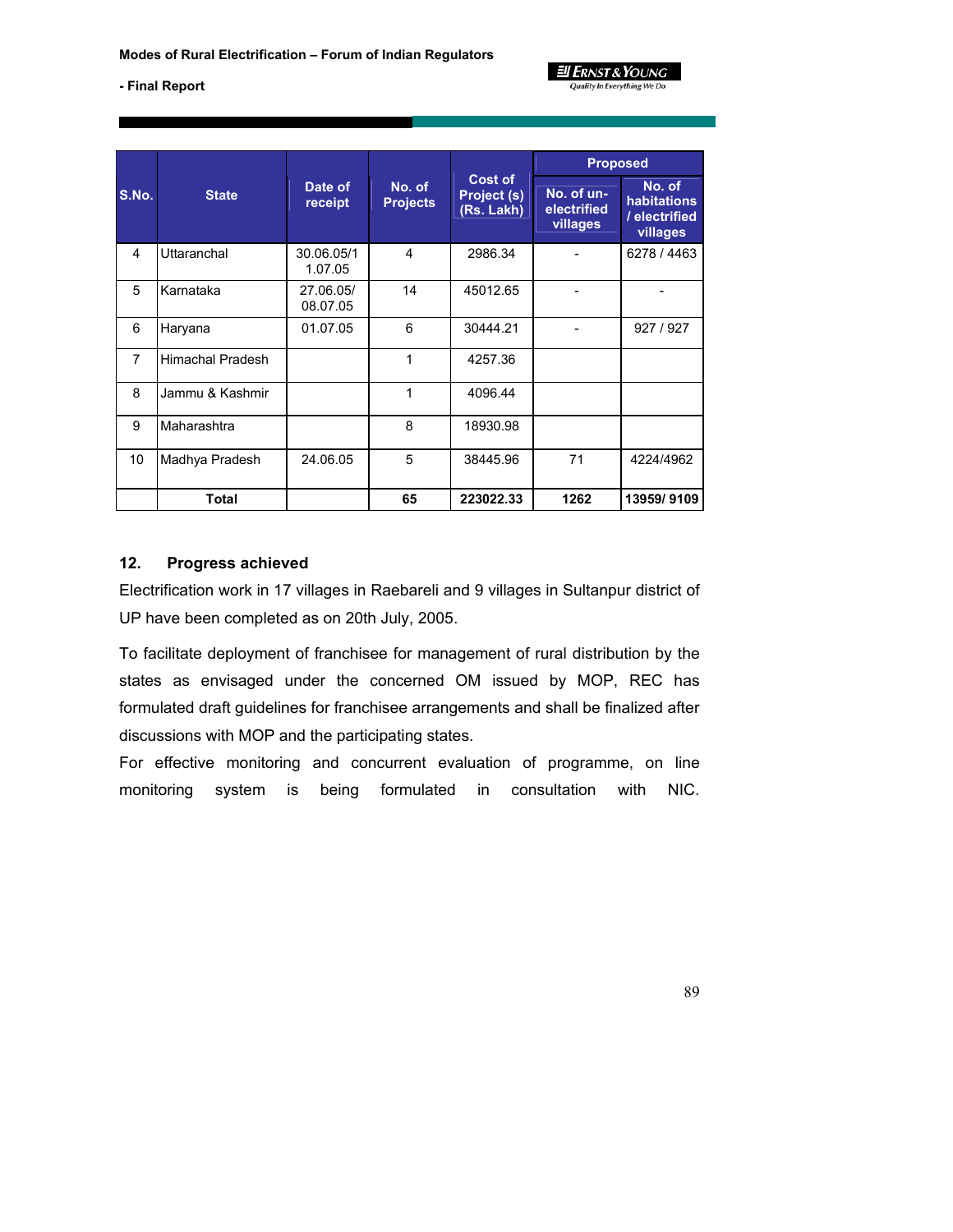

| Table: Status of implementation of RGGVY |                    |                                |                                |                                                                      |                                                    |                                               |                     |                                        | (Amount in Rs. Lakh)                            |                                                    |                                               |                                          |                            |                                                 |                                                       |
|------------------------------------------|--------------------|--------------------------------|--------------------------------|----------------------------------------------------------------------|----------------------------------------------------|-----------------------------------------------|---------------------|----------------------------------------|-------------------------------------------------|----------------------------------------------------|-----------------------------------------------|------------------------------------------|----------------------------|-------------------------------------------------|-------------------------------------------------------|
|                                          |                    | <b>Projects Sanctioned</b>     |                                |                                                                      |                                                    |                                               | <b>NITs Issued</b>  |                                        |                                                 |                                                    | <b>Work Awarded</b>                           |                                          |                            |                                                 |                                                       |
| S.N<br>$\mathbf{o}$ .                    | <b>State</b>       | No. of<br><b>Projec</b><br>ts. | No. of<br><b>Distric</b><br>ts | No. of<br><b>un</b><br>electrifie<br>d<br>villages<br><b>Covered</b> | No. of un-<br>electrified<br>households<br>covered | <b>Total</b><br><b>Project</b><br><b>Cost</b> | <b>Projec</b><br>ts | No. of No. of<br><b>Distric</b><br>ts. | No. of un<br>electrified<br>villages<br>covered | No. of un-<br>electrified<br>households<br>covered | <b>Total</b><br><b>Project</b><br><b>Cost</b> | No. of<br><b>Project</b><br>$\mathbf{s}$ | No. of<br><b>Districts</b> | No of un-<br>electrified<br>villages<br>covered | No. of un -<br>electrified<br>housed old<br>s covered |
| $\mathbf 1$                              | West<br>Bengal     | 13                             | 13                             | 4283                                                                 | 145918                                             | 38503.56                                      | 12                  | 12                                     | 4280                                            | 145855                                             | 3847375                                       | 4                                        | 4                          | 1950                                            | 61723                                                 |
| 2                                        | Uttar<br>Pradesh   | 62                             | 65                             | 30802                                                                | 1258844                                            | 229140<br>61                                  | 61                  | 64                                     | 30274                                           | 1187705                                            | 223774<br>75                                  | 37                                       | 40                         | 17964                                           | 644783                                                |
| 3                                        | <b>Bihar</b>       | 28                             | 28                             | 18602                                                                | 928217                                             | 161803.8<br>6                                 | 28                  | 28                                     | 18602                                           | 928217                                             | 161803<br>86                                  | $\overline{4}$                           | 4                          | 2974                                            | 128863                                                |
| $\overline{4}$                           | Rajastha           | 8                              | 8                              | 472                                                                  | 12433                                              | 3109.76                                       | $\overline{7}$      | $\overline{7}$                         | 426                                             | 10817                                              | 2818.10                                       |                                          |                            |                                                 |                                                       |
| $\vert 4$                                | Sub-Total (1-      | 111                            | 114                            | 54159                                                                | 2345412                                            | 432557.7<br>9                                 | 108                 | 111                                    | 53582                                           | 2272594                                            | 426870.4<br>6                                 | 45                                       | 48                         | 22888                                           | 835369                                                |
| 5                                        | Kerala             | $\overline{7}$                 | $\overline{7}$                 | 1847*                                                                | 227320                                             | 22175.75                                      |                     |                                        |                                                 |                                                    |                                               |                                          |                            |                                                 |                                                       |
| 6                                        | Uttaranc<br>hal    | 4                              | 4                              | 437                                                                  | 88475                                              | 22059.38                                      |                     |                                        |                                                 |                                                    |                                               |                                          |                            |                                                 |                                                       |
| $\overline{7}$                           | Haryana            | $\overline{2}$                 | $\overline{c}$                 | $511**$                                                              | 51128                                              | 2639.57                                       |                     |                                        |                                                 |                                                    |                                               |                                          |                            |                                                 |                                                       |
| 8                                        | J&K                | $\overline{2}$                 | $\overline{2}$                 | 46                                                                   | 35115                                              | 7246.65                                       |                     |                                        |                                                 |                                                    |                                               |                                          |                            |                                                 |                                                       |
| 9                                        | <b>MP</b>          | 1                              | $\mathbf{1}$                   | 499**                                                                | 35853                                              | 3754.66                                       |                     |                                        |                                                 |                                                    |                                               |                                          |                            |                                                 |                                                       |
| 9)                                       | Sub-Total (5-      | 16                             | 16                             | 483                                                                  | 437891                                             | 57876.01                                      |                     |                                        |                                                 |                                                    |                                               |                                          |                            |                                                 |                                                       |
|                                          | <b>Total (1-9)</b> | 127                            | 130                            | 54642                                                                | 2783303                                            | 490433.8<br>0                                 | 108                 | 111                                    | 53582                                           | 2272594                                            | 426870.4<br>6                                 | 45                                       | 48                         | 22888                                           | 835369                                                |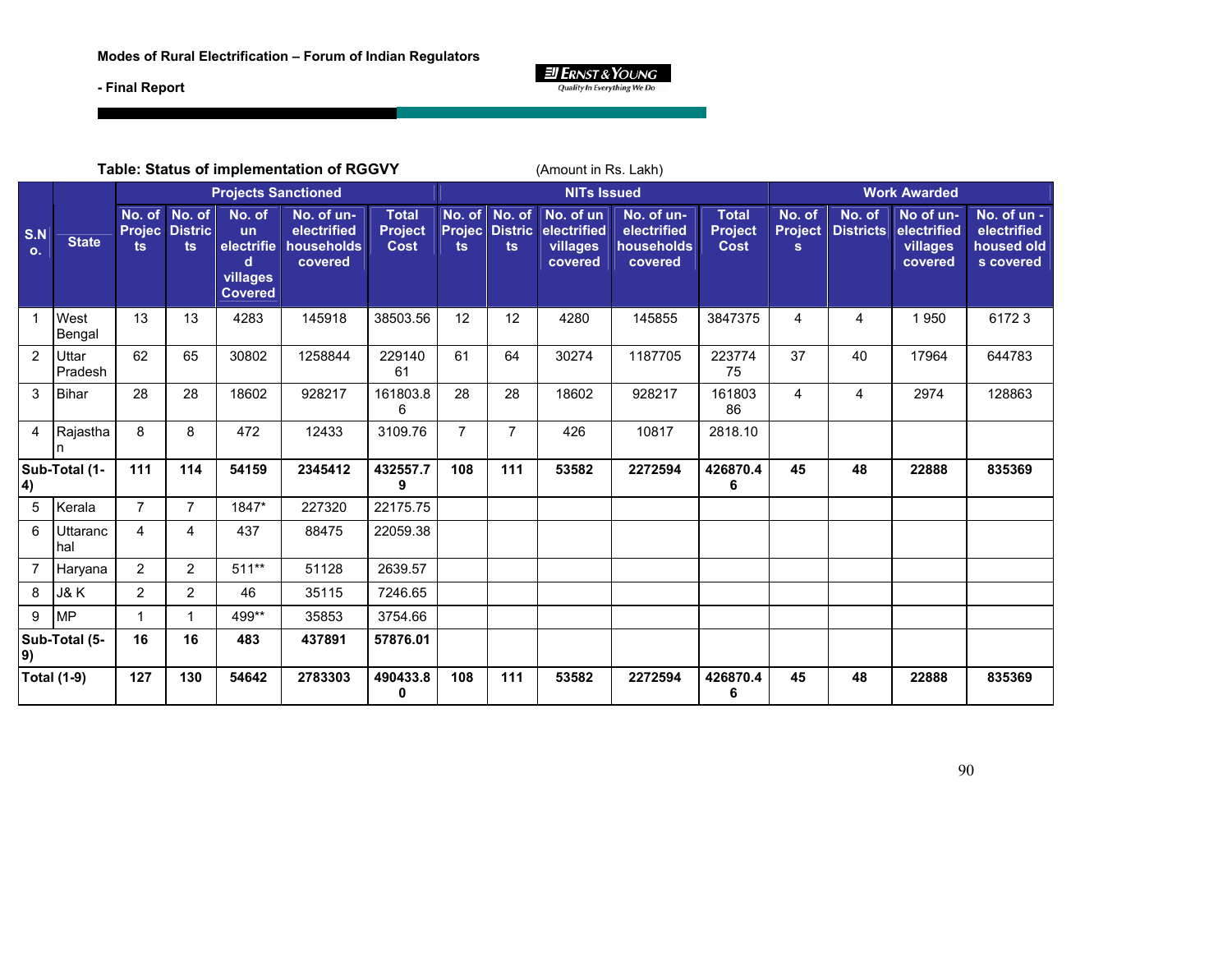

## **Annexure II Case Study of Five States**

#### *A) Uttar Pradesh*

#### *State Overview*

| <b>State Profile</b>                      | Uttar Pradesh |                |  |  |
|-------------------------------------------|---------------|----------------|--|--|
|                                           |               |                |  |  |
| <b>Total Installed Capacity</b>           | 8385          | As on 31/01/06 |  |  |
| Hydro                                     | 14%           |                |  |  |
|                                           |               |                |  |  |
| Thermal                                   | 83%           |                |  |  |
| Renewable                                 | 1%            |                |  |  |
|                                           |               |                |  |  |
| <b>Current Demand Supply</b>              |               | For April05-   |  |  |
| <b>Position</b>                           |               | Jan06          |  |  |
| Peak Deficit                              | 19.40%        |                |  |  |
| Energy Deficit                            | 21.70%        |                |  |  |
|                                           |               |                |  |  |
| <b>Anticipated Demand Supply Position</b> |               | For 2006-07    |  |  |
| Peak Deficit                              | 28%           |                |  |  |
| Energy Deficit                            | 21%           |                |  |  |
|                                           |               |                |  |  |
| <b>Rural Electrification Status</b>       |               | As on 12/12/05 |  |  |
| Village Electrification                   | 58%           |                |  |  |
| <b>Household Electrification</b>          | 20%           |                |  |  |

Uttar Pradesh is the most populous state in India. The state has one of the worst power situations in the country as is evident by the large demand supply gaps. The state continues to suffer from poor operational parameters including low PLF of generation plants, high T&D losses and poor collection efficiency. The AT&C loss figures for the state are expected to be over 40%. Commercial viability is also a far fetched goal with the deficit between the ARR and the average cost of supply as high as 88paise / kWh.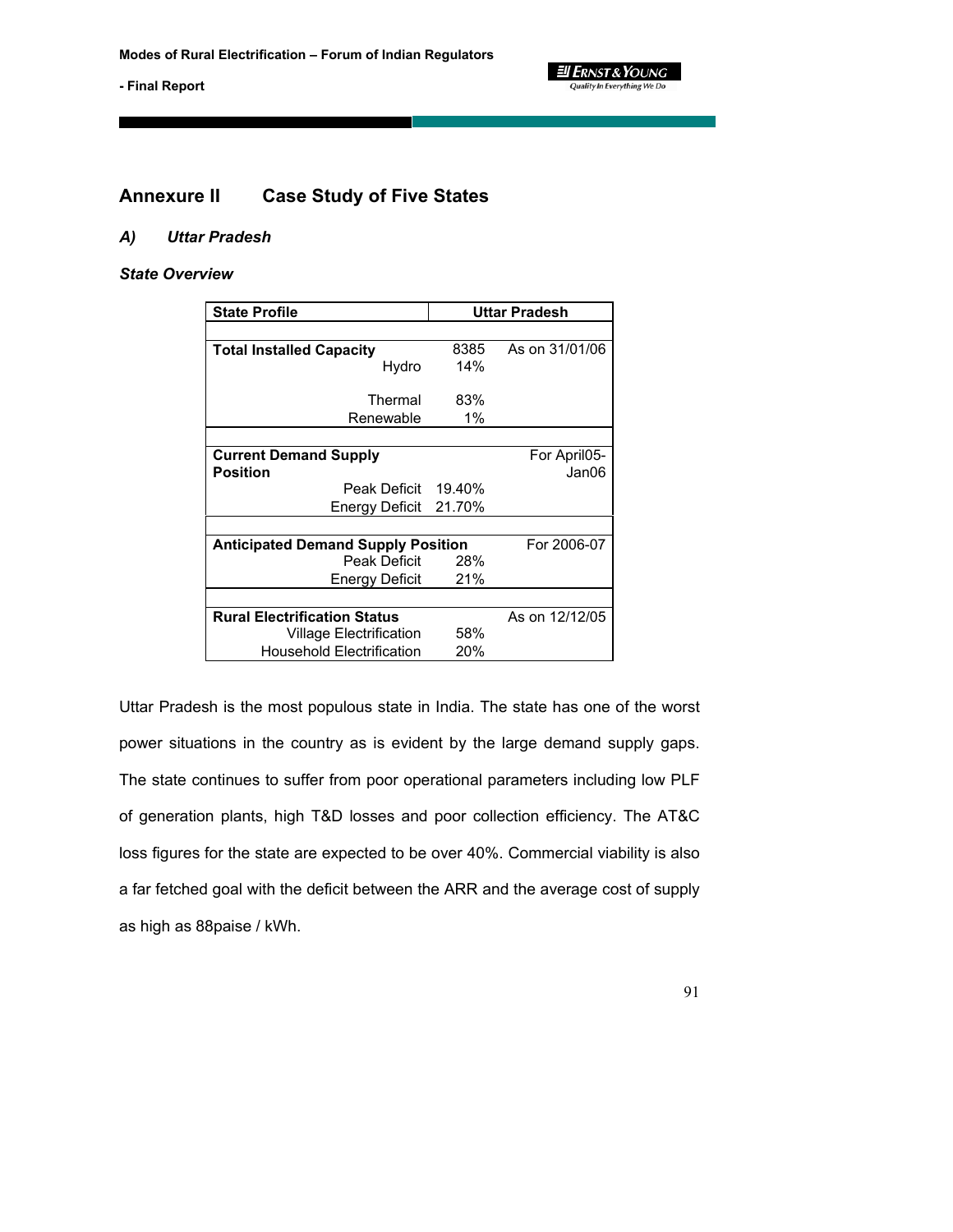*ERNST & YOUNG* Quality In Everything We Do

However the government has shown strong support towards the reform and restructuring initiative and all utility has been unbundled into five Discoms. There have also been regular infusions in the utilities.

Not surprisingly, the state has one of the worst records in rural electrification with 80% of all rural households and 42% of villages with no access to electricity.

## *Case Study: Distributed Informal Power Market in Rural UP*

#### **Introduction**

In many villages in UP, an informal power market is operated by private operators.

## **Basic Model**

Provision of 4/5 hours of electricity primarily for lighting purposes in the evening using a diesel genset and a crude distribution network using wires drawn out to individual homes. The operator then collects the nominal amount for example Rs 5 / home, dismantles and removes the system.

## **Key Learnings**

- 1. Highlights the need for electricity in rural areas.
- 2. Showcases the ability and willingness of rural people to pay for electricity if supplied to them in their hour of need.
- 3. Temporary services provided at a pay per use basis to overcome the law and order and administration issues.
- 4. Applicability of market oriented solutions to address immediate and basic needs relating to rural power.

## **Other Examples**

Another example that demonstrates the need for power amongst the rural people and their ability to pay for it is the existence of some mobile phone owning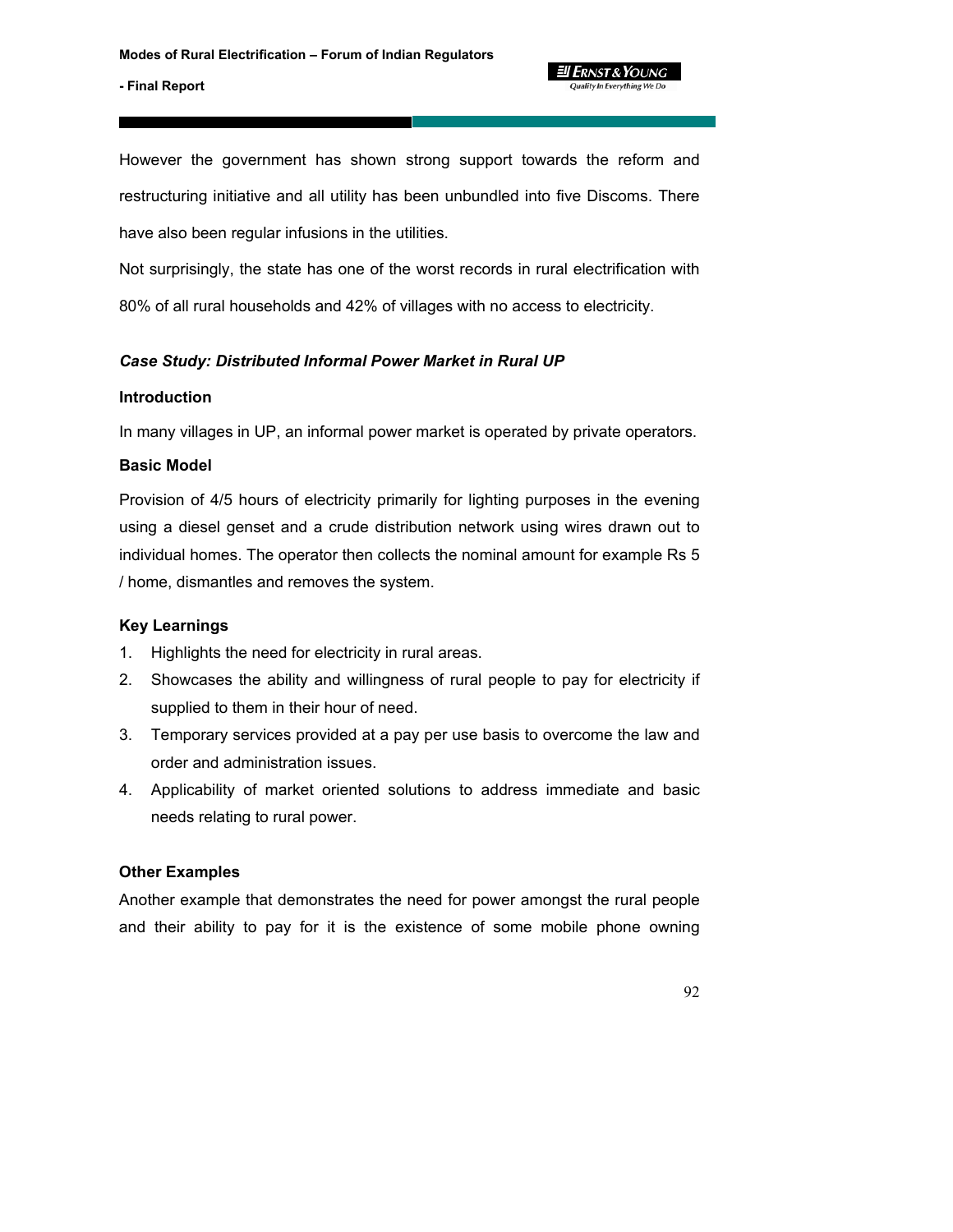**킓 Ernst & Young Quality In Everything We Do** 

**- Final Report** 

population in un-electrified village. These villagers visit the nearest district / block every 3 to 4 days and pay Rs. 2 to a private operator in order to get their phones recharged.

## **Suggested Takeaways**

The above examples exemplify the need for electricity in the rural population. It also suggests the ability to pay for power if provided with reliability. Informal arrangements like these can be built upon and supported using innovative models. For example, provision of subsidized battery storage, to enable night long provision of electricity and slowly expand electricity usage. These can be charged using the current pay per use diesel genset schemes where applicable or be taken by villagers themselves to the nearest electricity point.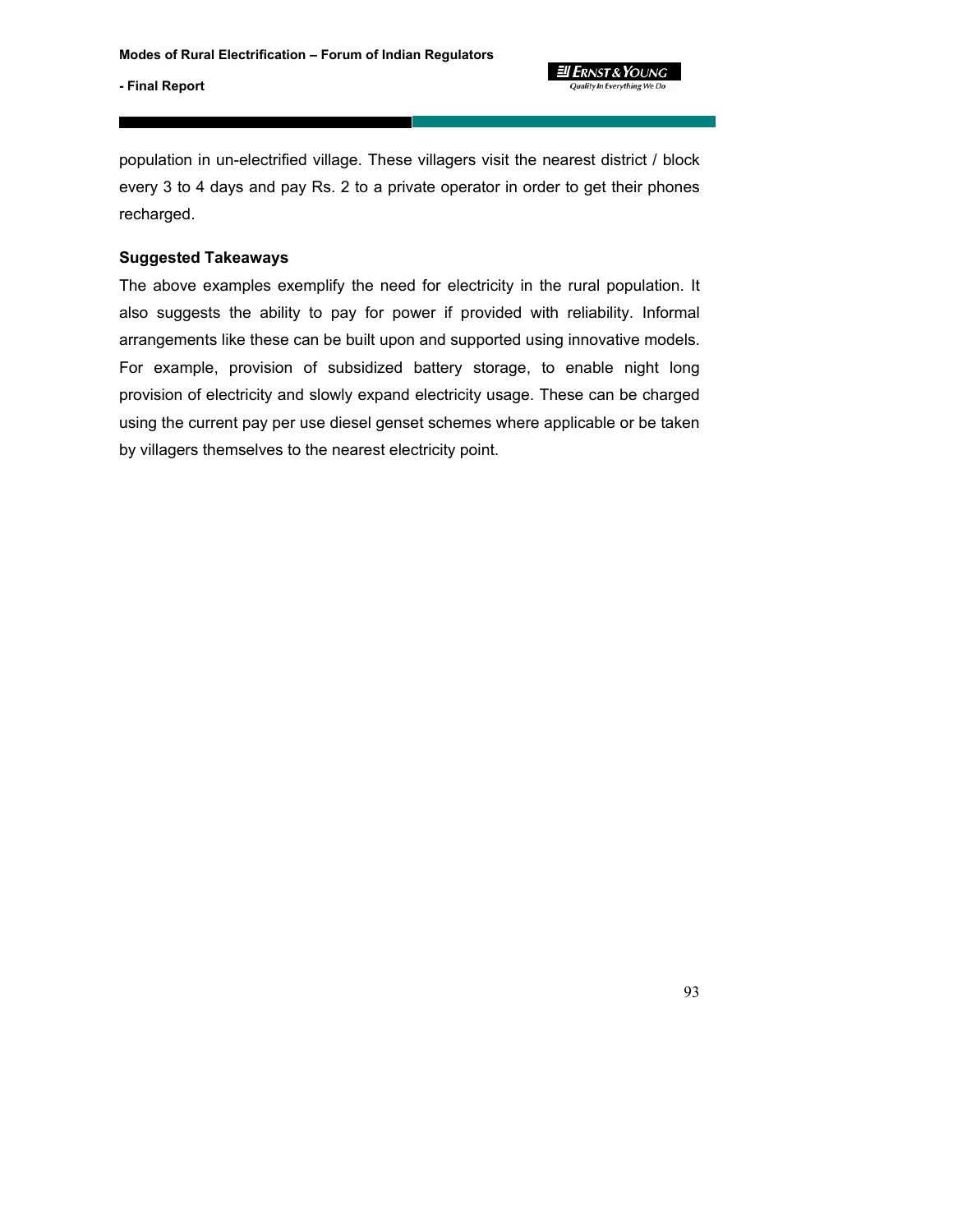

#### *B) Karnataka*

#### *State Overview*

| <b>State Profile</b>                      | Karnataka |              |  |  |
|-------------------------------------------|-----------|--------------|--|--|
|                                           |           |              |  |  |
|                                           | 7766      | As on        |  |  |
| <b>Total Installed Capacity</b>           | МW        | 31/01/06     |  |  |
| Hydro                                     | 45%       |              |  |  |
| Thermal                                   | 43%       |              |  |  |
| Renewable                                 | 12%       |              |  |  |
|                                           |           |              |  |  |
| <b>Current Demand Supply</b>              |           | For April05- |  |  |
| Position                                  |           | Jan06        |  |  |
| Peak Deficit                              | 2.40%     |              |  |  |
| Energy Deficit                            | 0.30%     |              |  |  |
|                                           |           |              |  |  |
| <b>Anticipated Demand Supply Position</b> |           | For 2006-07  |  |  |
| Peak Deficit                              | 21%       |              |  |  |
| Energy Deficit                            | 15%       |              |  |  |
|                                           |           |              |  |  |
|                                           |           | As on        |  |  |
| <b>Rural Electrification Status</b>       |           | 12/12/05     |  |  |
| Village Electrification                   | 97%       |              |  |  |
| <b>Household Electrification</b>          | 72%       |              |  |  |

Karnataka enacted the electricity reform act in 1999, furthering the unbundling of Karnataka Electricity Board (KEB) into a transmission company and four distribution companies. A regulatory commission was also established.

The power situation in Karnataka is better than majority of the other states. With a total installed capacity of around 7766 MW, the state had a peak demand deficit of 2.4% and energy deficit of 0.3%. However the forecast for the next fiscal is bleak with the forecasted peak deficit to rise to 21% and the energy deficit to rise to 15%. One of the key reasons for the wide variation in Karnataka's demand supply position is the high proportion of hydro power capacity (45% approximately) which is dependent on the monsoons.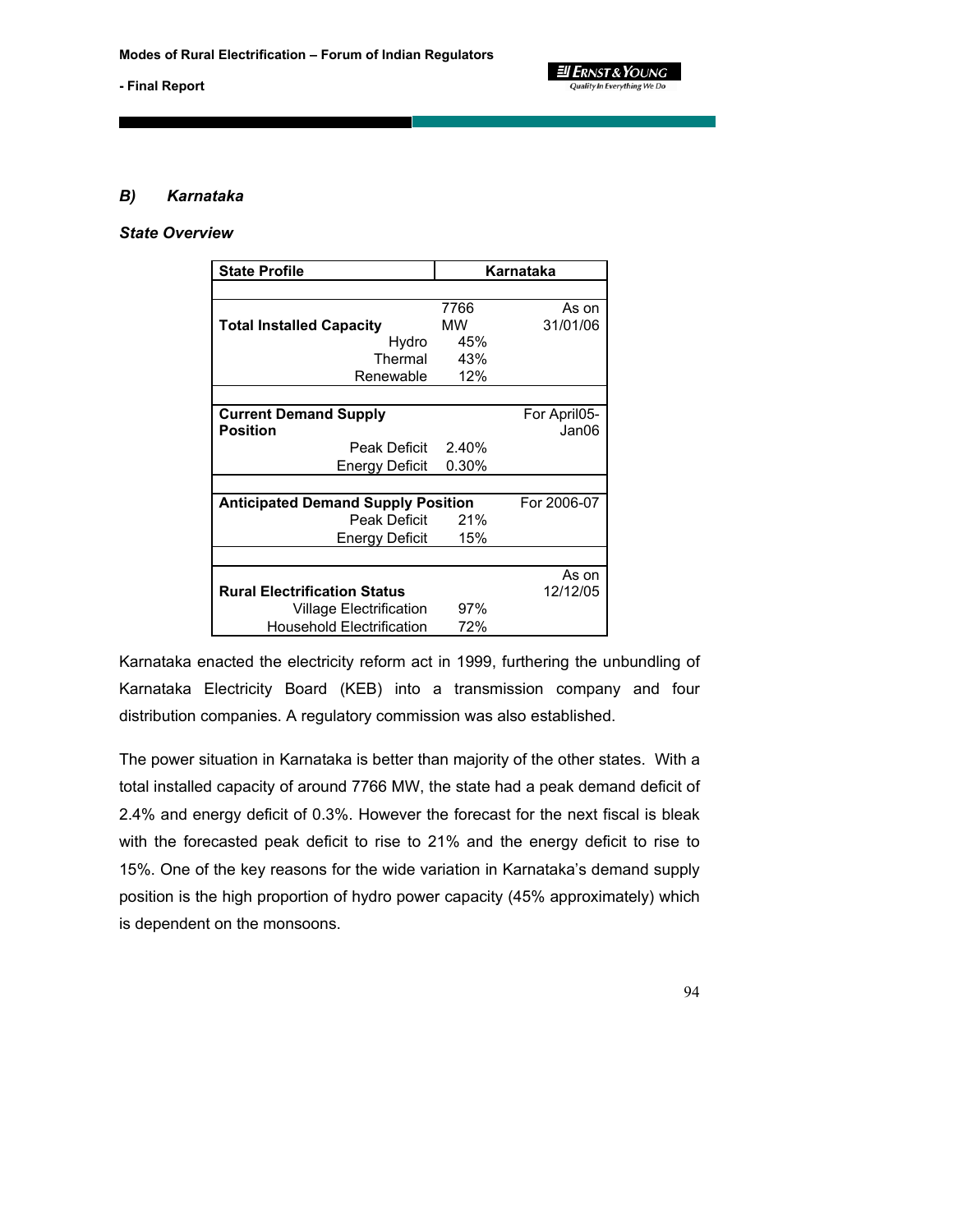**gi Ernst & Young Quality In Everything We Do** 

95

#### **- Final Report**

In terms of rural electrification too, Karnataka is one of the leading states in India. Of the 27481 villages in Karnataka, only 710 remain to be electrified achieving a village electrification level of 97.2%. Karnataka also has 72% of rural households electrified which is well above the national average of 44%.



**Planwise Progress of Village Electrification**

Primary rural energy needs in Karnataka is summarised below:

- **E** Lighting 72% Electricity, 27% Kerosene
- Cooking 85% Firewood, 7% Crop residue

The economic indicators of rural Karnataka are the following:

- Access to Banking Services 35%
- Radio / Transistor 42%
- $\blacksquare$  Television 21%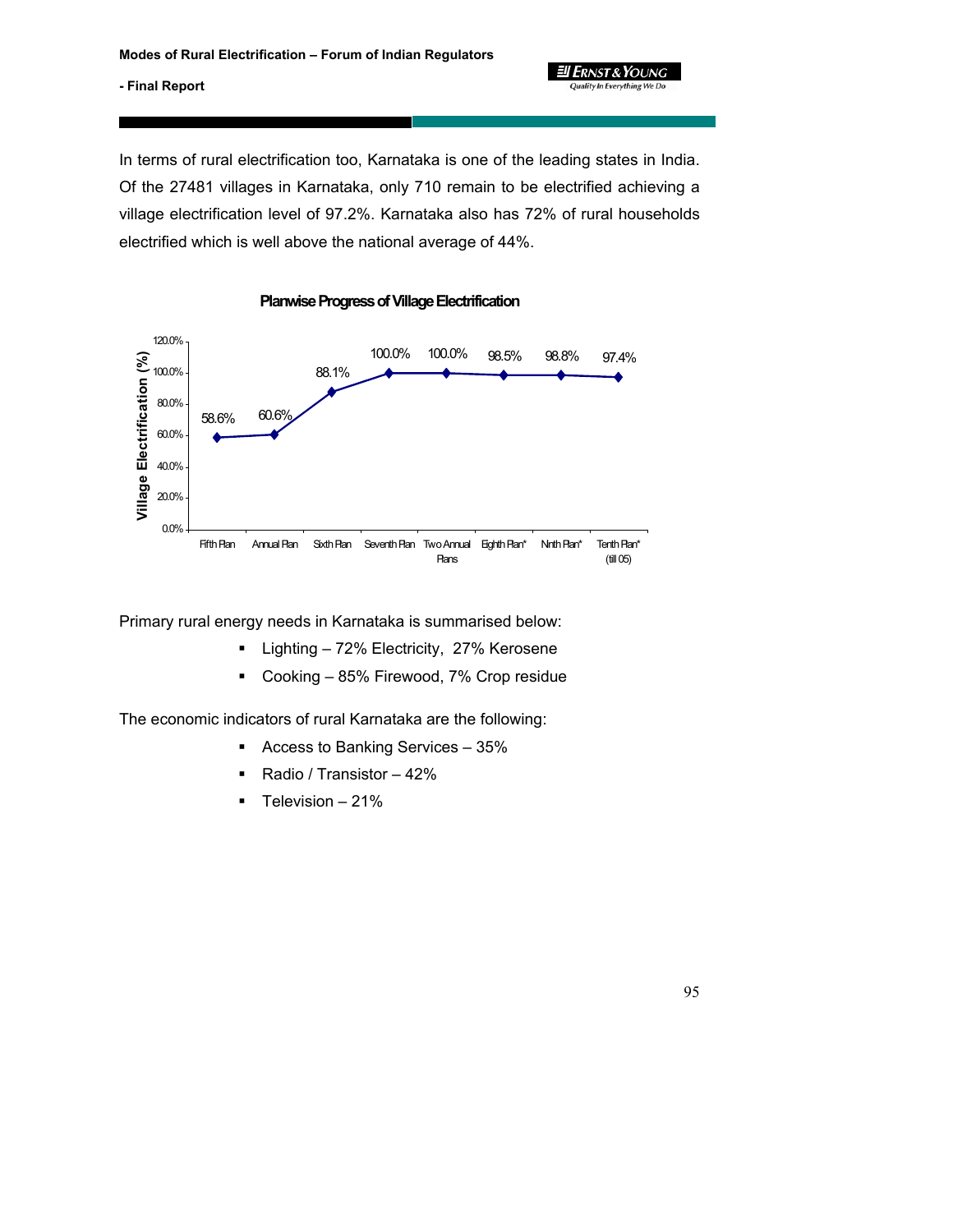

## *Case Study1: Off-grid Village Level Biomass Gasifier Electrification*

#### **Project Introduction**

Project undertaken by Centre for Sustainable Technologies, IISc, Bangalore, are under funding from several funding sources under various projects. Project installed in 1988, continuing even now.

#### **Area of Coverage**

Village Hosahalli, Taluk – Kunigal, District – Tumkur.

#### **Village Statistics**

Number of unelectrified household – 35

#### **Basic Model**

Provision of a decentralized biomass gasifier based power generation system in an un-electrified village to provide lighting, drinking water, irrigation water and flour mill services.

#### **Key Features**

Local community ownership and participation, self sustaining, Reliable power supply for essential services

#### **Methodology**

- 1. Discussion meetings with village community explaining the technology, roles, responsibilities, benefits and the need for participation.
- 2. Agreement of village community to undertake raising and protecting an energy forest for the secure supply of biomass for the plant.
- 3. Raising of the forest, installation of the generation systems and phase wise installation of end use systems including flour mill, and provision of pipe drinking water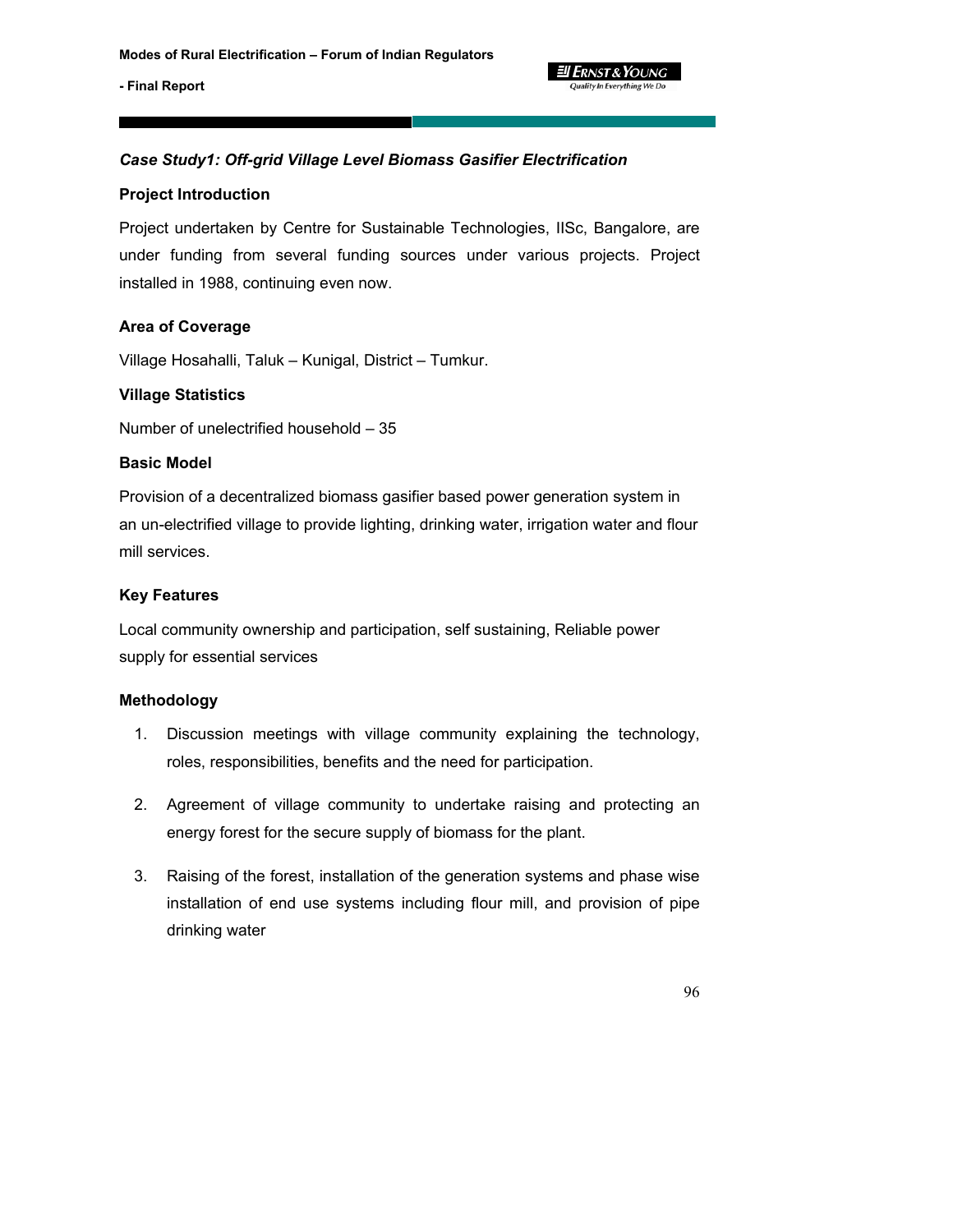- 4. Training of local youth to operate and undertake minor maintenance of the system.
- 5. Formation of village communities to manage the systems, taking decisions on operations, supervision of the operator, protection of the forest and ensuring payment for the services provided.

## **Project Investments**

- 1. Power Generation system (capacity 20 KW) Gasifier, Diesel Engine, Generator, Building
- 2. Distribution and End Use systems lighting (load 4 KW), irrigation water pumps (18.5 KW), Flour Mill (5.6 KW), Drinking Water (2.6 KW)
- 3. Energy Forest and Plantation 4 hectares (on community lands)

## **Operating Costs**

Key Cost components include diesel costs, biomass costs (including transportation from forest to plant), engine and gasifier maintenance costs, labour cost of the operators' salary. Depending on load utilization, the per unit cost ranged from Rs 5.85/kWh at 6 KW load to Rs 3 .34/KWh at 20 KW load. (2003 cost data)

## **Tariff Structure**

Financially Viable End use – Service based tariff structure.

- 1. Lighting Rs. 5/ bulb-point/month
- 2. Piped Water Supply Rs. 10/ household/month for 2hours/day

Irrigation – Rs. 40/hour (based on diesel pumping rates)

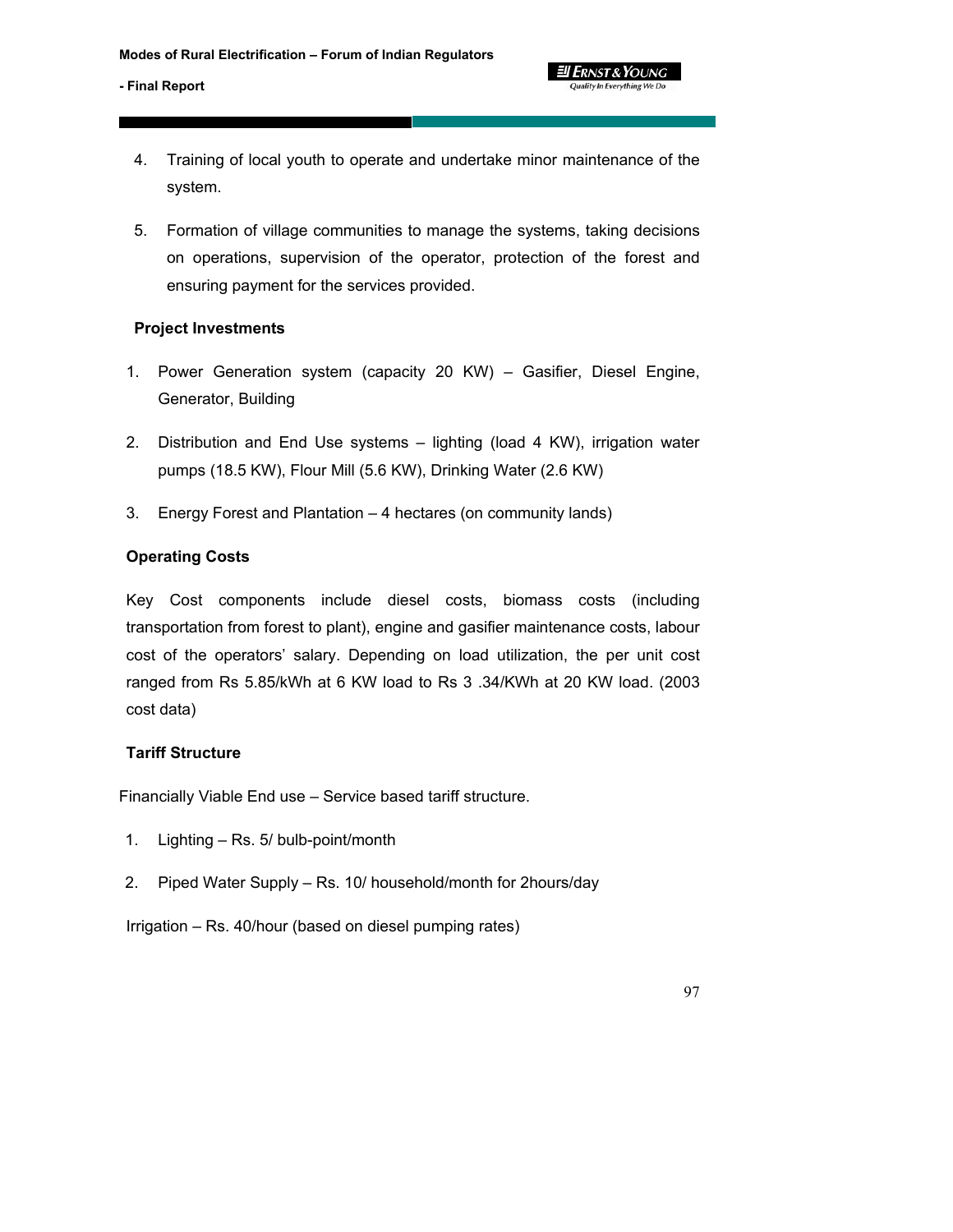

#### **Performance**

- 1. Power generation system operational over 90% of days, dual mode operation for 70% days indication availability of biomass, diesel only mode for 25% days to provide reliability. Electricity generation per year – 12 to 22 MWh.
- 2. Piped drinking water provided for over 85% of days, flour mill operated twice or thrice a week depending on need, irrigation provided as per requirement only. Demand Side management at the community level to alter between competing usages.

Reliable service oriented tariff structure well accepted by village community with domestic services realization between 94% - 99% and agriculture realization between 76% and 82%.

#### **Problems Encountered**

- 1. Technical Problems gasifier and engine related problems. Resolved and addressed using R&D group.
- 2. Input Supply non availability of wood chips in cut and dried form was a dominant problem especially during rainy season. Also labour availability during peak crop season an issue. Closest diesel supply also 30 kms away. Mitigation measures – creation of storage capacity, mechanized cutting of wood, drying of wood using engine exhaust gas. Problem of diesel availability may be solved by adoption of gas engine technology (in advanced R&D stages).
- 3. Social problems disagreement between managing committee due to political rivalry, unauthorized grazing of livestock in forest, unauthorized removal of trees, encroachment of forest land, opposition to operator from one section of society etc.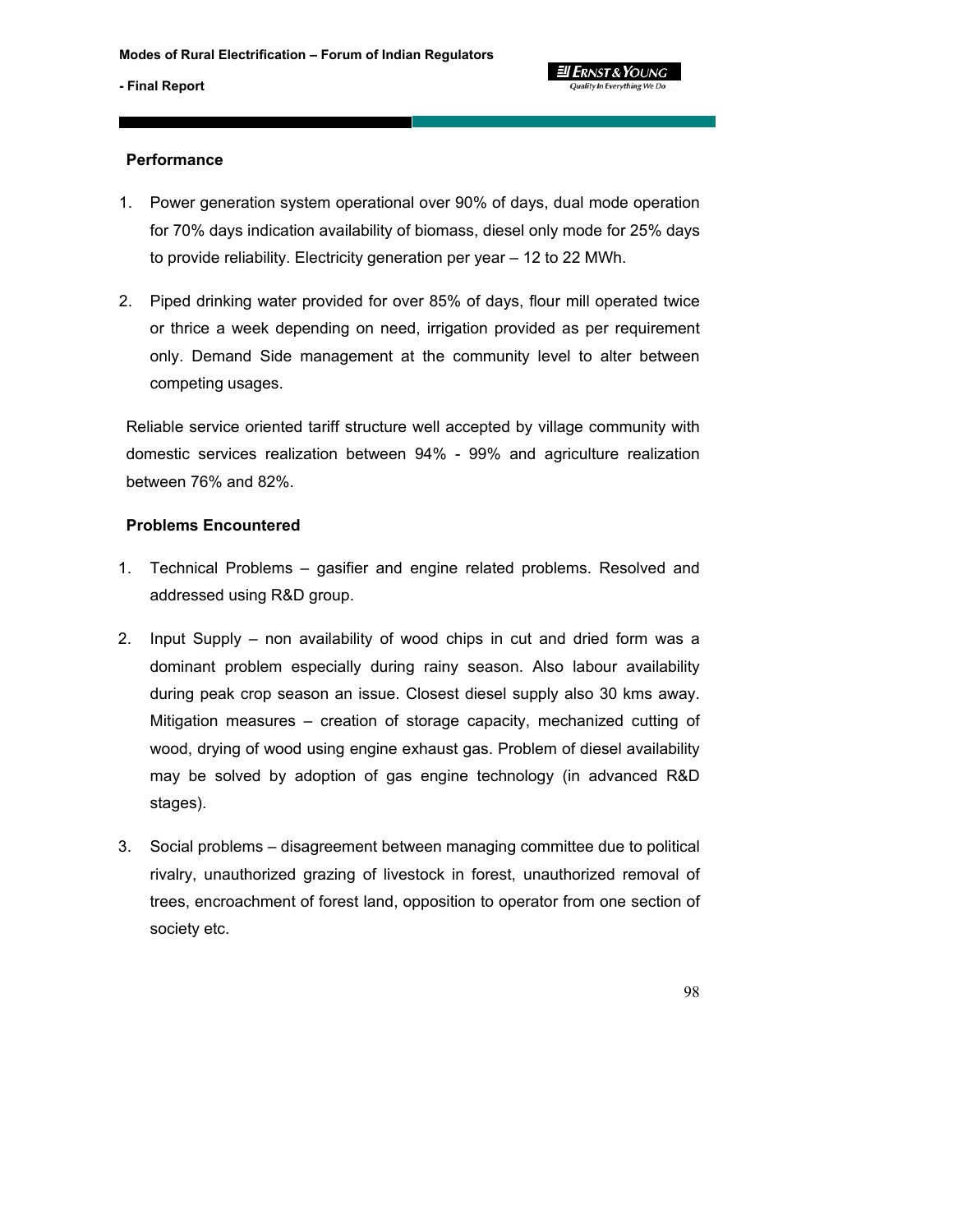#### **g** Ernst & Young Quality In Everything We Do

#### **- Final Report**

However the problems were infrequent and resolved amicably without any interruptions in the system mainly due to the ownership amongst the village community especially women for the project on account of crucial services such as piped water, lighting and access to flour mill.

## **Key Takeaways**

- 1. Biomass Gasifier based engine: Technological and Financially Sustainable solution for village electrification.
- 2. Provision of reliable supply to crucial services such as drinking water, creates a buy in for the project. Availability of fuel (diesel and biomass) and timely operation and maintenance.
- 3. Revenue realization to be facilitated by reliability of power and end use service tariffs.

## **Project Replicability**

- 1. Technology can be installed and operated anywhere were biomass is available or grown. Different sizes also available from 5 to 200 KW.
- 2. Management relatively easy at the individual village level.

Funding available under MNES biomass program, MNES remote village electrification program, other rural development schemes.

## *Case Study2: Grid Connected Rural Electricity Distribution Franchises*

## **Project Introduction**

Participatory Rural Energy Services for Karnataka (PRESK), pilot project under USAID SARI/Energy program – 2003 to 2005.

## **Area of Coverage**

Four taluks covering 112 gram Panchayats (GP).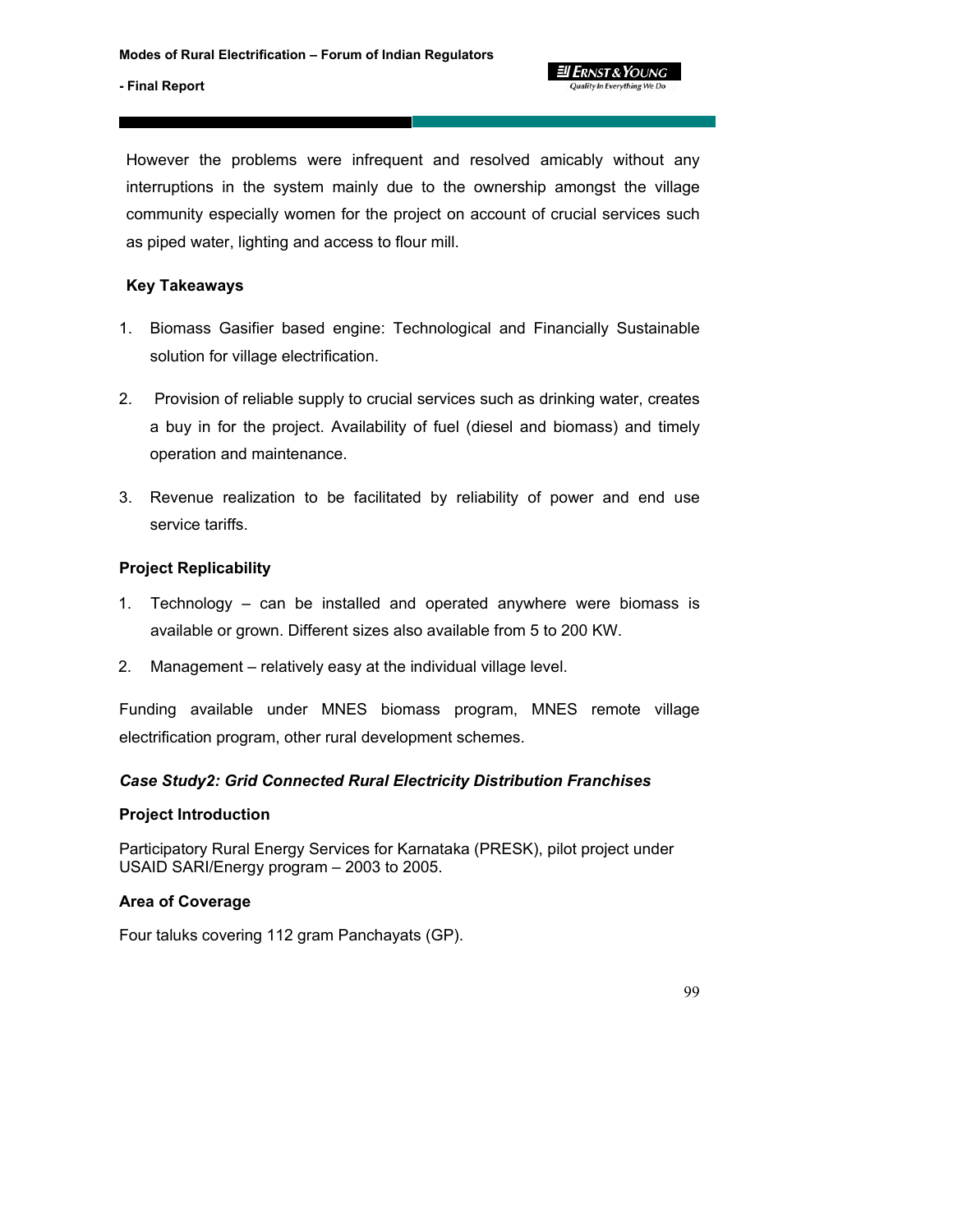#### **Basic Model**

Empowerment of the GPs to undertake metering, billing and collection activities under a MoU with the distribution company.

## **Key Features**

Integrated approach to water and energy issues.

#### **Methodology**

- 1. Organization of public meetings, workshops and training sessions for GP representatives and farmers in collaboration of Karnataka Department of Rural Development and Panchayat Raj, the Department of Energy and the Bangalore Electric Supply Company (BESCOM).
- 2. Local surveys of water usage and crop revenues were conducted along with capacity building efforts were initiated to train GP representatives on how to manage electricity billing and collections at the local level.
- 3. Information dissemination and awareness using movie, information booklets in local language, talks by representatives from Bangladesh Rural Electricity Board.
- 4. Development of an Indo-American technical assistance and venture capital NGO, the Small Scale Sustainable Infrastructure Development Fund to establish a presence in the four talukas, to identify small projects for energy and related infrastructure investments. It acts as an social merchant bank providing financing and know-how from its own resources as well as by creating access and linkages to others including local partners like activist and NGOs, academic groups, equipment suppliers etc.

## **Performance**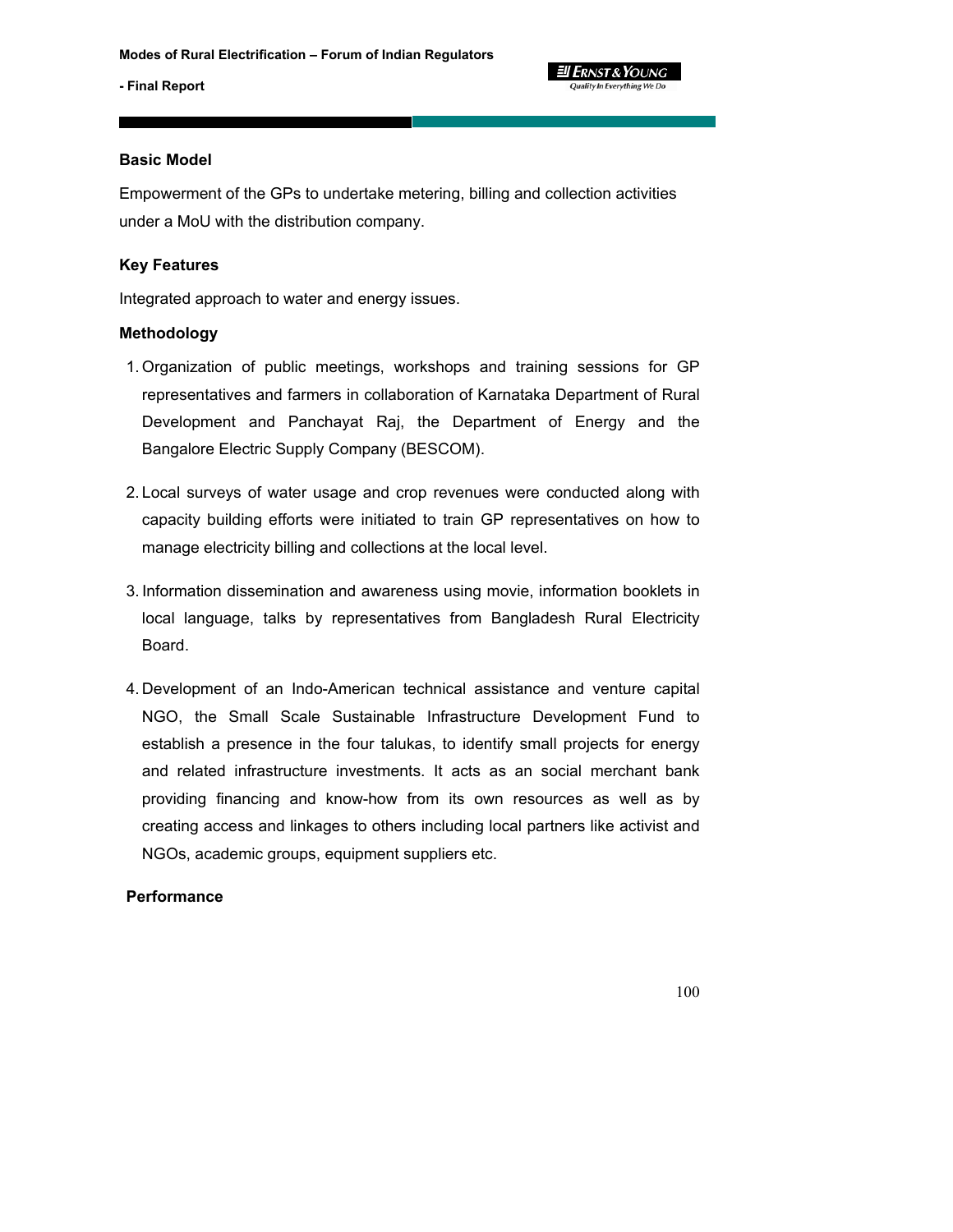20 GPs out of a total of 112, expressed specific interest in taking over Metering, Billing and Collection (MBC) activities from BESCOM, while 6 GPs passed formal resolutions to do so.

## **Key Takeaways**

- 1. Using information, awareness and capability building to facilitate local community participation. .
- 2. Program done with the support of the utility. Create a business case for the utility to support the rural franchises as it reduces their effort and improves their realization.

## **Project Replicability**

- 1. Applicable to areas / states with a history of community level cooperation, strong cooperative culture and a strong and effective GP administration.
- 2. Also applicable where grid extension is feasible and the utility is able to provide cheap and reliable power.

## *Case Study3: Biomass Energy for Rural India Project (BERI)*

## **Project Overview**

- 1. Supported by GEF-UNDP, India Canada Environment Facility (ICEF), GoI and GoK. 2001 – 2006.
- 2. Total Funds Rs. 40.06 crores
- 3. Area of Coverage 24 villages covering 5 talukas covering nine village Panchayats.
- 4. Basic Model Large scale demonstration project for decentralized biomass based energy solutions and holistic rural development through community participation

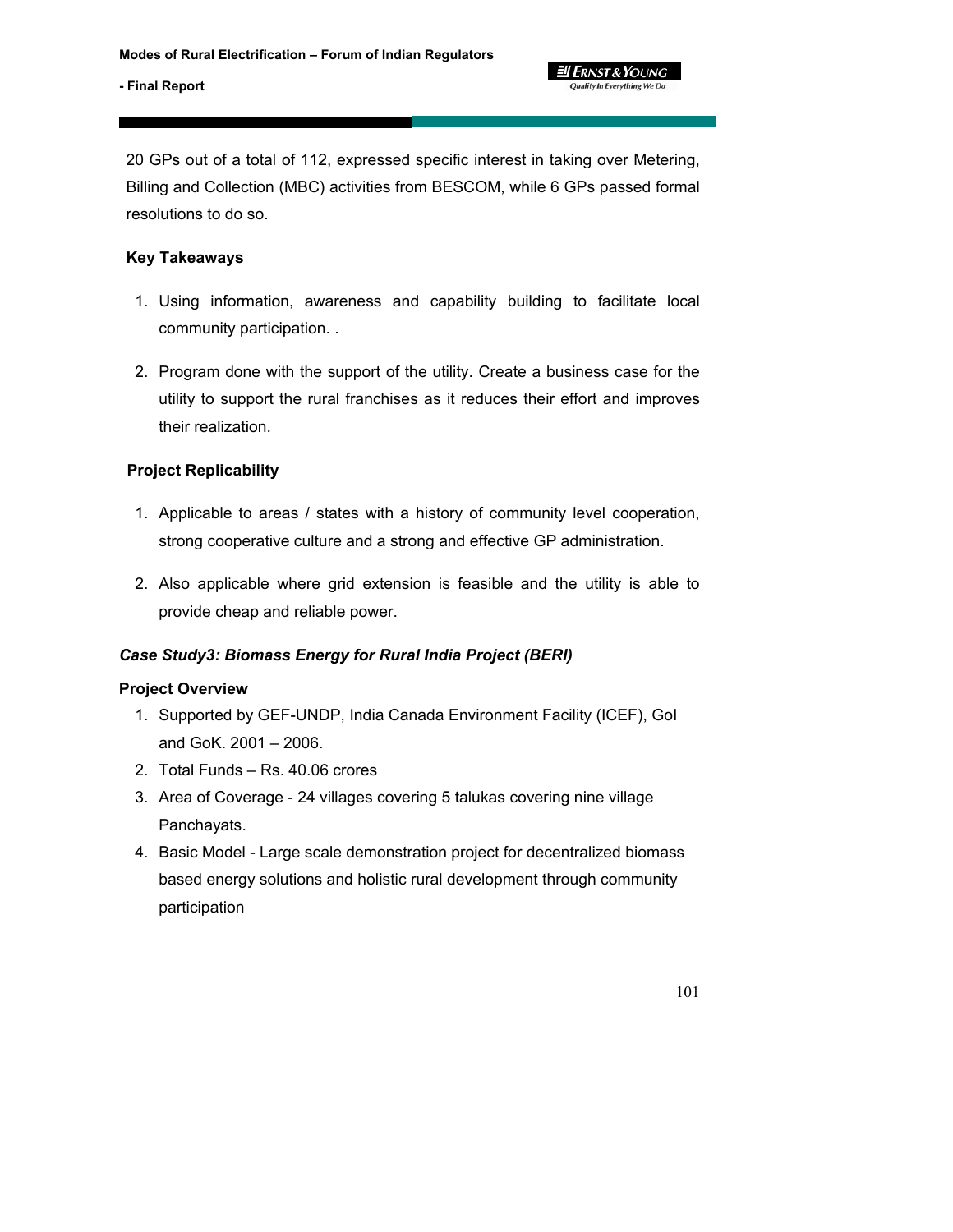#### **g Ernst & Young** Quality In Everything We Do

#### **- Final Report**

## **Project Components**

- 1. Technology Demonstration (Biomass gasifiers, Biogas plants)
- 2. Biomass Development
- 3. Community Mobilization and Institution Building
- 4. Information Dissemination, Training and Capacity building
- 5. Rural livelihood and entrepreneurship development

## **Implementation Framework**

- 1. Functionally Independent Program Management Unit housed in Karnataka State Council for Science and Technology.
- 2. Agreements and MoUs with
	- a. Cluster NGO for community mobilization and institutional building.
	- b. Forest Dept. for technical support in community based sustainable biomass production and management.
	- c. Zilla Panchayat for Hydro-geological survey for ground water mapping and bore-wells drilling
- 3. Issuance of government order to grant functional autonomy.
- 4. Regular review of project at the state level being done by the Project Steering Committee headed by Additional Secretary and Development Commissioner.

## **Community Participation Framework**

- 1. Nodal Agency Identified cluster NGO.
- 2. Establishment of
	- a. Village Bio-energy Management Committees (VBEMC) for overall management of village bio-energy systems. 15 members including 30% women members elected Panchayat members and landless agricultural workers.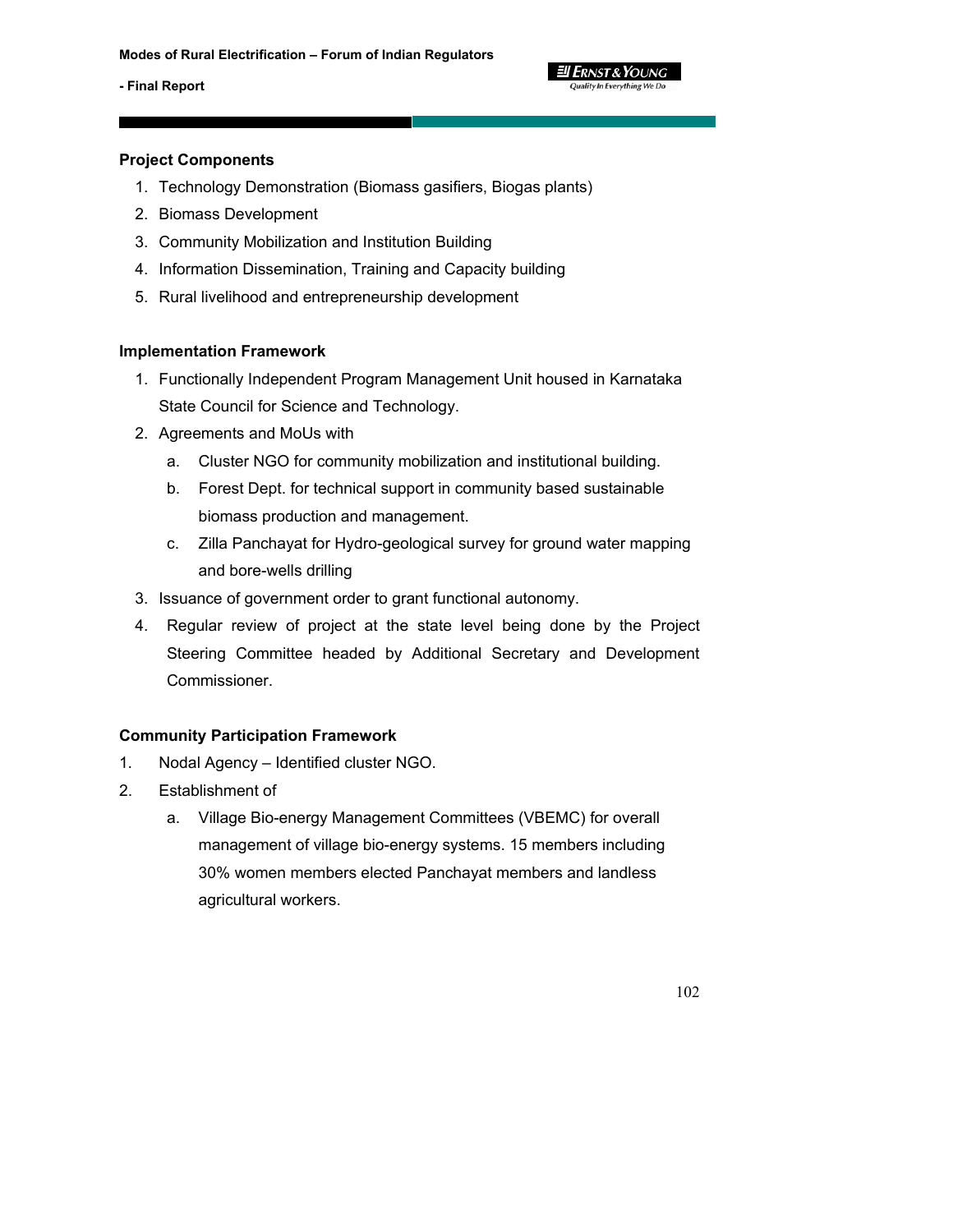b. Village Forest Committees (VFC) for sustainable biomass production, supply and management of forest resources.

*3 Ernst & Young* **Quality In Everything We Do** 

- c. Water Users Associations (WUA) for management of community irrigation systems
- d. Biogas Users Group (BUG) for management of community biogas units.
- e. Self Help Groups (SHG) comprising mainly women involved in microcredit and income generating activities.

## **Key Takeaways**

- 1. Effective project implementation structure spanning government, rural development ministry, NGO, funding agencies and local community.
- 2. Holistic rural development through intensive rural community participation.

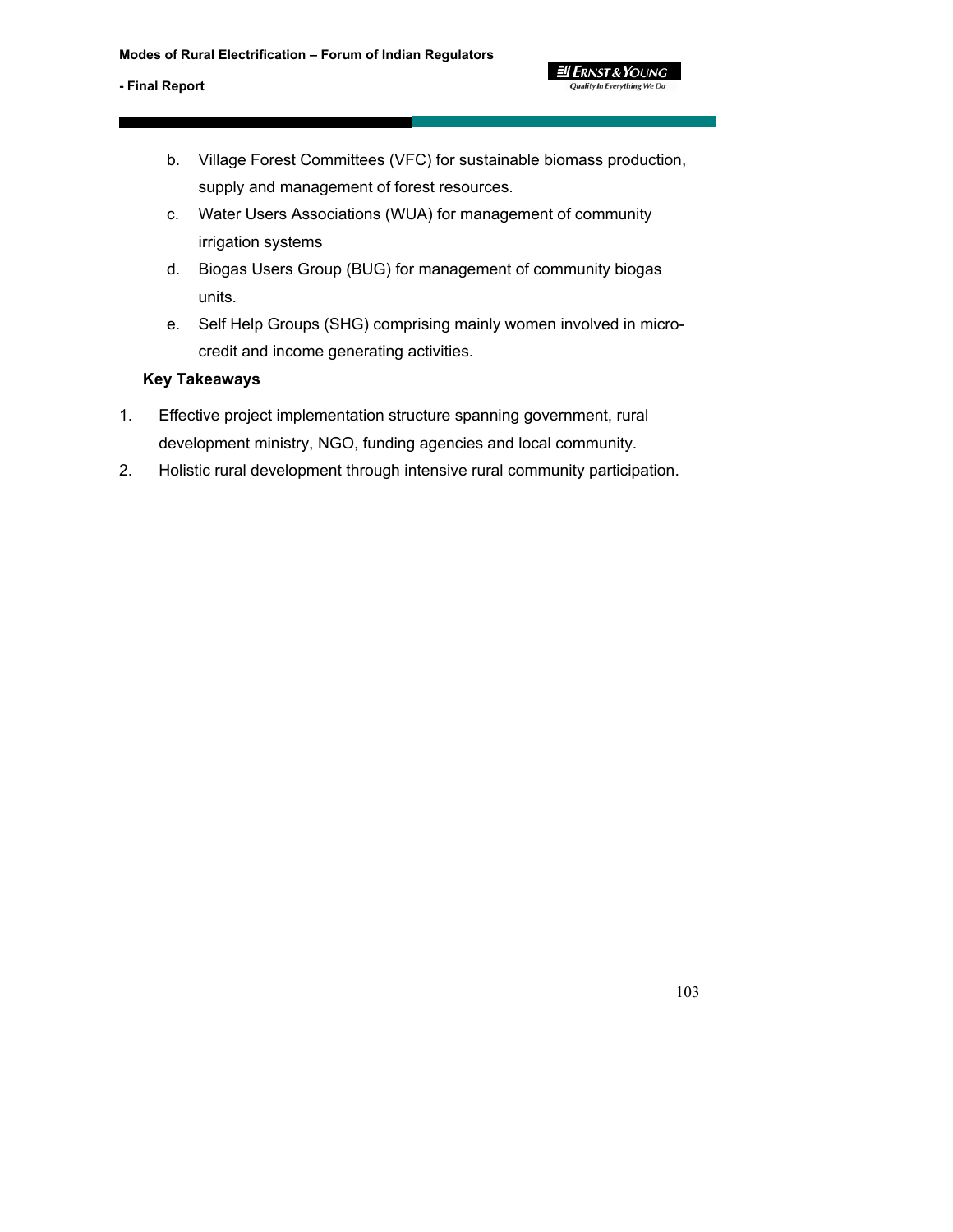

## *C) West Bengal*

#### **Rural Overview**

In West Bengal, 72% of the total population in the State resides in rural areas. The total number of villages is 37,945 and there are 294 households per village. Rural poverty ratio is 32% as compared to the national average of 27%. Population Density is 904 persons per square km (compared to national average of 324). The current village electrification level is at 86.3% as per the old definition. However, the household electrification is substantially low.



**Planwise Progress of Village Electrification**

#### *Case I: Nodal Agency for Rural Electrification (WBREDC)*

In 1999, the State Government set up a Nodal Agency, West Bengal Rural Energy Development Corporation Limited" (WBREDC) to undertake the exclusive works of rural electrification. It was formed with a few top officials and other technical experts on deputation from WBSEB.

## **Main Objectives of WBREDC**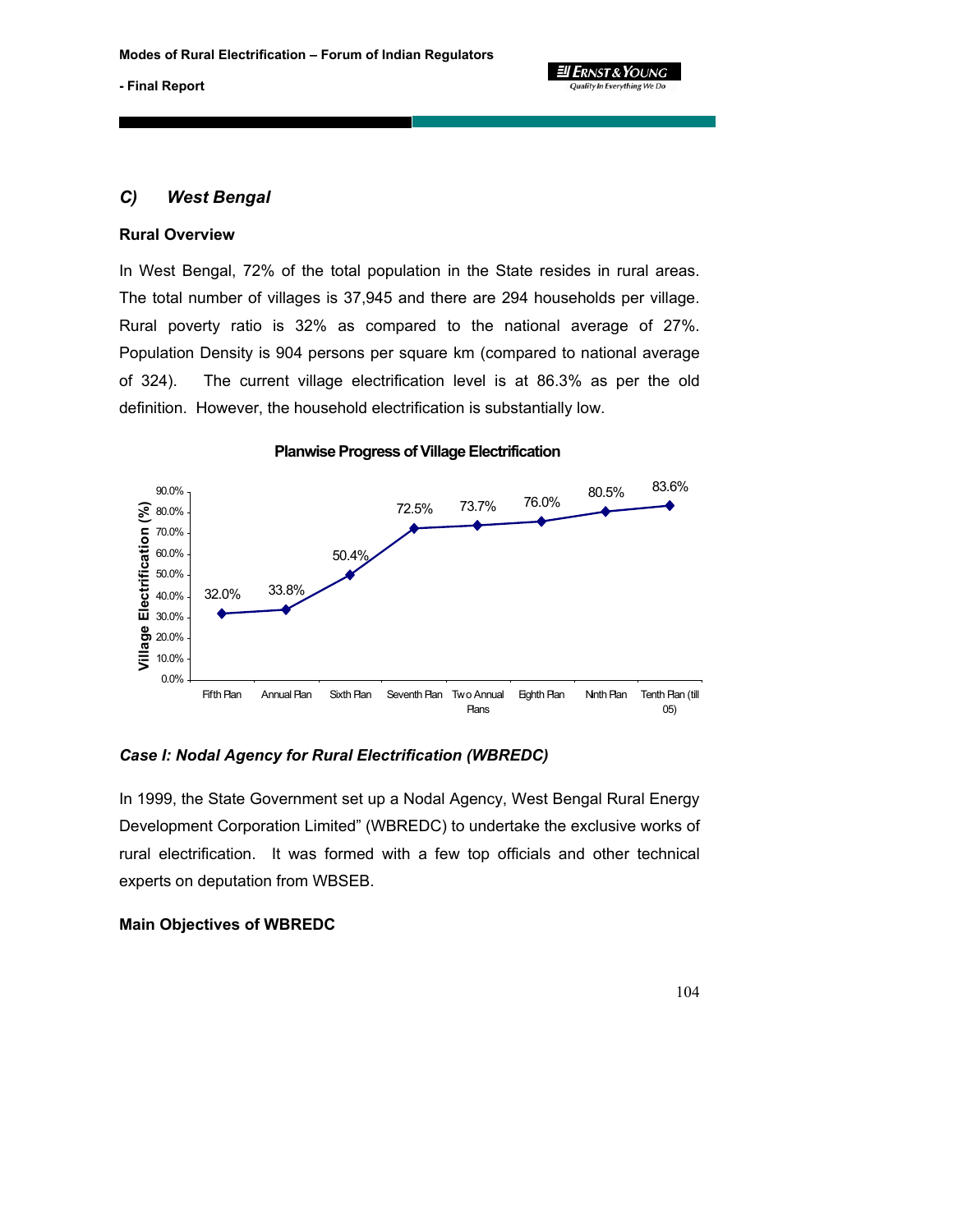1. To undertake, carry out, promote and sponsor Rural Energy Development, including any programme for promoting rural electrification

Quality In Everything We Do

- 2. To incur any expenditure on any programme on rural electrification
- 3. To assist execution and promotion there of either directly or through an independent agency or in any other manner;
- 4. To promote social and rural development by providing energy electricity through conventional and non-conventional sources of energy
- 5. To promote, own acquire, erect, construct, establish, maintain improve, manage, alter, carryon, control, take on hire/lease rural electrification infrastructure
- 6. Function as a licensee and deal in electrical power energy with the State Electricity Board, State Government, Appropriate Authorities licensees, Electricity/Energy Cooperative specific industrial units and other consumers for industrial, commercial, agricultural household and any other purpose in West Bengal.
- 7. To create Subsidiary Companies at District or Sub-districts level for the programme of Rural Energy Development.
- 8. To organise formation of Rural Energy Development Cooperatives at Districts/ Sub-districts level with object of Rural Energy Development.

## **Schemes under RGGVY**

- 1. *Electrification of virgin Mouzas* Electrification of hitherto unelectrified villages
- 2. *Intensification of Mouzas* Increase the number of household connections in a village already electrified
- 3. *Re-vitalization program* Reinforcement of the transmission and distribution network in rural areas

## **Basic Model**

1. *Conventional grid extension* to almost all parts.

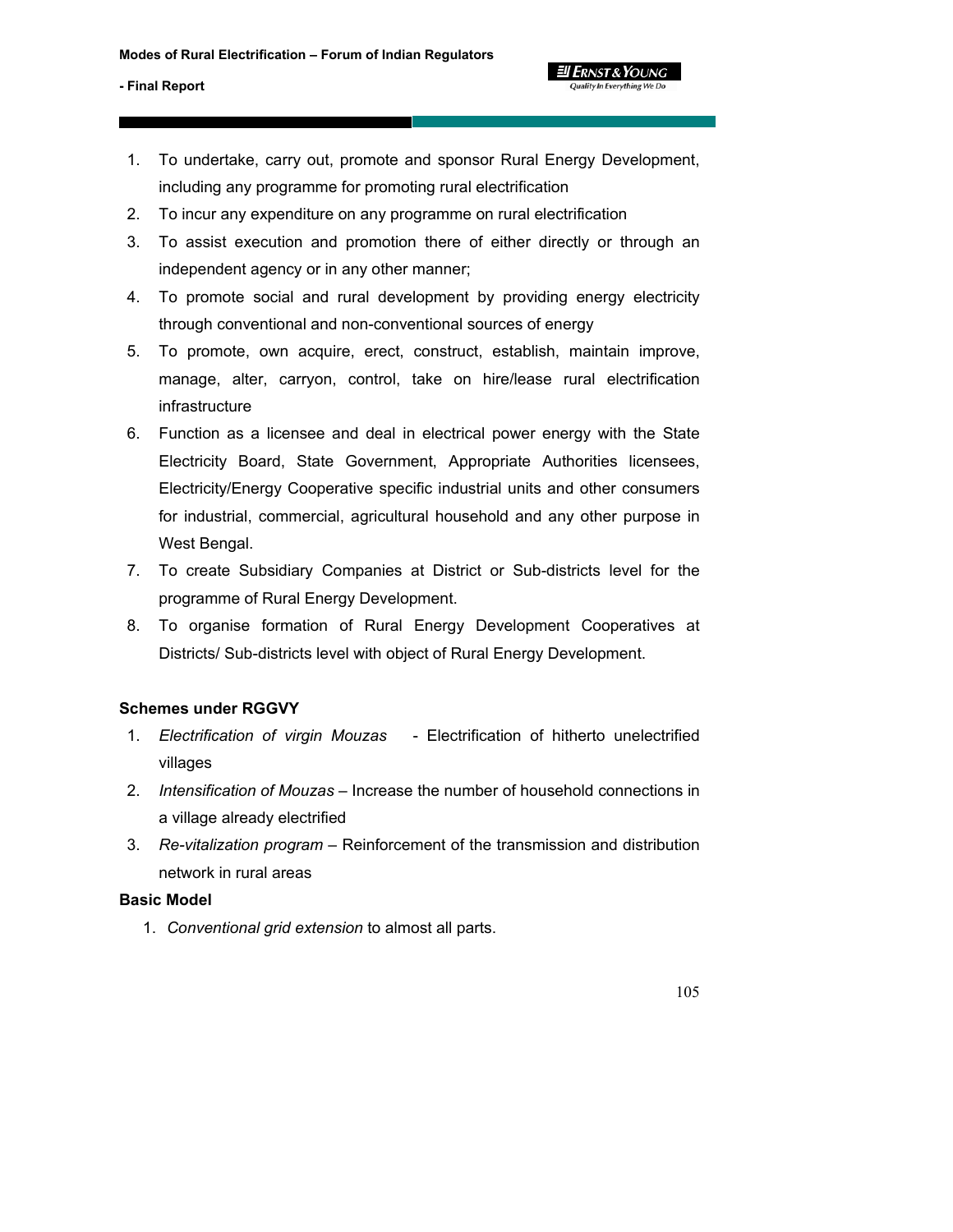- 2. *Distributed generation* facilities in some remote locations such as the Sunderbans with the help of renewable sources of energy are being set up by WBREDA.
- 3. At the village level, an *input based franchisee model* is being followed where local Self Help Groups (SHG) are being formed primarily with the local women.
	- a. SHGs can take the following roles (in step wise approach according to their capability) in an franchise:
		- i. Step I Mobilization of the local populace for co-operation and create the necessary demand by instilling the willingness to pay by educating them on the benefits of electricity in day to day life.

**Y ERNST & YOUNG** Quality In Everything We Do

- ii. Step 2 Bill distribution and collection
- iii. Step 3 Meter reading , bill distribution and collection
- iv. Step 4 Complete role of a distribution franchisee O&M, billing, meter reading and collection
- b. Performance Monitoring and Capability Building of SHGs:
	- i. In West Bengal, there are 17218 SHG s for different activities.
	- ii. For Rural Electrification, SHG s are graded on a 6 monthly performance review.
	- iii. Based on the grade the SHG s are allotted the tasks according to the categories mentioned above.
	- iv. Only the graded SHG s are selected.
	- v. Non- graded SHG s are selected only as an exception where there are already existing cooperatives with good credit linkage with cooperative banks and if at least one member of the group has passed the Xth standard.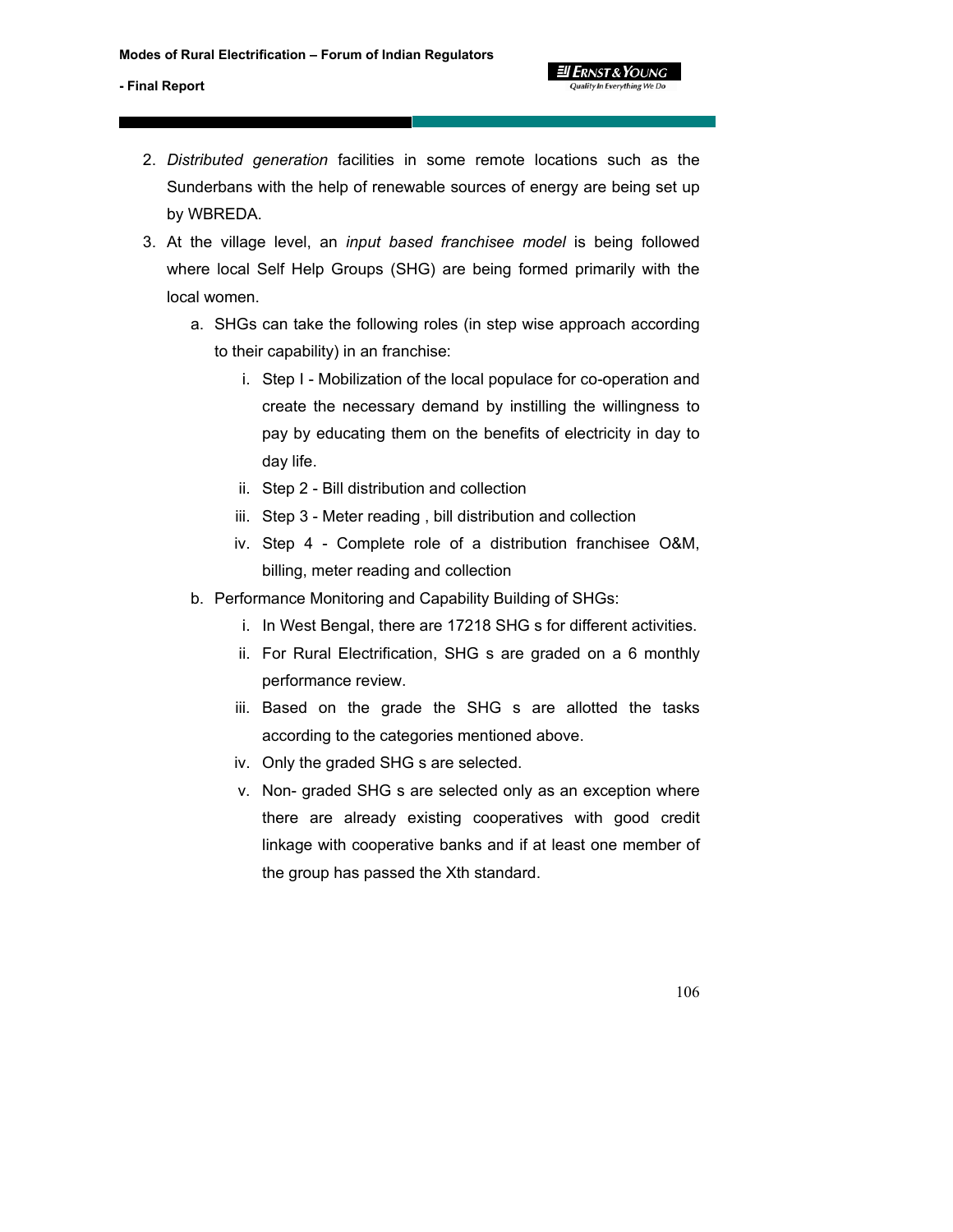vi. The SHG s are trained with the help of an NGO and made eligible for undertaking all the activities of a distribution franchisee.

**g Ernst & Young** Quality In Everything We Do

- c. Future Plans To make the SHG s self sufficient as a franchisee
	- i. A contract with built in incentives and penalties would be signed
	- ii. Incentives would consist of
		- commission of 15% on T%D loss reduction to 7%;
		- Rs 2/ month per new connection added;
		- Rs 50 / km of distribution line serviced
		- A one time incentive of Rs 500 for achievement of 80% electrification in one village;
	- iii. Benchmark of minimum 600 connections per SHG To ensure viability
	- iv. Identification of the villages and SHG selection is carried out by the local District Committee in consultation with WBREDC.

## *Case 2: Distributed Generation through Renewable Energy Schemes*

## **Project Overview**

- 1. Carried out by West Bengal Renewable Energy Development Agency (WBREDA)
- 2. Distributed generation facility (biomass / wind / solar PV) with a mini- grid
- 3. Individual Household (Scattered Demand) Solar home lighting facilities
- 4. 90% loans from MNES under Remote Village Electrification Program and the remaining from State Funds

## **Basic Model**

1. WBREDA has adopted the franchisee model in 5 villages in Sunderbans

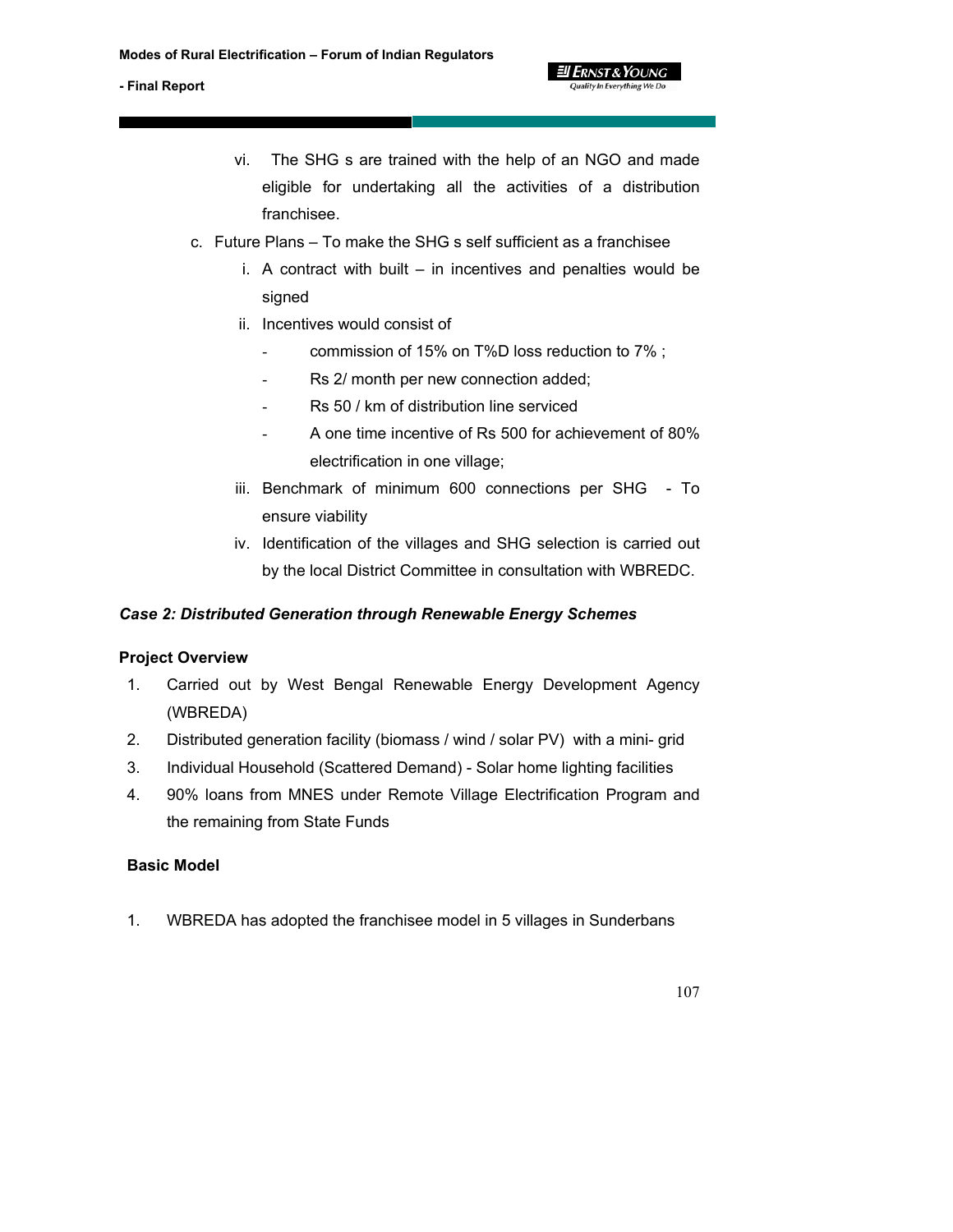- 2. DG facilities to be set up with grant from MNES.
- 3. Construction of plants would be undertaken by interested parties and allotted through bidding process.
- 4. The distribution franchisees will be chosen from interested private parties like local business houses or any local community including Panchayats.
- 5. NGO s will be involved for mobilization and training of local groups.
- 6. So far, 11131 villages have been identified through surveys conducted with the help of village Panchayat for further implementation.

#### **Institutional Set – up for Rural Electricity Provision in the State**

In West Bengal, two generic models of rural electrification are followed viz. Conventional Grid Supply and Distributed Generation with renewable energy. WESEB supplies power and technical support to WBREDC, the state nodal agency for extending rural supplies to remote areas through conventional gird extension. District Committees have been formed as per the RGGVY schemes, which are responsible for implementing the scheme at each district level. The District Committees implement the franchisee models at the village level through the Self Help Groups (SHG) who carry out O&M, meter reading, collections and bill distribution. Rural electrification through renewable energy is carried out by the separate agency, West Bengal Renewable Energy Development Agency (WBREDA), with grants and loans from MNES. WBREDA collaborates with NGO s to organise local groups to perform the tasks of an input based franchisee. The following diagram shows the institutional set –up for rural electrification in West Bengal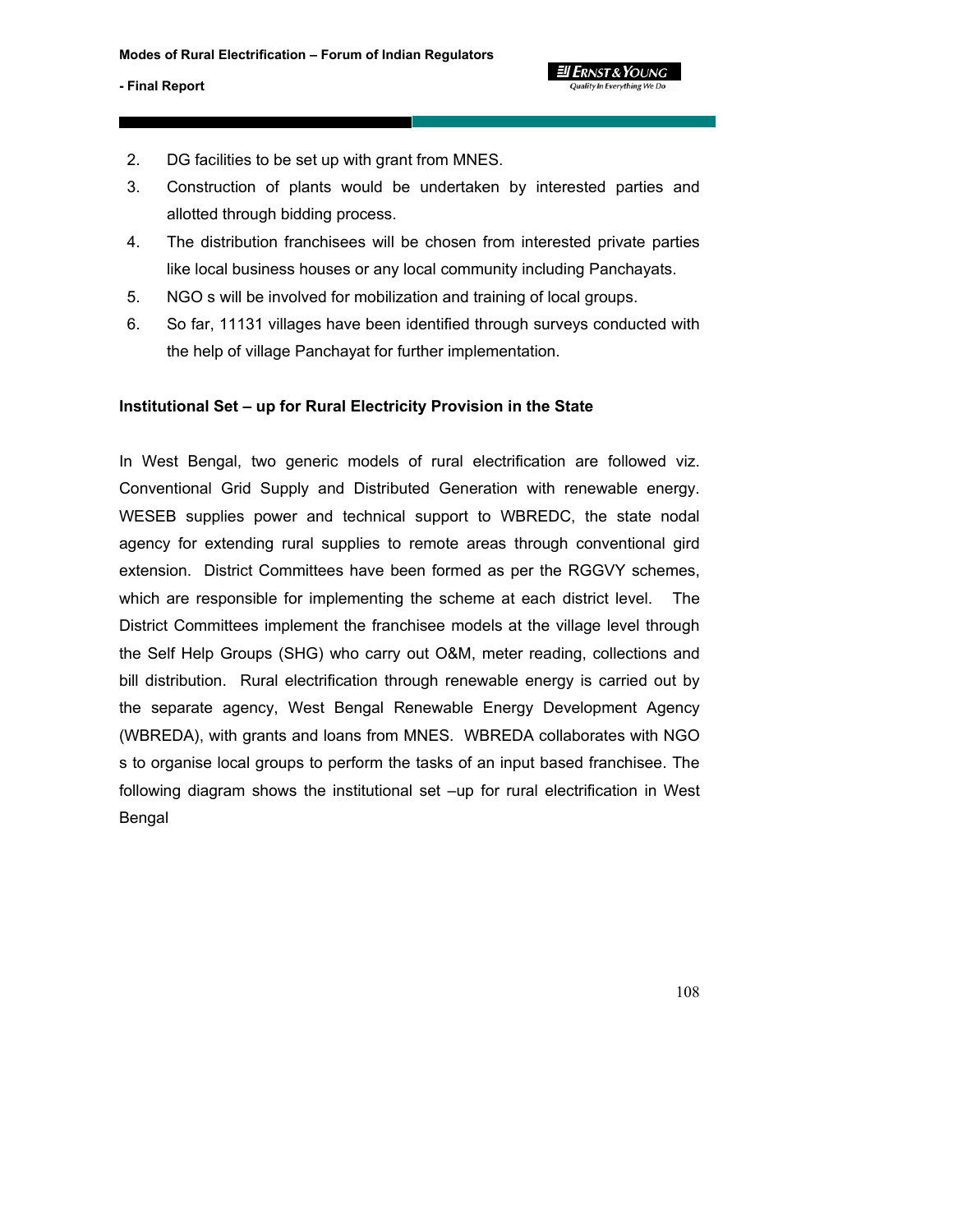

**3 Ernst & Young Quality In Everything We Do** 

#### *Case 3: Singur- Haripal Co-operative*

#### **Background**

- **Formed in 1980 under the Cooperative Society Act**
- Current consumer base
- 97 thousand (domestic, commercial, industry)
- 33 thousand Lokdeep (Kutir Jyoti)
- Current assets worth Rs 29 Crores of which Rs 49 lakhs worth of assets were inherited from SEB s

#### **Initial model**

- **Bulk purchase from SEB**
- Sold at tariffs applicable for rural areas set by the SEB
- Carried out complete O&M, metering, billing & collection
- **Functioning successfully since inception**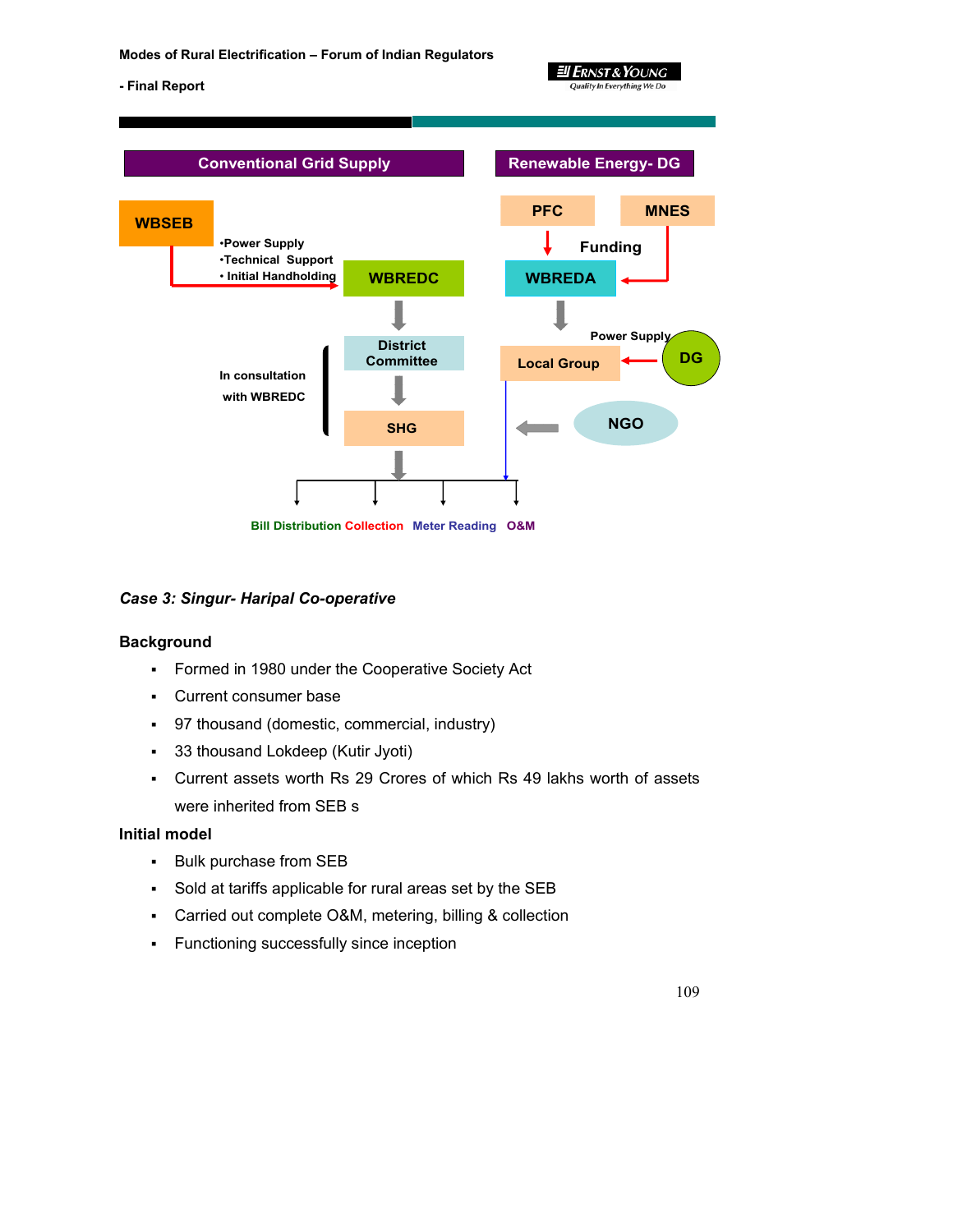- After constitution of WBREC , bulk supply tariff was increased
- Franchisee route opted by the Cooperative as per the Electricity Act in August 2005

 **2 ERNST & YOUNG Quality In Everything We Do** 

#### **Current impediments**

- Sep 2005 Commission passed order setting consumer tariff at par with SEB consumers.
- Arrears to be recovered from consumers in the cooperative area in 6-7 instalments
- Led to considerable discontent among consumers and members of cooperative
- Bulk supply tariff increased as a result surplus investible funds for system improvements have reduced

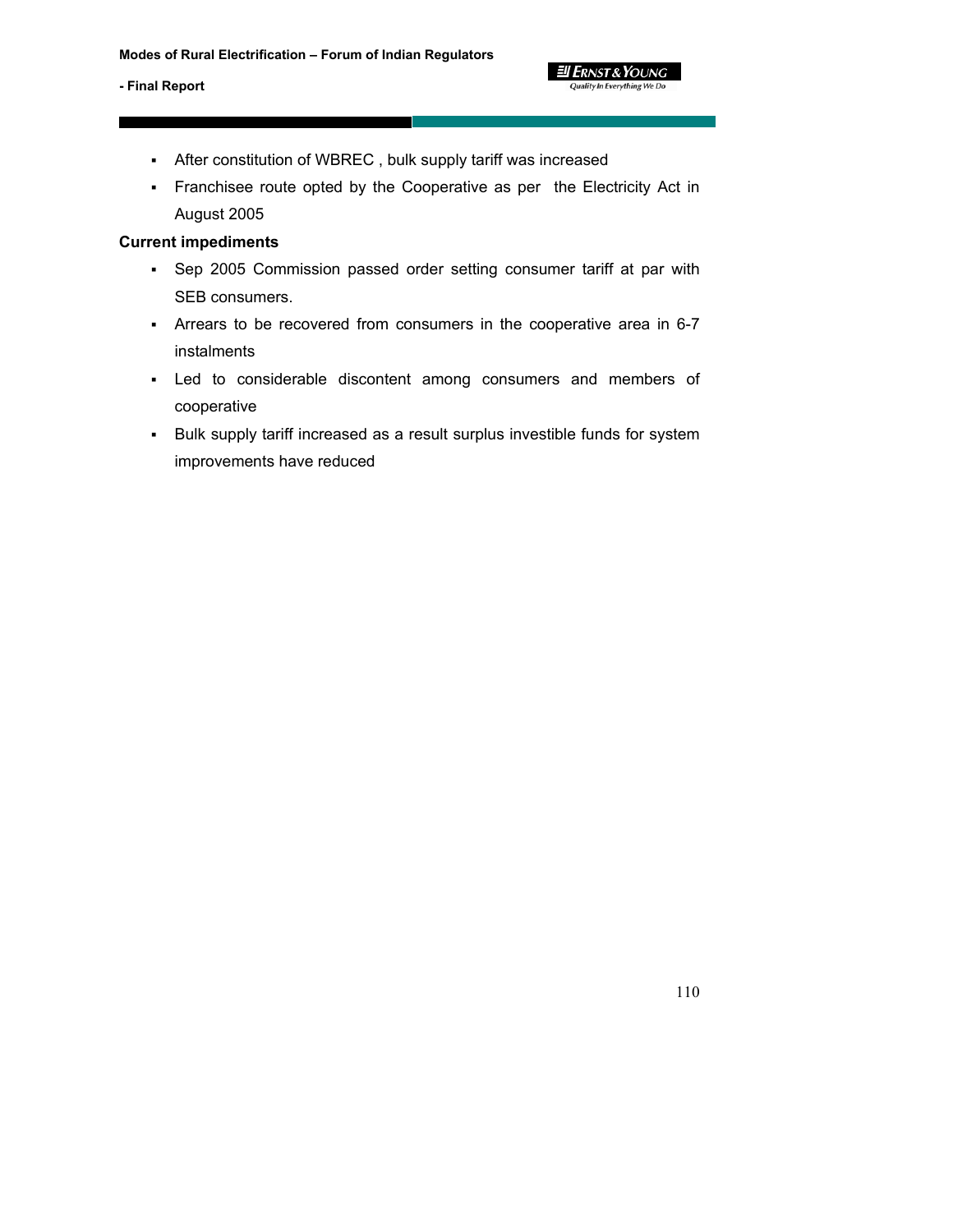

# *D) Jharkhand*

# **Rural Overview**

78% of population residing in rural areas

Rural Poverty Ratio – 44% (as compared to national average of 27%)

Population Density of 338 persons per square km (compared to national average

of 324)

Number of villages = 29,354

Average number of households per Village – 130

# **Rural Household Characteristics**

Rural Household Electrification – 10% (lowest amongst the states, next only Bihar)

Primary Energy Needs

- Lighting 90% Kerosene, 10% Electricity
- Cooking 68% Firewood, 13% Coal / Charcoal, 11% Cow Dung, 5% Crop residue

Rural Economic Indicators

- Access to Banking Services 21%
- Radio / Transistor 24%
- $\blacksquare$  Television 7%

# **Progress on Rural Electrification**

- Separate data for Jharkhand not available for past plan periods
- Current village electrification level at 26% (as per old definition)
- Data as per new definition not available
- Jharkhand at a worse situation than its parent state Bihar (50% village electrification)
- Access to Grid
- Lack of Grid Access (no transmission network) in vast regions of west, mid-west and south-west Jharkhand
- Districts of Garhwa, Palamau, Latehar, Gumla, Lohardagga, Simdega amongst the regions having no grid access

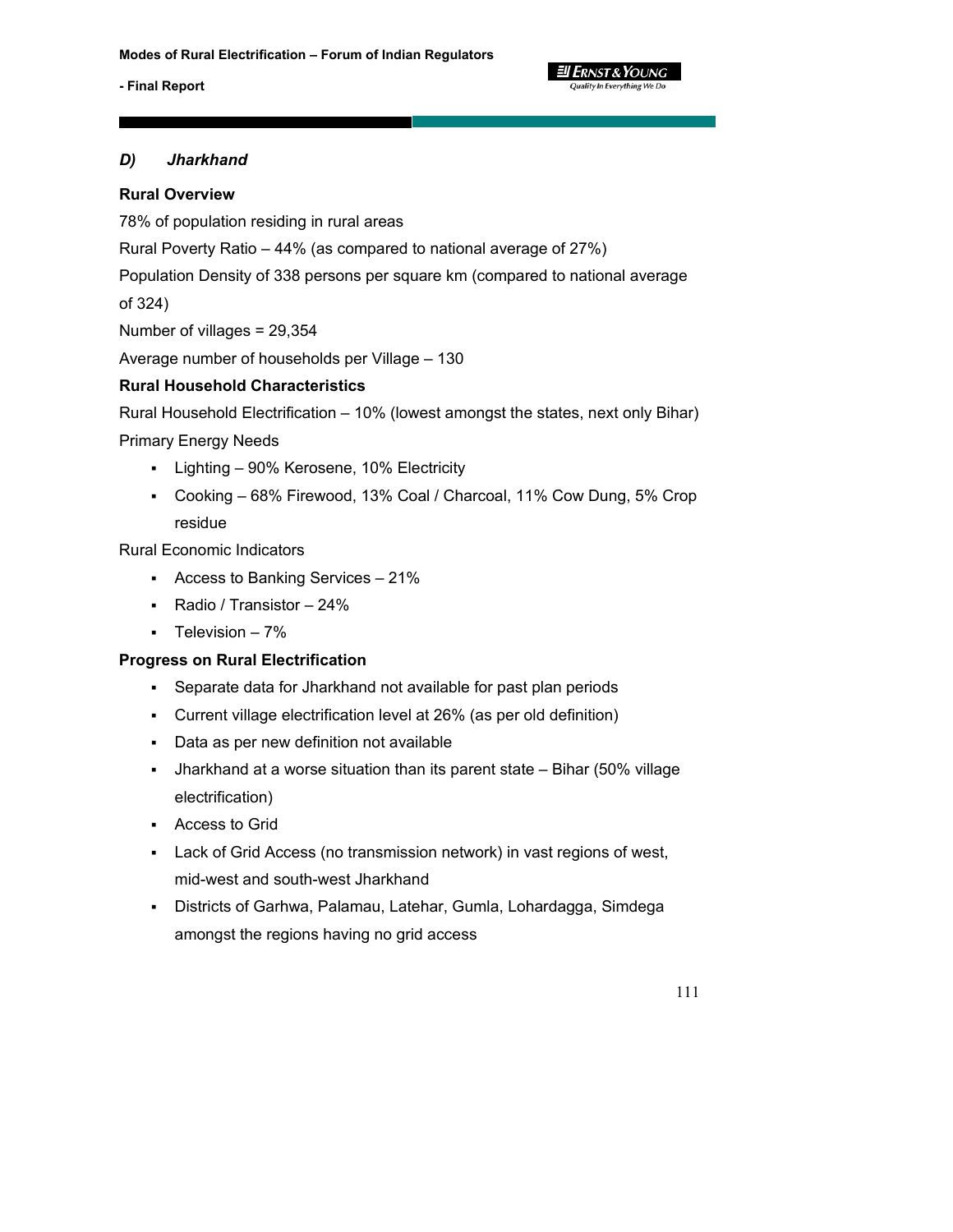3,824 villages are declared to be unavailable for grid connectivity.

**g** Ernst & Young Quality In Everything We Do

# **Case 1: Standalone Distributed Generation**

## **Overview**

- DG Options for the state Micro-hydel, solar, biomass being tried out through Pilot Projects in selected areas.
- Efforts at promoting local participation in development of non-conventional energy generation
- Gumla and Simdega areas targeting ex-army and government officers as potential operators of DG plants.

#### **Micro Hydel**

- Technology developed by NEPRA (Pakistan) and IIT, Kharagpur
- Based on a preliminary study, around 50 sites have been identified for micro-hydel project development
- DPRs are being prepared by JREDA (Jharkhand Renewable Energy Development Authority)
- Jharkhand Electricity Regulatory Commission has recommendation to the Government of Jharkhand that JREDA should be the sole agency looking after the development of micro-hydel projects in Jharkhand.
- JERC has also recently carried out site-inspection of innovative microhydel projects i.e. one in Sri Lanka (Near Kandy) to assess its technological suitability for the state.

#### **Biomass Gasifier**

- Two biomass gasifier plants have been set up near Jonha Falls (20 km from Ranchi)
- Run by a local NGO with the help of JREDA.
- These plants are still under observation in order to assess their physical (raw material procurement) as well as financial (tariff) feasibility.

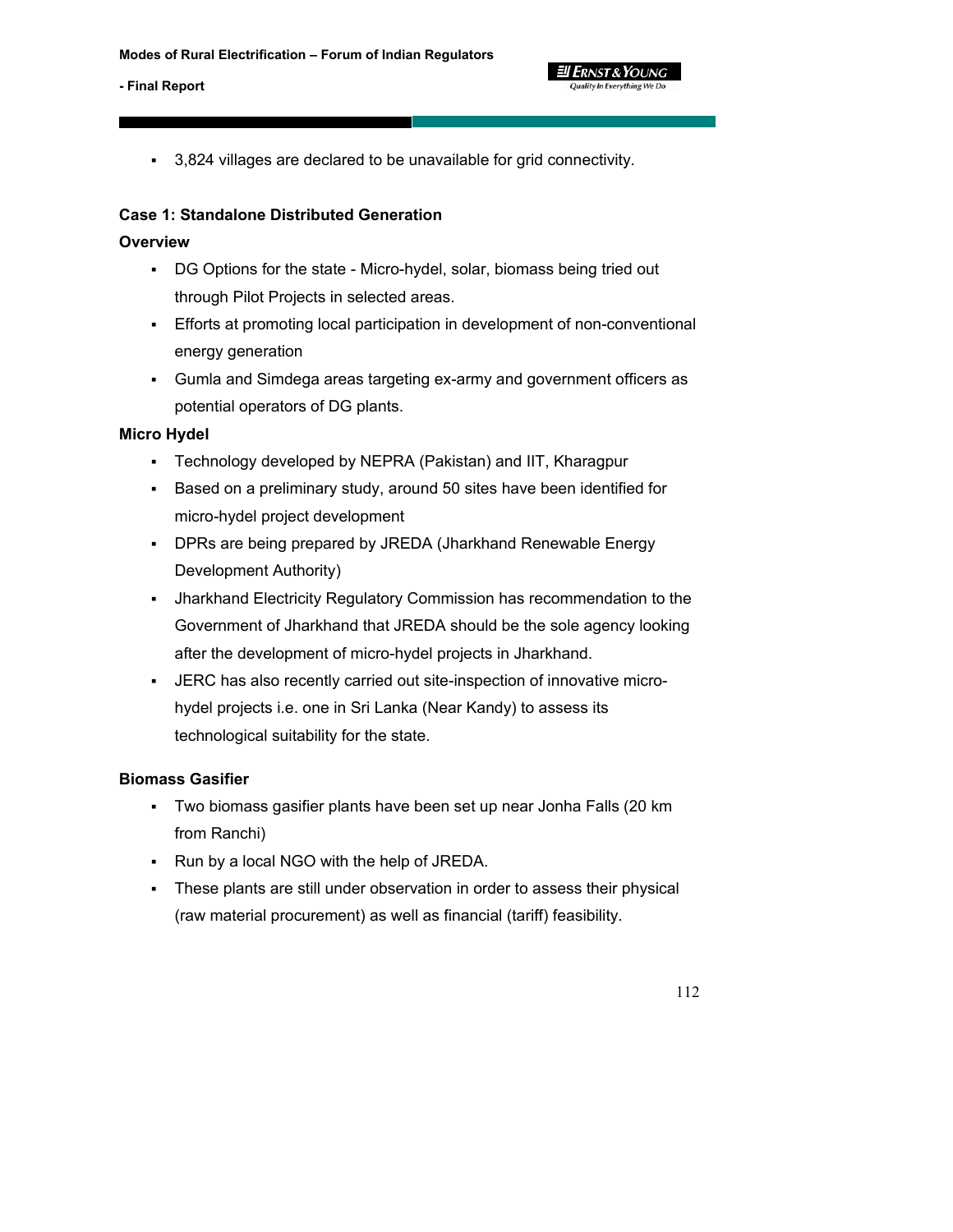

## **Progress under RGGVY**

- 19 DPRs under RGGVY submitted by the Government of Jharkhand
- <sup>-</sup> 11 DPRs have been approved for development by the monitoring committee of MoP on RGGVY.
- Hopes for an approval for around 22 projects under RGGVY should be attained by August 2006.
- Though in-principle approval has been obtained, funds have not been disbursed to agencies responsible for in the turn-key implementation of the project.
- Reasons for non-disbursal of funds include:
	- Delayed submission of DPRs
	- Less number of bidders
	- Constraints in material procurement
	- Uncertainty regarding forest department clearance etc.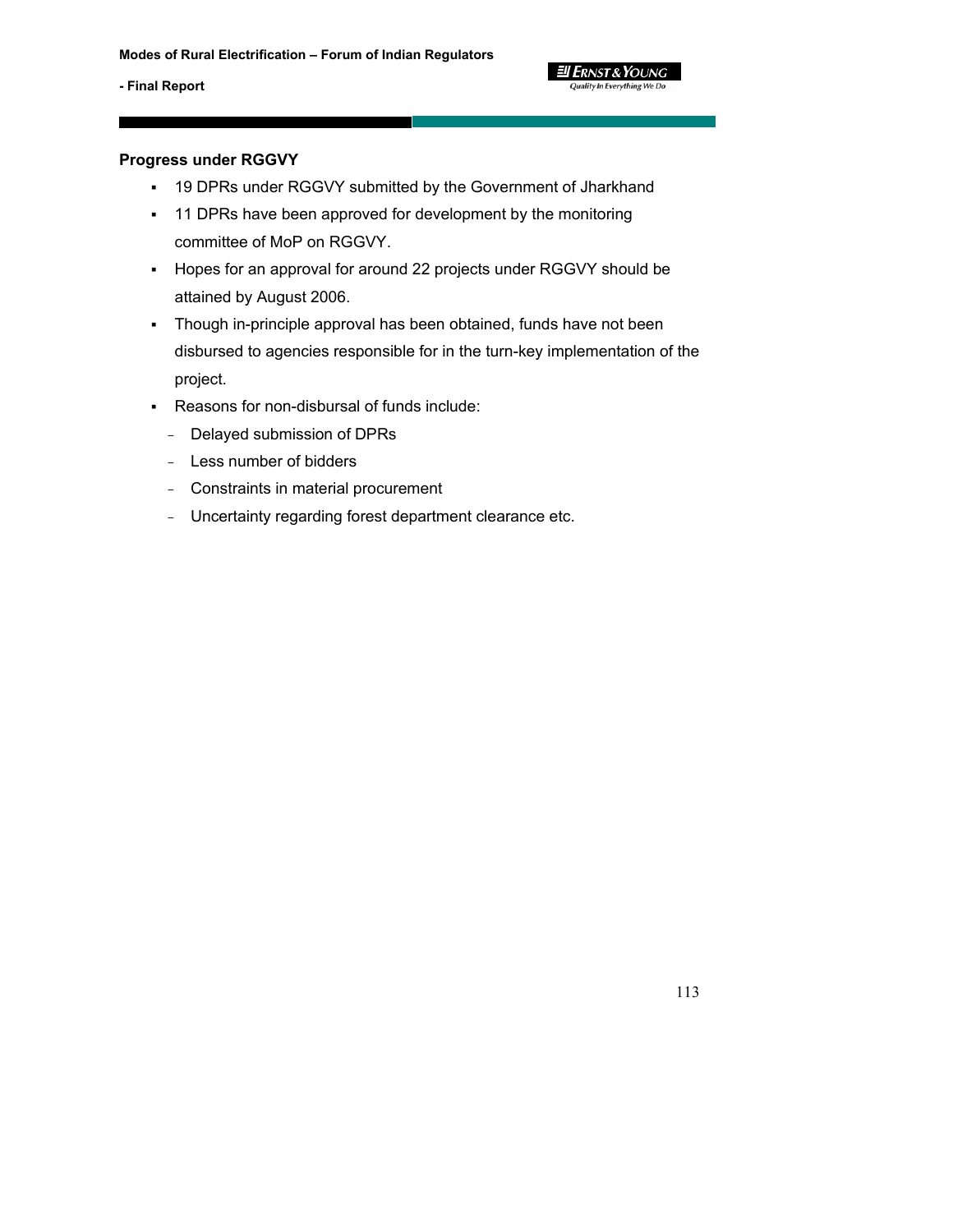

## *E) Madhya Pradesh*

#### *Rural Overview*

- 74% of population residing in rural areas
- Rural Poverty Ratio 37% (as compared to national average of 27%)
- Low Population Density of 196 persons per square km (compared to national average of 324)
- Number of villages = 52,117
- No of Electrified Villages (As per old definition) 50474 (96%)
- No of Villages Identified as Unsuitable for Grid Electrification 1255
- Electrification Level (As per new definition) 74%
- Average number of households per Village 156



#### **Planwise Progress of Village Electrification**

#### *Rural Household Characteristics*

- Rural Household Electrification 10% (lowest amongst the states, next only Bihar)
- Primary Energy Needs
- Lighting 62% Electricity, 37% Kerosene
- Cooking 76% Firewood, 13% Cow Dung, 7% Crop residue

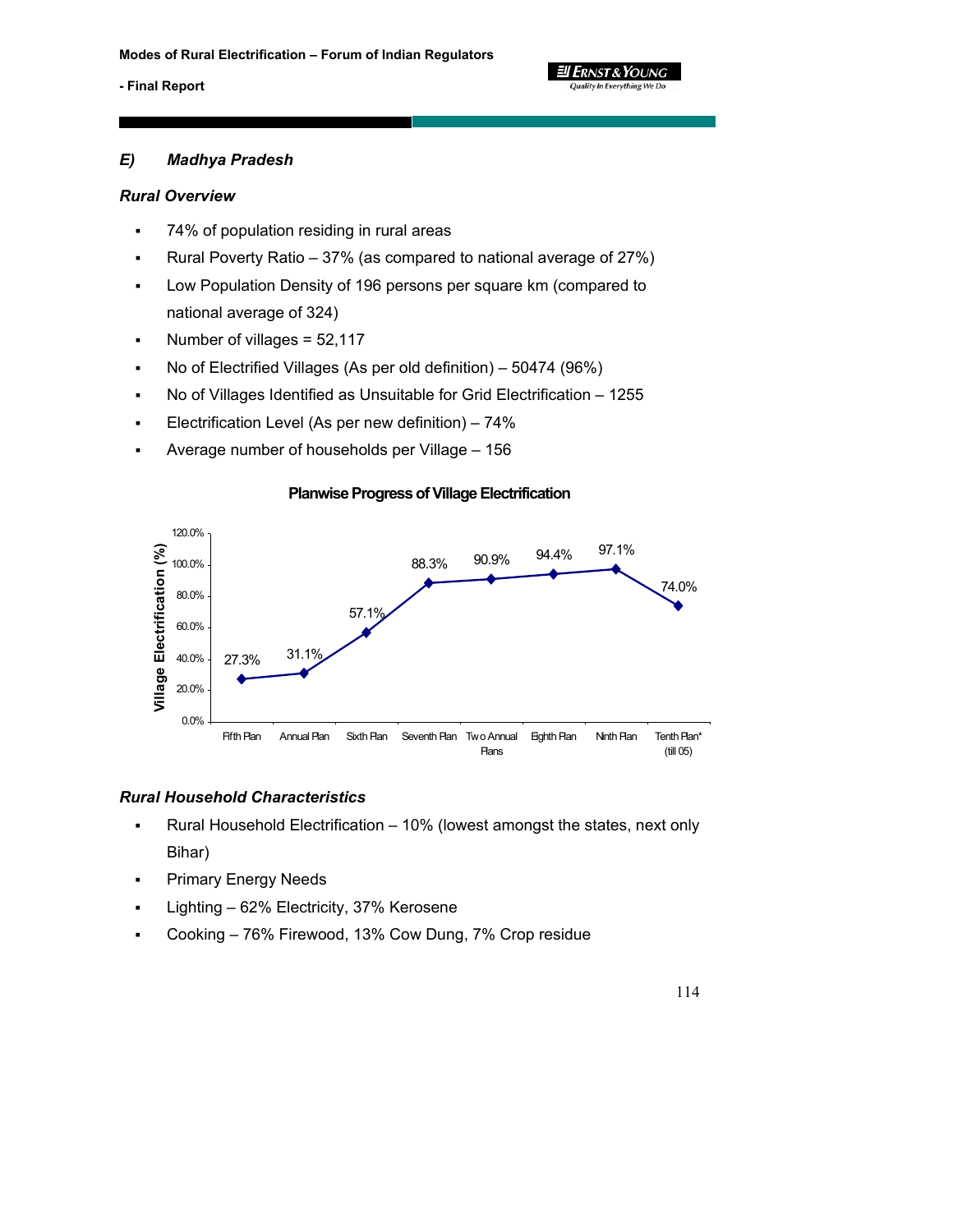

# *Rural Economic Indicators*

- Access to Banking Services 21%
- Radio / Transistor 17%
- Television 17%

# *Case 1: Rural Electric Societies*

# **Project Overview**

- 14 Rural Electric Societies existed in the State
- Formed in 1980s under the Ministry of Agriculture
- An RES covered the area of one block encompassing around 80/100 villages
- Unit price was originally fixed at 10 paise / unit. Currently at Rs. 2 / unit. (no fixed charges)

# **Reasons for Failure**

- **Power Politics in the running of Cooperatives**
- Non cooperation from utility due to unviable tariffs fixed due to political reasons.
- Encouragement to non- paying of bills due to election favours of past dues waiver.

# **Result**

 10 Rural Electric Societies wound up and merged with the utility by a regulatory order in 2002

## *Case 2: Community Based Biogas Plants*

#### **Project Overview**

- Scheme under the MNES
- Provide for setting up bio-gas plants in villages to provide for energy needs (cooking and electricity)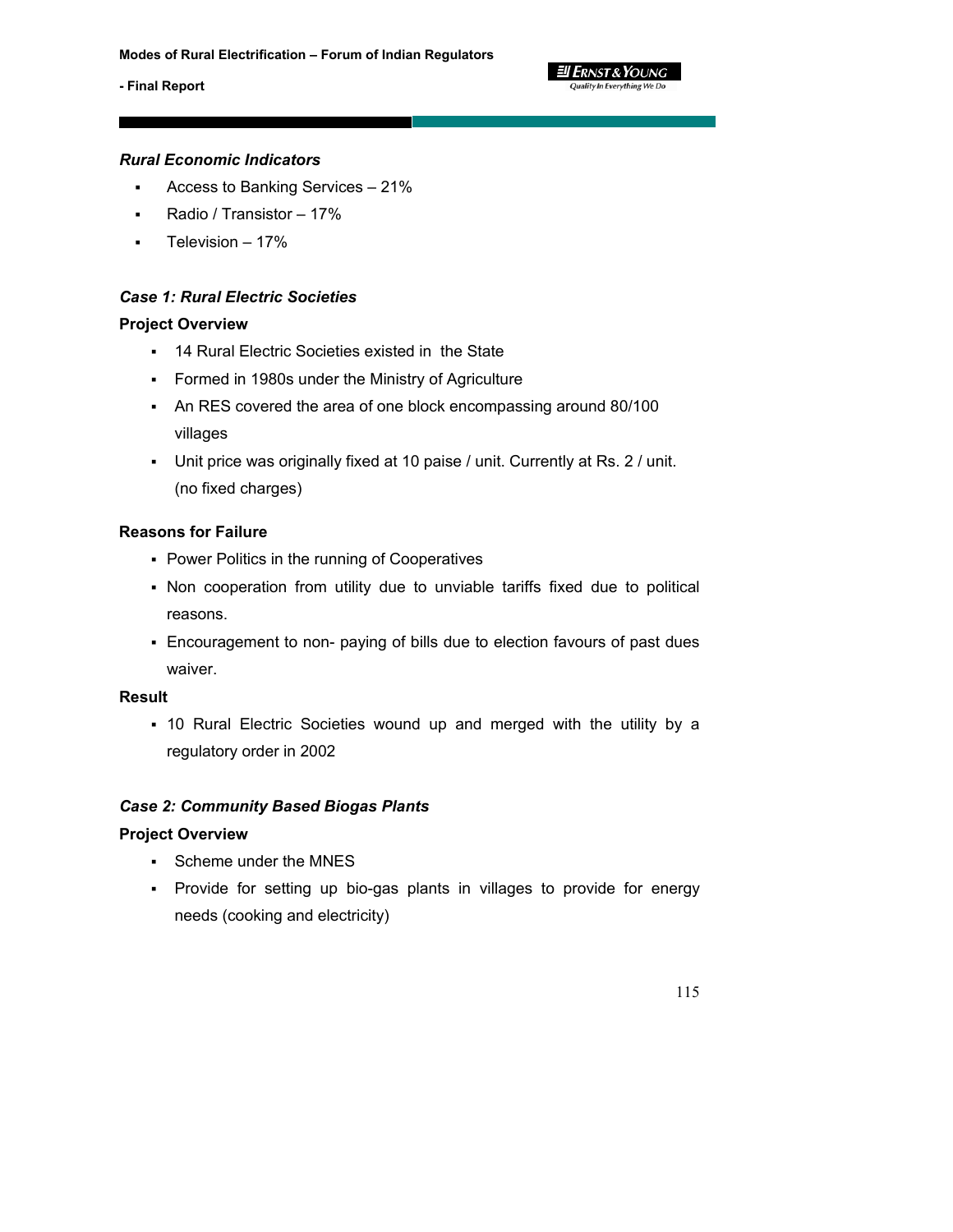## **Reasons for Failure**

Lack of governance at local level leading to disputes over amount of biomass to be contributed / rights of biogas use / manure etc.

#### **Result**

- Almost all biogas plants are in non-functional state.
- MPUVNL has stopped undertaking activities under this scheme

# *Case 3: Solar Lighting Scheme*

#### **Project Overview**

- MNES Scheme under IREP "Usha Kiran Urja Gram Scheme"
- Scheme to electricity forest / remote / tribal villages / hamlets through solar based systems
- 90% capital grant from MNES, 10% share from beneficiaries / other sources including M.P development funds etc/ donations from institutions
- 30 villages covered so far

#### **Key Features**

- Provision of one Solar House System 18 watts in each household and street lights
- Charge Rs 40/- per household and Rs 100 per village Panchayat for creating fund to pay for battery replacement in future
- One village person (unemployed youth from the village) responsible for maintenance, collection and coordination of 3 to 4 villages
- Selected person provided 5 days technical training at MPUVL training centre, provided with a bicycle to take care of surrounding villages.

#### **Success Factors**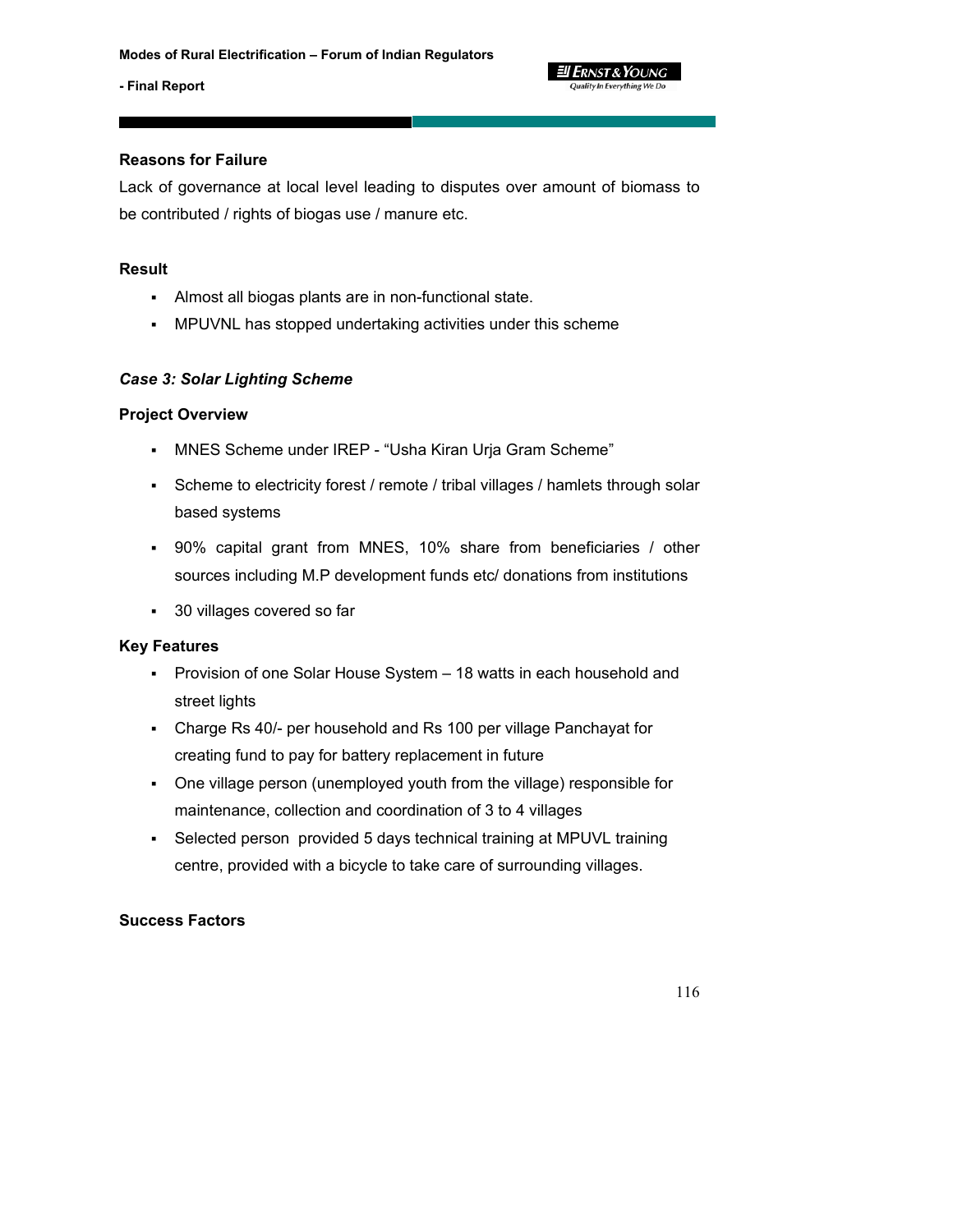- KSF Identified Continued O&M and collection of User tariff
- Rs. 50,000 Fixed Deposit created (as part of project cost). Interest earnings to provide for timely salary of the village operator
- Operator responsible for collections and depositing in the bank account opened under the village scheme.

**g** Ernst & Young Quality In Everything We Do

# **Field Trip to Pili Talai Village**

- Un-electrified Hamlet in a forest area. Inaccessible by road. Nearest village / road – Kajlikheda – 30 kilometers from Bhopal.
- 19 households; Population 110; 17 households Below poverty line
- Occupation based on forest products and related activities
- Provided with Model 1 Solar light System 18 watt panel. Street lights 6
- User Satisfaction level High.
- Payment Record Very Good
- Key Benefits Allow them to work during night thereby helping in raising economic levels, street lights provided safety from forest animals during night

#### *Case 4: Gou-shala Biogas Scheme*

#### **Project Overview**

- State Government Scheme "Gou Sambhardhan Se Swavlamban Pariyojna"
- 52 Gou-shalas in the state selected (out of a total of 700 existing)
- State providing 90% capital subsidy, 10% borne by beneficiary
- Provision of a bio-gas plant, drinking water pump, and a electric generator (3kVA – 10 kVA) and civil works for a generator room.

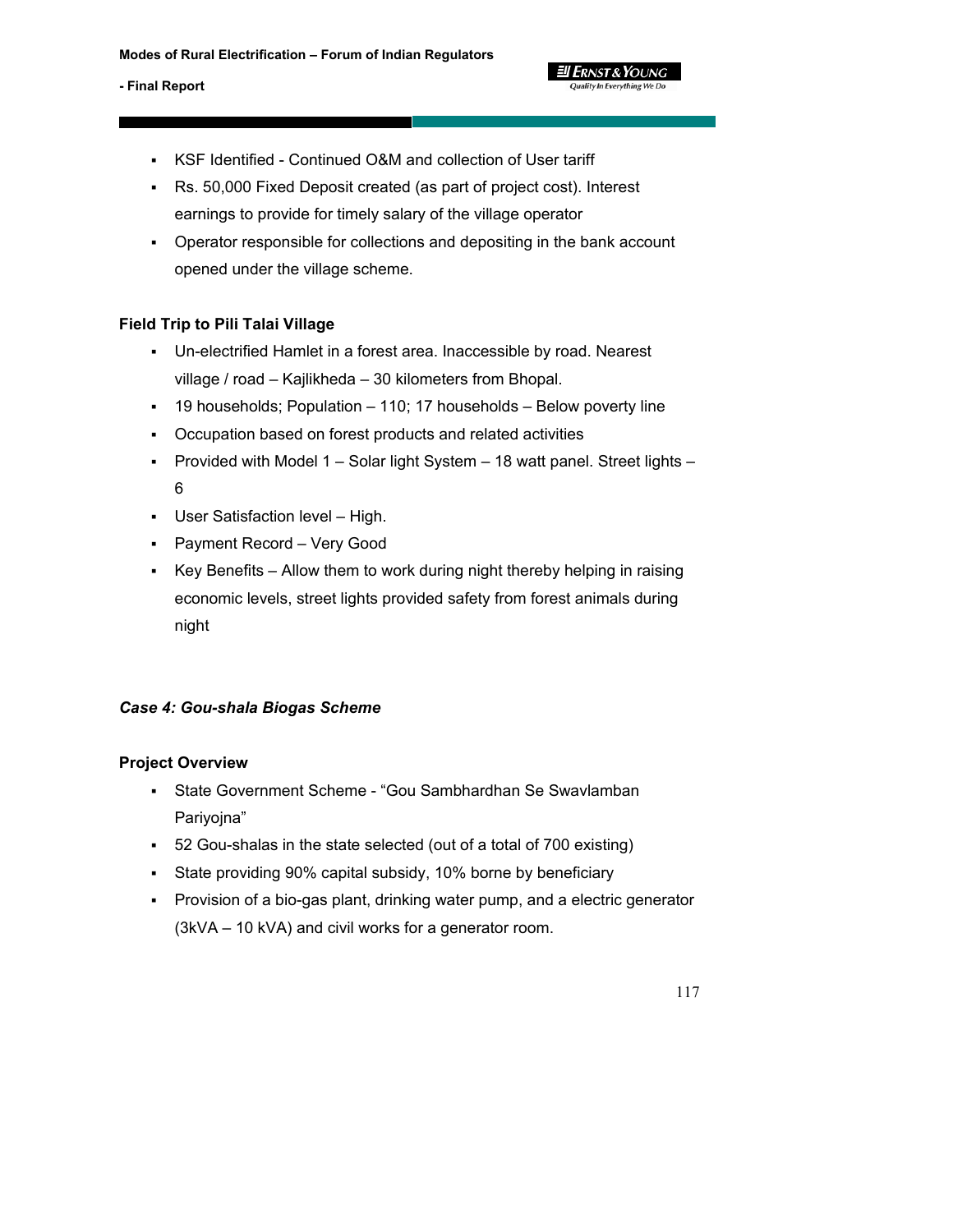#### **g Ernst & Young** Quality In Everything We Do

#### **- Final Report**

#### **Success Oriented Features**

- Institution framework existing Gou-shalas operate under government support. Centralized coordination with Gou-Sabha Aayog.
- Financial participation by local people in form of donations in cash / kind (diesel for the generator) due to religious considerations
- No manpower costs utilize existing manpower in gou-shalas

#### **Result**

- Help the Gou-shala achieve independent for its energy and electricity needs.
- Provide additional income stream by sale of manure and informal sale of surplus electricity to neighbouring shops / market place.

#### **Key Takeaway**

Use of an acceptable existing institutional framework to be preferred than trying to create a new one.

#### *New Initiatives in Madhya Pradesh*

#### **Rural Distribution Franchise Scheme**

- Being implemented by "MP Madhya Kshetra Vidyut Vitaran Company Ltd"
- Two different schemes are being finalized
- Basic objective to improve revenue realization from rural areas by outsourcing rural distribution activities.

#### **Scheme 1: Outsourcing of M, B, C activities**

- At the 11 KV feeder level
- Franchise to be selected EoI invited from Panchayats, NGO, Individuals
- Franchise responsible for Meter Reading, Bill Distribution, Collections, education and awareness, help in getting new connection
- **Franchise to deploy Village Contact Person**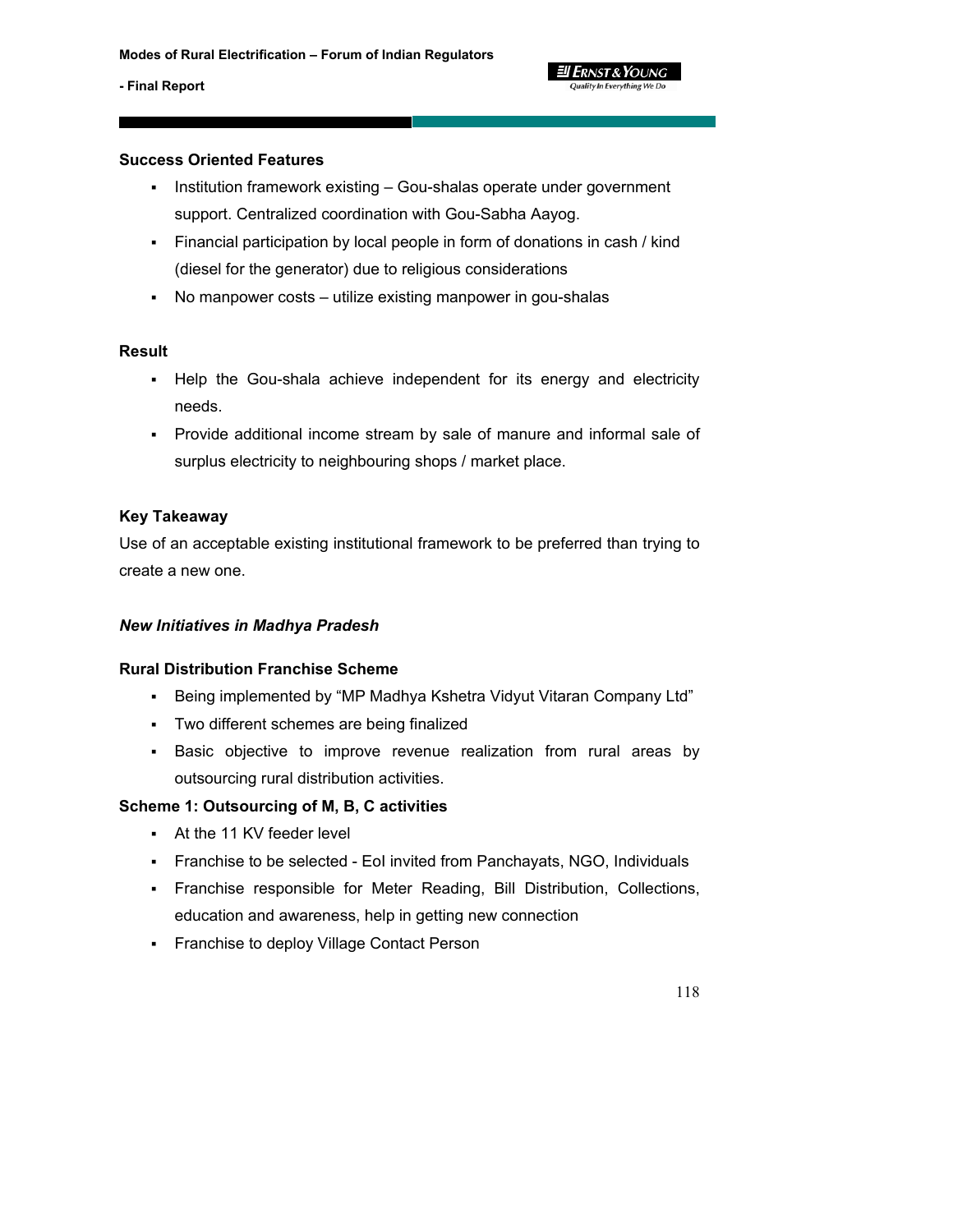- To form Village Level Samiti for theft reduction, dispute resolution etc.
- Baseline parameters established Billing Efficiency \* Collection Efficiency = Overall Efficiency

*ERNST & Young* Quality In Everything We Do

# **Scheme 2: Complete Franchising**

- At the 11 KV feeder level
- Franchise responsible for everything including operation & maintenance. Only bill to be generated by Discom
- Looking at interest from small companies / retires SEB officials etc.
- Targets on Increase in Per Unit Realisation of the feeder
- 1% in first three months
- 5% for next three months
- 10% in the next 6 months
- Discom to provide for transformer replacement if failure rate below 2%. (would recover cost of repairing from franchise)

# **Key Success Conditions**

- Response to invitation for undertaking operations
- Commitment of utility in the entire process
- **Improvement in supply reliability parameters**

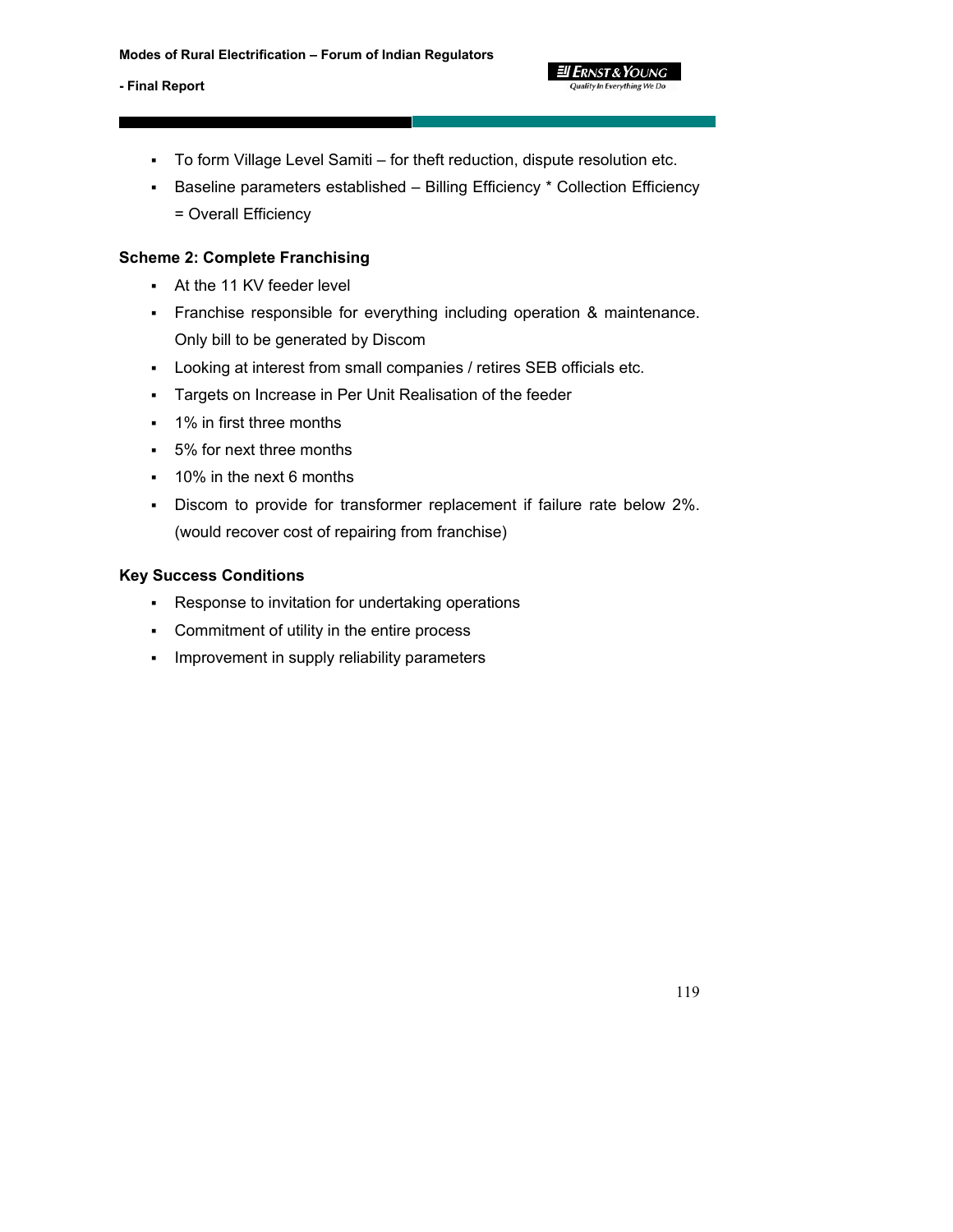

# **Annexure III Functions of the State Government**

The Act has laid down certain specific responsibilities on the State Government to facilitate RE in the State. These include:

- Inputs on the national policy to be prepared and notified by the Central Government in consultation with the State Government, permitting stand alone systems (including those based on renewable sources of energy and non-conventional sources of energy) for rural areas;
- Inputs on the national policy to be prepared and notified by the Central Government in consultation with the State Government and the State Commissions, for rural electrification and for bulk purchase of power and management of local distribution in rural areas through Panchayat Institutions, users' associations, co-operative societies, non-Governmental organizations or franchisees;
- Notification of rural areas in the State, under eighth proviso to Section 14 of the Act, where a person would be allowed to undertake stand-alone generation and distribution activities without requirement of a license;
- Recommendations to be provided to the State Commission, under Section 13 of the Act, for non-applicability of provisions of Section 12 of the Act to any local authority, Panchayat Institution, users' association, co-operative societies, non-governmental organizations, or franchisees, for undertaking rural electrification and distribution operations in rural areas. A draft rural policy has already been issued by the Central Government for comments by various stakeholders. Apart from the above, as mentioned in this report, the State Government would also need to establish a Statelevel dedicated Nodal Agency to facilitate rural electrification initiatives in the State. The Agency is also envisaged to have a dedicated fund at its disposal for pooling of the funds made available by the State Government

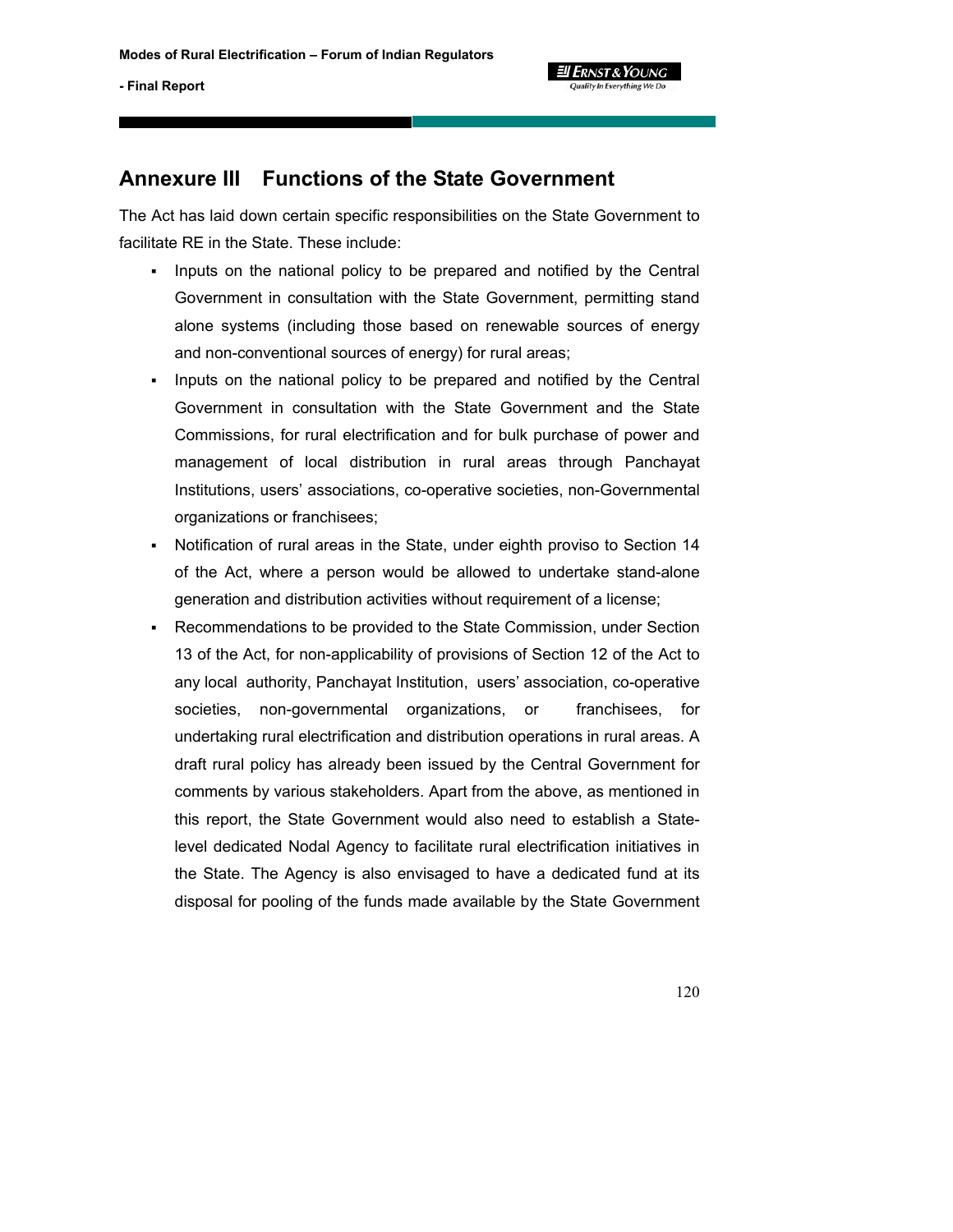for RE along with the funds available from the Central Government for rural electrification purposes.

 **2 ERNST & YOUNG** Quality In Everything We Do

The State Government would also need to provide necessary support and guidance to the State nodal agency during the initial phase to ensure smooth implementation of RE projects by way of providing inputs in formulation of necessary organization structure, competitive framework for implementation and funding of various RE projects, framework of transfer of rural distribution network to the local entity, among such others.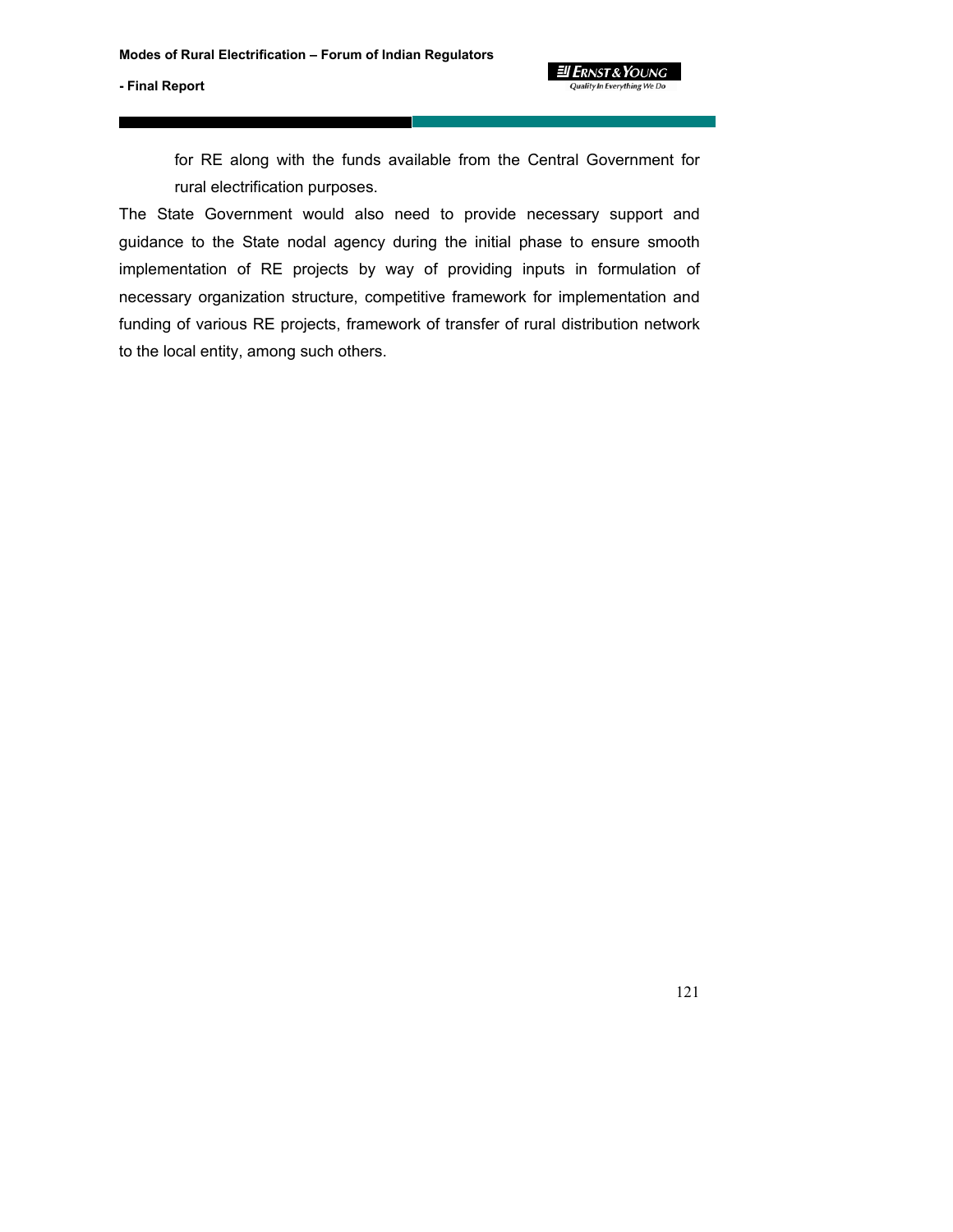

# **Annexure IV Functions of the State Regulator**

 **License Exemption:** Facilitate the State Government in formulation of terms and restrictions, including the period of applicability, for license exemption u/s 13 applicable to any local authority, Panchayat Institution, users' association, co-operative societies, non-governmental organizations, or franchisees, for undertaking rural electrification and distribution operations in rural areas.

Such terms and restrictions could include consumer tariffs applicable in the area, record keeping, compliance with codes and standards applicable to licensees relating to consumer service, grid connection, consumer grievance redressal etc.

The terms could also include annual information filing by the licensee exemption holder to the Commission to validate retail tariff applicable in the area and provide information on cost of service, financial and technical performance in a pre-determined format. However, the format, procedure and applicable charges associated with the annual submissions need to be designed pragmatically for easier compliance by local rural bodies.

 **Grid support for DG facility:** The provision of grid support for the decentralized generation facility is important to improve reliability of supply and better asset utilization. This would enable the DG facility to draw power from the grid in case of failure or to supplement its own generation during deficit periods and energy injections into the grid during surplus periods. The Act also requires the State Commission, under Section 86(e), to promote cogeneration and generation of electricity from renewable sources of energy by providing suitable measures for connectivity with the grid and sale of electricity to any person, and also specify, for purchase of electricity from such sources, a percentage of the total consumption of electricity in the area of a distribution licence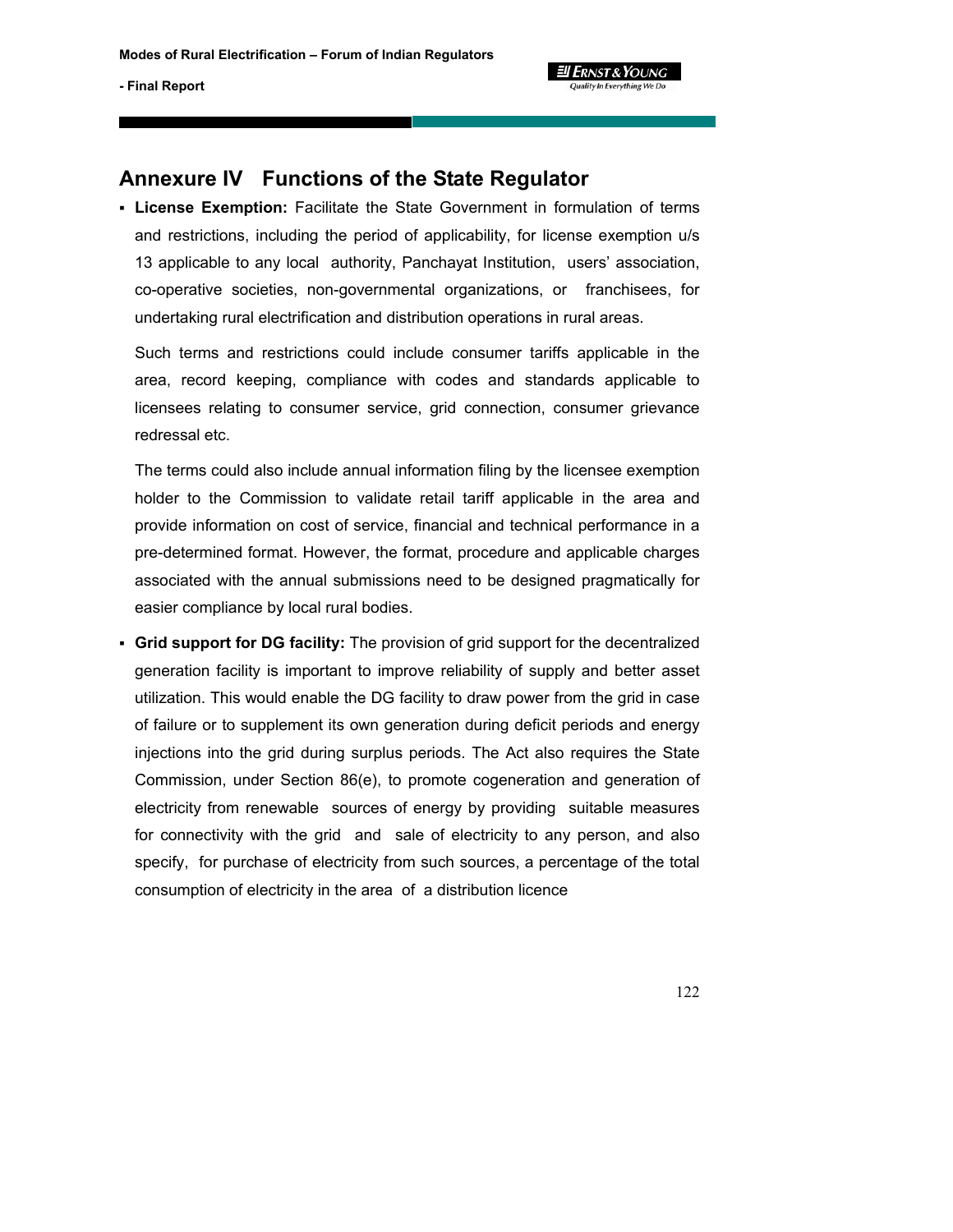Considering that the State faces a significant demand deficit, such energy injections by DG facilities operating in the State would be helpful to the State utility. However, considerable care needs to be taken in formulating the structure and level of grid support charges applicable to DG facilities to facilitate viability of RE projects.

Such charges could be energy based and may be time-differentiated for peak and off-peak hours, so as to enable exchange of energy by the rural entity with the grid at a reasonable rate.

 **Charges for open access**: Determination of open access terms and charges for transmission and distribution network of the State utility including determination of cross-subsidy and other applicable surcharges applicable on distribution open access would also play an important role in encouraging private investments for RE purposes.

The open access would allow sale of surplus power of the DG facility to third parties and trading to other areas. Revenues from such third-party sales/ trading could be successfully used in rural supply operations for cross-subsidizing retail tariffs.

 **Bulk Supply tariff:** The Commission could also be required to determine Bulk Supply Tariff applicable (BST) to rural licensees or license exemption holder in case of the local rural body procuring power from the State utility at a single point for further distribution in the area. There are already certain successful instances of Rural Electricity Supply Co-operatives acting as distribution licensees in Andhra Pradesh, Karnataka etc. Such supply arrangements allow better targeting of State revenue subsidies apart from empowering the rural community.

However, the format, procedure and applicable charges associated with the filing for determination of BST need to be designed pragmatically for easier compliance by the local rural bodies.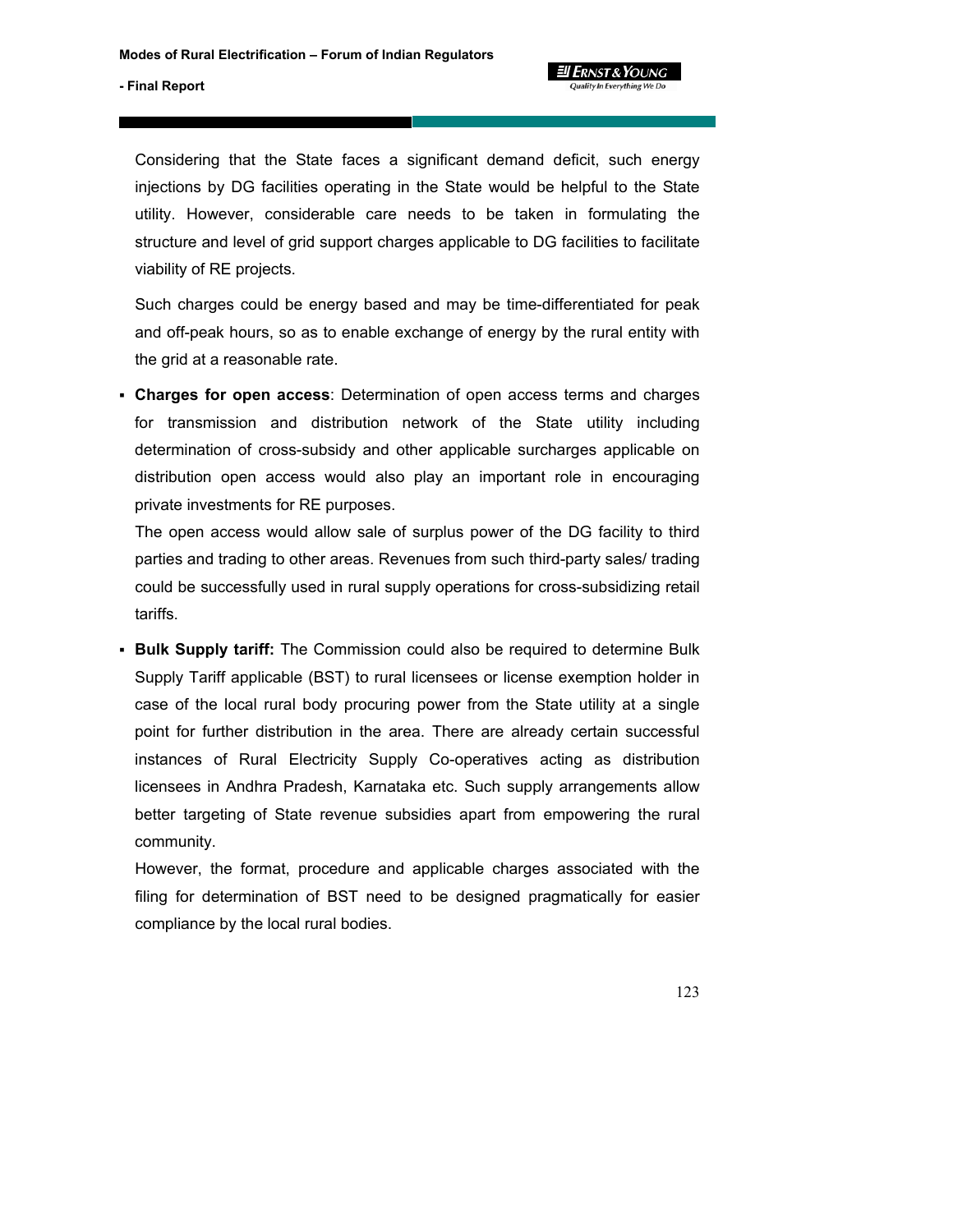

# **Annexure V Functions of the State Nodal Agency**

The State Nodal agency is envisaged to act as the State counter-part body for receiving the funds available with the Central and State Government for various projects under Rural Electrification in a dedicated fund and for channelizing these limited funds to selected projects assessed and prioritized for viability based on a transparent, pre defined criteria to ensure that the most deserving projects are funded. The criterion would also need to ensure that the various regions in the State develop in an equitable manner with no regional imbalances. The competitive framework and detailed appraisal of individual projects during selection of projects for funding by the State nodal agency would ensure that reasonable performance expectations by the local rural body at reasonable costs.

The agency is also envisaged to develop standard contractual documentation between entities required for various options, clearly laying out the rights and obligations of the parties involved, performance guarantees, payment security mechanisms, compliance with statutory codes, service and safety standards of the Regulator and CEA applicable to the utilities etc. The development phase of these contractual documents would require consultations with the lending/ donor agencies, State Government, local rural bodies and the Regulator to ensure early buy-in of the various stakeholders and to ensure that their concerns are adequately addressed. Such contractual documents would include, among others:

- i. Distribution Franchising Contract;
- ii. Bulk Power Purchase Agreement between the State utility/ IPP with the local rural body undertaking distribution operations as a licensee or licenseexempt entity;
- iii. Distribution network O&M contract for a rural area outsourced to a thirdparty;
- iv. Open Access Agreement with the State utility to enable third-party sales and trading;